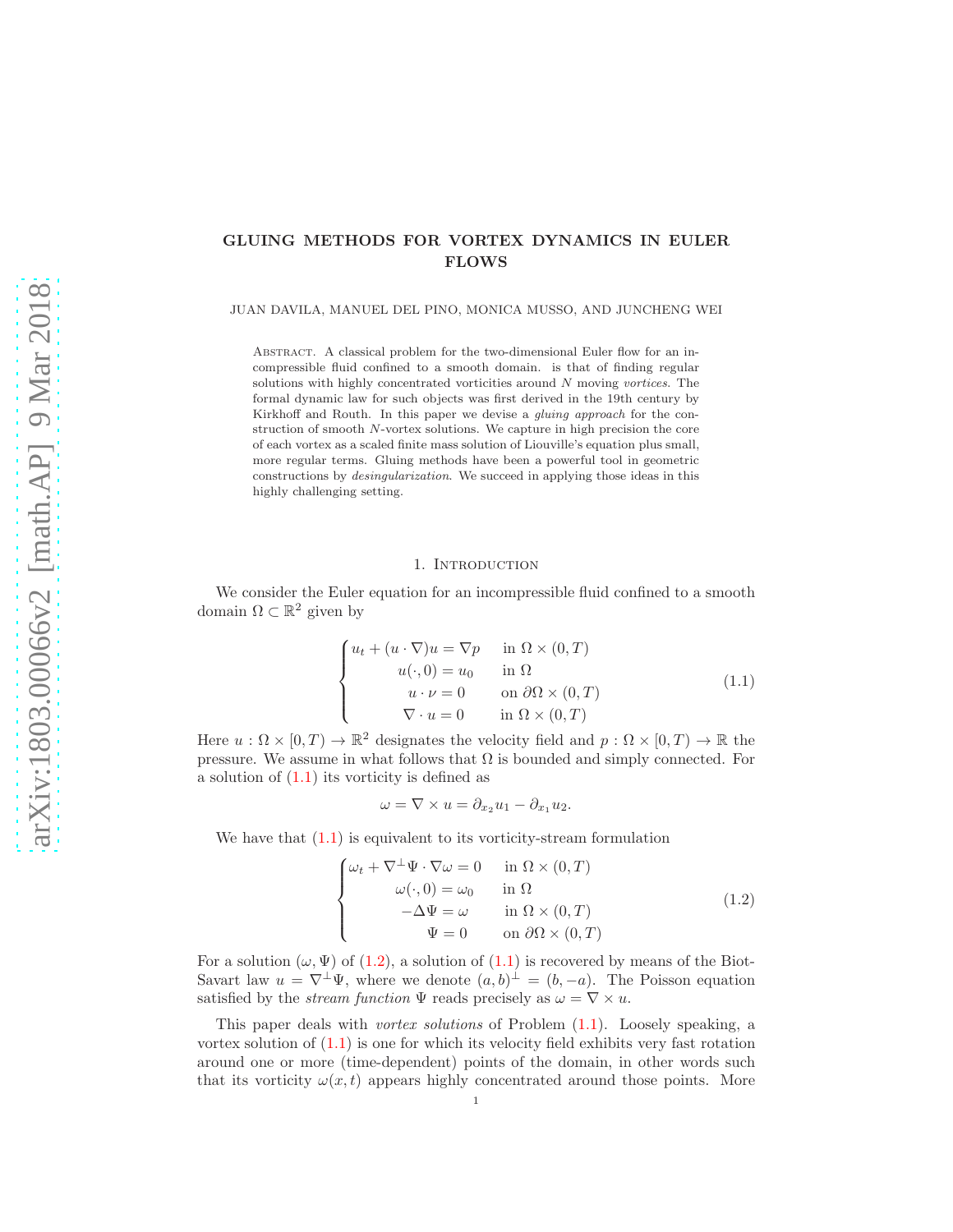precisely the issue is to consider a family of solutions of  $(1.2)$   $(\omega_{\varepsilon}, \Psi_{\varepsilon})$  dependent on a small concentration parameter  $\varepsilon$  such that in distributional sense we have

<span id="page-1-0"></span>
$$
\omega_{\varepsilon}(x,t) \rightharpoonup \sum_{j=1}^{N} 8\pi \kappa_{j} \delta(x - \xi_{j}(t)) \quad \text{as} \quad \varepsilon \to 0 \tag{1.3}
$$

where  $\delta(x)$  is the Dirac mass at the origin,  $\xi_j(t) \in \Omega$  for all  $t \in (0,T)$  and  $\kappa_j$  are constants. Let  $G(x,\xi)$  be the Green function of the problem

$$
-\Delta G(x,\xi) = 8\pi \delta(x-\xi) \quad \text{in } \Omega, \quad G(x,\xi) = 0 \quad \text{on } \partial\Omega
$$

so that we should also have the formal limit

<span id="page-1-1"></span>
$$
\Psi_{\varepsilon}(x,t) \rightharpoonup \sum_{j=1}^{N} 8\pi \kappa_j G(x,\xi_j(t)) \quad \text{as} \quad \varepsilon \to 0. \tag{1.4}
$$

Since

$$
-\Delta\Gamma = 8\pi\delta, \quad \Gamma(x) = 4\log\frac{1}{|x|}
$$

we see that

<span id="page-1-2"></span>
$$
G(x,\xi) = \Gamma(x-\xi) - H(x,\xi)
$$
\n(1.5)

where  $H(x,\xi)$  solves

$$
-\Delta_x H(x,\xi) = 0 \quad \text{in } \Omega, \quad H(x,\xi) = \Gamma(x-\xi) \quad \text{on } \partial\Omega.
$$

A singular vortex solution of system  $(1.2)$  is precisely one of the form  $(\omega^s, \Psi^s)$  given by  $(1.3)-(1.4)$  $(1.3)-(1.4)$ . The time evolution of the vortices for such an object obeys a formal law that can be derived as follows. Letting

<span id="page-1-3"></span>
$$
\omega^{s}(x,t;\xi) = \sum_{j=1}^{N} 8\pi \kappa_{j} \delta(x - \xi_{j}(t)), \quad \Psi^{s}(x,t,\xi) = \sum_{j=1}^{N} \kappa_{j} G(x,\xi_{j}(t))
$$
(1.6)

we find

$$
\omega_t^s = -\sum_{j=1}^N 8\pi \kappa_j \nabla \delta(x - \xi_j) \cdot \dot{\xi}_j,
$$
  

$$
\nabla^{\perp} \Psi^s \cdot \nabla \omega^s = \sum_{i,j=1}^N 8\pi \kappa_i \kappa_j \nabla^{\perp} G(x, \xi_i) \cdot \nabla \delta(x - \xi_j).
$$

Since  $\Gamma(x)$  and  $\delta(x)$  are "radially symmetric", then  $\nabla^{\perp}\Gamma(x-\xi_j)\cdot\nabla\delta(x-\xi_j)=0$ . Since  $\nabla \delta(x - \xi_j)$  is only supported at  $x = \xi_j$ , we get from  $(1.5)$ 

$$
\nabla^{\perp} G(x,\xi_j) \cdot \nabla \delta(x-\xi_j) = -\nabla^{\perp} H(\xi_j,\xi_j) \cdot \nabla \delta(x-\xi_j).
$$

Thus

$$
\omega^s_t + \nabla^\perp \Psi^s \cdot \nabla \omega^s =
$$

$$
8\pi \sum_{j=1}^N [-\kappa_j \dot{\xi}_j + \nabla_x^{\perp} \big(-\kappa_j^2 H(x,\xi_j) + \sum_{i \neq j} \kappa_i \kappa_j G(x,\xi_i)\big)] \cdot \nabla \delta(x-\xi_j).
$$

So that  $(\omega^s \Psi^s)$  is a "solution" of Euler if and only if  $\xi = (\xi_1, \ldots, \xi_j)$  solves the ODE system

$$
\dot{\xi}_j(t) = \nabla_x^{\perp}(-\kappa_j H(x,\xi_j(t)) + \sum_{i \neq j} \kappa_i G(x,\xi_i(t)))|_{x=\xi_j(t)}
$$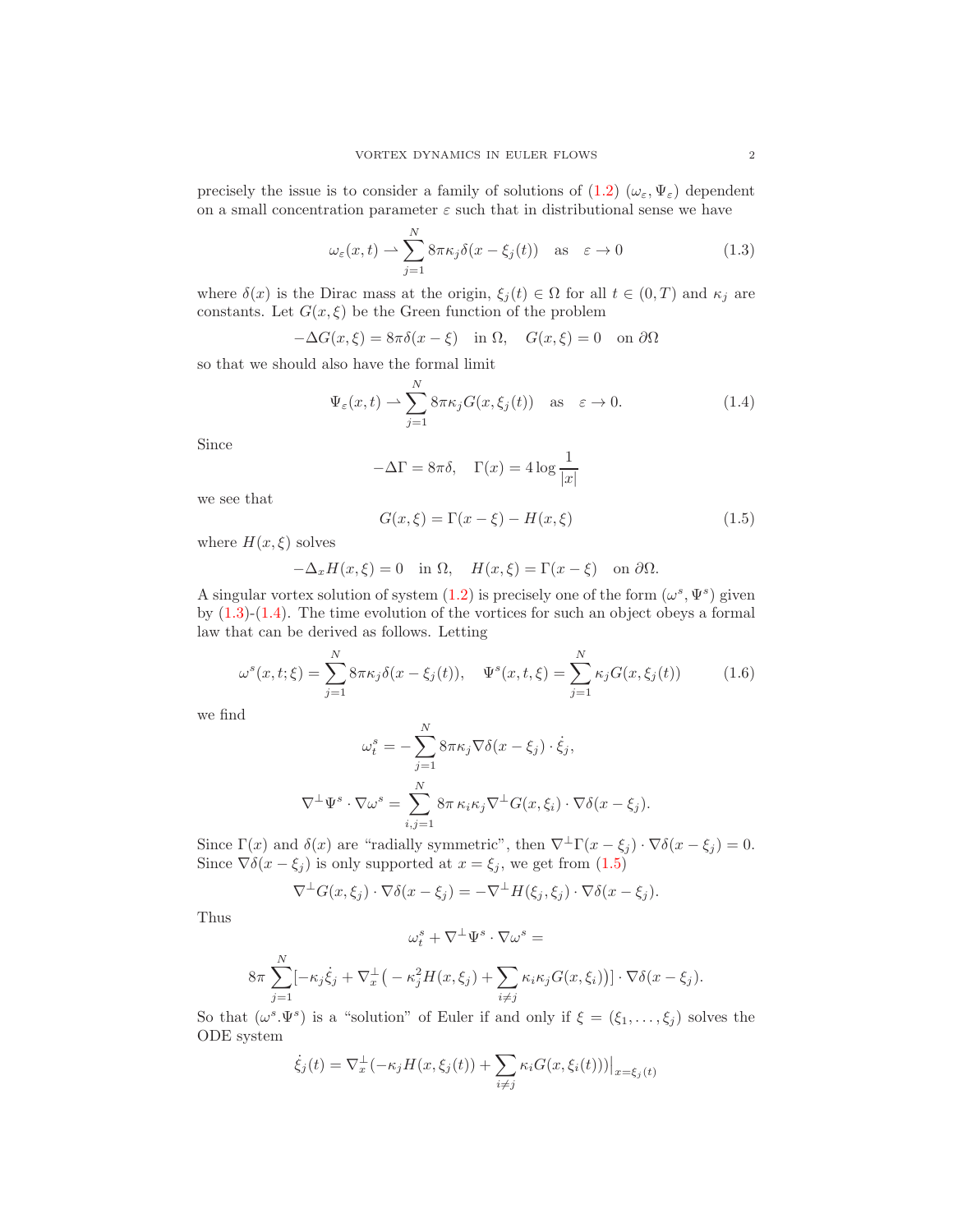Equivalently, if and only if  $\xi(t) = (\xi_1(t), \ldots, \xi_N(t))$  solves the Hamiltonian system

<span id="page-2-0"></span>
$$
\kappa_j \dot{\xi}_j(t) = \nabla_{\xi_j}^{\perp} K(\xi(t)), \quad j = 1, ..., N, \quad t \in [0, T]
$$
 (1.7)

where

<span id="page-2-1"></span>
$$
K(\xi) := -\frac{1}{2} \sum_{i=1}^{N} \kappa_i^2 H(\xi_i, \xi_i) + \frac{1}{2} \sum_{i \neq j} \kappa_i \kappa_j G(\xi_i, \xi_j)
$$
(1.8)

This is the Kirchoff-Routh function [\[14\]](#page-52-0). This dynamic law for the evolution of vortices traces back to the 19th century being first derived by Kirchoff and Routh [\[12,](#page-52-1) [18\]](#page-52-2). System [\(1.7\)](#page-2-0), called the N-vortex problem, encodes interesting phenomena that have been the object of intensive recent investigation, see  $[2, 3, 4]$  $[2, 3, 4]$  $[2, 3, 4]$  $[2, 3, 4]$  and their references.

It is classical that the initial value problem for  $(1.1)$  or  $(1.2)$  is well-posed for smooth initial data, we refer the reader for instance to the book [\[16\]](#page-52-6) and references therein. In fact solutions are globally defined and smooth at all times.

A classical problem associated to the above derivation is the desingularized Nvortex problem, namely the existence of true smooth solutions of Euler's equation [\(1.2\)](#page-0-1) with highly concentrated vorticities around N points  $\xi_i(t)$  which obey a motion law similar to [\(1.7\)](#page-2-0).

Marchioro and Pulvirenti [\[17\]](#page-52-7) provided a first, important result for the desingularized N-vortex problem: Let  $\xi^0(t) = (\xi_1^0(t), \dots, \xi_N^0(t)) \in \Omega^N$  be a solution of system  $(1.7)$  with no collisions in  $[0, T]$ , namely

$$
\inf_{t \in [0,T]} |\xi_i^0(t) - \xi_j^0(t)| > 0 \quad \text{for all} \quad i \neq j.
$$

Then there exists a smooth initial condition  $\omega_{0\varepsilon}(x)$ , suitably  $\varepsilon$ -concentrated around the points  $\xi_j^0(0)$ , such that the unique smooth solution  $(\omega_\varepsilon, \Psi_\varepsilon)$  of  $(1.2)$  satisfies the convergence assertion [\(1.3\)](#page-1-0)-[\(1.4\)](#page-1-1) for  $\xi = \xi^0$  in the distributional sense.

The proof in [\[17\]](#page-52-7) (done for simplicity in  $\Omega = \mathbb{R}^2$ ) gives no clue on the behavior of the solution near the concentration cores, namely where the delicate behavior is happening. Getting precise information is not easy because of the nearly singular character of the solution. Euler's equation is extremely sensitive to the regularity of the initial datum. Problem [\(1.2\)](#page-0-1) (in a suitable weak sense) is well posed for initial conditions in  $L^{\infty}(\Omega)$  [\[22\]](#page-53-0). Existence holds in some adequate measure spaces [\[9\]](#page-52-8). See also  $[13, 15]$  $[13, 15]$  for related results. The  $H^s$ -setting is mysterious, see  $[5]$  and references therein. Euler's equation hides oscillatory behaviors that could completely spoil regularity and/or well-posedness. For instance, it is known that nonuniqueness may arise in  $(1.1)$  for continuous and even Hölder continuous settings. Smooth solutions of [\(1.1\)](#page-0-0) are easily seen to preserve energy in the sense that

$$
E(t) = \int_{\Omega} |u(\cdot, t)|^2 = constant.
$$

This is no longer the case, and continuous solutions with any prescribed energy  $E(t)$ can be found, see [\[8,](#page-52-12) [19\]](#page-53-1). It is physically sound to obtain the asymptotic behavior of the energy density

$$
e_{\varepsilon}(t) = |u_{\varepsilon}(\cdot, t)|^2
$$

for desingularized vortex solutions. That information does not follow from the rough distributional convergence  $(1.3)-(1.4)$  $(1.3)-(1.4)$  or the method in [\[17\]](#page-52-7).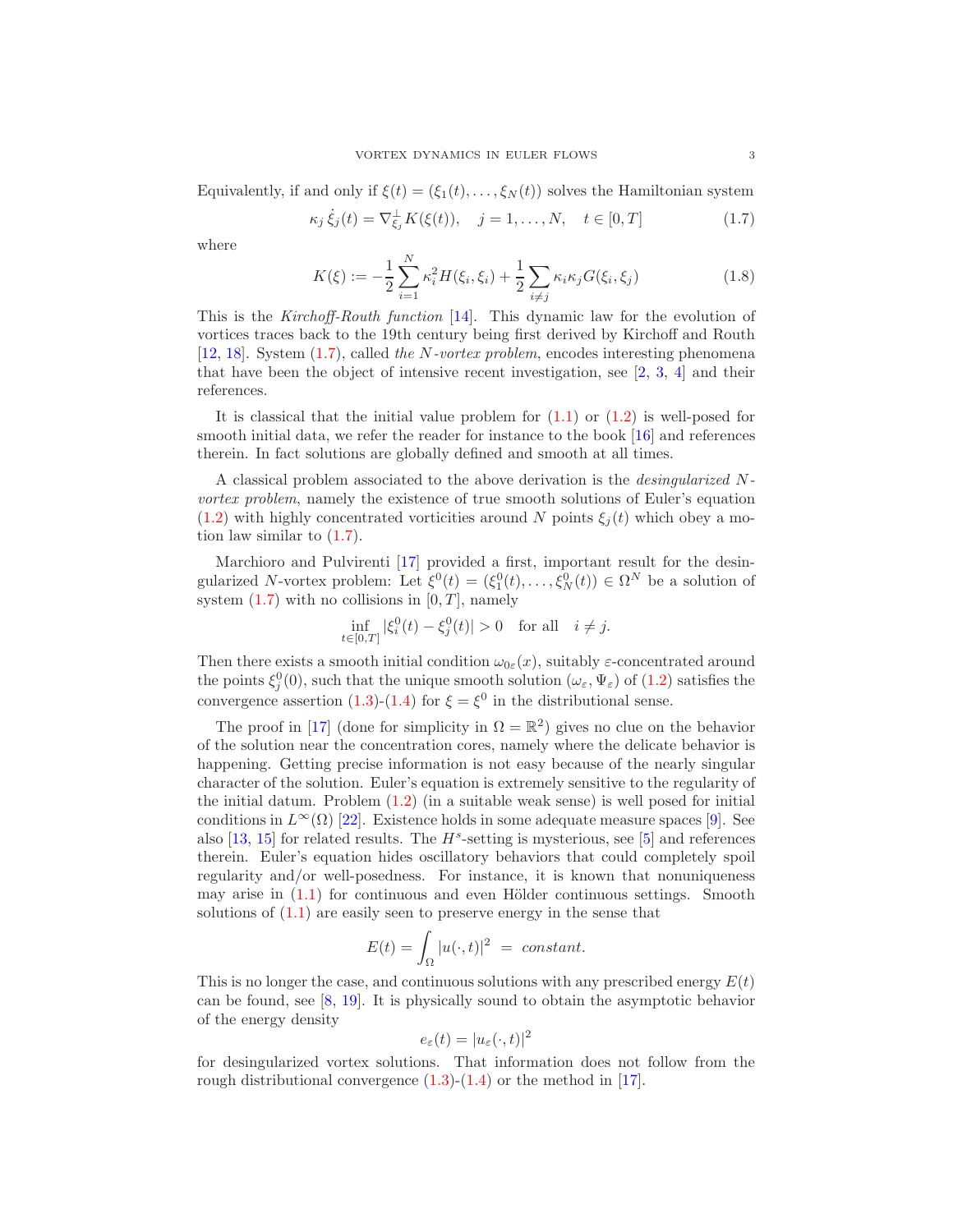In this paper we revisit the N-vortex desingularization problem providing precise asymptotics of the desingularized solution  $(\omega_{\varepsilon}, \Psi_{\varepsilon})$  which in particular yield the following information on the energy density:

<span id="page-3-0"></span>
$$
\frac{1}{|\log \varepsilon|} |u_{\varepsilon}(x,t)|^2 \rightharpoonup \sum_{j=1}^N 8\pi \kappa_j^2 \delta(x - \xi_j^0(t)), \quad u_{\varepsilon} = \nabla^{\perp} \Psi_{\varepsilon}.
$$
 (1.9)

To state our result, we consider the  $\varepsilon$ -regularization of  $(\omega^s, \Psi^s)$  in [\(1.6\)](#page-1-3) given by

$$
\Psi_0(x, t; \xi, \varepsilon) = \sum_{j=1}^N \kappa_j \left[ \log \frac{1}{(\varepsilon^2 + |x - \xi_j(t)|^2)^2} - H(x, \xi_j(t)) \right],\tag{1.10}
$$

$$
\omega_0(x, t; \xi, \varepsilon) = \sum_{j=1}^N \kappa_j \frac{8\varepsilon^2}{(\varepsilon^2 + |x - \xi_j(t)|^2)^2}
$$
(1.11)

Consistently, we directly check that

<span id="page-3-2"></span><span id="page-3-1"></span>
$$
-\Delta\Psi_0 = \omega_0, \qquad \int_{\mathbb{R}^2} \frac{8\varepsilon^2 dx}{(\varepsilon^2 + |x - \xi_j|^2)^2} = 8\pi,
$$

hence  $(\omega_0, \Psi_0)$  regularize  $(\omega^s, \Psi^s)$  in the sense that, as  $\varepsilon \to 0$ ,

$$
\omega_0(x, t; \xi, \varepsilon) \rightharpoonup \omega^s(x, t; \xi) = \sum_{j=1}^N 8\pi \kappa_j \delta(x - \xi_i(t)),
$$
  

$$
\Psi_0(x, t; \xi, \varepsilon) \rightharpoonup \Psi^s(x, t; \xi) = \sum_{j=1}^N \kappa_j G(x, \xi(t)).
$$

In addition, we see that in agreement with  $(1.9)$  we have

$$
\frac{1}{|\log \varepsilon|} |\nabla \Psi_0|^2 \rightharpoonup \sum_{j=1}^N 8\pi \kappa_j^2 \delta(x - \xi_j(t)) \quad \text{as} \quad \varepsilon \to 0.
$$

In what follows we fix  $\xi^0(t) = (\xi_1^0(t), \ldots, \xi_N^0(t)) \in \Omega^N$ , a smooth, collisionless solution of the N-vortex system [\(1](#page-2-0).7) in [0, T], and consider the functions  $(\Psi_0, \omega_0)$ defined by  $(1.10)-(1.11)$  $(1.10)-(1.11)$  relative to  $\xi = \xi^0$ .

Our main result states the existence of a solution  $(\omega_{\varepsilon}, \Psi_{\varepsilon})$  of  $(1.2)$  of the form

<span id="page-3-3"></span>
$$
\begin{cases}\n\Psi_{\varepsilon}(x,t) = \Psi_{0}(x,t;\xi_{0},\varepsilon) + \psi_{\varepsilon}(x,t), \\
\omega_{\varepsilon}(x,t) = \omega_{0}(x,t;\xi_{0},\varepsilon) + \phi_{\varepsilon}(x,t), \\
-\Delta\psi_{\varepsilon}(x,t) = \phi_{\varepsilon}(x,t)\n\end{cases}
$$
\nin  $\Omega \times [0,T]$ . (1.12)

where a precise control on the  $\varepsilon$ -smallness of  $\psi_{\varepsilon}$  and  $\phi_{\varepsilon}$  can be obtained.

<span id="page-3-4"></span>**Theorem 1.** There exists a solution  $(\omega_{\varepsilon}, \Psi_{\varepsilon})$  of system [\(1](#page-0-1).2) of the form (1.[12\)](#page-3-3) such that for any arbitrarily small  $\sigma > 0$  we have the uniform estimates

$$
|\phi_{\varepsilon}(x,t)| \leq \varepsilon^{\sigma} \omega_0(x,t;\xi^0,\varepsilon)
$$
  

$$
|\psi_{\varepsilon}(x,t)| + \varepsilon |\nabla \psi_{\varepsilon}(x,t)| \leq C \varepsilon^2.
$$
 for all  $(x,t) \in \Omega \times [0,T]$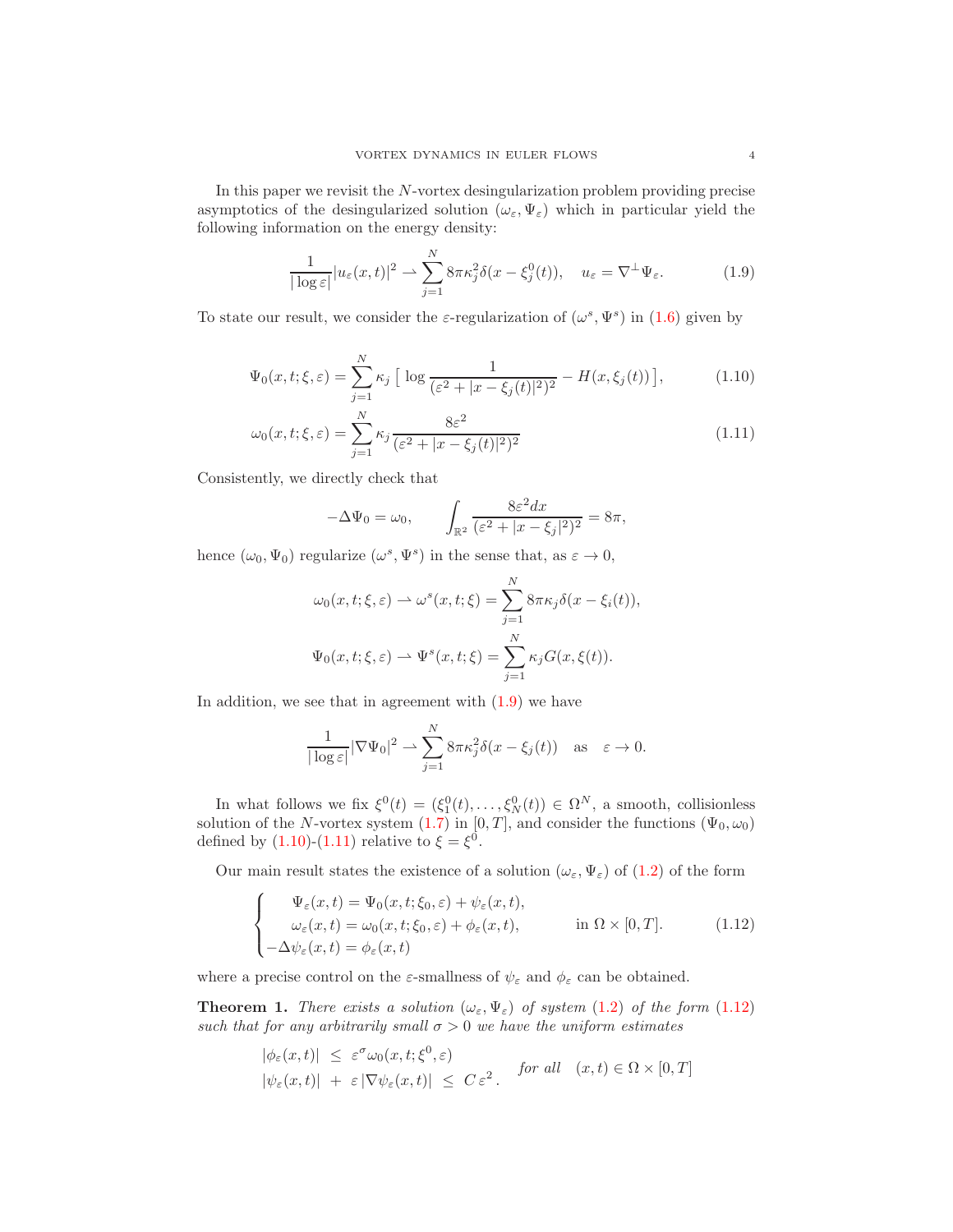We see that the solution  $(\omega_{\varepsilon}, \Psi_{\varepsilon})$  predicted above satisfies [\(1.3\)](#page-1-0), [\(1.4\)](#page-1-1) for  $\xi = \xi^0$ and also [\(1.9\)](#page-3-0).

The function  $\Psi_0$  is a  $\varepsilon$ -regularization of Green's function  $G(x,\xi)$  where the fundamental solution  $\log \frac{1}{|x-\xi|^4}$  is replaced by  $\log \frac{1}{(|x-\xi|^2+\varepsilon^2)^2}$ . There are many other ways to regularize producing a similar result as that of Theorem [1,](#page-3-4) but we have chosen this one since it is convenient for computations. The ultimate reason is that the function

<span id="page-4-0"></span>
$$
\Gamma_0(y) := \log \frac{8}{(1+|y|^2)^2} \tag{1.13}
$$

satisfies the classical Liouville equation

<span id="page-4-1"></span>
$$
-\Delta\Gamma_0 = e^{\Gamma_0} = \frac{8}{(1+|y|^2)^2} =: U_0(y) \quad \text{in } \mathbb{R}^2.
$$
 (1.14)

The result of Theorem [1](#page-3-4) is connected with phenomena known for desingularized vortex-solutions of stationary Euler equation associated to critical points of the Kirchoff-Routh energy [\(1.8\)](#page-2-1). It is well-known that a solution of a semilinear equation of the form

$$
-\Delta \Psi = f(\Psi) \quad \text{in } \Omega, \quad \Psi = 0 \quad \text{on } \partial \Omega
$$

corresponds to a steady state on [\(1.2\)](#page-0-1) setting  $\omega = f(\Psi)$ . In particular, it is known, see [\[1,](#page-52-13) [7,](#page-52-14) [10\]](#page-52-15) that if  $\xi = (\xi_1, \ldots, \xi_N)$  is a non-degenerate critical point of the functional [\(1.8\)](#page-2-1) for  $\kappa_j = 1$  for all j, then the singularly perturbed Liouville equation

$$
-\Delta \Psi_{\varepsilon} = \varepsilon^2 e^{\Psi_{\varepsilon}} =: \omega_{\varepsilon} \text{ in } \Omega
$$

$$
\Psi_{\varepsilon} = 0 \qquad \text{on } \partial\Omega
$$

has a solution with  $\omega_{\varepsilon}(x) \rightharpoonup \sum_{j=1}^{N} 8\pi \delta(x - \xi_j)$ . Stationary desingularized vortex solutions associated to critical points of  $(1.8)$  for general  $\kappa_j$ 's have been found in [\[6,](#page-52-16) [21\]](#page-53-2). Gluing methods like those leading to the above mentioned results have led to striking constructions in geometry and various asymptotically singular elliptic equations. The general scheme we follow in the current time-dependent setting is a gluing of a similar kind, however considerably more delicate. As far a we know this is the first result where precise asymptotics are obtained for a problem of this kind in Euler flows.

In the next section we explain the scheme of the proof of Theorem [1](#page-3-4) which is carried out in the subsequent sections.

### 2. SCHEME OF THE CONSTRUCTION IN THEOREM [1](#page-3-4)

2.1. Construction of an approximate solution. We consider a solution  $\xi^0(t)$ of [\(1.7\)](#page-2-0) as in the statement of Theorem [1](#page-3-4) and a function  $\xi(t)$  close to  $\xi^{0}(t)$  that we leave as a parameter to be adjusted. For the sake of notation we write in what follows the functions in  $(1.10)-(1.11)$  $(1.10)-(1.11)$  as  $\Psi_0(x,t;\xi), \omega_0(x,t;\xi)$  without making explicit their dependence on  $\varepsilon$ . It is convenient to express them in the form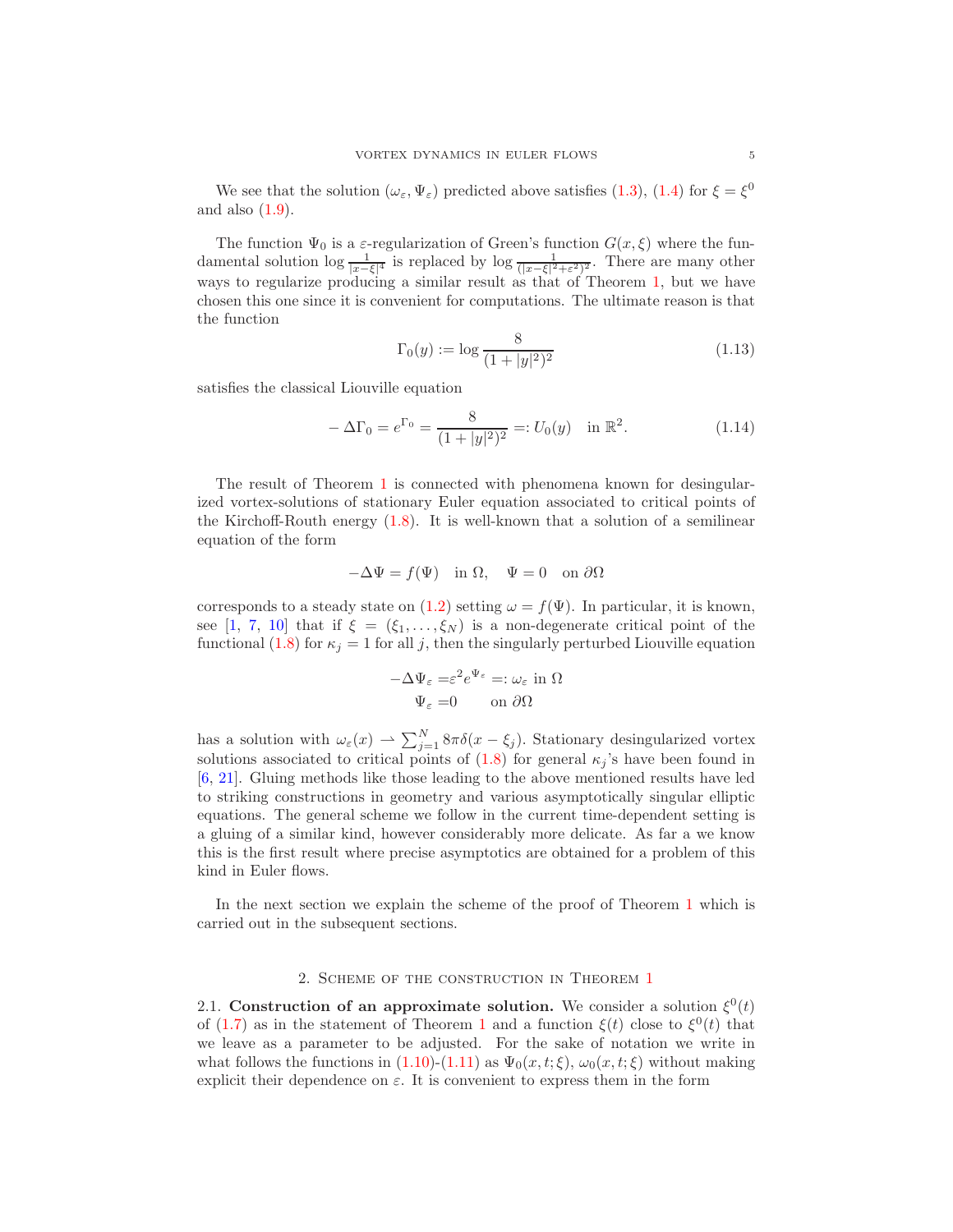$$
\Psi_0(x, t; \xi) = \sum_{j=1}^{N} \kappa_j \left[ \Gamma_0 \left( \frac{x - \xi_j(t)}{\varepsilon} \right) - H(x, \xi_j(t)) - \log 8\varepsilon^2 \right]
$$
\n
$$
\omega_0(x, t; \xi) = \sum_{j=1}^{N} \frac{\kappa_j}{\varepsilon^2} U_0 \left( \frac{x - \xi_j(t)}{\varepsilon} \right).
$$
\n(2.1)

where  $\Gamma_0$  and  $U_0$  are defined by [\(1.13\)](#page-4-0)-[\(1.14\)](#page-4-1).

We look for a solution of the Euler equation

$$
E(\omega, \Psi) := \omega_t + \nabla^{\perp} \Psi \cdot \nabla \omega = 0 \quad \text{in} \quad \Omega \times (0, T),
$$
  
\n
$$
E_2(\omega, \Psi) := \Delta \Psi + \omega = 0 \quad \text{in} \quad \Omega \times (0, T),
$$
  
\n
$$
\Psi = 0 \quad \text{on} \quad \partial \Omega \times (0, T),
$$
  
\n(2.2)

of the form

<span id="page-5-6"></span><span id="page-5-5"></span>
$$
\omega(x,t) = \omega_0(x,t;\xi) + \varphi(x,t) \tag{2.3}
$$

<span id="page-5-1"></span><span id="page-5-0"></span>
$$
\Psi(x,t) = \Psi_0(x,t;\xi) + \psi(x,t) \tag{2.4}
$$

Let us compute the error of approximation for  $(\omega_0(\cdot;\xi), \Psi_0(\cdot;\xi))$ . We get

$$
E(\omega_0(\cdot;\xi), \Psi_0(\cdot;\xi)) =
$$
  

$$
\varepsilon^{-3} \sum_{j=1}^N [-\kappa_j \dot{\xi}_j + \nabla_x^{\perp} \left( -\kappa_j^2 H(x,\xi_j) + \sum_{i \neq j} \kappa_i \kappa_j G(x,\xi_i) \right] \cdot \nabla_y U_0 \left( \frac{x - \xi_j(t)}{\varepsilon} \right)
$$

and therefore, setting  $y_j = \frac{x-\xi_j(t)}{\epsilon}$  $\frac{\varsigma_j(\iota)}{\varepsilon},$ 

$$
E(\omega_0(\cdot;\xi), \Psi_0(\cdot;\xi)) = O(\varepsilon^{-3}) \sum_{j=1}^N \frac{1}{1+|y_j|^5}
$$

so that in particular the error is of size  $O(\varepsilon^2)$  for x away from all the vortices, and  $O(\varepsilon^{-3})$  very close to them. The choice

<span id="page-5-2"></span>
$$
\xi(t) = \xi^0(t) + O(\varepsilon) \tag{2.5}
$$

in the  $C<sup>1</sup>$ -sense, substantially reduces the error near the vortices. In fact in that case we quickly see that

$$
E(\omega_0(\cdot;\xi), \Psi_0(\cdot;\xi)) = O(\varepsilon^{-2}) \sum_{j=1}^N \frac{1}{1+|y_j|^4}.
$$

The first step in the construction of a solution of the form  $(2.3)-(2.4)$  $(2.3)-(2.4)$  consists of finding an improvement of the approximation  $\varphi_*(x,t;\xi)$ ,  $\psi_*(x,t;\xi)$  in such a way that

<span id="page-5-3"></span>
$$
\omega_* (\cdot; \xi) := \omega_0 (\cdot; \xi) + \varphi_* (\cdot; \xi), \quad \Psi_* (\cdot; \xi) := \Psi_0 (\cdot; \xi) + \psi_* (\cdot; \xi), \tag{2.6}
$$

satisfies for an arbitrarily small  $\sigma > 0$ ,

<span id="page-5-4"></span>
$$
E_*(\tilde{\xi}) := E(\omega_*(\cdot; \xi), \Psi_*(\cdot; \xi)) = O(\varepsilon^{1-\sigma}) \sum_{j=1}^N \frac{1}{1+|y_j|^3}.
$$
  

$$
E_{2*}(\tilde{\xi}) := E_2(\omega_*(\cdot; \xi), \Psi_*(\cdot; \xi)) = O(\varepsilon^{4-\sigma})
$$
 (2.7)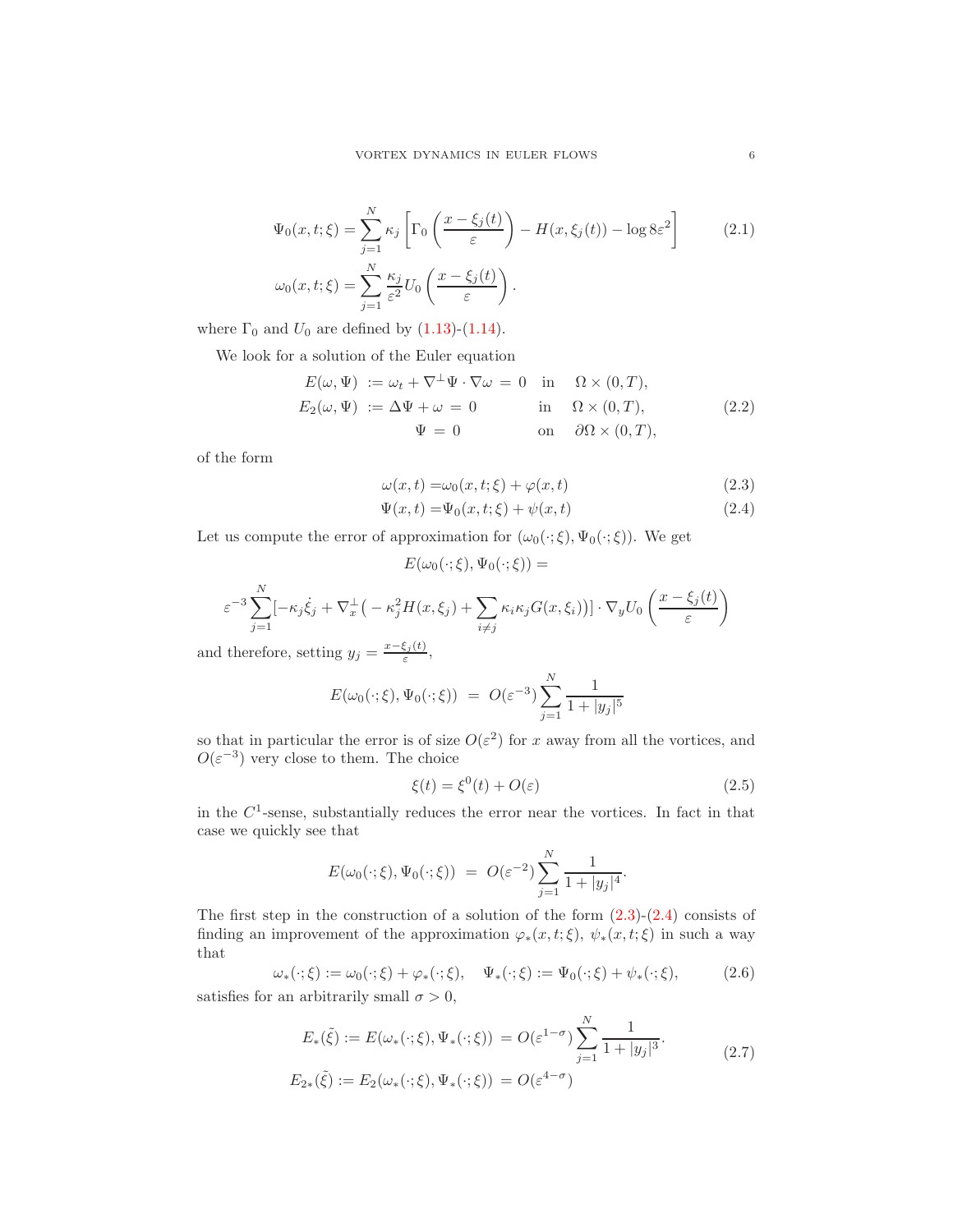for any  $\xi$  of the form (more restrictive than  $(2.5)$ )

$$
\xi(t) = \xi^{0}(t) + \xi^{1}(t) + \tilde{\xi}(t)
$$

where  $\xi^1(t)$  is a certain explicit  $O(\varepsilon^2 |\log \varepsilon|)$  correction of  $\xi^0(t)$  and  $\tilde{\xi}(t) = O(\varepsilon^{4-\sigma})$ in the  $C<sup>1</sup>$ -sense. This correction corresponds to a substantial improvement of approximation, for the error is now  $O(\varepsilon^{4-\sigma})$  away from the vortex locations and  $O(\varepsilon^{1-\sigma})$  close to them. A good part of the remaining of this paper precisely corresponds to the construction of functions  $(\omega_*, \Psi_*)$  as in  $(2.6)-(2.7)$  $(2.6)-(2.7)$ .

2.2. Construction of a solution. We consider a smooth cut-off function  $\eta(s)$ with

<span id="page-6-3"></span>
$$
\eta(s) = \begin{cases} 1 & \text{for } s \le 1, \\ 0 & \text{for } s \ge 2. \end{cases} \tag{2.8}
$$

We look for a solution of the Euler equation [\(2.2\)](#page-5-5) of the form

$$
\omega(x,t) = \omega_*(x,t;\xi) + \varphi(x,t)
$$
  

$$
\Psi(x,t) = \Psi_*(x,t;\xi) + \psi(x,t)
$$

where  $\varphi$  and  $\psi$  are small corrections of the previously found first approximations. Each remainder is decomposed as the sum of a quantity concentrated near the vortices, measured in the slow variables  $y_j = \frac{x-\xi_j}{\varepsilon}$  $\frac{-\varsigma_j}{\varepsilon}$  of the "bubbles"  $\omega_0$ , and conveniently cut-off at a small distance from the vortices, plus a more regular term. More precisely, we set

$$
\varphi(x,t) = \sum_{j=1}^{N} \kappa_j \varepsilon^{-2} \eta_{1R}^j \phi_j \left( \frac{x - \xi_j(t)}{\varepsilon}, t \right) + \phi^{out}(x,t) \tag{2.9}
$$

$$
\psi(x,t) = \sum_{j=1}^{N} \kappa_j \eta_{2R}^j \psi_j \left(\frac{x - \xi_j(t)}{\varepsilon}, t\right) + \psi^{out}(x,t)
$$
\n(2.10)

<span id="page-6-2"></span><span id="page-6-1"></span><span id="page-6-0"></span>.

where we denote

$$
\eta_{mR}^j(x,t;\xi) = \eta\left(\frac{|x-\xi_j(t)|}{mR\varepsilon}\right)
$$

for a large,  $\varepsilon$ -dependent number  $R > 0$  with  $R\varepsilon \ll 1$  that we will later specify. The *inner-outer gluing method* consists of finding  $(\varphi, \psi)$  of the form  $(2.9)-(2.10)$  $(2.9)-(2.10)$  such that the functions

$$
\phi^{in}(y,t) = (\phi_1(y,t), \dots, \phi_N(y,t)), \ \psi^{in}(y,t) = (\psi_1(y,t), \dots, \psi_N(y,t)), \qquad (y,t) \in \mathbb{R}^2 \times [0,T]
$$
  

$$
\psi^{out}(x,t), \quad \phi^{out}(x,t), \quad \xi(t) = \xi^0(t) + \xi^1(t) + \tilde{\xi}(t), \qquad (x,t) \in \Omega \times [0,T]
$$

satisfy the following system of equations.

$$
\begin{cases}\nE_j(\phi^{in}, \psi^{in}, \psi^{out}, \tilde{\xi})(y, t) := \varepsilon^2 \partial_t \phi_j \\
+ [\nabla_y^{\perp}(\Psi_* + \kappa_j \psi_j + \psi^{out}) - \varepsilon \dot{\xi}] \cdot \nabla_y \phi_j + \varepsilon^2 \nabla_y(\kappa_j \psi_j + \psi^{out}) \cdot \nabla \omega_* \\
+ E_*(\tilde{\xi}) = 0, \\
- \Delta_y \psi_j = \phi_j, \quad (y, t) \in B_R(0) \times [0, T],\n\end{cases} \tag{2.11}
$$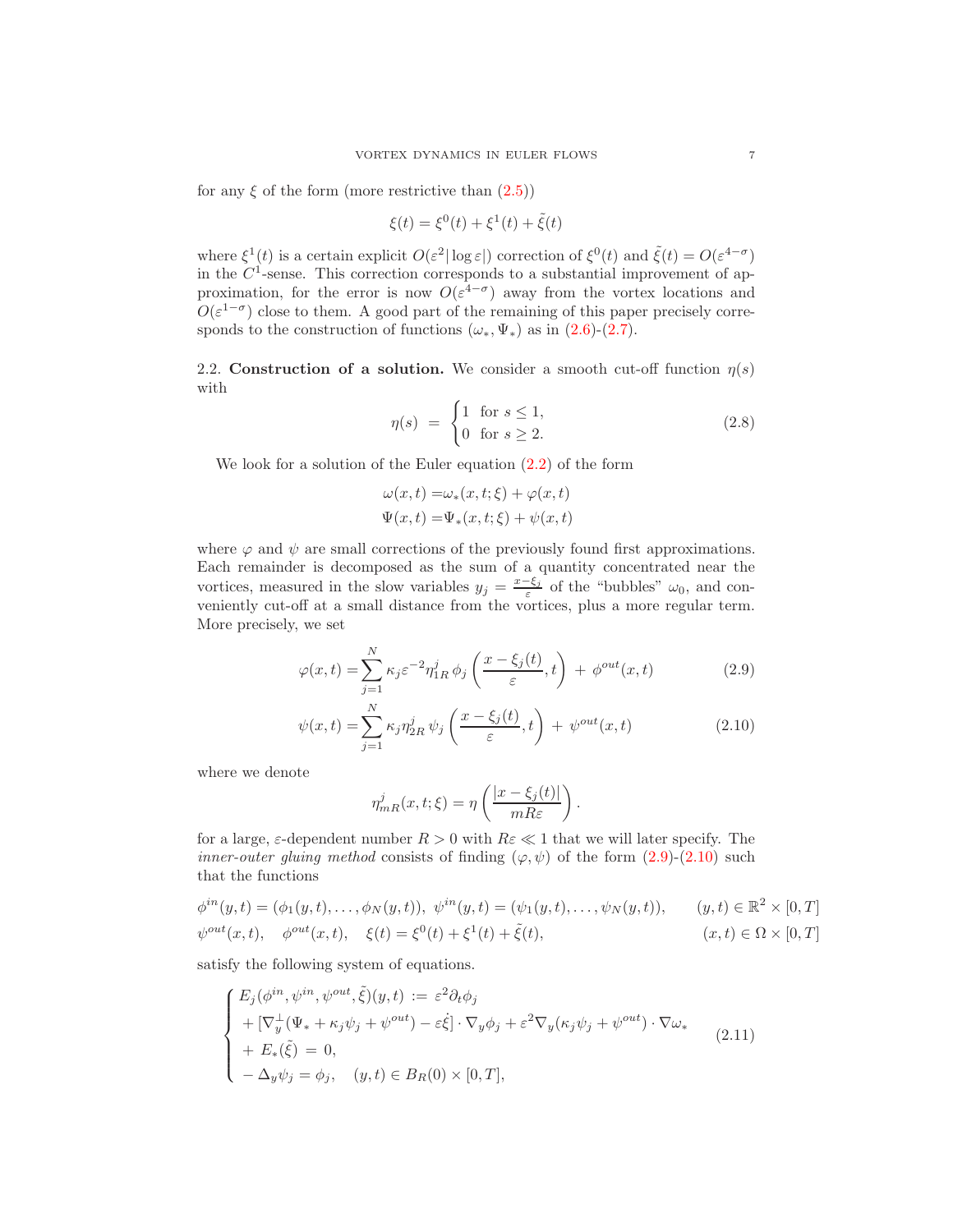coupled with

<span id="page-7-0"></span>
$$
\begin{cases}\nE_1^{out}(\phi^{in}, \psi^{in}, \psi^{out}, \tilde{\xi})(x, t) := \\
\partial_t \phi^{out} + \nabla_x^{\perp} [\Psi_* + \sum_{j=1}^N \kappa_j \eta_{2R,j} \psi_j + \psi^{out}] \cdot \nabla_x \phi^{out} \\
+ \varepsilon^{-2} \sum_{j=1}^N \kappa_j \phi_j [\partial_t \eta_{1R,j} + \nabla_x^{\perp} (\Psi_* + \sum_{j=1}^N \kappa_j \eta_{2R,j} \psi_j + \psi^{out}) \cdot \nabla_x \eta_{1R,j}] \\
+ (1 - \sum_{j=1}^N \eta_{1R,j}) \nabla_x (\sum_{l=1}^N \kappa_l \eta_{2R,l} \psi_l + \psi^{out}) \cdot \nabla_x \omega_* \\
+ (1 - \sum_{j=1}^N \eta_{1R,j}) E_*(\tilde{\xi}) = 0, \quad (x, t) \in \Omega \times [0, T]\n\end{cases} \tag{2.12}
$$

and

<span id="page-7-1"></span>
$$
\begin{cases}\nE_2^{out}(\psi^{in}, \phi^{out}, \psi^{out}, \tilde{\xi})(x, t) := \Delta_x \psi^{out} + \phi^{out} \\
+ \sum_{j=1}^N \kappa_j(\psi_j \Delta_x \eta_{2j} + 2\nabla_x \eta_{2j} \cdot \nabla \psi_j) + E_{2*}(\tilde{\xi}) = 0, \quad (x, t) \in \Omega \times [0, T], \quad (2.13) \\
\psi^{out} = 0, \quad (x, t) \in \partial\Omega \times [0, T].\n\end{cases}
$$

In the above expressions, for a function  $g(x, t)$ , when no confusion arises, we write  $g(y, t)$  meaning  $g(\xi_i(t) + \varepsilon y, t)$ .

A solution  $(\phi^{in}, \psi^{in}, \phi^{out}, \psi^{out})$  of system  $(2.11)-(2.12)-(2.13)$  $(2.11)-(2.12)-(2.13)$  $(2.11)-(2.12)-(2.13)$  $(2.11)-(2.12)-(2.13)$  yields by simple addition a solution of [\(2.2\)](#page-5-5). Appropriate smallness of the remainders  $\varphi$  and  $\psi$ in [\(2.9\)](#page-6-0)-[\(2.10\)](#page-6-1) will indeed be obtained if  $\tilde{\xi}$  is in addition suitably adjusted. In order to obtain the desired solution (with initial conditions equal to zero in all the parameter functions) we will formulate the system as a fixed point problem for a compact operator in a ball of a suitable Banach space. We will find a solution by means of a degree theoretical argument. That involves establishing a priori estimates for a homotopical deformation of the problem into a linear one.

<span id="page-7-4"></span>The rest of this paper is devoted to carrying out in detail the steps outlined above.

# <span id="page-7-3"></span><span id="page-7-2"></span>3. Construction of a first approximation

This section will be devoted to the construction of the first approximation  $(\omega_*, \Psi_*)$  as a perturbation of  $(\omega_0, \Psi_0)$  in the form  $(1.3)$ . We will do this in the cor-responding version of System [\(2.11\)](#page-6-2)-[\(2.13\)](#page-7-1) where  $(\omega_*, \Psi_*)$  is replaced by  $(\omega_0, \Psi_0)$ . More precisely, we look for an approximate solution of the form

$$
\omega_*(x,t;\xi) = \omega_0(x,t;\xi) + \sum_{j=1}^N \kappa_j \varepsilon^{-2} \eta_{1R}^j \phi_j \left( \frac{x - \xi_j(t)}{\varepsilon}, t \right) + \phi^{out}(x,t) \tag{3.1}
$$

$$
\Psi_*(x,t;\xi) = \Psi_0(x,t;\xi) + \sum_{j=1}^N \kappa_j \eta_{2R}^j \psi_j \left(\frac{x-\xi_j(t)}{\varepsilon},t\right) + \psi^{out}(x,t) \tag{3.2}
$$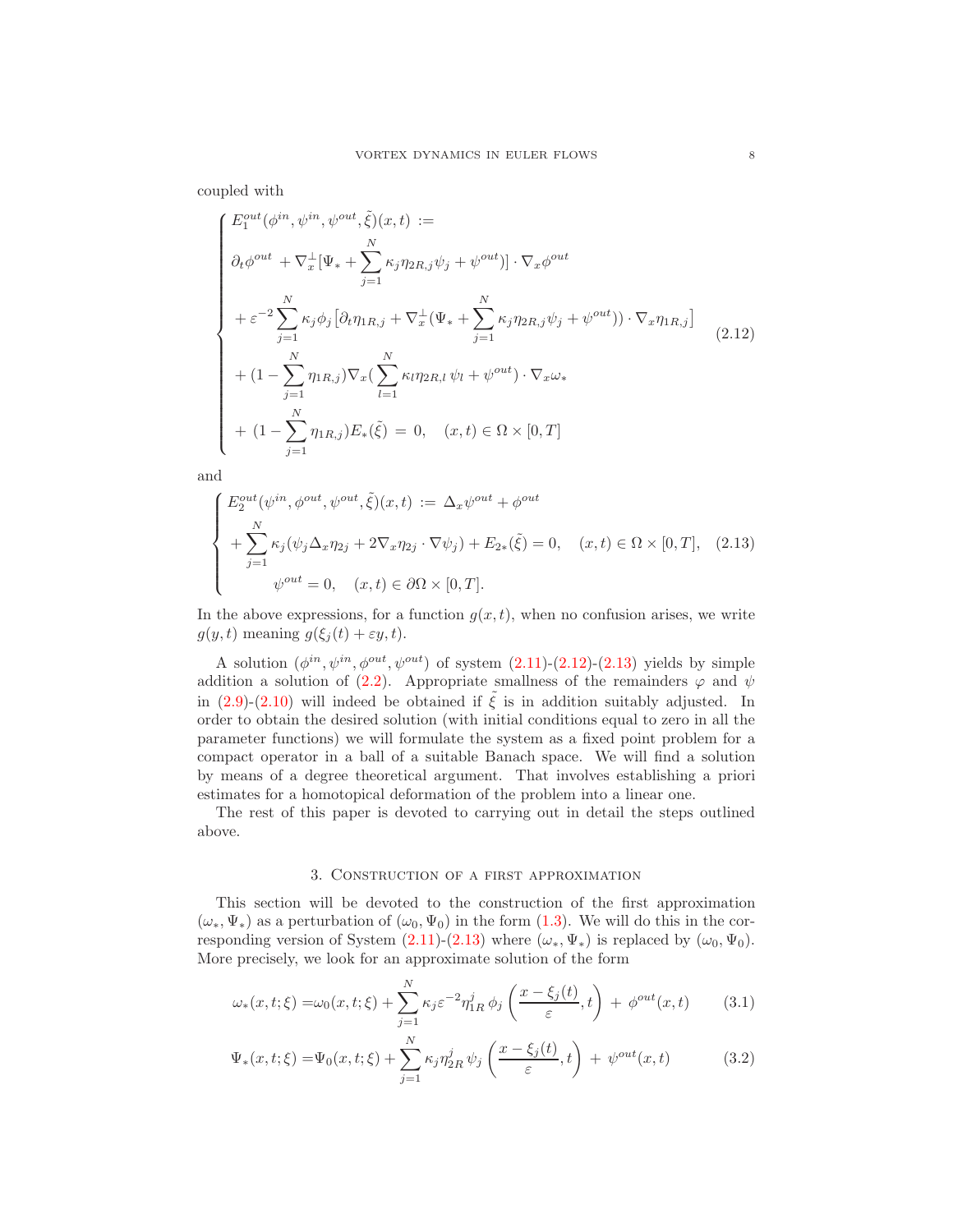with a similar notation as in  $(2.9)-(2.10)$  $(2.9)-(2.10)$ . In the remaining of this section we let

<span id="page-8-3"></span>
$$
R = \frac{\delta}{\varepsilon} \tag{3.3}
$$

where  $\delta$  is a fixed, sufficiently small number. We denote

 $\phi^{in}(y,t) = (\phi_1(y,t), \ldots, \phi_N(y,t)), \quad \psi^{in}(y,t) = (\psi_1(y,t), \ldots, \psi_N(y,t)).$ 

Let  $E(\omega, \Psi)$ ,  $E_2(\omega, \Psi)$  be the "error" operators defined in [\(2.2\)](#page-5-5). Then for  $(\omega_*, \Psi_*)$ given by  $(3.1)-(3.2)$  $(3.1)-(3.2)$  the following holds:

<span id="page-8-1"></span>
$$
E(\omega_*, \Psi_*) = \varepsilon^{-4} \sum_{j=1}^N \eta_{1R}^j E_{0j}(\phi_j, \psi_j, \psi^{out}; \xi) + E_0^{out}(\phi^{in}, \psi^{in}, \phi^{out}, \psi^{out}; \xi)
$$
  
\n
$$
E_2(\omega_*, \Psi_*) = E_{20}^{out}(\psi^{in}, \phi^{out}, \psi^{out}; \xi).
$$
  
\nHere, for  $j = 1, ..., N$ ,  
\n
$$
E_1(\phi_*, \phi_*, \psi^{out}; \xi) :=
$$

<span id="page-8-2"></span>
$$
E_{0j}(\psi_j, \phi_j, \psi^{out}; \xi) :=
$$
  
\n
$$
\varepsilon^2 \partial_t \phi_j + \left[ \nabla_y^{\perp} \left( \Psi_0(\cdot; \xi) + \kappa_j \psi_j + \psi^{out} \right) - \varepsilon \dot{\xi}_j \right] \cdot \nabla_y (U_0 + \phi_j),
$$
\n(3.5)

while

$$
E_0^{out}(\phi^{in}, \psi^{in}, \phi^{out}, \psi^{out}, \xi)(x, t) = \phi_t^{out} + \nabla_x^{\perp} (\Psi_0(\cdot; \xi) + \sum_{j=1}^N \eta_{2j} \psi_j + \psi^{out}) \cdot \nabla \phi^{out}
$$
  
+  $\varepsilon^{-2} \sum_{j=1}^N \kappa_j \partial_t \eta_{1j} \phi_j - \varepsilon^{-2} \sum_{j=1}^N \kappa_j (1 - \eta_{1j}) \varepsilon^{-1} \dot{\xi}_j \cdot \nabla_x U_{0j}$   
+  $\varepsilon^{-2} \sum_{j=1}^N \kappa_j [\phi_j \nabla_x \eta_{1j} + (1 - \eta_{1j}) \nabla_x U_{0j})]$   
 $\cdot \nabla^{\perp} (\Psi_0(\cdot; \xi) + \sum_{j=1}^N \eta_{2j} \psi_j + \psi^{out}) \quad \text{in } \Omega \times [0, T],$   
(3.6)

where  $U_{0j}(x,t) = U_0 \left( \frac{x-\xi_j(t)}{\varepsilon} \right)$  $(\frac{\xi_j(t)}{\varepsilon})$ , and

<span id="page-8-5"></span>
$$
E_{20}^{out}(\psi^{in}, \phi^{out}, \psi^{out}, \xi) = \Delta_x \psi^{out} + \phi^{out} + \sum_{j=1}^{N} \kappa_j (\psi_j \Delta_x \eta_{2j} + 2\nabla_x \eta_{2j} \cdot \nabla_x \psi_j)
$$
(3.7)

and we assume

<span id="page-8-4"></span>
$$
\psi^{out} = -\Psi_0 \quad \text{on } \partial\Omega \times [0, T].
$$

The main result of this section states the existence of an improvement of approximation of the form  $(3.1)-(3.2)$  $(3.1)-(3.2)$  so that in particular the bounds  $(2.7)$  hold.

We will restrict ourselves to parameter functions  $\xi(t)$  of the form

<span id="page-8-0"></span>
$$
\xi(t) = \xi^{0}(t) + \xi^{1}(t) + \tilde{\xi}(t)
$$
\n(3.8)

where  $\xi^1(t)$  is an explicit function with size  $O(\varepsilon^2 \log \varepsilon)$ , and for a fixed, arbitrarily small  $\sigma > 0$  we impose

$$
\|\tilde{\xi}\|_{C^1[0,T]} \, := \, \|\tilde{\xi}\|_{\infty} + \|\dot{\tilde{\xi}}\|_{\infty} \, \leq \, \varepsilon^{4-\sigma}.
$$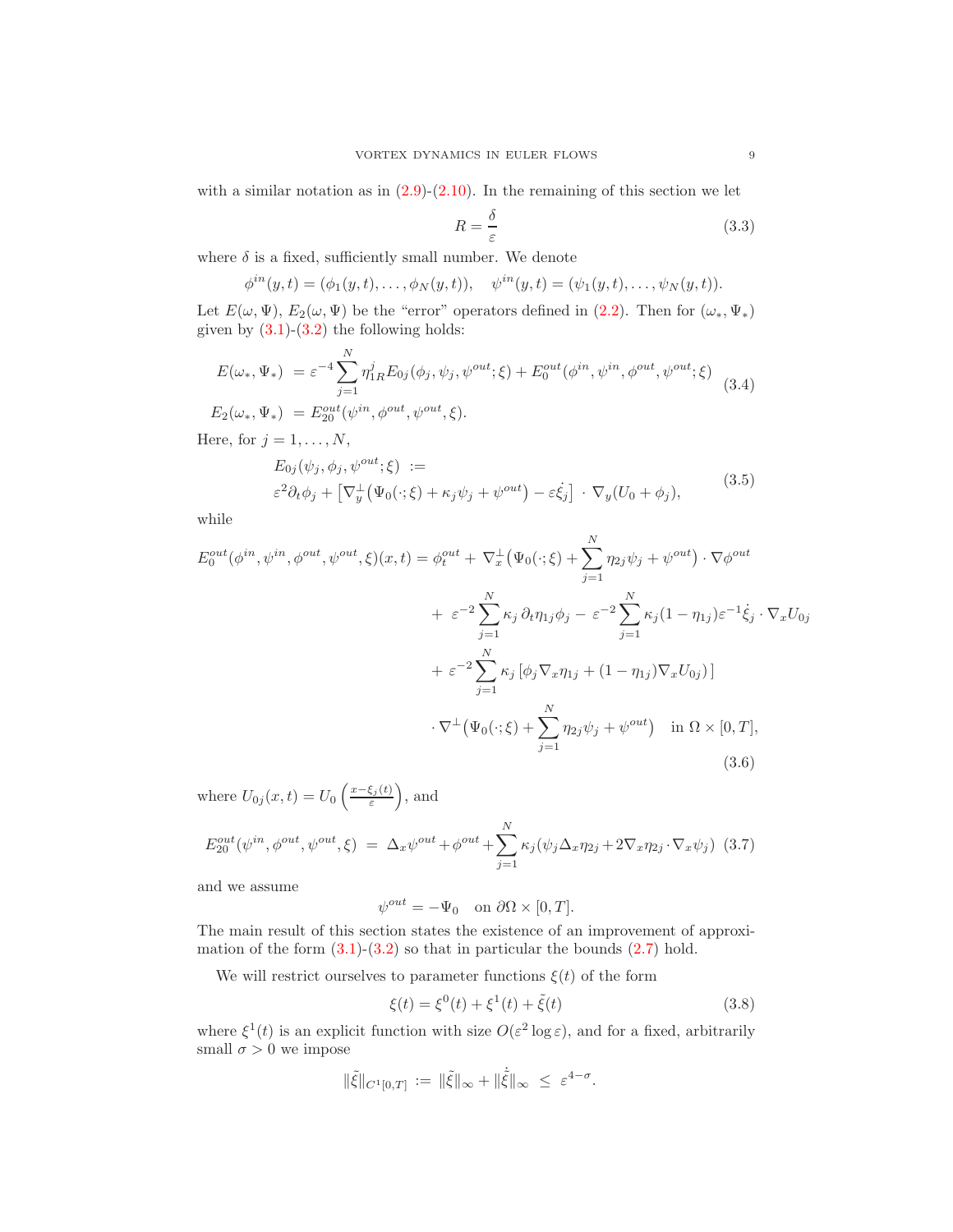<span id="page-9-0"></span>**Proposition 3.1.** There exists a function  $\xi^1(t)$  as above such that that for any  $\xi(t)$ as in (3.[8\)](#page-8-0) there exist functions  $\phi_j^*(y,t;\tilde{\xi}), \psi_j^*(y,t;\tilde{\xi}), \phi^{out*}(x,t;\tilde{\xi}), \psi^{out*}(x,t;\tilde{\xi})$ such that

$$
(1+|y|^2)|\phi_j^*(y,t;\tilde{\xi})| + |\psi_j^*(y,t;\tilde{\xi})| \le C\varepsilon^2, \quad \text{in } B_R \times [0,T],
$$
  

$$
|\phi^{out*}(x,t;\tilde{\xi})| + |\psi^{out*}(x,t;\tilde{\xi})| \le C\varepsilon^2, \quad \text{in } \Omega \times [0,T]
$$

and the following error bounds hold:

$$
E_{0j}(\phi_j^*, \psi_j^*, \psi^{out*}, \xi)(y, t) =
$$
  

$$
\varepsilon[-\dot{\xi}(t) + \nabla_{\xi_j}^{\perp} K(\xi^0(t) + \xi^1(t) + \tilde{\xi}(t)) - \nabla_{\xi_j}^{\perp} K(\xi^0(t) + \xi^1(t))] \cdot \nabla_y U_0(y) + E_j^*(\tilde{\xi})(y, t)
$$

for K given by  $(1.8)$  $(1.8)$ , and

$$
|E_j^*(\tilde{\xi})(y,t)| \leq \frac{C}{1+|y|^3} \varepsilon^5 |\log \varepsilon|^2,
$$
  

$$
|E_*^{out}(\tilde{\xi})(x,t)| + |E_{2*}^{out}(\tilde{\xi})(x,t)| \leq C\varepsilon^4 |\log \varepsilon|^2
$$

and we have denoted

<span id="page-9-1"></span>
$$
E^{out}_{*}(\tilde{\xi}) := E^{out}_{0}(\phi^{in*}, \psi^{in*}, \phi^{out*}, \psi^{out*}, \xi),
$$
  
\n
$$
E^{out}_{2*}(\tilde{\xi}) := E^{out}_{20}(\psi^{in*}, \phi^{out*}, \psi^{out*}, \xi).
$$
\n(3.9)

We observe that for  $(\omega_*, \Psi_*)$  in [\(3](#page-7-2).1)-[\(3](#page-7-3).2) with the parameter functions considered above, we have the total errors in (3.[4\)](#page-8-1) estimated as

$$
|E(\omega_*, \Psi_*)(x, t)| \le C\varepsilon^{1-\sigma} \sum_{j=1}^N \frac{1}{1+|y_j|^3}, \quad y_j = \frac{x-\xi_j(t)}{\varepsilon},
$$
  

$$
|E_2(\omega_*, \Psi_*)(x, t)| \le C\varepsilon^{4-\sigma}.
$$

precisely as predicted in [\(2.7\)](#page-5-4). The construction yields uniform Lipschitz dependence on  $\zeta$  of this error of the same type as those above. The rest of this section will be devoted to building this approximate solutions and to proving Proposition [3.1.](#page-9-0)

3.1. Expression for the errors  $E_{0j}$ . We will first find a convenient expression for the  $j$ -inner error  $(3.5)$ . We write

$$
\Psi_0(\xi_j + \varepsilon y, t; \xi) = \kappa_j \log \frac{1}{\varepsilon^4 (1 + |y|^2)^2} - \kappa_j H(\xi_j + \varepsilon y, \xi_j)
$$

$$
+ \sum_{i \neq j} \kappa_i \left( \log \frac{1}{(\varepsilon^2 + |\xi_j - \xi_i + \varepsilon y|^2)^2} - H(\xi_j + \varepsilon y, \xi_i) \right)
$$

$$
= \kappa_j \left[ \Gamma_0(y) - \log(8\varepsilon^4) + \tilde{\varphi}_j(\xi_j + \varepsilon y; \xi) \right]
$$

where

$$
\tilde{\varphi}_j(x;\xi) = \varphi_j(x;\xi) + \varepsilon^2 \theta_{j,\varepsilon}(x;\xi)
$$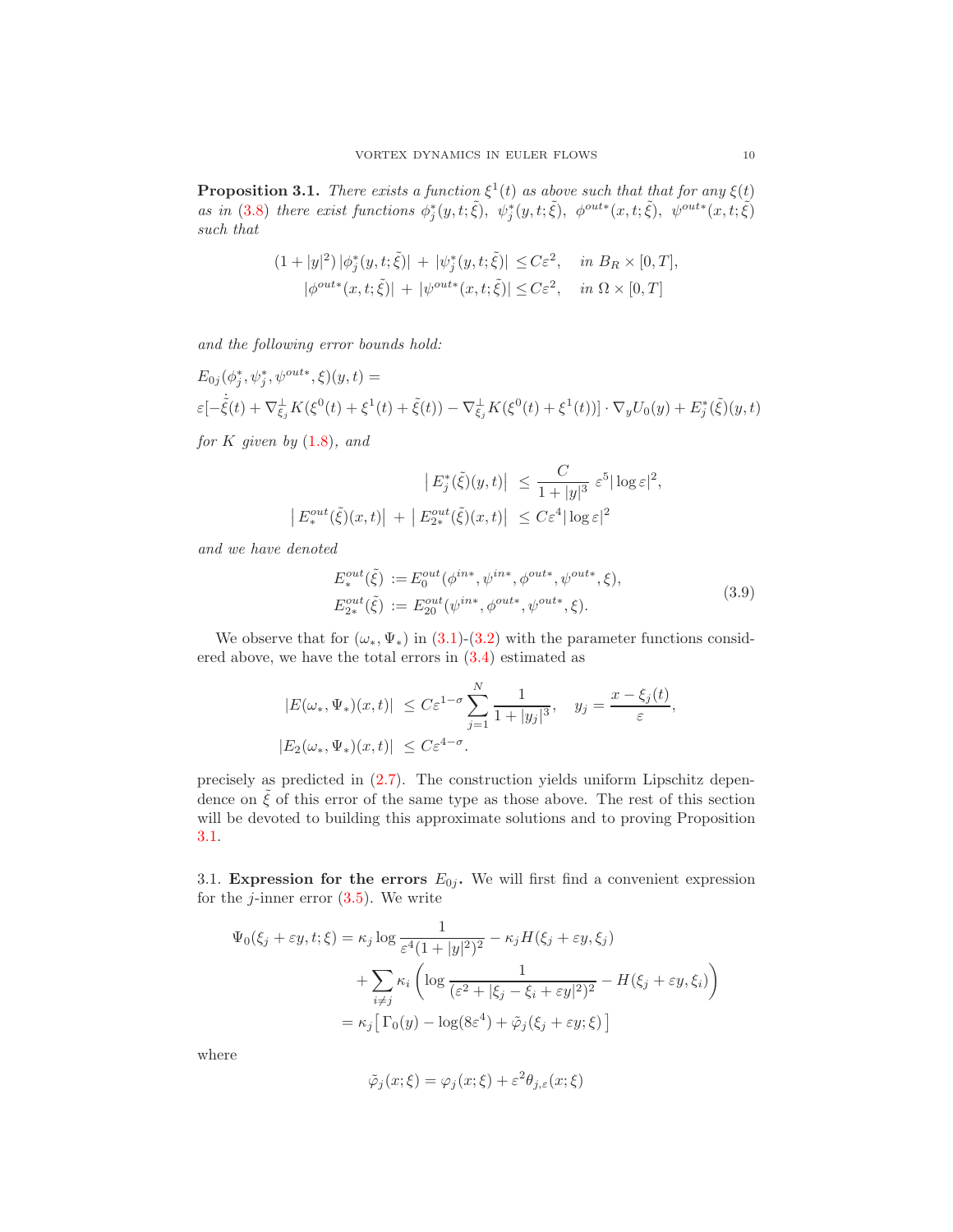and

<span id="page-10-3"></span>
$$
\varphi_j(x;\xi) = -H(x,\xi_j) + \sum_{i \neq j} \kappa_j^{-1} \kappa_i G(x,\xi_i),
$$

$$
\theta_{j,\varepsilon}(x;\xi) = \frac{2}{\varepsilon^2} \sum_{i \neq j} \kappa_i \kappa_j^{-1} \log \frac{|x-\xi_i|^2}{\varepsilon^2 + |x-\xi_i|^2}.
$$

Let us set

$$
\mathcal{R}_j(y, t; \xi) = \varepsilon \kappa_j^{-1} \dot{\xi}_j^{\perp} \cdot y + \tilde{\varphi}_j(\xi_j + \varepsilon y; \xi) - \tilde{\varphi}_j(\xi_j; \xi). \tag{3.10}
$$

For notational simplicity we omit below the subindex j in  $\phi_j$  and  $\psi_j$ .

$$
\kappa_j^{-1} E_{0j}(\phi, \psi, \psi^{out}; \xi) = \kappa_j^{-1} \varepsilon^2 \partial_t \phi + \nabla_y^{\perp} \left[ \Gamma_0 + \mathcal{R}_j + \psi + \kappa_j^{-1} \psi^{out} \right] \cdot \nabla_y (U_0 + \phi)
$$
  
\n
$$
= \nabla^{\perp} \Gamma_0 \cdot \nabla \phi + \nabla^{\perp} \psi \cdot \nabla U_0
$$
  
\n
$$
+ \nabla^{\perp} \mathcal{R}_j \cdot \nabla U_0 + \nabla^{\perp} \mathcal{R}_j \cdot \nabla \phi + \nabla^{\perp} \psi \cdot \nabla \phi + \kappa_j^{-1} \varepsilon^2 \partial_t \phi
$$
  
\n
$$
+ \kappa_j^{-1} \nabla^{\perp} \psi^{out} \nabla (U_0 + \phi).
$$
\n(3.11)

We find first functions  $(\phi, \psi, \xi)$  that improve the first error

<span id="page-10-0"></span>
$$
\kappa_j^{-1} E_{0j}(0,0,0;\xi)(y,t) = \nabla_y^{\perp} \mathcal{R}_j(y,t) \cdot \nabla U_0(y). = \frac{O(\varepsilon)}{1+|y|^5}.
$$
 (3.12)

As in the statement of the proposition we restrict ourselves to parameter functions  $\xi(t)$  of the form

<span id="page-10-4"></span><span id="page-10-1"></span>
$$
\xi(t) = \xi^{0}(t) + \xi^{1}(t) + \tilde{\xi}(t)
$$
\n(3.13)

where for some fixed numbers  $M > 0$  and  $\sigma \in (0, 1)$  that we will fix later, we have

$$
\|\xi^1\|_{C^2[0,T]} := \|\xi^1\|_{\infty} + \|\dot{\xi}^1\|_{\infty} + \|\ddot{\xi}^1\|_{\infty} \le M\varepsilon^2 |\log \varepsilon|,
$$
  

$$
\|\ddot{\xi}\|_{C^1[0,T]} := \|\ddot{\xi}\|_{\infty} + \|\dot{\ddot{\xi}}\|_{\infty} \le \varepsilon^{4-\sigma}.
$$
 (3.14)

The elimination of part of the error  $(3.12)$  will be done by solving elliptic equations that involve the linear operator in the second line of formula [\(3.11\)](#page-10-1)

$$
L[\psi] := \nabla^{\perp} \Gamma_0 \cdot \nabla \phi + \nabla^{\perp} \psi \cdot \nabla U_0, \quad \phi = -\Delta \psi.
$$

More precisely, for the large number  $R$  given by  $(3.3)$  we consider the general equation

<span id="page-10-2"></span>
$$
L[\psi] + g = 0 \quad \text{in } B_{8R}, \quad \psi = 0 \quad \text{on } \partial B_{8R}, \quad -\Delta \psi = \phi. \tag{3.15}
$$

For a bounded function  $g: B_{8R} \subset \mathbb{R}^2 \to \mathbb{R}$ . We solve this problem finding estimates for  $\psi$  in terms of prescribed decay on g.

3.2. Solving Equation [\(3.15\)](#page-10-2). Using that  $-\Delta\Gamma_0 = f(\Gamma_0) = U_0$  where  $f(u) = e^u$ and  $-\Delta \psi = \phi$  we see that

$$
L[\psi] := \nabla^{\perp} \Gamma_0 \cdot \nabla \phi + \nabla^{\perp} \psi \cdot \nabla U_0
$$
  
= -\n
$$
\nabla^{\perp} \Gamma_0 \cdot \nabla [\Delta \psi + f'(\Gamma_0) \psi].
$$

Let us consider polar coordinates  $y = \rho e^{i\theta}$  in  $\mathbb{R}^2$ . It is then easy to check that

$$
L[\psi] = -\frac{4}{\rho^2 + 1} \frac{\partial}{\partial \theta} [\Delta \psi + f'(\Gamma_0)\psi]
$$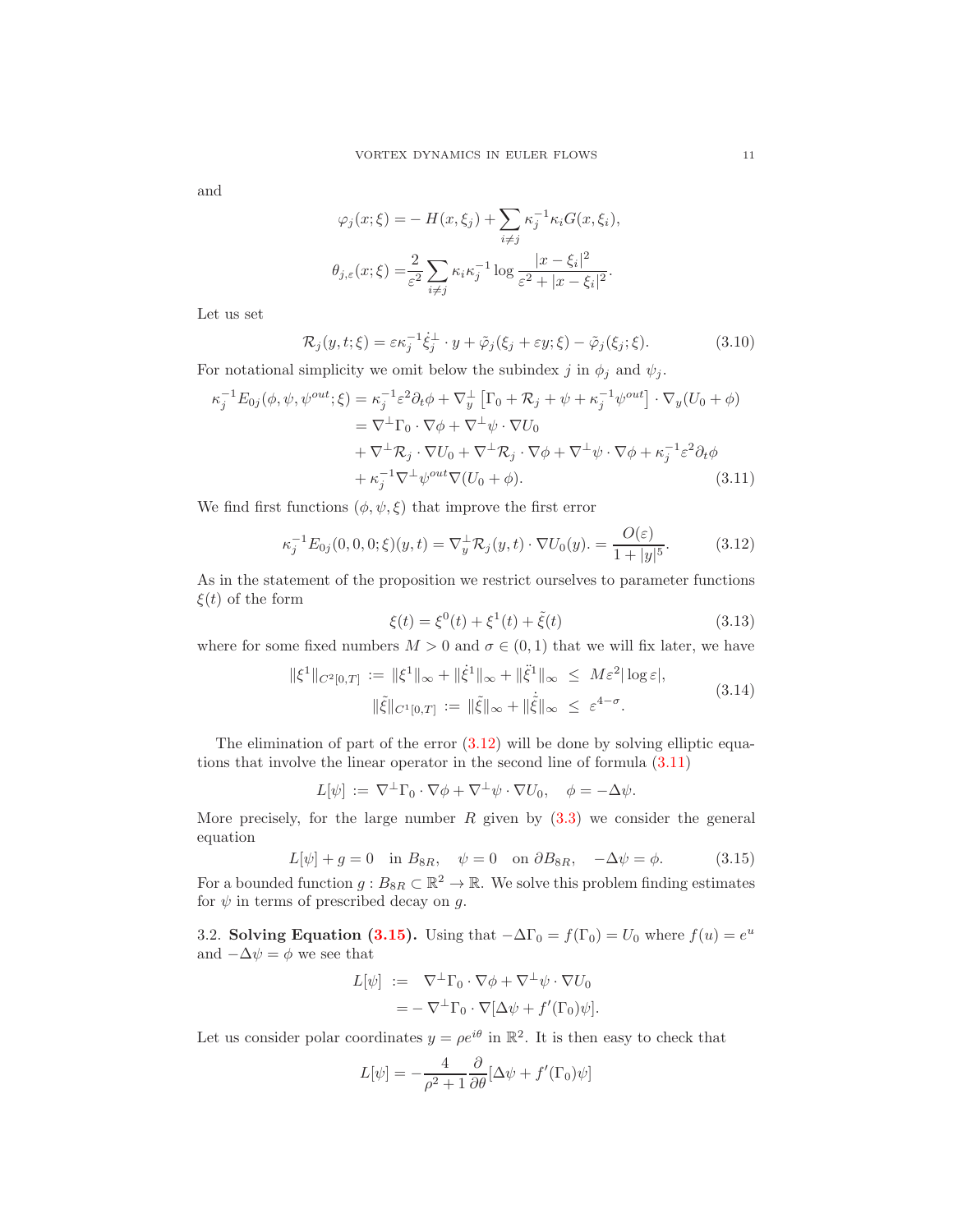Therefore a necessary condition for the solvability of  $(3.15)$  is that

<span id="page-11-0"></span>
$$
\int_0^{2\pi} g(\rho e^{i\theta}) d\theta = 0 \quad \text{for all} \quad \rho \in (0, 8R). \tag{3.16}
$$

On the other hand we clearly have that

$$
L[Z_{\ell}] = 0, \quad Z_{\ell}(y) = \partial_{y_{\ell}} \Gamma_0(y).
$$

In addition to  $(3.16)$  we assume the orthogonality conditions

<span id="page-11-1"></span>
$$
\int_{B_R} (1+|y|^2) g(y) Z_{\ell}(y) dy = 0, \quad \ell = 1, 2.
$$
 (3.17)

We consider right hand sides g with a decay rate in  $|y|$ . We assume

<span id="page-11-5"></span><span id="page-11-2"></span>
$$
|g(y)| \le (1+|y|)^{-\alpha} \tag{3.18}
$$

We have the validity of the following result.

<span id="page-11-4"></span>**Lemma 3.1.** Assume that  $3 < \alpha \leq 5$  There exists a constant  $C > 0$  such that for all R sufficiently large and  $g \in L^{\infty}(B_R)$  that satisfies conditions (3.[16\)](#page-11-0), (3.[17\)](#page-11-1) and (3.[18\)](#page-11-2), there exists a unique solution  $(\psi, \phi)$  of equation (3.[15\)](#page-10-2) that satisfies

$$
\int_0^{2\pi} \psi(\rho e^{i\theta}) d\theta = 0 \quad \text{for all} \quad \rho \in (0, 8R).
$$

and the estimate

$$
|\psi(y)| + (1+|y|)|\nabla\psi(y)| + (1+|y|^2)|\phi(y)|
$$
  
\n
$$
\leq C(1+|y|)^{4-\alpha} \begin{cases} \log\left(\frac{16R}{|y|+1}\right) & \text{if } \alpha = 5\\ 1 & \text{if } 3 < \alpha < 5 \end{cases}
$$
 (3.19)

*Proof.* Let us decompose  $\psi(y)$ ,  $g(y)$  in Fourier series, using polar coordinates  $y =$  $\rho e^{i\theta}$ 

<span id="page-11-6"></span>
$$
\psi(\rho,\theta) = \sum_{k \in \mathbb{Z}} p_k(\rho) e^{ik\theta}, \quad g(\rho,\theta) = \sum_{k \in \mathbb{Z}} g_k(\rho) e^{ik\theta}.
$$
 (3.20)

Condition [\(3.16\)](#page-11-0) amounts to  $g_0 \equiv 0$ . Imposing  $p_0 \equiv 0$ , equation [\(3.15\)](#page-10-2) decouples into the infinitely many problems.

<span id="page-11-3"></span>
$$
\mathcal{L}_k[p_k] := \partial_\rho^2 p_k + \frac{1}{\rho} \partial_\rho p_k - \frac{k^2}{\rho^2} p_k + \frac{8p_k}{(1+\rho^2)^2} = \frac{i(1+\rho^2)}{4k} g_k(\rho), \quad p_k(R) = 0. \tag{3.21}
$$

For each  $k \neq 0$ , there exists a positive function  $\zeta_k(\rho)$  such that  $\mathcal{L}_k[\zeta_k] = 0$  and

$$
\zeta_k(\rho) = \rho^{|k|}(1 + o(1)) \quad \text{as } \rho \to 0
$$

For  $k = \pm 1$  we explicitly have  $\zeta_k(\rho) = \frac{\rho}{1+\rho^2}$ , while for  $|k| \geq 2$  we have

 $\zeta_k(\rho) = \rho^{|k|}(1 + o(1)) \text{ as } \rho \to +\infty.$ 

Problem [\(3.21\)](#page-11-3) is uniquely solved by the formula

$$
p_k(\rho) = \mathcal{L}_k^{-1}[g_k] := \frac{i}{4k} \zeta_k(\rho) \int_{\rho}^{8R} \frac{dr}{r \zeta_k(r)^2} \int_0^r (1+s^2) g_k(s) \zeta_k(s) \, s \, ds.
$$

Condition [\(3.18\)](#page-11-2) corresponds to

$$
|g(\rho,\theta)|\ \leq\ (1+\rho)^{-\alpha}
$$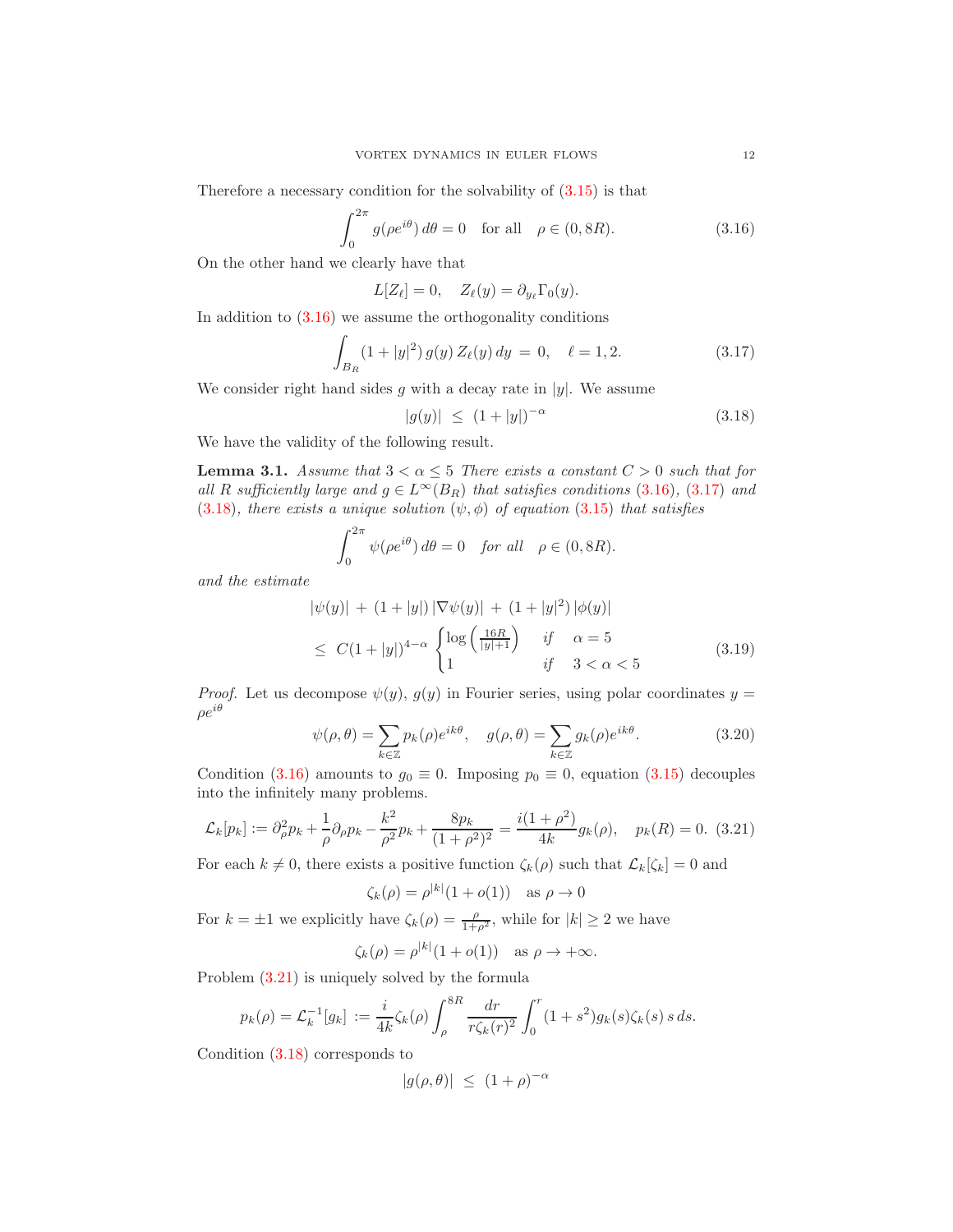with  $3 < \alpha \leq 5$ . Let us consider the case  $|k| \geq 2$ . We have

$$
|p_k(\rho)| \leq \mathcal{L}_k^{-1}[(1+\rho)^{-\alpha}] \leq c_k(1+\rho)^{|k|} \int_{\rho}^{8R} (1+r)^{-|k|+3-\alpha} dr
$$

so that

$$
|p_k(\rho)| \leq c_k (1+\rho)^{4-\alpha}
$$

since  $\alpha + |k| > 4$ . Let us denote  $\bar{P}(\rho) = \mathcal{L}_2^{-1}[(1+\rho)^{\alpha}]$  we claim that for some  $\gamma > 0$ and all  $|k| \geq 2$  we have the validity of the estimate

$$
|p_k(\rho)| \ \leq \ \frac{\gamma}{k^3} \bar{P}(\rho).
$$

That follows from the fact that the right hand side defines a positive supersolution for the real and imaginary parts of  $(3.21)$ . Indeed, if  $\gamma$  is taken sufficiently large we get

$$
\mathcal{L}_{k}\left[\frac{\gamma}{k^{3}}\bar{P}(\rho)\right] + \frac{1+\rho^{2}}{4k}|g_{k}(\rho)| \leq \gamma \frac{4-k^{2}}{10\rho^{2}}(1+\rho)^{4+\alpha}
$$

Fourier modes  $\pm 1$  need to be separately treated because  $\zeta_1(\rho)$  decays at infinity. At this point we observe that

$$
Z_1(y) = \zeta_1(\rho)\cos\theta, \quad Z_2(y) = \zeta_1(\rho)\sin\theta
$$

and that the orthogonality conditions [\(3.17\)](#page-11-1) assumed are equivalent to

$$
\int_0^{8R} (1+\rho^2) g_{\pm 1}(\rho) \zeta_1(\rho) \rho d\rho = 0.
$$

Therefore we can write

$$
p_{\pm 1}(\rho) = \mp \frac{i}{4} \zeta_1(\rho) \int_{\rho}^{8R} \frac{dr}{r \zeta_1(r)^2} \int_{r}^{8R} (1+s^2) g_{\pm 1}(s) \zeta_1(s) \, s \, ds.
$$

and we obtain, if we now assume  $3 < \alpha \leq 5$ ,

$$
|p_{\pm 1}(\rho)| \leq \begin{cases} \rho^{-1} \log \frac{16R}{\rho+1} & \text{if } \alpha = 5\\ (1+\rho)^{4-\alpha} & \text{if } 3 < \alpha < 5. \end{cases}
$$

The desired result then follows from addition of the above estimates since

$$
|\psi(y)| \leq \sum_{k \in \mathbb{Z}} |p_k(|y|)|.
$$

Finally, since  $\psi$  satisfies the equation

$$
\Delta \psi + f'(\Gamma_0)\psi = -\frac{1}{4}(1+\rho^2)\int_0^\theta g(\rho,\theta)\,d\theta, \quad \text{in } B_{8R}, \quad \psi = 0 \quad \text{on } \partial B_{8R},
$$

the bounds for  $\phi$  and  $\nabla \psi$  follow from standard elliptic estimates.

 $\Box$ 

<span id="page-12-0"></span>**Remark 3.1.** We observe that if  $2 \le \alpha \le 3$  and  $|k| \ge 2$  the estimate for  $p_k$  given by  $(3.21)$  yields

$$
|p_k(\rho)| \le c_k (1+\rho)^{4-\alpha} \begin{cases} \log \frac{16R}{\rho+1} & \text{if } \alpha+|k|=4\\ 1 & \text{if } \alpha+|k|>4 \end{cases}
$$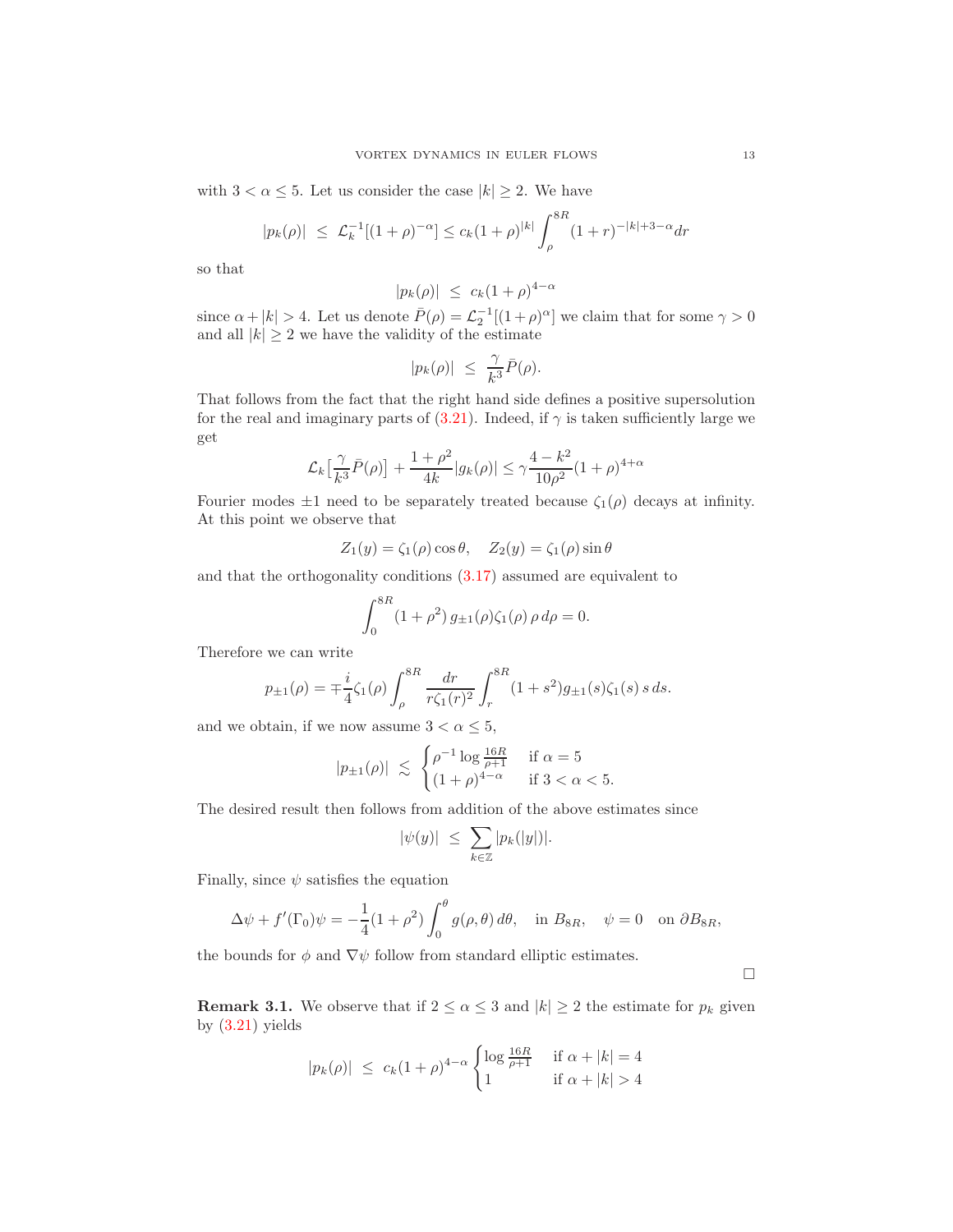Then if  $g_0 = g_{\pm 1} = 0$  and  $2 \le \alpha \le 3$  we have that the statement of Lemma [3.1](#page-11-4) holds with estimate [\(3.19\)](#page-11-5) replaced with

$$
|\psi(y)| + (1+|y|) |\nabla \psi(y)| + (1+|y|^2) |\phi(y)|
$$
  
\n
$$
\leq C(1+|y|)^{4-\alpha} \begin{cases} \log\left(\frac{16R}{|y|+1}\right) & \text{if } \alpha = 2\\ 1 & \text{if } \alpha > 2 \text{ or } \alpha = 2 \text{ and } g_{\pm 2} = 0. \end{cases}
$$

3.3. Expansion of  $\nabla^{\perp}\mathcal{R}_i$ . We Taylor expand

$$
\tilde{\varphi}_j(\xi_j + \varepsilon y; \xi) = \tilde{\varphi}_j(\xi_j; \xi) + \varepsilon \nabla_x \varphi_j(\xi_j; \xi) \cdot y + \sum_{k=2}^4 \frac{\varepsilon^2}{k!} D_x^2 \varphi_j(\xi_j; \xi) [y]^k
$$

$$
+ \varepsilon^3 D_x \theta_{j,\varepsilon}(\xi_j; \xi) [y] + \frac{\varepsilon^4}{2} D_x^2 \theta_j^{\varepsilon}(\xi_j; \xi) [y]^2 + Q(\varepsilon y, \xi)
$$

where  $Q(z, \zeta)$  is a function smooth in its arguments that satisfies

$$
|\nabla_z Q(z,\zeta)| \leq C\varepsilon |z|^4.
$$

Hence we find

$$
\nabla_y^{\perp} \mathcal{R}_j(y, t; \xi) = \kappa_j^{-2} \varepsilon \left[ -\kappa_j \dot{\xi}_j + \nabla_{\xi_j}^{\perp} K(\xi) \right] + \varepsilon^3 \nabla_x^{\perp} \theta_{j\varepsilon}(\xi_j; \xi)
$$
  
+ 
$$
\sum_{k=2}^4 \frac{\varepsilon^k}{k!} \nabla_y^{\perp} \left[ D_x^k \varphi_j(\xi_j; \xi) [y]^k \right] + \frac{\varepsilon^4}{2} \nabla_y^{\perp} \left[ D_x^2 \theta_{j\varepsilon}(\xi_j; \xi) [y]^2 \right]
$$
  
+ 
$$
\mathcal{Q}(\varepsilon y; \xi)
$$
(3.22)

where

<span id="page-13-0"></span>
$$
|Q(z;\zeta)| \leq C\varepsilon |z|^4.
$$

We recall that the basic assumption on  $\xi^0$  is precisely that  $-\kappa_j \dot{\xi}_j^0 + \nabla_{\xi_j}^{\perp} K(\xi^0) = 0$ , hence the first term in expansion [\(3.22\)](#page-13-0) is actually of size  $O(\varepsilon^3)$ .

3.4. First improvement. We recall that  $R = 6\delta \varepsilon^{-1}$ . We will eliminate some of the terms in the first error. We let  $y = \rho e^{i\theta}$  and compute

$$
g^k(y, t; \xi) = \frac{1}{k!} \nabla_y^{\perp} \left[ D_x^k \varphi_j(\xi_j(t); \xi(t)) [y]^k \right] \cdot \nabla U_0(y)
$$
  
= 
$$
\frac{1}{k!} \frac{4U_0}{1 + \rho^2} \frac{\partial}{\partial \theta} \left\{ D_x^k \varphi_j(\xi_j(t); \xi(t)) [y]^k \right\}.
$$

We notice that the function  $q_k(y,t) = D_x^k \varphi_j(\xi_j(t); \xi(t))[y]^k$  is a harmonic polynomial in y since  $\varphi_j(x;\xi)$  is harmonic in x. Thus

$$
q_k(y,t) = \rho^k(\alpha_k(t)\cos k\theta + \beta_k(t)\sin k\theta)
$$

with  $\alpha$  and  $\beta$  C<sup>1</sup> functions. As a conclusion, the function  $g^k(y, t)$  only has components in modes  $k$  and  $-k$  in its Fourier expansion [\(3.20\)](#page-11-6). We observe also that

$$
|g^k(y, t; \xi)| \le C(1+\rho)^{-\alpha}, \quad \alpha = 6 - k.
$$

We consider the cases  $k = 2, 3, 4$ . By Lemma [3.1](#page-12-0) and Remark 3.1 we find that there exists a unique solution  $(\psi^{(k)}(y,t;\xi)), \phi^{(k)}(y,t;\xi))$  to the equation

$$
L[\psi^{(k)}] + g^{(k)}(y, t; \xi) = 0 \text{ in } B_{8R}, \quad \psi^{(k)} = 0 \text{ on } \partial B_{8R}, \quad -\Delta \psi^{(k)} = \phi^{(k)}
$$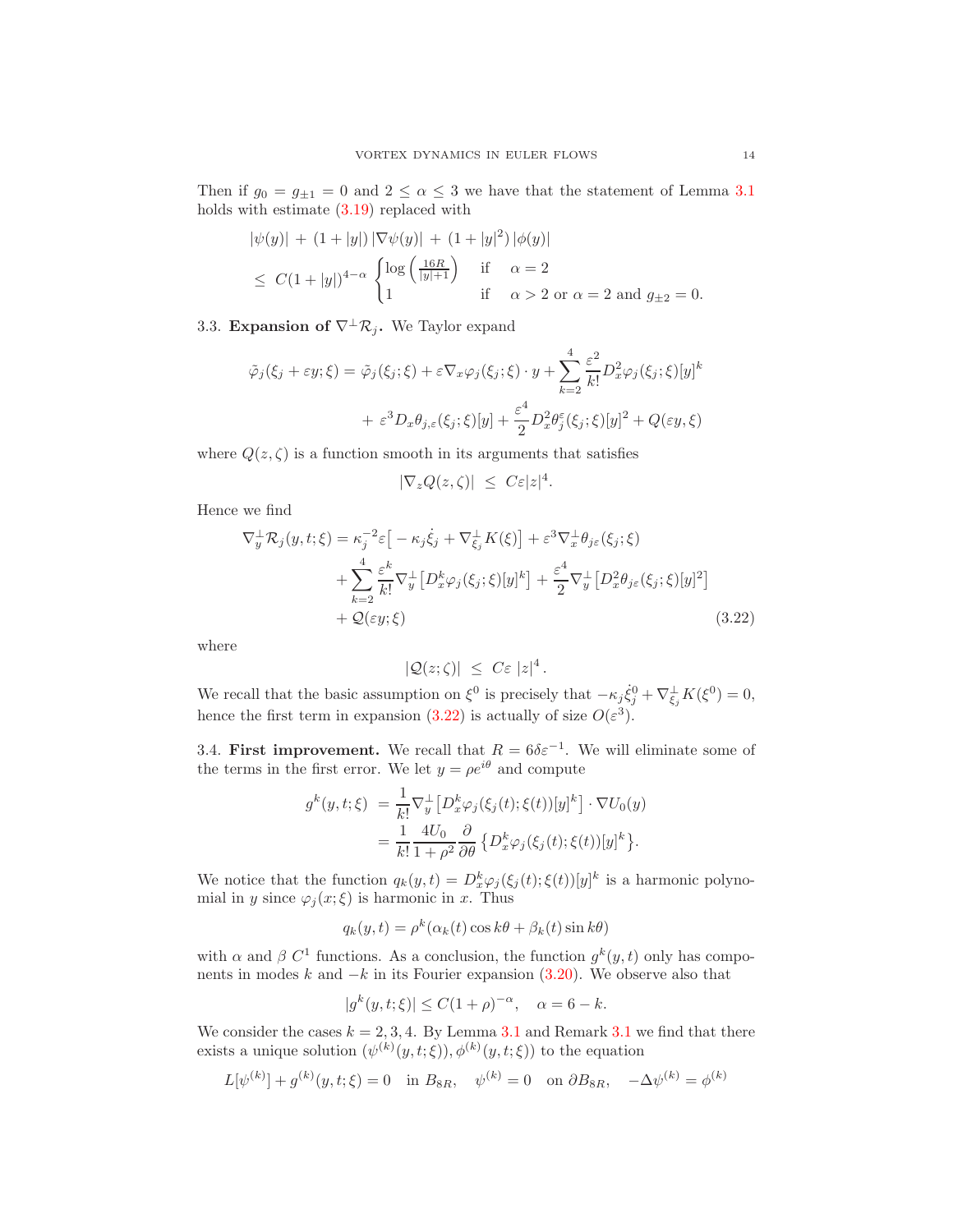that satisfies the estimates

<span id="page-14-1"></span>
$$
|\psi^{(k)}(y,t)| + (1+|y|) |\nabla \psi^{(k)}(y,t)| + (1+|y|^2) |\phi^{(k)}(y,t)|
$$
  
 
$$
\leq C(1+|y|)^{k-2}.
$$
 (3.23)

A similar estimate is of course satisfied for the functions  $(\partial_t \psi^{(k)}, \partial_t \phi^{(k)})$ . In addition we consider the solutions  $(\bar{\psi}_{\ell}^{(4)})$  $\bar{\phi}^{(4)}_\ell, \bar{\phi}^{(4)}_\ell$  $\ell^{(4)}$ ,  $\ell = 1, 2$  of the problems

$$
L[\bar{\psi}_1^{(4)}] + \kappa_j^{-1} \partial_t \phi^{(2)}(y, t; \xi) = 0 \quad \text{in } B_{8R}, \quad \bar{\psi}_1^{(4)} = 0 \quad \text{on } \partial B_{8R}
$$

and

<span id="page-14-0"></span>
$$
L[\bar{\psi}_2^{(4)}] + \frac{1}{2}\nabla^{\perp} [D_x^2 \varphi_j(\xi_j; \xi)[y]^2] \cdot \nabla \phi^{(2)}(y, t; \xi) = 0 \quad \text{in } B_{8R}, \quad \bar{\psi}^{(4)} = 0 \quad \text{on } \partial B_{8R}.
$$
\n(3.24)

By construction,  $\partial_t \phi^{(2)}$  only carries modes  $\pm 2$  in its Fourier expansion in y. Besides  $|\partial_t \phi^{(2)}(y, t)| \leq C(1+|y|)^{-2}$ , and hence  $(\bar{\psi}_1^{(4)}, \bar{\phi}_1^{(4)})$  satisfies the estimate

$$
\begin{aligned} |\bar{\psi}_1^{(4)}(y,t)| + (1+|y|) |\nabla \bar{\psi}_1^{(4)}(y,t)| + (1+|y|^2) |\bar{\phi}_1^{(4)}(y,t)| \\ &\le C(1+|y|)^2 \log \frac{16R}{1+|y|}. \end{aligned}
$$

To solve [\(3.24\)](#page-14-0), we claim that

$$
g(y, t; \xi) = \frac{1}{2} \nabla^{\perp} \left[ D_x^2 \varphi_j(\xi_j; \xi) [y]^2 \right] \cdot \nabla \phi^{(2)}(y, t; \xi)
$$

carries only Fourier modes  $\pm 4$  (so that  $g_0 \equiv 0$ ). Since  $|g(y,t)| \leq C(1+|y|)^{-2}$ , that implies that  $(3.24)$  is solved by a function that again satisfies estimates  $(3.23)$  with  $k = 4$ . To see the validity of the claim, we recall that

$$
D_x^2 \varphi_j(\xi_j; \xi)[y]^2 = \rho^2(\alpha(t) \cos 2\theta + \beta(t) \cos 2\theta).
$$

It follows that

$$
\psi^{(2)}(y,t) = p(\rho)(\alpha(t)\cos 2\theta + \beta(t)\cos 2\theta)
$$

where  $p(\rho)$  is the unique solution of  $(3.21)$  with  $k = 2$  and  $g_2(\rho) = -U_0(\rho)\rho^2$ . Hence

$$
\phi^{(2)}(y,t) = q(\rho)(\alpha(t)\cos 2\theta + \beta(t)\cos 2\theta)
$$

for a certain smooth function  $q(\rho)$ . Then we compute

$$
\nabla^{\perp} [D_x^2 \varphi_j(\xi_j; \xi)[y]^2] \cdot \nabla \phi^{(2)}(y, t) = \rho q'(\rho)(\beta^2 - \alpha^2) \sin 4\theta + q(\rho)\alpha\beta \cos 4\theta,
$$

hence the Fourier expansion of this terms only involves modes  $\pm 4$  as asserted.

We let

$$
\bar{\psi}^{1}(\cdot;\xi) = \varepsilon^{2}\psi^{(2)} + \varepsilon^{3}\psi^{(3)} + \varepsilon^{4}\psi^{(4)} + \varepsilon^{4}\bar{\psi}_{1}^{(4)} + \varepsilon^{4}\bar{\psi}_{2}^{(4)},
$$
  

$$
\bar{\phi}^{1}(\cdot;\xi) = \varepsilon^{2}\phi^{(2)} + \varepsilon^{3}\phi^{(3)} + \varepsilon^{4}\phi^{(4)} + \varepsilon^{4}\bar{\phi}_{1}^{(4)} + \varepsilon^{4}\bar{\phi}_{2}^{(4)}.
$$

We compute the new error

<span id="page-14-2"></span>
$$
\kappa_j^{-1} E_j(\bar{\phi}^1, \bar{\psi}^1, 0, \xi) = \bar{E}_j^1 + \bar{E}_j^2 + \bar{E}_j^3 + \bar{E}_j^4, \tag{3.25}
$$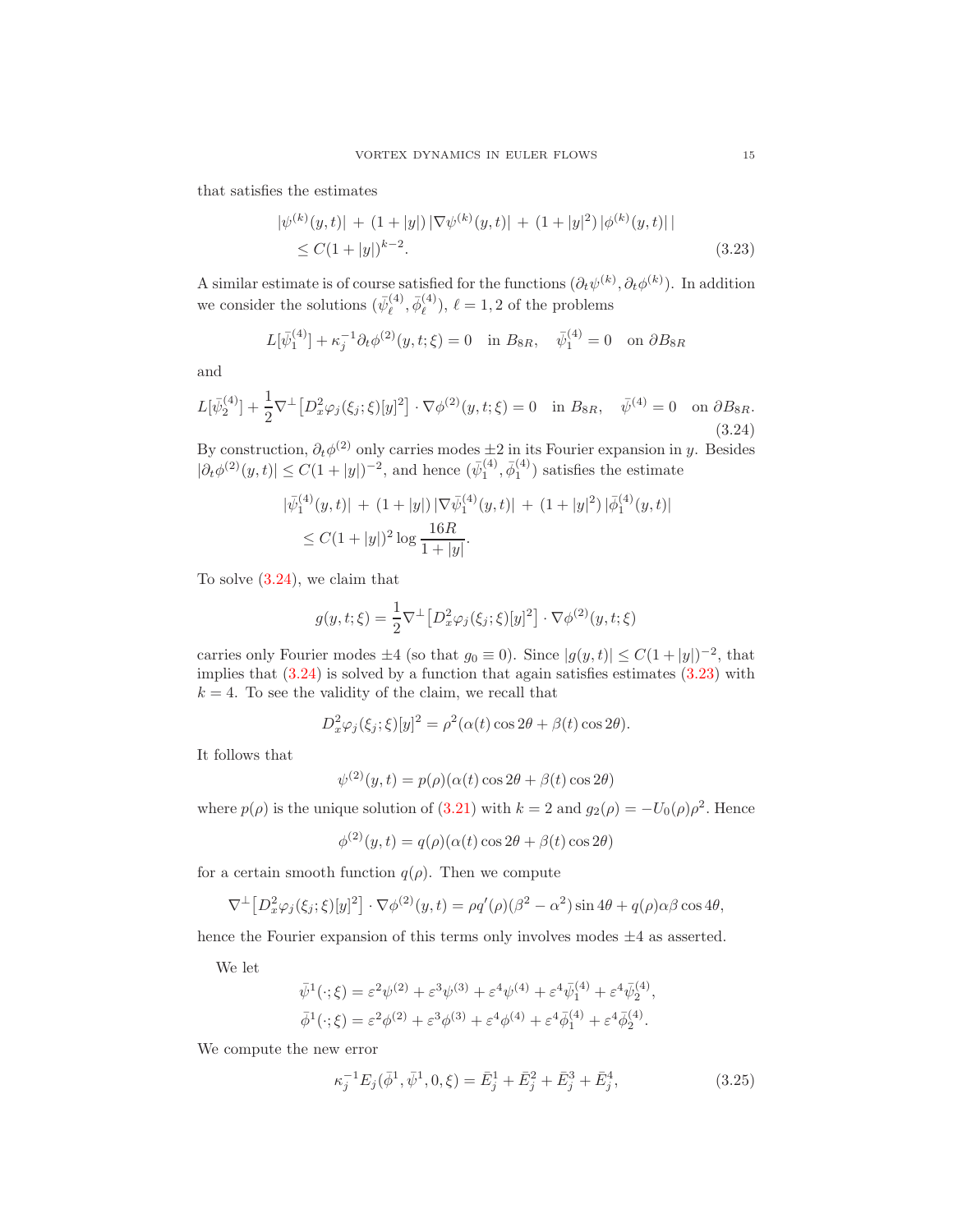where the errors  $\bar{E}^l_j(y, t; \xi)$  are given by

$$
\begin{split}\n\bar{E}_{j}^{1} &= \left(\kappa_{j}^{-2}\varepsilon\right[-\kappa_{j}\dot{\xi}_{j} + \nabla_{\xi_{j}}^{\perp}K(\xi)] + \varepsilon^{3}\nabla_{x}^{\perp}\theta_{j\varepsilon}(\xi_{j};\xi)\right) \cdot \nabla U_{0}, \\
\bar{E}_{j}^{2} &= \varepsilon^{4}\nabla^{\perp}\psi^{(2)} \cdot \nabla\phi^{(2)}, \\
\bar{E}_{j}^{3} &= \varepsilon^{5}\kappa_{j}^{-1}\partial_{t}\phi^{(3)} \\
&+ \nabla^{\perp}\big[\varphi_{j}(\xi_{j} + \varepsilon y;\xi) - \varphi_{j}(\xi_{j};\xi) - \varepsilon\nabla\varphi_{j}(\xi_{j};\xi) \cdot y\big] \cdot \nabla(\bar{\phi} - \varepsilon^{2}\phi^{(2)}) \\
&+ \mathcal{Q}(\varepsilon y;\xi) \cdot \nabla(U_{0} + \bar{\phi}^{1}) + \varepsilon^{6}\partial_{t}(\phi_{1}^{(4)} + \phi_{2}^{(4)}) \\
&+ \varepsilon^{2}\nabla^{\perp}\big[\varphi_{j}(\xi_{j} + \varepsilon y;\xi) - \varphi_{j}(\xi_{j};\xi) - \varepsilon\nabla\varphi_{j}(\xi_{j};\xi) \cdot y - \frac{1}{2}D_{x}^{2}\varphi_{j}(\xi_{j};\xi)[y]^{2}\big] \\
&\cdot \nabla\phi^{(2)}, \\
\bar{E}_{j}^{4} &= \left(\kappa_{j}^{-2}\varepsilon\big[-\kappa_{j}\dot{\xi}_{j} + \nabla_{\xi_{j}}^{\perp}K(\xi)\big] + \varepsilon^{3}\nabla_{x}^{\perp}\theta_{j\varepsilon}(\xi_{j};\xi)\right) \cdot \nabla\bar{\phi}^{1} \\
&+ \nabla^{\perp}(\bar{\psi}^{1} - \varepsilon^{2}\psi^{(2)}) \cdot \nabla\bar{\phi}^{1} + \nabla^{\perp}\bar{\psi}^{1} \cdot \nabla(\bar{\phi}^{1} - \varepsilon^{2}\phi^{(2)})\n\end{split}
$$

The (directly checked) relevant characteristics of each of the above terms are the following:

- $\bar{E}_j^1$  is  $O(\varepsilon^3 \rho^{-5})$  at Fourier mode  $\pm 1$ .
- $\overline{E}_j^2$  is  $O(\varepsilon^4 \rho^{-4})$  at Fourier mode  $\pm 4$ .
- $\bar{E}_j^3$  is  $O(\varepsilon^5 \rho^{-1}).$
- $\bar{E}_j^4$  is  $O(\varepsilon^5 \rho^{-3})$ .

Our next step is the elimination of the term  $\bar{E}_j^3$ . To get this, rather than solving an elliptic problem we solve the transport equation

$$
\begin{cases} \varepsilon^2 \phi_t + \nabla_y^{\perp} (\Gamma_0(y) + \mathcal{R}_j^0(y, t; \xi)) \cdot \nabla_y \phi = \bar{E}_j^3(y, t; \xi), & \text{in } B_R \times [0, T] \\ \phi(y, 0) = 0, & \text{in } B_R \end{cases}
$$
 (3.26)

Here  $\mathcal{R}_{j}^{0}(y,t;\xi)$  is a slight modification of the potential  $\mathcal{R}_{j}(y,t;\xi)$  in [\(3.10\)](#page-10-3). We recall that we are choosing  $\xi = \xi^0 + \xi^1 + \tilde{\xi}$  as in [\(3.13\)](#page-10-4). We take

<span id="page-15-2"></span><span id="page-15-0"></span>
$$
\mathcal{R}_j^0(y, t; \xi) = \varepsilon \kappa_j^{-1} (\dot{\xi}_j^0 + \dot{\xi}_j^1)^{\perp} \cdot y + \tilde{\varphi}_j(\xi_j + \varepsilon y; \xi) - \tilde{\varphi}_j(\xi_j; \xi)
$$
  
=  $\mathcal{R}_j(y, t; \xi) - \varepsilon \kappa_j^{-1} \dot{\xi}_j^{\perp} \cdot y.$  (3.27)

The reason for this modification is that we will need uniform differentiability in  $t$ of this coefficient.

We consider a smooth cut-off function  $\eta(s)$  as in [\(2.8\)](#page-6-3), and extend  $\mathcal{R}_j^0$  and  $E_j^3$ to entire space by setting

<span id="page-15-1"></span>
$$
\tilde{\mathcal{R}}_{0j}(y,t;\xi) = \mathcal{R}_{0j}(y,t;\xi)\eta\left(\frac{|y|}{2R}\right), \quad \tilde{E}_j^{30}(y,t) = \bar{E}_j^{3}(y,t;\xi_0)\eta\left(\frac{|y|}{2R}\right).
$$

Note that in  $\tilde{E}_j^{30}$  we have frozen  $\xi = \xi^0$ .

We will then have a solution to  $(3.26)$  by restricting to  $B_R$  the solution of the Cauchy problem

$$
\begin{cases} \varepsilon^2 \phi_t + \nabla_y^{\perp} (\Gamma_0(y) + \tilde{\mathcal{R}}_j^0(y, t; \xi)) \cdot \nabla_y \phi = \tilde{E}_j^3(y, t; \xi^0), & \text{in } \mathbb{R}^2 \times [0, T] \\ \phi(y, 0) = 0, & \text{in } \mathbb{R}^2 \end{cases}
$$
 (3.28)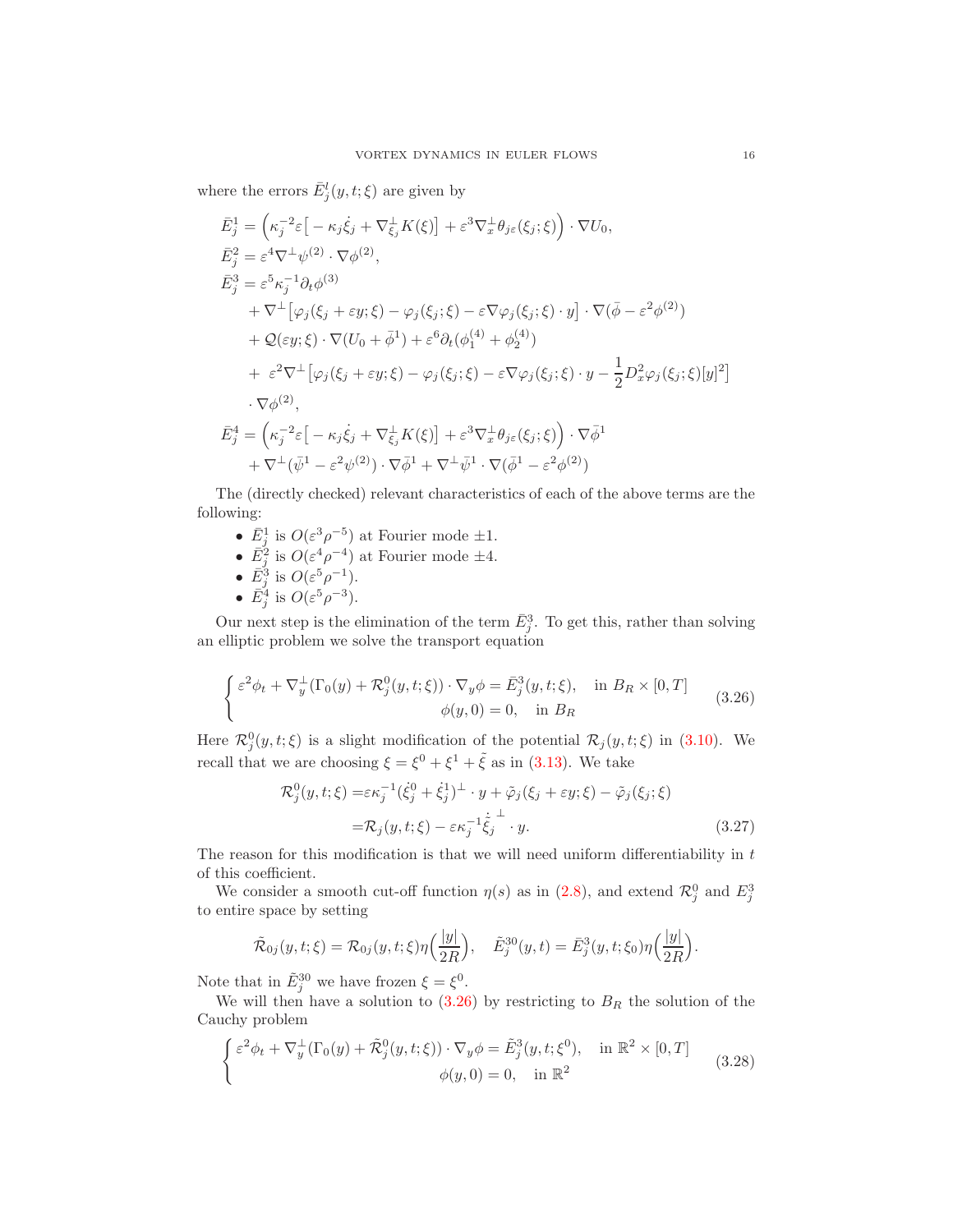To solve [\(3.28\)](#page-15-1) we consider a slightly more general equation of that form and state estimates that will also be used later, whose proofs we postpone to  $\S$  [4.1.](#page-23-0)

<span id="page-16-4"></span>3.5. The inner transport equation. We consider a transport equation of the form

$$
\begin{cases} \varepsilon^2 \phi_t + \nabla_y^{\perp} (\Gamma_0(y) + \mathcal{R}(y, t)) \cdot \nabla_y \phi = E(y, t), & \text{in } \mathbb{R}^2 \times [0, T], \\ \phi(y, 0) = 0, & \text{in } \mathbb{R}^2 \end{cases}
$$
 (3.29)

where  $\mathcal R$  is a perturbation term on which we assume that it is defined in  $\mathbb R^2$  and  $\mathcal{R}(y,t) = 0$  for  $|y| \ge 4R$ ,  $R = \frac{4\delta}{\varepsilon}$  and the estimate

<span id="page-16-2"></span><span id="page-16-1"></span><span id="page-16-0"></span>
$$
|\nabla_y \mathcal{R}(y, t)| \leq M \varepsilon^2 (1 + |y|). \tag{3.30}
$$

Here  $\delta > 0$  is fixed. It is convenient to let  $t = \varepsilon^2 \tau$  and represent the equation for  $\phi = \phi(y, \tau)$  as

$$
\begin{cases}\n\phi_{\tau} + \nabla_y^{\perp}(\Gamma_0(y) + \mathcal{R}(y, \varepsilon^2 \tau)) \cdot \nabla_y \phi = E(y, \varepsilon^2 \tau), & \text{in } \mathbb{R}^2 \times [0, \varepsilon^{-2} T], \\
\phi(y, 0) = 0, & \text{in } \mathbb{R}^2\n\end{cases}
$$
\n(3.31)

We solve  $(3.29)$  by the method of characteristics. For definiteness of the characteristics, we also assume that  $\nabla_y \mathcal{R}(y, t)$  is log-Lipschitz in y uniformly in t, that is,

$$
|\nabla_y \mathcal{R}(y_1, t) - \nabla_y \mathcal{R}(y_2, t)| \le L|y_1 - y_1|(1 + |\log|y_1 - y_2||)
$$

and continuous in its two variables, but no uniform estimate on the constant  $L$  will for the moment be assumed (L is allowed to depend on  $\varepsilon$ ).

The characteristic curve  $\bar{y}(s; \tau, y)$  is by definition the solution  $\bar{y}(s)$  of the ODE system

<span id="page-16-5"></span>
$$
\begin{cases}\n\frac{d\bar{y}}{ds}(s) = \nabla_y^{\perp}(\Gamma_0 + \mathcal{R})(\bar{y}(s), \varepsilon^2 s) \\
\bar{y}(\tau) = y.\n\end{cases}
$$
\n(3.32)

This system has indeed a unique solution defined on the entire interval  $[0, \varepsilon^{-2}T]$ , see for instance [\[11\]](#page-52-17). For a locally bounded function  $E$ , the unique solution of  $(3.31)$ is then represented by the formula

<span id="page-16-6"></span>
$$
\phi(y,\tau) = \int_0^{\tau} E(\bar{y}(s;\tau,y), \varepsilon^2 s) ds.
$$
\n(3.33)

<span id="page-16-3"></span>**Lemma 3.2.** Let us assume the validity of (3.[30\)](#page-16-2). Let  $1 \le p \le +\infty$  and  $\alpha \in \mathbb{R}$ . There exists a number  $C > 0$  such that for any function  $E(y, t)$  that satisfies

$$
\sup_{t \in [0,T]} \|(1+|\cdot|)^{-\alpha} E(\cdot,t)\|_{L^p(\mathbb{R}^2)} < +\infty
$$

we have that for all sufficiently small  $\varepsilon$ , the solution of  $(3.29)$  $(3.29)$  satisfies

$$
\sup_{t\in[0,T]}\|(1+|\cdot|)^{-\alpha}\phi(\cdot,t)\|_{L^p(\mathbb{R}^2)}\ \le\ C\varepsilon^{-2}\sup_{t\in[0,T]}\|(1+|\cdot|)^{-\alpha}E(\cdot,t)\|_{L^p(\mathbb{R}^2)}.
$$

Gradient estimates. It is natural to think that an estimate for the gradient of  $E(y, t)$  leads to such an estimate for  $\phi(y, t)$ . This will be true under some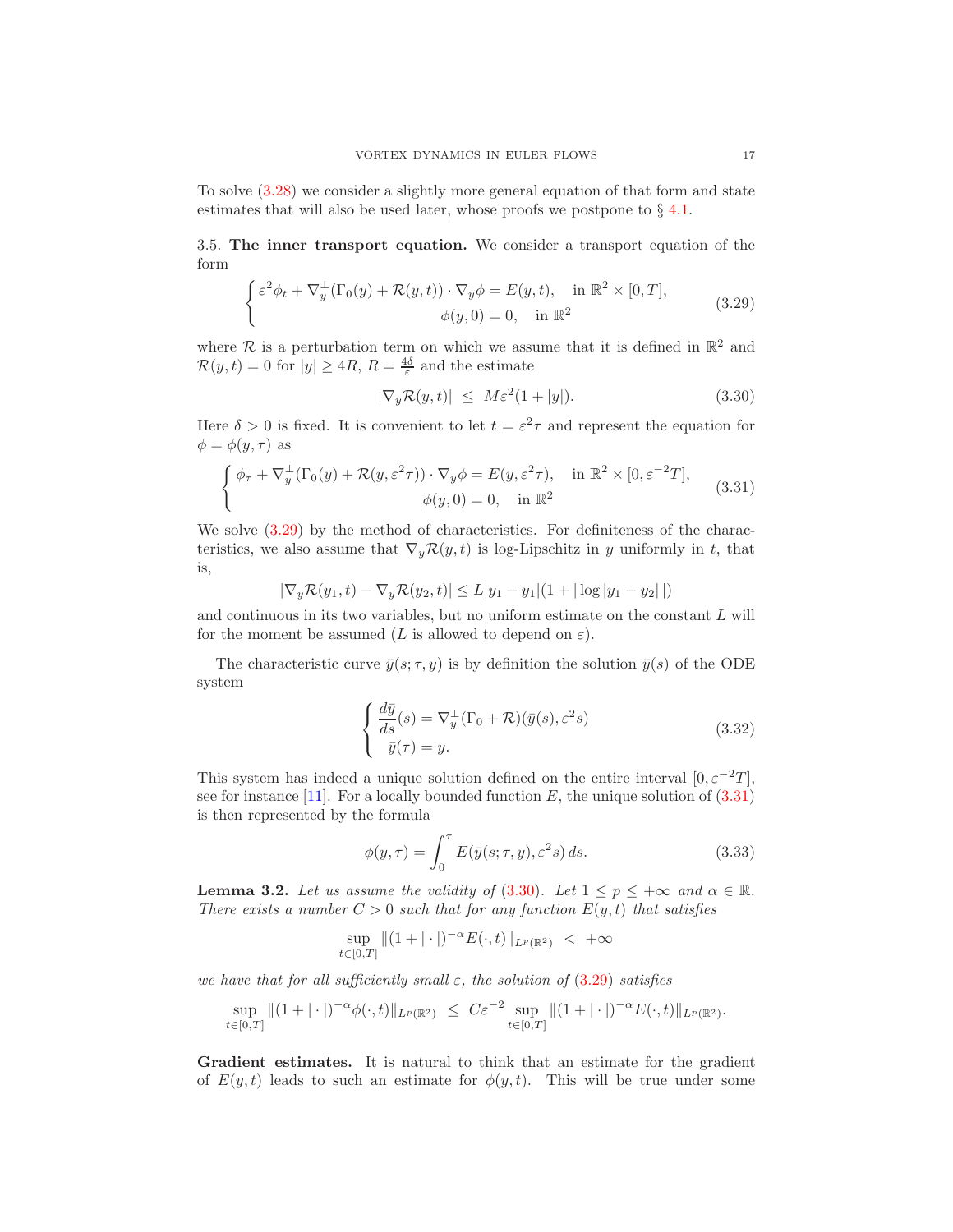additional assumptions on  $\mathcal{R}(y, t)$ . Let us assume that the function  $\mathcal{R}(y, t)$  satisfies the following bounds

<span id="page-17-0"></span>
$$
|\mathcal{R}(y,t)| + |\partial_t \mathcal{R}(y,t)| \le C\varepsilon^2 (1+|y|^2),
$$
  
\n
$$
|\nabla_y \mathcal{R}(y,t)| + |\partial_t \nabla_y \mathcal{R}(y,t)| \le C\varepsilon^2 (1+|y|),
$$
  
\n
$$
|D_y^2 \mathcal{R}(y,t)| \le C\varepsilon^2.
$$
\n(3.34)

We find a corresponding estimate for the gradient.

<span id="page-17-1"></span>**Lemma 3.3.** Let us assume that  $\mathcal{R}$  satisfies (3.[34\)](#page-17-0). Then there exist numbers  $C, \delta > 0$  such that for all sufficiently small  $\varepsilon$  and any function  $E(y, t)$  that satisfies for some  $A, \alpha \in \mathbb{R}$ 

$$
(1+|y|)|\nabla_y E(y,t)|+|E(y,t)|+|E_t(y,t)| \leq A(1+|y|)^{\alpha},
$$

the solution of  $(3.29)$  $(3.29)$  satisfies

<span id="page-17-4"></span>
$$
(1+|y|)|\nabla_y \phi(y,t)|+|\phi(y,t)| \le C\varepsilon^{-2}A(1+|y|)^\alpha \quad \text{for all} \quad y \in \mathbb{R}^2, \ |y| < \delta\varepsilon^{-1} \tag{3.35}
$$

For the proof see  $\S 4.2$ .

3.6. Second improvement of the approximation. We let  $\bar{\phi}^2(y, t; \xi)$  be the solution of Problem [\(3.28\)](#page-15-1). Thanks to Lemmas [3.2](#page-16-3) and [3.3,](#page-17-1)  $\bar{\phi}^2$  satisfies

$$
|\bar{\phi}^2(y,t)| + (1+|y|)|\nabla_y \bar{\phi}^2(y,t)| \leq C \frac{\varepsilon^3}{1+|y|}.
$$

We remark that the hypothesis  $(3.34)$  holds since at the functions involved in the definition  $(3.27)$  are smooth and of the correct order in  $\varepsilon$ .

Let us consider the unique solution  $\bar{\psi}^2(y,t)$  of

$$
-\Delta_y \bar{\psi}^2 = \bar{\phi}^2 \quad \text{in } B_{4R}, \quad \bar{\psi}^2 = 0 \quad \text{on } \partial B_{4R}.
$$

By standard elliptic theory, we get the following estimate in  $\bar{\psi}^2$ .

$$
|\bar{\psi}^{2}(y,t)| + (1+|y|)|\nabla_{y}\bar{\psi}^{2}(y,t)| + (1+|y|^{2})|D_{y}^{2}\bar{\psi}^{2}(y,t)| \leq C\varepsilon^{3} (1+|y|) \log \frac{16R}{1+|y|}
$$

Introducing back the subindex  $j$  we then let

<span id="page-17-3"></span>
$$
\bar{\phi}_j(y, t; \xi) = \bar{\phi}_j^1(y, t; \xi) + \bar{\phi}_j^2(y, t; \xi), \n\bar{\psi}_j(y, t; \xi) = \bar{\psi}_j^1(y, t; \xi) + \bar{\psi}_j^2(y, t; \xi).
$$
\n(3.36)

We compute the associated error

$$
\kappa_j^{-1} E_{0j}(\bar{\phi}_j, \bar{\psi}_j, 0; \xi) = \kappa_j^{-1} E_{0j}(\bar{\phi}_j^1, \bar{\psi}_j^1, 0; \xi) - \bar{E}_j^3(\cdot; \xi^0) - \varepsilon \dot{\xi} \cdot \nabla \bar{\phi}_j^2 \n+ \nabla^{\perp} \bar{\psi}_j^2 \cdot \nabla U_0 + \nabla^{\perp} \bar{\psi}_j^1 \cdot \nabla \bar{\phi}_j^2 \n+ \nabla^{\perp} \bar{\psi}_j^2 \cdot \nabla \bar{\phi}_j^1 + \nabla^{\perp} \bar{\psi}_j^2 \cdot \nabla \bar{\phi}_j^2.
$$
\n(3.37)

The terms in the last two rows of the above expansion are all of the order  $O(\varepsilon^5 \rho^{-3} \log \varepsilon)$ . Observe also that  $\varepsilon \dot{\tilde{\xi}} \cdot \nabla \bar{\phi}^2 = O(\varepsilon^{6+\sigma} \rho^{-2})$ . Therefore from [\(3.37\)](#page-17-2) we get  $\kappa_j^{-1} E_{0j}(\bar{\phi}_j, \bar{\psi}_j, 0; \xi) = \kappa_j^{-1} E_{0j}(\bar{\phi}_j^1, \bar{\psi}_j^1, 0; \xi) - \bar{E}_j^3(\cdot; \xi^0) + \nabla^{\perp} \bar{\psi}_j^2 \cdot \nabla U_0 + O(\varepsilon^5 \rho^{-3} \log \varepsilon).$ 

<span id="page-17-2"></span>.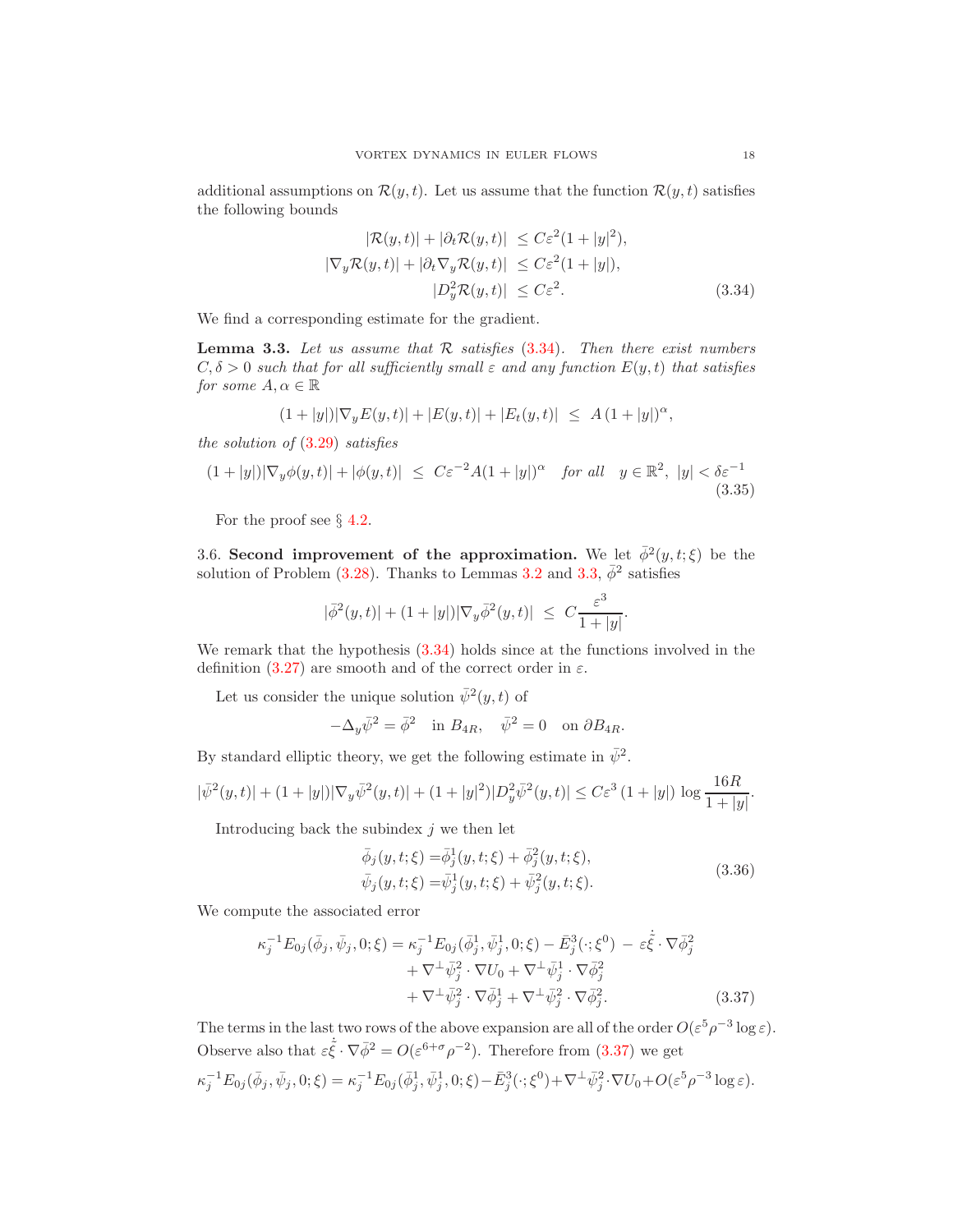Remark 3.2. For a later step in the construction it is useful to point out that the directional derivative  $\partial_{\xi}\phi_j$  given by

$$
\partial_{\xi}\bar{\phi}_j(y,t,\xi)[\zeta] := \frac{d}{ds}\bar{\phi}_j(y,t,\xi+s\zeta)\big|_{s=0}
$$

has uniform bounds. Indeed, we recall that  $\bar{\phi}_j = \bar{\phi}_j^1 + \bar{\phi}_j^2$ . From the definition of  $\bar{\phi}_j^1$  we clearly have

$$
\left|\partial_{\xi}\bar{\phi}_j^1(y,t,\xi)[\zeta]\right| \ \leq \ C\frac{\varepsilon^2}{1+|y|^2}\|\zeta\|_{C^1[0,T]},
$$

while  $\Phi(y, t) = \partial_{\xi} \bar{\phi}_{j}^{2}(y, t, \xi)[\zeta]$  solves the transport equation

$$
\begin{cases} \varepsilon^2 \Phi_t + \nabla_y^{\perp} (\Gamma_0(y) + \tilde{\mathcal{R}}_j^0(y, t; \xi)) \cdot \nabla_y \Phi + E(y, t) = 0, & \text{in } \mathbb{R}^2 \times [0, T] \\ \phi(y, 0) = 0, & \text{in } \mathbb{R}^2 \end{cases}
$$

where

$$
E(y,t) = \nabla_y^{\perp} (\partial_{\xi} \tilde{\mathcal{R}}_j^0(y,t;\xi)[\zeta]) \cdot \nabla_y \bar{\phi}_j^1(y,t;\xi) = O(\varepsilon^5 \rho^{-1}) \, \|\zeta\|_{C^1[0,T]}.
$$

Using Lemma [3.2](#page-16-3) we find that

$$
\partial_{\xi}\overline{\phi}_{j}^{2}(y,t,\xi)[\zeta]=\Phi(y,t)=O(\varepsilon^{3}\rho^{-1})\,\|\zeta\|_{C^{1}[0,T]}.
$$

As a result we get

$$
\left|\partial_{\xi}\bar{\phi}_j(y,t;\xi)[\zeta]\right| \ \leq \ C\frac{\varepsilon^2}{1+|y|^2}\|\zeta\|_{C^1[0,T]}
$$

The previous estimates and the definition of  $\bar{\psi}_j^1$  lead to

$$
\begin{aligned} \left| \partial_{\xi} \bar{\psi}_j^1(y, t; \xi) [\zeta] \right| &+ (1 + |y|) \left| \nabla_y \partial_{\xi} \bar{\psi}_j^1(y, t; \xi) [\zeta] \right| + (1 + |y|^2) \left| D_y^2 \partial_{\xi} \bar{\psi}_j^1(y, t; \xi) [\zeta] \right| \\ &\leq C \varepsilon^2 \left( \| \zeta \|_{\infty} + \| \dot{\zeta} \|_{\infty} \right). \end{aligned}
$$

Similarly, for  $\bar{\psi}^2$ , we get

$$
\begin{split} \left| \partial_{\xi} \bar{\psi}_{j}^{2}(y,t;\xi)[\zeta] \right| &+ (1+|y|) \left| \nabla_{y} \partial_{\xi} \bar{\psi}_{j}^{2}(y,t;\xi)[\zeta] \right| + (1+|y|^{2}) \left| D_{y}^{2} \partial_{\xi} \bar{\psi}_{j}^{2}(y,t;\xi)[\zeta] \right| \\ &\leq C \varepsilon^{3} \left( 1+|y| \right) \log \frac{16R}{1+|y|} \left( \| \zeta \|_{\infty} + \| \dot{\zeta} \|_{\infty} \right). \end{split}
$$

Therefore, for  $\bar{\psi}_j = \bar{\psi}_j^1 + \bar{\psi}_j^2$ , we get

<span id="page-18-0"></span>
$$
\left| \partial_{\xi} \bar{\psi}_j(y, t; \xi) [\zeta] \right| + (1 + |y|) \left| \nabla_y \partial_{\xi} \bar{\psi}_j(y, t; \xi) [\zeta] \right| + (1 + |y|^2) \left| D_y^2 \partial_{\xi} \bar{\psi}_j(y, t; \xi) [\zeta] \right|
$$
  

$$
\leq C \varepsilon^2 \log \frac{16R}{1 + |y|} \left( \| \zeta \|_{\infty} + \| \dot{\zeta} \|_{\infty} \right).
$$
 (3.38)

Next we shall improve the approximation error in the outer problem, considering the values [\(3.36\)](#page-17-3) for the functions  $\phi_j$ ,  $\psi_j$ .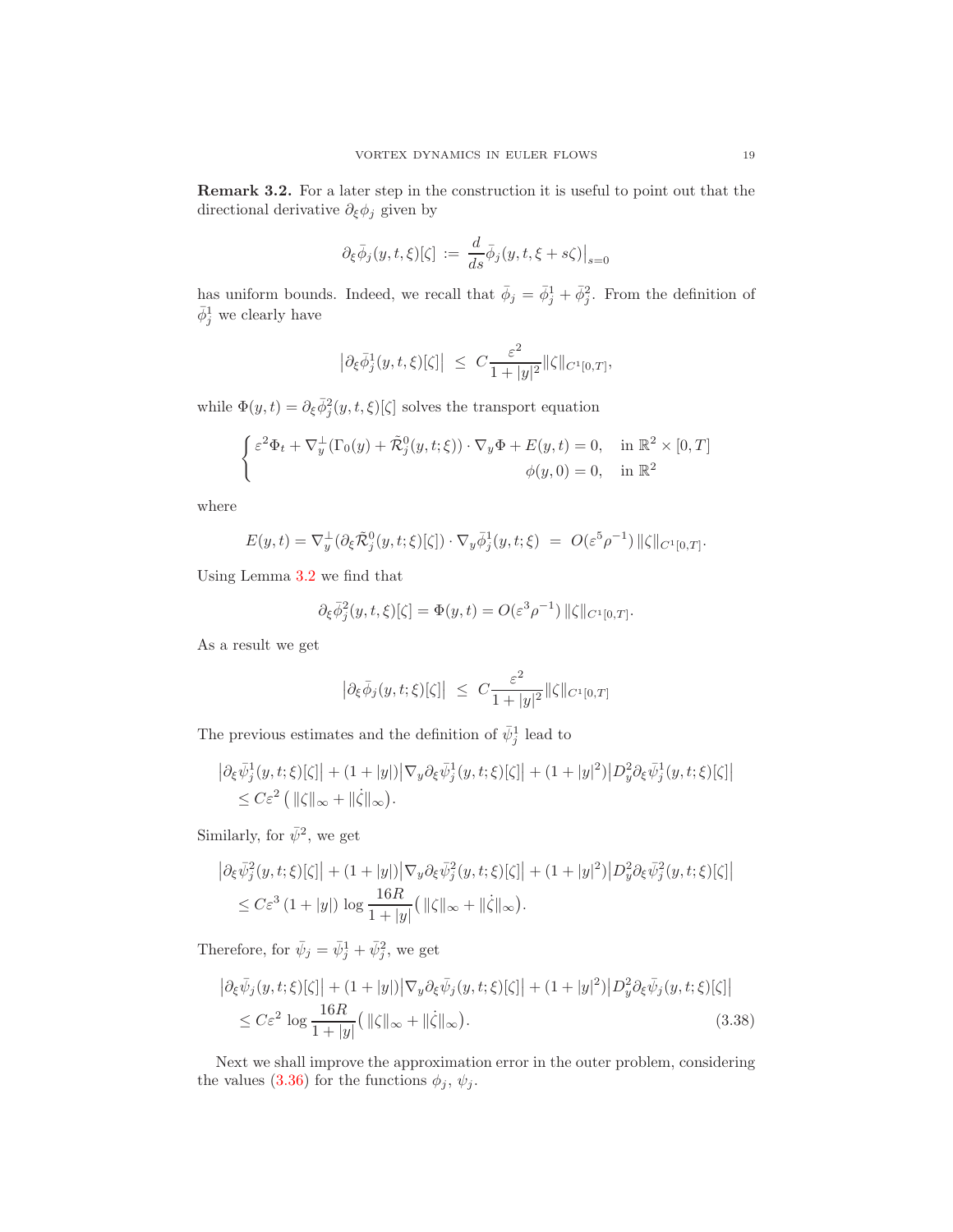# <span id="page-19-5"></span>3.7. The outer approximation. We will improve the outer errors

<span id="page-19-3"></span>
$$
E_0(x, t; \xi) := E_0^{out}(\bar{\phi}^{in}, \bar{\psi}^{in}, 0, 0, \xi)
$$
  
\n
$$
= \varepsilon^{-2} \sum_{j=1}^N \kappa_j \partial_t \eta_{1j} \bar{\phi}_j - \varepsilon^{-2} \sum_{j=1}^N \kappa_j (1 - \eta_{1j}) \varepsilon^{-1} \dot{\xi}_j \cdot \nabla_x U_{0j}
$$
  
\n
$$
+ \varepsilon^{-2} \sum_{j=1}^N \kappa_j [\bar{\phi}_j \nabla_x \eta_{1j} + (1 - \eta_{1j}) \nabla_x U_{0j})] \cdot \nabla^{\perp} \Psi_0,
$$
  
\n
$$
= O(\varepsilon^2),
$$
  
\n
$$
E_{20}(x, t; \xi) := E_{20}^{out}(\bar{\psi}^{in}, 0, 0, \xi)
$$
  
\n
$$
:= \sum_{j=1}^N \kappa_j [\bar{\psi}_j \Delta_x \eta_{2j} + 2 \nabla_x \eta_{2j} \cdot \nabla_x \bar{\psi}_j]
$$
  
\n
$$
= O(\varepsilon^2).
$$
  
\n(3.39)

First we consider the solution of the elliptic equation

<span id="page-19-4"></span>
$$
\Delta_x \psi_1^{out}(\cdot;\xi) = 0 \quad \text{in } \Omega \times [0,T], \quad \psi_1^{out} = -\Psi_0(\cdot,\xi) \quad \text{on } \partial\Omega \times [0,T]. \tag{3.40}
$$

which we readily see is of size  $O(\varepsilon^2)$  in  $C^2$ -topology uniformly in t. Let us consider the transport equation

<span id="page-19-0"></span>
$$
\begin{cases}\n\phi_t^{out} + \nabla_x^{\perp}(\Psi_0 + \psi_1^{out}) \cdot \nabla \phi^{out} + E_0(x, t; \xi) = 0 & \text{in } \Omega \times [0, T], \\
\phi(\cdot, 0) = 0 & \text{in } \Omega.\n\end{cases}
$$
\n(3.41)

We solve [\(3.41\)](#page-19-0) by considering the transport equation in a slightly more general setting and state some preliminary results that we will use to conclude the construction and also later.

3.8. The outer transport equation. We consider a transport equation of the form

$$
\begin{cases}\n\phi_t + \nabla_x^{\perp}(\Psi_0(\cdot;\xi) + \mathcal{Q}) \cdot \nabla \phi = E(x,t) & \text{in } \Omega \times [0,T], \\
\phi(x,0) = 0, & \text{in } \Omega\n\end{cases}
$$
\n(3.42)

We assume that the function  $\nabla_x \mathcal{Q}(x, t)$  is continuous and log-Lipschitz in x uniformly in t, and that  $E \in L^{\infty}(\Omega \times [0, T])$ . In addition, we assume that

<span id="page-19-6"></span>
$$
\Psi_0(x;\xi(t)) + \mathcal{Q}(x,t) = 0 \quad \text{for all} \quad (x,t) \in \partial\Omega \times [0,T]. \tag{3.43}
$$

Again we can represent the solution of [\(3.42\)](#page-19-1) by means of Duhamel's principle

<span id="page-19-2"></span><span id="page-19-1"></span>
$$
\phi(x,t) = \int_0^t E(\bar{x}(s;t,x),s) ds \qquad (3.44)
$$

where the characteristics  $\bar{x}(s) = \bar{x}(s; t, x)$  correspond to the solution of

$$
\begin{cases}\n\frac{d\bar{x}}{ds}(s) = \nabla_x^{\perp}(\Psi_0 + \mathcal{Q})(\bar{x}(s), s), \quad s \in [0, t], \\
\bar{x}(t) = x,\n\end{cases}
$$

which exist and are unique

 $\mathbb{R}^{\mathbb{Z}}$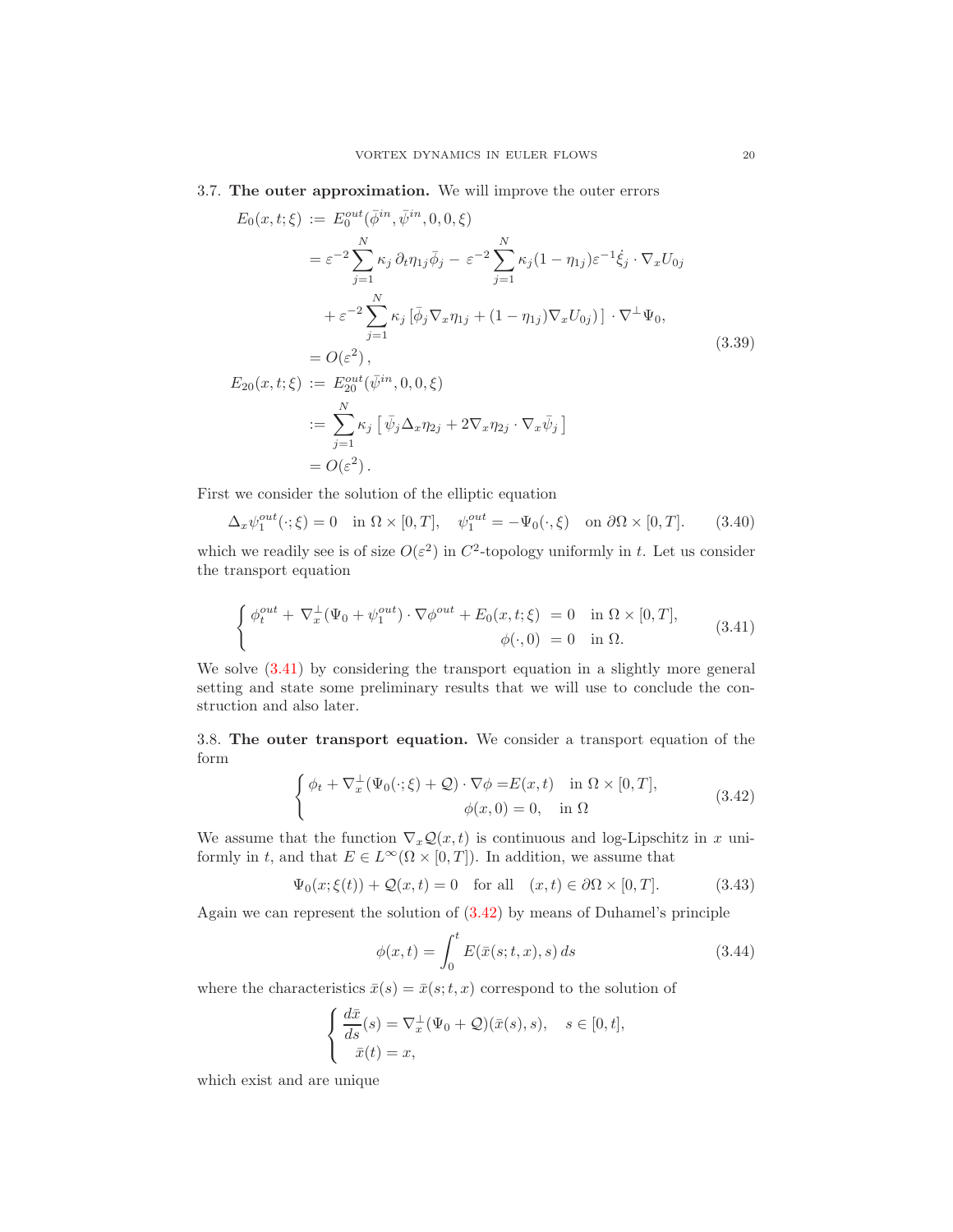<span id="page-20-3"></span>**Lemma 3.4.** Under the above assumptions we have that for  $x \in \Omega$  the characteristics satisfy  $\bar{x}(s;t,x) \in \Omega$  for all  $0 \leq s \leq t$ . The solution of (3.[42\)](#page-19-1) given by (3.[44\)](#page-19-2) satisfies for any  $1 \leq p \leq +\infty$ ,

$$
\|\phi(\cdot,t)\|_{L^p(\Omega)} \leq t \sup_{0\leq s\leq t}\|E(\cdot,s)\|_{L^p(\Omega)}.
$$

The context that we need to consider in the outer problem [\(3.42\)](#page-19-1) is that of a right hand side E that its supported away from the vortices  $\xi_j(t)$ . Let us assume that for some fixed number  $\delta$  we have

<span id="page-20-1"></span>
$$
E \equiv 0 \quad \text{in } \left\{ (x, t) \in \Omega \times [0, T] \middle| \middle| x \in \bigcup_{j=1}^{N} B_{\delta}(\xi_j^0(t)) \right\}.
$$
 (3.45)

We make the following assumption on the perturbation term  $\mathcal{Q}$ . For a constant  $M>0$  we have

<span id="page-20-0"></span>
$$
|\nabla \mathcal{Q}(x,t)| \leq M \sum_{j=1}^{N} (|x - \xi_j(t)| + \varepsilon) \quad \text{for all} \quad (x,t) \in \Omega \times [0,T]. \tag{3.46}
$$

<span id="page-20-4"></span>**Lemma 3.5.** Assume that (3.[46\)](#page-20-0) holds. Then there exists a number  $\beta > 0$  independent of  $\delta$  and  $\varepsilon$  such that if E satisfies (3.[45\)](#page-20-1) then the solution of (3.[42\)](#page-19-1) satisfies

$$
\phi \equiv 0 \quad in \left\{ (x,t) \in \Omega \times [0,T] \middle| x \in \bigcup_{j=1}^{N} B_{\beta\delta}(\xi_j^0(t)) \right\}.
$$

Next we will get a gradient estimate under some further assumptions. Let us assume that the function  $Q$  satisfies

<span id="page-20-2"></span>
$$
|D_x^2 \mathcal{Q}(x, t)| \le M \quad \text{for all} \quad (x, t) \in \Omega \times [0, T]. \tag{3.47}
$$

<span id="page-20-5"></span>**Lemma 3.6.** Let us assume that  $Q(x,t)$  satisfies (3.[46\)](#page-20-0) and (3.[47\)](#page-20-2). There exists a constant  $C > 0$  such that for any E satisfying  $(3.45)$  $(3.45)$  and

$$
|\nabla_x E(x,t)| + |E(x,t)| \le A \quad for all \quad (x,t) \in \Omega \times [0,T],
$$

the solution of  $(3.42)$  $(3.42)$  satisfies the estimate

<span id="page-20-7"></span>
$$
|\nabla_x \phi(x, t)| + |\phi_t(x, t)| + |\phi(x, t)| \le C A.
$$
 (3.48)

For the proof of Lemmas  $3.4$ ,  $3.5$  and  $3.6$  see  $\S$  [4.3.](#page-28-0)

3.9. Improvement of the outer approximation. Expressed in the variable  $x$ , we have

$$
\bar{\phi}_j(x,t) = \bar{\phi}_j(y,t), \quad y = \frac{x - \xi_j(t)}{\varepsilon}.
$$

By construction, we immediately check that

$$
|\bar{\phi}_j(x,t)| + |\nabla_x \bar{\phi}_j(x,t)| = O(\varepsilon^4)
$$

in the region where  $\nabla \eta_j$  is supported. In fact, we check that, globally

$$
|E_0(x,t;\xi)| + |\nabla_x E_0(x,t)| = O(\varepsilon^2).
$$

Since the support of  $E_0$  is away from the vortex points  $\xi_i(t)$  (see [\(3.39\)](#page-19-3)), so is the case for the solution  $\phi_1^{out}(x,t)$  of  $(3.41)$  and satisfies

<span id="page-20-6"></span>
$$
|\phi_1^{out}(x,t)| + |\nabla_x \phi_1^{out}(x,t)| = O(\varepsilon^2). \tag{3.49}
$$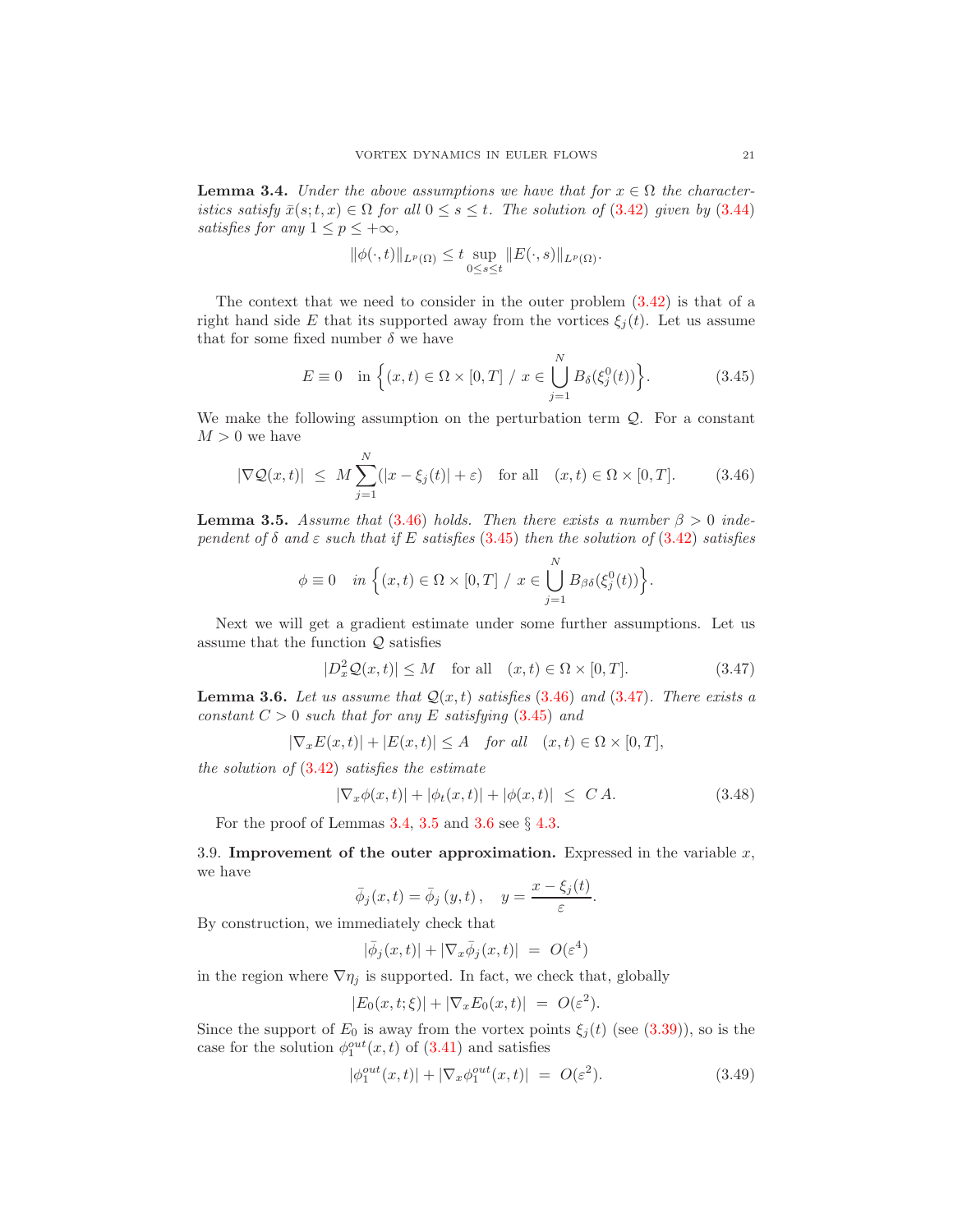These facts follow from Lemmas [3.5](#page-20-4) and [3.6](#page-20-5) in the next section. Now we solve

$$
\begin{cases}\n-\Delta_x \psi_2^{out} = \phi_1^{out} + E_{20}(x, t; \xi) & \text{in } \Omega \times [0, T], \\
\psi_2^{out} = 0 & \text{on } \partial \Omega \times [0, T].\n\end{cases}
$$
\n(3.50)

with  $E_{20}(x,t;\xi)$  as in [\(3.39\)](#page-19-3). By construction both  $\bar{\psi}_j$  and  $\nabla \phi_j$  are of size  $O(\varepsilon^2)$ , so are their gradients in x. It follows that  $\bar{\psi}_2$  are of class  $C^{2,\alpha}$  in space variable, with corresponding norm  $O(\varepsilon^2)$ . Let us define

<span id="page-21-0"></span>
$$
\phi^{out*} := \phi_1^{out}, \quad \psi^{out*} := \psi_1^{out} + \psi_2^{out}.
$$

Now we observe that

$$
E_0^{out}(\bar{\phi}^{in}, \bar{\psi}^{in}, \phi^{out*}, \psi^{out*}, \xi)
$$
  
=  $\varepsilon^{-2} \sum_{j=1}^N \kappa_j [\bar{\phi}_j \nabla_x \eta_{1j} + (1 - \eta_{1j}) \nabla_x U_{0j})] \cdot \nabla^{\perp} \left( \sum_{j=1}^N \eta_{2j} \bar{\psi}_j + \psi^{out*} \right)$   
+  $\nabla^{\perp}_x \left( \sum_{j=1}^N \eta_{2j} \bar{\psi}_j + \psi^{out}_{2} \right) \cdot \nabla \phi_1^{out} = O(\varepsilon^4),$   
 $E_{20}^{out}(\bar{\psi}^{in}, \phi^{out*}, \psi^{out*}, \xi) = 0.$ 

and we have therefore obtained an improvement in  $\varepsilon^2$  for both error sizes.

We will need a bound on  $\partial_{\xi} \nabla_x \psi^{out*}$  given by

$$
\partial_{\xi} \nabla_x \psi^{out*}(x, t; \xi)[\zeta] = \frac{d}{ds} \nabla_x \psi^{out*}(x, t; \xi + s\zeta)|_{s=0}.
$$

Recall that  $\psi^{out*} = \psi_1^{out} + \psi_2^{out}$ . From the definition  $(2.1)$  of  $\Psi_0$  we readily see that

$$
\partial_{\xi} \Psi_0(x, t; \xi)[\zeta])(x, t) = O(\varepsilon^2 |\zeta(t)|)
$$

uniformly on  $t \in [0, T]$ , and in the  $C^{3,\alpha}$ -sense on  $x \in \partial\Omega$ . Hence

$$
\partial_{\xi} \nabla_x \psi_1^{out}(\cdot, t; \xi)[\zeta](x, t) = O(\varepsilon^2 |\zeta(t)|)
$$

in the  $C^{2,\alpha}$  in space, uniformly in t, thanks to equation  $(3.40)$ .

To estimate  $\partial_{\xi} \psi_2^{out}(x,t)$  we let  $\Phi(x,t) := \partial_{\xi} \phi_1^{out}(x,t;\xi)[\zeta]$ . From  $(3.41)$ ,  $\Phi(x,t)$ solves the transport equation

$$
\Phi_t + \nabla_x^{\perp} (\Psi_0 + \psi_1^{out}) \cdot \nabla_x \Phi + E(x, t) = 0 \quad \text{in } \Omega \times [0, T],
$$
  

$$
\Phi(\cdot, 0) = 0 \quad \text{in } \Omega,
$$

where

$$
E(x,t) = \partial_{\xi} E_0(x,t;\xi)[\zeta] + \nabla_x^{\perp}(\partial_{\xi} \psi_1^{out}(x,t;\xi)[\zeta]) \cdot \nabla_x \phi_1^{out}(x,t;\xi)
$$

with  $E_0(x, t)$  given in [\(3.39\)](#page-19-3). From this formula and [\(3.49\)](#page-20-6) we get that

$$
E(x,t) = O(\varepsilon^2 ||\zeta||_{C^1[0,T]}).
$$

Using Lemma [3.4](#page-20-3) we then get

$$
|\Phi(x,t)| \leq C\varepsilon^2 \|\zeta\|_{C^1[0,T]}.
$$

Combining this estimate with  $(3.50)$  and  $(3.38)$ , we obtain

$$
|\partial_{\xi} \psi_2^{out}(x, t; \xi)[\zeta] = O(\varepsilon^2) \|\zeta\|_{C^1[0, T]},
$$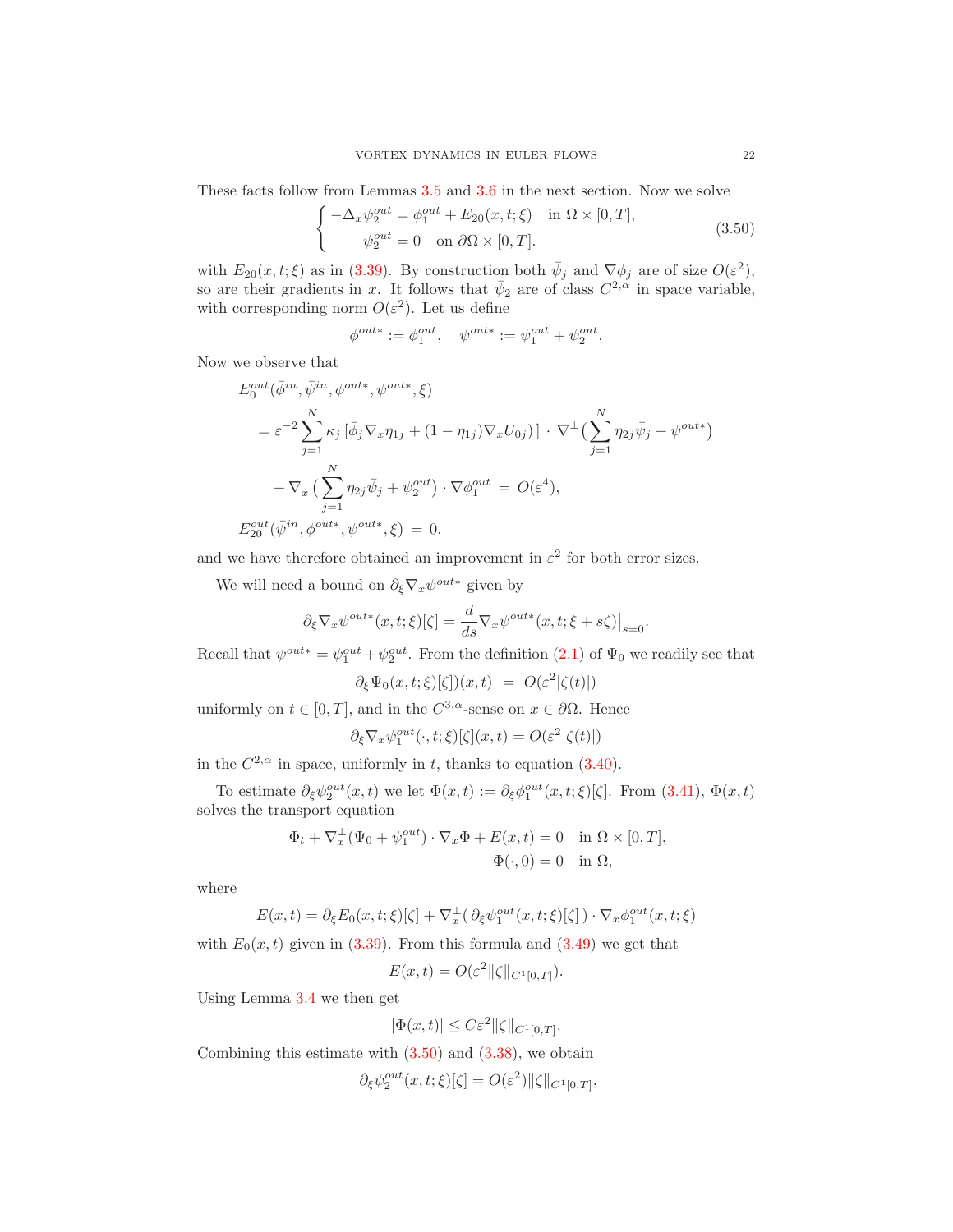in  $C^2$  norm in x, in a small fixed neighborhood of the points  $\xi_j(t)$ , uniformly in t. Here we use Lemma [3.5](#page-20-4) and equation [\(3.50\)](#page-21-0), which imply that  $\psi_2^{out}(\cdot, t; \xi)$  is harmonic in some fixed neighborhood of the points  $\xi_i(t)$ . We conclude that

<span id="page-22-2"></span>
$$
\left| \partial_{\xi} \nabla_x \psi^{out*}(x, t; \xi)[\zeta] \right| + \left| \partial_{\xi} \psi^{out*}(x, t; \xi)[\zeta] \right| \leq C \varepsilon^2 \|\zeta\|_{C^1[0, T]} \tag{3.51}
$$

in the  $C^{1,\alpha}(\bar{\Omega})$ -sense uniformly in t. Moreover, in the in  $C^2(\bar{\Omega})$ -sense norm in some fixed neighborhood of the points  $\xi_i(t)$ , uniformly in t.

3.10. Conclusion of the proof of Proposition [3.1.](#page-9-0) Let us consider the effect of the function  $\psi^{out*}$  in the inner problems. We compute

$$
\kappa_j^{-1} E_{0j} (\bar{\phi}_j + \phi, \bar{\psi}_j + \psi, \psi^{out*}; \xi)
$$
  
=  $\nabla^{\perp} \Gamma_0 \cdot \nabla \phi + \nabla^{\perp} \psi \cdot \nabla U_0$   
+  $\kappa_j^{-1} E_{0j} (\bar{\phi}_j, \bar{\psi}_j, 0; \xi) + \kappa_j^{-1} \nabla^{\perp} \psi^{out} \nabla U_0 + \kappa_j^{-1} \nabla^{\perp} \psi^{out*} \nabla \bar{\phi}_j$   
+  $\nabla^{\perp} (\mathcal{R}_j + \bar{\psi}) \cdot \nabla \phi$   
+  $\nabla^{\perp} \bar{\psi} \cdot \nabla \phi + \nabla^{\perp} \psi \cdot \nabla \bar{\phi} + \nabla^{\perp} \psi \cdot \nabla \phi + \kappa_j^{-1} \varepsilon^2 \partial_t \phi$   
+  $\kappa_j^{-1} \nabla^{\perp} \psi^{out*} \nabla \phi$ .

The largest new error term created is  $\nabla_y^{\perp} \psi^{out*} \nabla U_0 = O(\varepsilon^3 \rho^{-5})$ . Next we will produce  $\psi$ ,  $\phi$  that eliminate the cubic and quartic terms in  $\varepsilon$  in the full error by solving the corresponding elliptic equation of the form [\(3.15\)](#page-10-2). We will be able to do so after a convenient choice of the function  $\xi^1(t)$  in [\(3.13\)](#page-10-4), leaving the remainder  $\tilde{\xi}$  as a free parameter. Taking into account expansions [\(3.25\)](#page-14-2) and [\(3.37\)](#page-17-2) we collect those terms and solve the elliptic equation

<span id="page-22-1"></span>
$$
\nabla^{\perp} \Gamma_0 \cdot \nabla \phi + \nabla^{\perp} \psi \cdot \nabla U_0 + g(y, t) = 0 \text{ in } B_{4R},
$$
  
\n
$$
-\Delta \psi = \phi, \text{ in } B_R, \quad \psi = 0 \text{ on } \partial B_{4R}.
$$
\n(3.52)

where we choose

$$
g(y,t) = \kappa_j^{-2} \varepsilon \big[ -\kappa_j \dot{\xi}_j^1 + \nabla_{\xi_j}^1 K(\xi^0 + \xi^1) - \nabla_{\xi_j}^1 K(\xi^0) \big] \cdot \nabla U_0
$$
  
+ 
$$
\big[ \varepsilon^3 \nabla_x^{\perp} \theta_{j\varepsilon}(\xi_j^0; \xi^0) + \nabla_y^{\perp} (\bar{\psi}^2(y, t; \xi^0) + \psi^{out*}(\xi_j^0(t) + \varepsilon y, t; \xi^0)) \big] \cdot \nabla U_0(y)
$$
  
+ 
$$
\varepsilon^4 \nabla_y^{\perp} \psi^{(2)}(y, t; \xi^0) \cdot \nabla_y \phi^{(2)}(y, t; \xi^0).
$$

We recall that the last term in the above expression only carries Fourier modes  $\pm 4$ and it is of size  $O(\varepsilon^4 \rho^{-4})$ . The other terms do not involve mode zero.

The solvability condition  $(3.17)$  needed for g amounts to a system of differential equations for  $\xi^1$  of the form

$$
-\kappa_j \dot{\xi}_j^1(t) + \nabla_{\xi_j}^{\perp} K(\xi^0(t) + \xi^1(t)) - \nabla_{\xi_j}^{\perp} K(\xi^0(t)) = \mathcal{B}_j(t), \quad t \in [0, T]. \tag{3.53}
$$

where  $\mathcal{B}_i(t)$  is a smooth function in [0, T] (independent of  $\tilde{\xi}$ ) such that

<span id="page-22-0"></span>
$$
\|\mathcal{B}\|_{C^1[0,T]} = O(\varepsilon^2 \log \varepsilon).
$$

We let  $\xi^1(t)$  be the unique solution of system  $(3.53)$  such that  $\xi^1(0) = 0$ . It is directly checked that

$$
\|\xi^1\|_{C^2[0,T]} \ \leq \ C\varepsilon^2 |\log \varepsilon|.
$$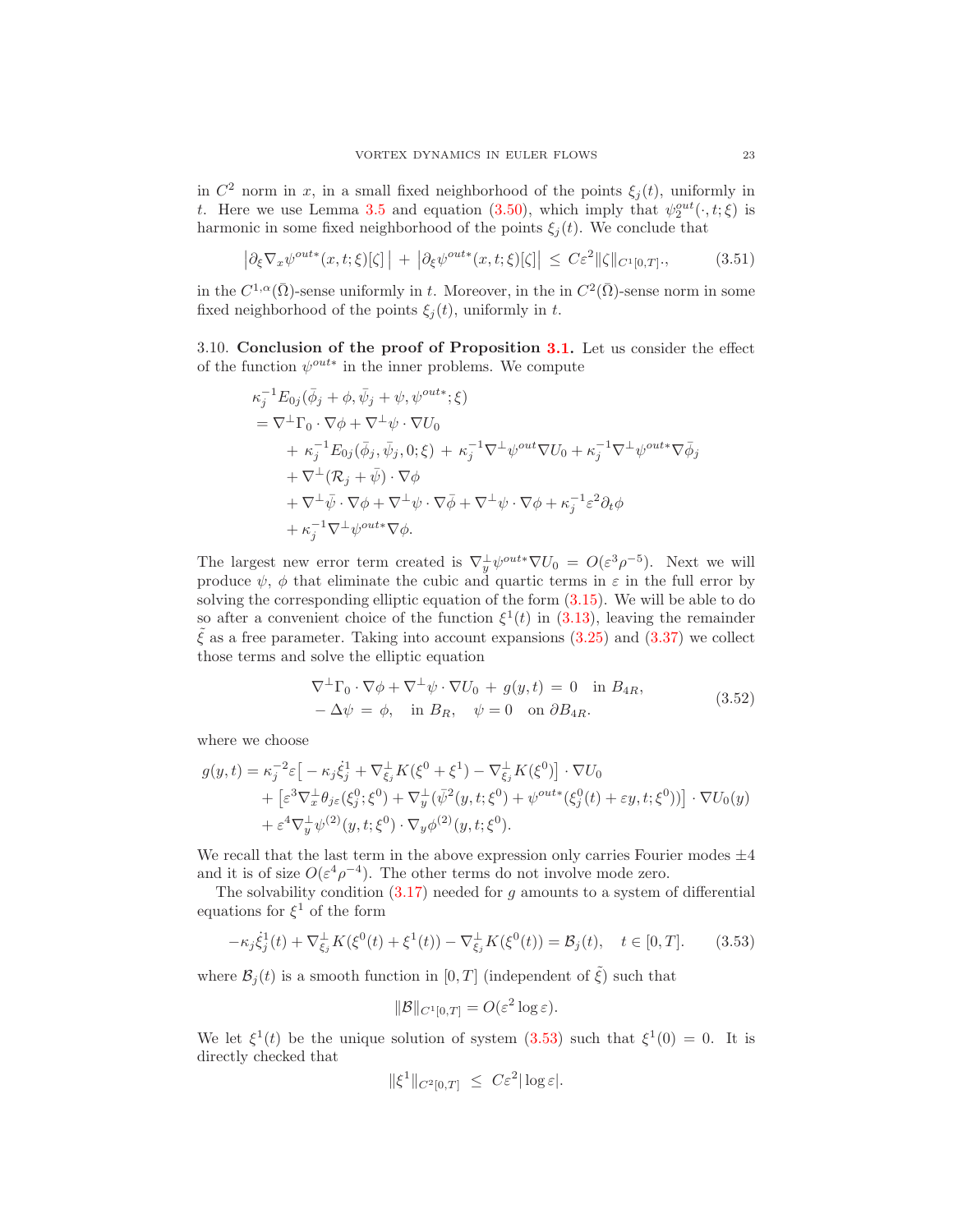Using Lemma [3.1,](#page-11-4) we find a solution  $(\bar{\phi}_j^3, \bar{\psi}_j^3)$  of equation [\(3.52\)](#page-22-1) which satisfies

$$
|\bar{\psi}_j^3(y,t)| + (1+|y|) |\nabla_y \bar{\psi}_j^3(y,t)| + (1+|y|^2) |\bar{\phi}_j^3(y,t)|
$$
  
\$\leq C \varepsilon^3 |\log \varepsilon|^2 (1+|y|)^{-1}\$

At last we define

$$
\phi_j^*(y, t; \xi) = \bar{\phi}_j(y, t; \xi) + \bar{\phi}_j^3(y, t), \quad \psi_j^*(y, t; \xi) = \bar{\psi}_j(y, t; \xi) + \bar{\psi}_j^3(y, t).
$$

We get

<span id="page-23-1"></span>
$$
E_{2*}^{out} := E_{20}^{out}(\psi^{in*}, \phi^{out*}, \psi^{out*}, \xi)
$$
  
= 
$$
\sum_{j=1}^{N} \kappa_j(\bar{\psi}_j^3 \Delta_x \eta_{2j} + 2\nabla_x \eta_{2j} \cdot \nabla_x \bar{\psi}_j^3) = O(\varepsilon^4 |\log \varepsilon|^2).
$$
 (3.54)

Similarly we check

$$
E_j(\psi_j^*, \phi_j^*, \psi^{*out}, \xi) = \\
\varepsilon[-\dot{\xi} + \nabla_{\xi_j}^{\perp} K(\xi^0 + \xi^1 + \tilde{\xi}) - \nabla_{\xi_j}^{\perp} K(\xi^0 + \xi^1)] \cdot \nabla U_0 + E_j^*(\tilde{\xi})
$$

where

$$
\left| E_j^*(\tilde{\xi})(y,t) \right| \leq C \varepsilon^5 |\log \varepsilon|^2 (1+|y|)^{-3}.
$$

We also observe that

$$
E_0^{out}(\phi^{in*}, \psi^{in*}, \phi^{out*}, \psi^{out*}, \xi) = O(\varepsilon^4 |\log \varepsilon|^2).
$$

The proof of the proposition is concluded.  $\Box$ 

As for Lipschitz estimates for the errors, we directly obtain the following

Corollary 3.1. For the approximation constructed in Proposition [3.1,](#page-9-0) we have the error Lipschitz estimates

$$
\left| \partial_{\xi} E_{0j}(\tilde{\xi})[\zeta](y,t) \right| \leq C \varepsilon^{5} |\log \varepsilon|^{2} \|\zeta\|_{C^{1}[0,T]} (1+|y|)^{-3} \|\zeta\|_{C^{1}[0,T]},
$$

and

$$
\left| \partial_{\tilde{\xi}} E^{out}_{*}(\tilde{\xi})[\zeta](x,t) \right| + \left| \partial_{\tilde{\xi}} E^{out}_{2*}(\tilde{\xi})[\zeta](x,t) \right| \leq C \varepsilon^{4} |\log \varepsilon|^{2} \|\zeta\|_{C^{1}[0,T]}.
$$

Proof. The proof follows by a straightforward verification term by term of the error, using estimates  $(3.38)$  and  $(3.51)$ .

# 4. Proof of the estimates for transport equations

In this section we prove the results stated in § [3.5](#page-16-4) and § [3.7.](#page-19-5)

# <span id="page-23-0"></span>4.1. The inner transport equation.

*Proof of Lemma [3.2.](#page-16-3)* We let  $\bar{y}(s) = \bar{y}(s; \tau, y)$  be the unique solution of System [\(3.32\)](#page-16-5). We readily see that

$$
\frac{d}{ds}\frac{|\bar{y}(s)|^2}{2} = \bar{y}(s) \cdot (\nabla_y^{\perp} \mathcal{R})(\bar{y}(s), \varepsilon^2 s) = O(\varepsilon^2 (1 + |\bar{y}(s)|^2))
$$

hence

$$
\frac{d}{ds}\log(1+|\bar{y}(s)|^2) = O(\varepsilon^2).
$$

Therefore

$$
\log(1+|\bar{y}(s)|^2) = \log(1+|y|^2) + O(\varepsilon^2(\tau-s)) \text{ for all } s \in (0,\tau),
$$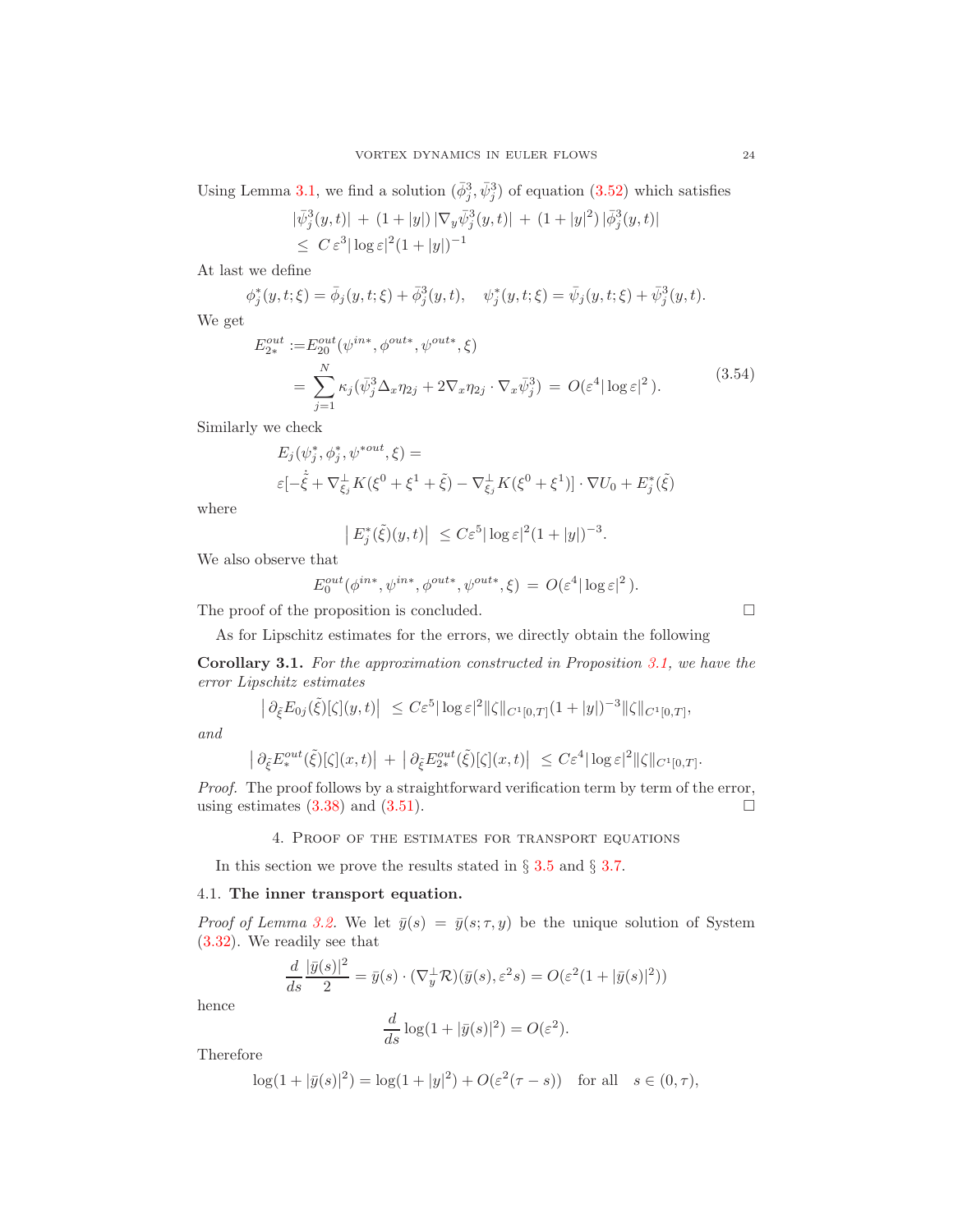so that for some positive constants a, b independent of  $\tau \in (0, \varepsilon^{-2}T)$ 

<span id="page-24-1"></span>
$$
a(1+|y|^2) \le 1+|\bar{y}(s)|^2 \le b(1+|y|^2)
$$
 for all  $s \in (0,\tau)$ . (4.1)

We recall the representation formula [\(3.33\)](#page-16-6)

$$
\phi(y,\tau) = \int_0^{\tau} E(\bar{y}(s;\tau,y), \varepsilon^2 \tau) d\tau.
$$

Using  $(4.1)$  we readily get

$$
\sup_{t\in[0,T]}\|(1+|\cdot|)^{-\alpha}\phi(\cdot,t)\|_{L^p(\mathbb{R}^2)} \ \leq \ C\varepsilon^{-2}\sup_{t\in[0,T]}\|(1+|\cdot|)^{-\alpha}E(\cdot,t)\|_{L^p(\mathbb{R}^2)}.
$$

for any  $1 \leq p \leq +\infty$ , as desired.

A property that will be useful for the analysis of the outer problem is the fact that if the spacial support of the function  $E$  stays at a uniform large distance of the origin then so does the solution of [\(3.29\)](#page-16-0).

<span id="page-24-2"></span>**Lemma 4.1.** There exist numbers  $R_0 > 0$ ,  $\beta > 0$  such that for any sufficiently small  $\varepsilon$ , all  $R > R_0$  and any locally bounded function E such that

$$
E(y, t) = 0 \quad for all \quad (y, t) \in B_R(0) \times [0, T]
$$

we have that the solution of (3.[29\)](#page-16-0) satisfies

$$
\phi(y, t) = 0 \quad \text{for all} \quad (y, t) \in B_{\beta R}(0) \times [0, T].
$$

*Proof.* This is an immediate consequence of Estimates  $(4.1)$  for the characteristics and the representation formula  $(3.33)$ .

Remark 4.1. It is relevant to remark that the results of Lemmas [3.2](#page-16-3) and [4.1](#page-24-2) remain valid if equation  $(3.29)$  is not defined in entire  $\mathbb{R}^2$  but only in a domain  $\Lambda \subset \mathbb{R}^2 \times [0,T]$  that contains a cylinder of the form  $B_{m\varepsilon^{-1}}(0) \times [0,T]$ ,  $m > 0$ , provided that we only considered points  $(y, t) \in B_{\delta \varepsilon^{-1}}(0) \times [0, T]$  where  $\delta > 0$  is small and fixed independently of  $\varepsilon$ .

### <span id="page-24-0"></span>4.2. Gradient estimates for the inner transport equations.

*Proof of Lemma [3.3.](#page-17-1)* Formally differentiating Formula  $(3.33)$  with respect to  $y_i$ ,  $i = 1, 2$  we obtain

$$
\partial_{y_i} \phi(y,\tau) = \int_0^{\tau} \nabla_{\bar{y}} E(\bar{y}(s;\tau,y), \varepsilon^2 s) \cdot \bar{y}_{y_i}(s;\tau,y) ds.
$$
 (4.2)

Hence we need suitable estimates for  $\bar{y}_{y_i}(s)$  where  $\bar{y}(s) = \bar{y}(s; \tau, y)$ . Below we derive various estimates that we need to establish  $(3.35)$ . Let us set

<span id="page-24-3"></span>
$$
H(y, s) = \Gamma_0(y) + \mathcal{R}(y, \varepsilon^2 s).
$$

From Equation [\(3.32\)](#page-16-5) we see that

$$
\frac{d}{ds}H(\bar{y}(s),s) = \varepsilon^2 \frac{\partial \mathcal{R}}{\partial t}(\bar{y}(s),\varepsilon^2 s).
$$

Integrating this relation we obtain

$$
\Gamma_0(\bar{y}(s)) + \mathcal{R}(\bar{y}(s), \varepsilon^2 s) = -\varepsilon^2 \int_s^\tau \frac{\partial \mathcal{R}}{\partial t}(\bar{y}(\zeta), \varepsilon^2 \zeta) d\zeta + \Gamma_0(y) + \mathcal{R}(y, \varepsilon^2 \tau)
$$

 $\Box$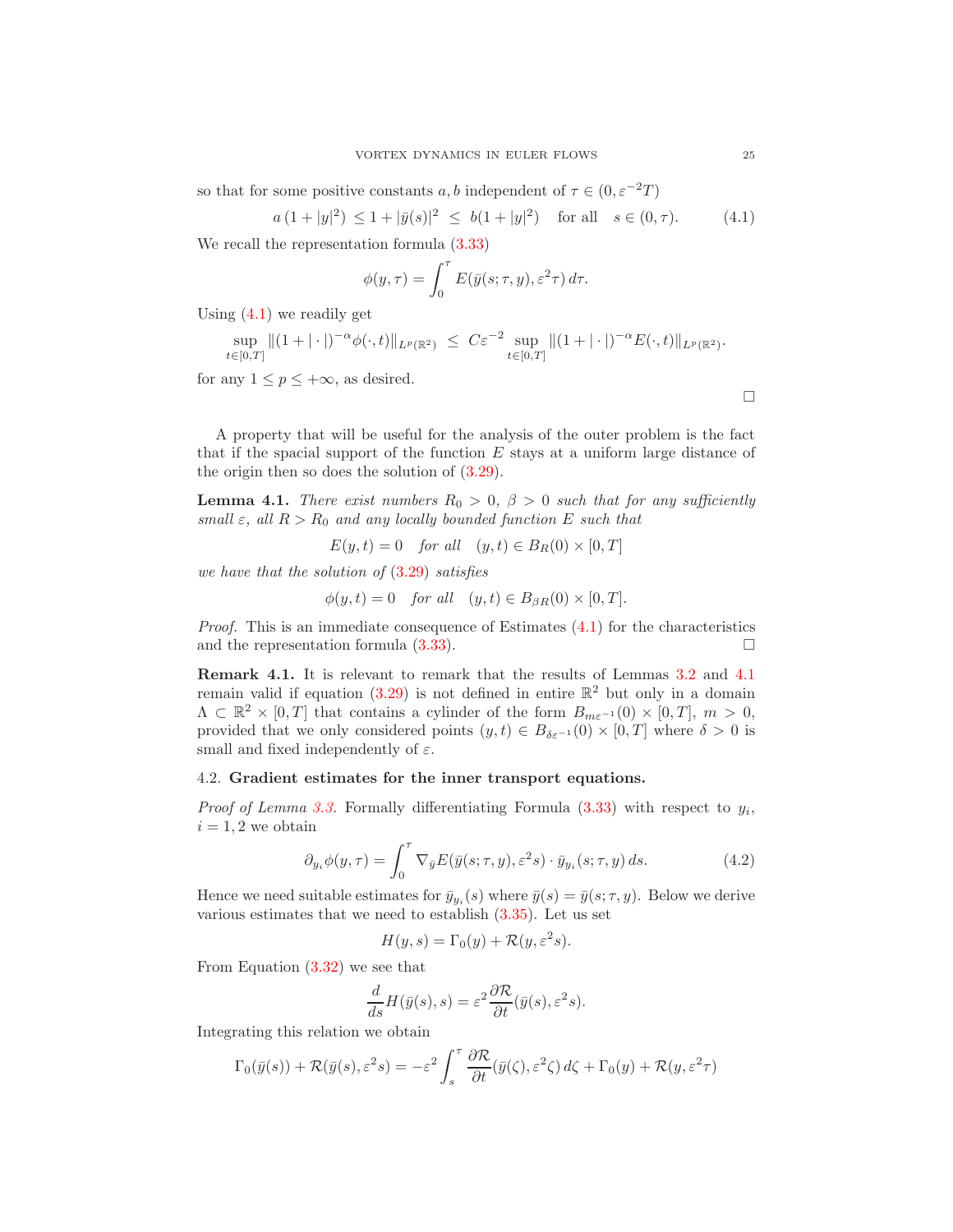that is

$$
2\log(1+|\bar{y}(s)|^2) = 2\log(1+|y|^2) + \mathcal{R}(\bar{y}(s), \varepsilon^2 s) - \mathcal{R}(y, \varepsilon^2 \tau)
$$

$$
-\varepsilon^2 \int_s^\tau \mathcal{R}_t(\bar{y}(\zeta), \varepsilon^2 \zeta) d\zeta.
$$
(4.3)

It is convenient write  $\bar{y}(s)$  in complex polar form

<span id="page-25-0"></span>
$$
\bar{y}(s) = \rho(s)e^{i\theta(s)},
$$

and also denote alternatively

$$
\hat{\rho}(s) = e^{i\theta(s)}, \quad \hat{\theta}(s) = ie^{i\theta(s)} = -\hat{\rho}(s)^{\perp},
$$

Differentiating  $(4.3)$  with respect to the initial condition  $y_i$  we get

$$
- \frac{4\rho\rho_{y_i}}{1+\rho^2} + \nabla \mathcal{R}(\bar{y}, \varepsilon^2 s) \cdot (\hat{\rho}\rho_{y_i}(s) + \rho\hat{\theta}\theta_{y_i})(s)
$$
  
= 
$$
- \varepsilon^2 \int_s^\tau \nabla \partial_t \mathcal{R}(\bar{y}(\zeta), \varepsilon^2 \zeta) \cdot (\hat{\rho}\rho_{y_i}(\zeta) + \rho\hat{\theta}\theta_{y_i}(\zeta)) d\zeta
$$
  

$$
- \frac{4y_i}{1+|y|^2} + \nabla \mathcal{R}(y, \varepsilon^2 \tau) \cdot e_i.
$$

Setting

<span id="page-25-4"></span><span id="page-25-3"></span>
$$
\alpha(s) := |\rho_{y_i}(s)| + \rho(s)|\theta_{y_i}(s)| \tag{4.4}
$$

and using that  $\rho(s) \sim |y|$  we then find

$$
\frac{|\rho_{y_i}|}{\rho^2}(s) \le C \left[ \varepsilon^2 \alpha(s) + \varepsilon^4 \int_s^\tau \alpha(\zeta) d\zeta + \frac{1}{|y|^2} \right] \tag{4.5}
$$

On the other hand, Equation [\(3.32\)](#page-16-5) is explicitly given by

<span id="page-25-1"></span>
$$
\frac{d\bar{y}}{ds}(s) = -4\frac{\bar{y}^{\perp}}{1+|\bar{y}|^2} + \nabla_y^{\perp} R(\bar{y}, \varepsilon^2 s). \tag{4.6}
$$

which in terms of  $\rho$  and  $\theta$  corresponds to the system

$$
\dot{\rho}(s) = \frac{1}{\rho} \nabla \mathcal{R}(\bar{y}, \varepsilon^2 s) \cdot \bar{y}^{\perp}
$$

$$
\dot{\theta}(s) = \frac{4}{1 + \rho^2} - \frac{1}{\rho^2} \nabla \mathcal{R}(\bar{y}, \varepsilon^2 s) \cdot \bar{y}
$$

This immediately yields

<span id="page-25-2"></span>
$$
\dot{\rho}(s) = O(\varepsilon^2 \rho(s)), \quad \dot{\theta}(s) = \frac{4}{1 + \rho(s)^2} + O(\varepsilon^2). \tag{4.7}
$$

Incidentally, we observe that

$$
\frac{1}{1+\rho(s)^2} \ \leq \ \dot{\theta}(s) \ \leq \ \frac{5}{1+\rho(s)^2} \quad |y| < \delta\varepsilon^{-1}
$$

for a sufficiently small, fixed  $\delta$ , thanks to the established bounds  $(4.1)$ .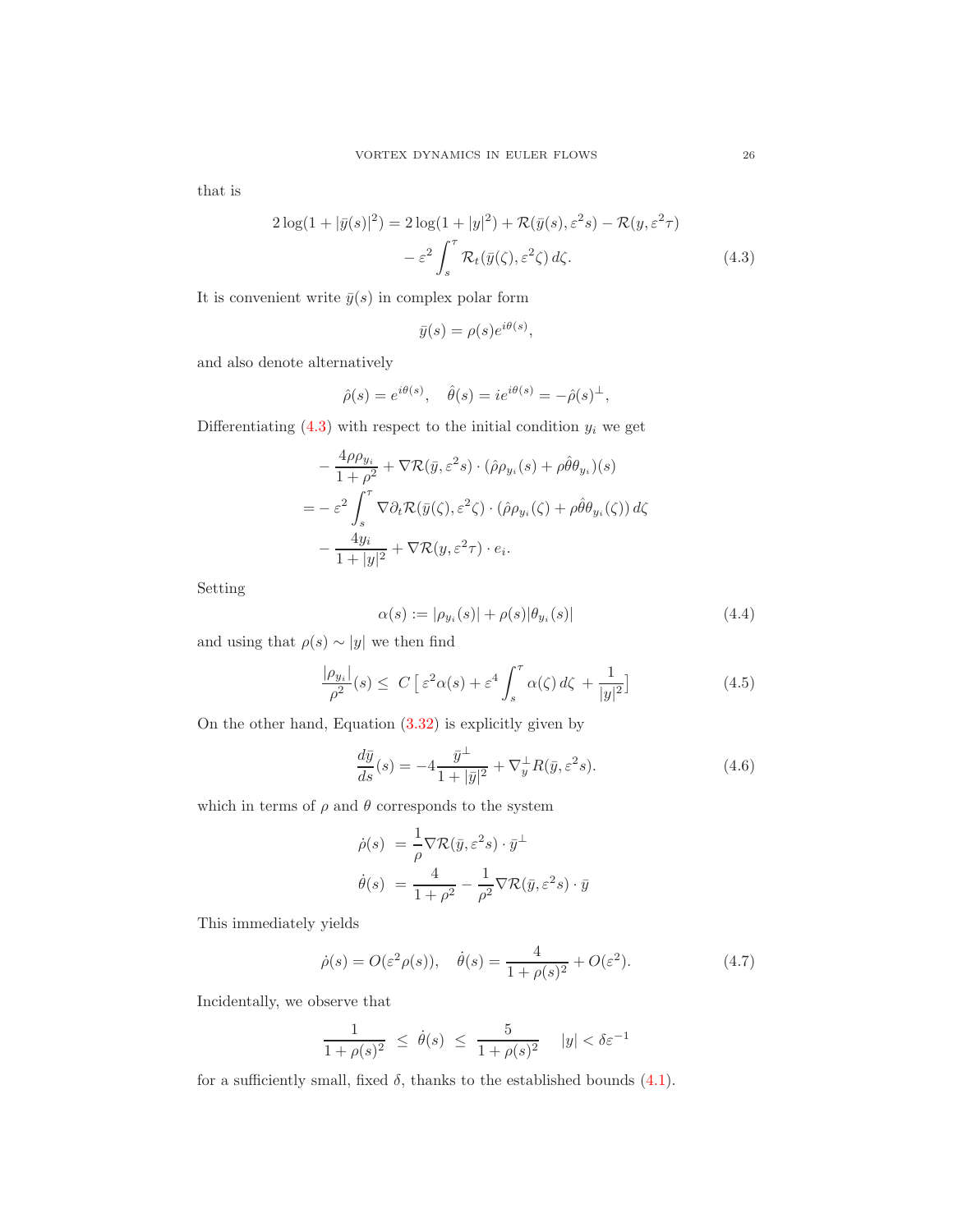Differentiating we also see that

$$
\ddot{\theta}(s) = -\frac{8\rho\dot{\rho}}{(1+\rho^2)^2} \n- \left(\frac{1}{\rho^2}\nabla_{\bar{y}}[\nabla \mathcal{R}(\bar{y}, \varepsilon^2 s) \cdot \bar{y}^{\perp}] - \frac{2\hat{\rho}}{\rho^3}\nabla \mathcal{R}(\bar{y}, \varepsilon^2 s) \cdot \bar{y}\right) \cdot \dot{\bar{y}} \n- \frac{\varepsilon^2}{\rho^2}\nabla \mathcal{R}_t(\bar{y}, \varepsilon^2 s) \cdot \bar{y}.
$$

Now, from [\(4.6\)](#page-25-1) we see that  $\dot{\bar{y}} = O(\rho^{-1})$  and from [\(4.7\)](#page-25-2) we conclude

$$
\ddot{\theta}(s) = O(\varepsilon^2 \rho^{-2}).
$$

Next, differentiating with respect to the coordinate  $y_i$ , we also obtain

$$
\dot{\rho}_{y_i} = (\frac{1}{\rho} \nabla_{\bar{y}} [\nabla \mathcal{R}(\bar{y}, \varepsilon^2 s) \cdot \bar{y}^\perp] - \frac{\hat{\rho}}{\rho^2} \nabla \mathcal{R}(\bar{y}, \varepsilon^2 s) \cdot \bar{y}^\perp) \cdot \bar{y}_{y_i}
$$
\n
$$
\dot{\theta}_{y_i} = -\frac{8\rho \rho_{y_i}}{(1+\rho^2)^2} - (\frac{1}{\rho^2} \nabla_{\bar{y}} [\nabla \mathcal{R}(\bar{y}, \varepsilon^2 s) \cdot \bar{y}^\perp] - \frac{2\hat{\rho}}{\rho^3} \nabla \mathcal{R}(\bar{y}, \varepsilon^2 s) \cdot \bar{y}) \cdot \bar{y}_{y_i}.
$$

We recall that  $\bar{y}_{y_i} = \rho_{y_i} \hat{\rho} + \rho \theta_{y_i} \hat{\theta}$  hence  $|\bar{y}_{y_i}(s)| \leq \alpha(s)$  with  $\alpha$  defined in [\(4.4\)](#page-25-3). Thus

<span id="page-26-0"></span>
$$
\dot{\rho}_{y_i} = O(\varepsilon^2 \alpha)
$$
  
\n
$$
\rho \dot{\theta}_{y_i} = -\frac{8\rho^2 \rho_{y_i}}{(1+\rho^2)^2} + O(\varepsilon^2 \alpha),
$$
  
\n
$$
\dot{\rho} \theta_{y_i} = O(\varepsilon^2 \alpha)
$$
\n(4.8)

Using  $(4.5)$  we then get

$$
|\dot{\alpha}| \leq C \left[ \varepsilon^2 \alpha(s) + \varepsilon^4 \int_s^\tau \alpha(\zeta) \, d\zeta + \frac{1}{|y|^2} \right]
$$

Hence integrating we get

$$
\alpha(s) \le C \left[ 1 + \varepsilon^2 \int_s^\tau \alpha(\zeta) \, d\zeta + \frac{(\tau - s)}{|y|^2} \right]
$$

and using Gronwall's inequality we obtain

<span id="page-26-1"></span>
$$
\alpha(s) \le C[1 + \frac{(\tau - s)}{|y|^2}]
$$
\n(4.9)

In particular, it follows from [\(4.8\)](#page-26-0) that

$$
\dot{\theta}_{y_i} = O(\rho^{-3}).
$$

Next we prove the gradient estimate using the estimates collected above. We can rewrite Formula [\(4.2\)](#page-24-3) in the form

$$
\partial_{y_i} \phi(y, \tau) = \int_0^{\tau} DE(\rho e^{i\theta}, \varepsilon^2 s) [\rho_{y_i} \hat{\rho} + \rho \theta_{y_i} \hat{\theta}] ds \n= \underbrace{\int_0^{\tau} \nabla E(\rho e^{i\theta}, \varepsilon^2 s) \cdot \hat{\rho} \rho_{y_i} dx}_{I(\tau)} + \underbrace{\int_0^{\tau} \nabla E(\rho e^{i\theta}, \varepsilon^2 s) \cdot \hat{\theta} \rho \theta_{y_i} ds}_{II(\tau)}.
$$

The first integral is bounded by

<span id="page-26-2"></span>
$$
|I(\tau)| \le C \tau (1+|y|)^{\alpha-1}.
$$
 (4.10)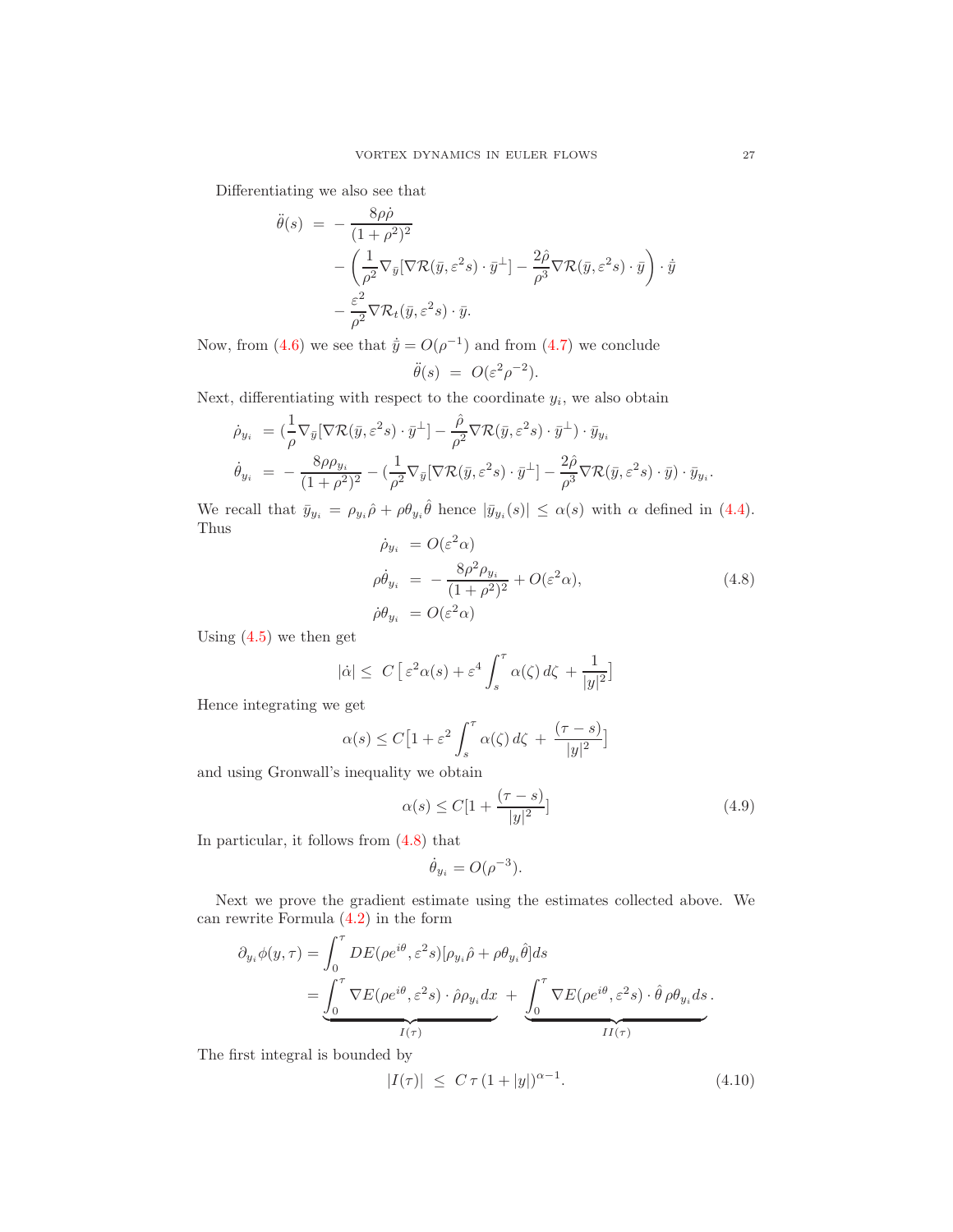We will see that  $II(\tau)$  has a similar estimate. Our first consideration is that

$$
\frac{d}{ds}E(\rho e^{i\theta}, \varepsilon^2 s) = \nabla E(\rho e^{i\theta}, \varepsilon^2 s) \cdot \hat{\rho} \, \dot{\rho} + \nabla E(\rho e^{i\theta}, \varepsilon^2 s) \cdot \hat{\theta} \, \rho \, \dot{\theta} + \varepsilon^2 E_t(\rho e^{i\theta}, \varepsilon^2 s).
$$

Hence if we let

$$
\gamma(s) = \frac{\theta_{y_i}(s)}{\dot{\theta}(s)}
$$

we get

$$
II(\tau) = \underbrace{\int_0^{\tau} \frac{d}{ds} E(\rho e^{i\theta}, \varepsilon^2 s) \gamma(s) ds}_{III(\tau)} - \underbrace{\int_0^{\tau} \gamma(s) \nabla E(\rho e^{i\theta}, \varepsilon^2 s) \cdot \hat{\rho} \dot{\rho} ds}_{V(\tau)} - \underbrace{\int_0^{\tau} \gamma(s) \varepsilon^2 E_t(\rho e^{i\theta}, \varepsilon^2 s) ds}_{V(\tau)}.
$$

From  $(4.7)$  and  $(4.9)$  we see that

$$
\gamma(s) = O(\rho^{-1} \varepsilon^{-2}).
$$

Using this and [\(4.7\)](#page-25-2) and our assumptions in E we obtain that  $III(\tau)$  and  $IV(\tau)$ have a bound as [\(4.10\)](#page-26-2). On the other hand, we have that

<span id="page-27-0"></span>
$$
III(\tau) = E(y, \varepsilon^2 \tau) \gamma(\tau) - E(\bar{y}(0), 0)\gamma(0) - \int_0^{\tau} E(\rho e^{i\theta}, \varepsilon^2 s) \dot{\gamma}(s) ds.
$$
 (4.11)

The first two terms in the above expansion again have an estimate like [\(4.10\)](#page-26-2). Now,

$$
\dot{\gamma}(s) = \frac{\dot{\theta}_{y_i}(s)}{\dot{\theta}(s)} - \frac{\ddot{\theta}\theta_{y_i}(s)}{\dot{\theta}(s)^2}
$$

and using the above estimates

$$
\frac{\dot{\theta}_{y_i}(s)}{\dot{\theta}(s)} = O(\rho^{-1}), \quad \frac{\ddot{\theta}\theta_{y_i}(s)}{\dot{\theta}(s)^2} = O(\rho^{-1}).
$$

and the desired estimate for the last term in [\(4.11\)](#page-27-0) follows. The proof is concluded.  $\Box$ 

<span id="page-27-1"></span>**Remark 4.2.** It is worth noticing that differentiability of the functions  $\mathcal{R}$  and  $E$  in the space variable  $y$ , with no assumptions in their  $t$  dependence except continuity, yields uniform control on space derivatives of the solution of [\(3.31\)](#page-16-1) (with possibly poor dependence on  $\varepsilon$ ).

In fact if in addition to assumption  $(3.30)$  we assume

$$
|D_y^2 \mathcal{R}(y, t)| + (1 + |y|) |D_y^3 \mathcal{R}(y, t)| \le M\varepsilon^2
$$

for some  $M > 1$ . then the equation for  $p(s) := \bar{y}_{y_i}(s; \tau, y)$  is

$$
\dot{p}(s) = D_y \nabla_y^{\perp} (\Gamma_0 + \mathcal{R})(y, \varepsilon^2 s) [p(s)], \quad p(\tau) = e_i, s \in [\tau, T \varepsilon^{-2}].
$$

Since

$$
|D_y \nabla_y^{\perp} (\Gamma_0 + \mathcal{R})(y, \varepsilon^2 s)| \leq CM(|y|^{-2} + \varepsilon^2).
$$

from where, after an application of Gronwall's inequality we get

$$
|D_y\bar{y}(s;\tau,y)| \le \exp\left(CTM(\varepsilon^{-2}|y|^{-2}+1)\right)
$$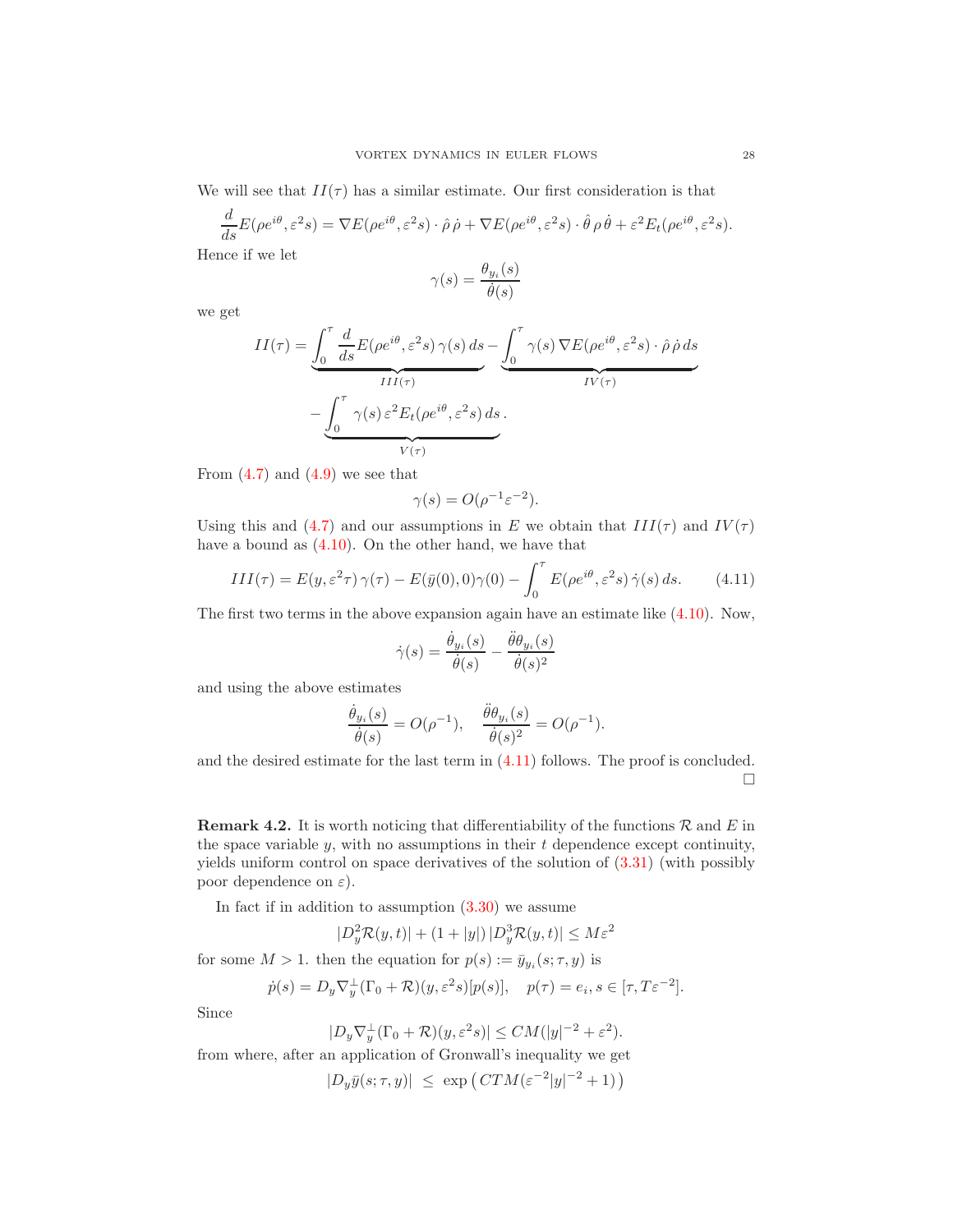Similarly  $q(s) = \bar{y}_{y_i y_j}(s; \tau, y)$  satisfies

$$
\dot{q}(s) = D_y \nabla_y^{\perp} (\Gamma_0 + \mathcal{R})(y, \varepsilon^2 s) [q(s)] + b(s), \quad q(\tau) = e_i, s \in [\tau, T\varepsilon^{-2}],
$$

where

$$
|b(s)| \le (|y|^{-3} + M\varepsilon^2|y|^{-1}) \exp\left(2CTM(\varepsilon^{-2}|y|^{-2} + 1)\right)
$$

and therefore we get

$$
|D_y^2 \bar{y}(s; \tau, y)| \le |y|^{-1} \exp\left( \, C TM(\varepsilon^{-2}|y|^{-2} + 1) \, \right)
$$

From the representation formula [\(3.33\)](#page-16-6) we get that if

$$
|\nabla_y E(y,t)| + (1+|y|)|\nabla_y E(y,t)| + (1+|y|)^2|D_y^2 E(y,t)| \leq A(1+|y|^\alpha)
$$

then the solution of  $(3.29)$  satisfies

$$
|D_y^2 \phi(y, t)| \le C \varepsilon^{-2} A (1 + |y|)^{\alpha - 2} \exp \big( 2CTM(\varepsilon^{-2}|y|^{-2} + 1) \big).
$$

We also remark that a uniform estimate of the same kind on  $\partial_{\tau} \nabla_{y} \phi(y, \tau)$  can also be derived, following a very similar proof.

### <span id="page-28-0"></span>4.3. The outer transport equation.

*Proof of Lemma [3.4.](#page-20-3)* Let us prove that  $\bar{x}(s) = \bar{x}(s;t,x) \in \Omega$  for all  $0 \le s \le t$ . In fact if there was a  $s_0 \in [0, t]$  such that  $\bar{x}(s) \in \Omega$  for all  $s \in (s_0, t]$  but along some sequence  $s_n \downarrow s_0$  we have  $x(s_n) \to \bar{x} \in \partial\Omega$  then from the ODE satisfied we will have  $x(s) \to x_0$  as  $s \to x_0$ . But since  $\nabla_x^{\perp}(\Psi_0 + \mathcal{Q})(x_0, s) = 0$  for all s thanks to [\(3.43\)](#page-19-6), uniqueness for ODE would yield  $x(s) = x_0$  for all s, a contradiction. Formula [\(3.44\)](#page-19-2) is then well-defined and we readily get the bound

$$
|\phi(x,t)| \le t ||E||_{L^{\infty}(\Omega \times [0,t])}.
$$

We also have that for  $1 \leq p < +\infty$ ,

$$
\int_{\Omega} |E(\bar{x}(s;t,x),s)|^p dx = \int_{\Omega} |E(x;t,s)|^p dx
$$

since the map  $x \mapsto \bar{x}(s;t,x)$  is area-preserving. From this we readily get

$$
\|\phi(\cdot,t)\|_{L^p(\Omega)} \ \le \ t \sup_{s\in[0,t]} \|E(\cdot,s)\|_{L^p(\Omega)}
$$

The proof is complete.

*Proof of Lemma [3.5.](#page-20-4)* We observe that the change of variables  $y = \frac{x-\xi_j(t)}{\epsilon}$  $\frac{\xi_j(t)}{\varepsilon}$  leads us to the fact that an equation of the type  $(3.29)$  is satisfied where the assumption  $(3.46)$  translates precisely into  $(3.30)$  for the coefficient  $\mathcal{R}(y, t)$ . The result then follows from Lemma [4.1.](#page-24-2)

*Proof of Lemma [3.6.](#page-20-5)* Under the assumptions made,  $\phi$  is identically zero near the vortices. This implies that  $\phi$  satisfies an equation of the form

$$
\begin{cases} \phi_t + \nabla_x^{\perp} H \cdot \nabla \phi = E(x, t) & \text{in } \Omega \times [0, T], \\ \phi(x, 0) = 0 & \text{in } \Omega, \end{cases}
$$

where

$$
H(x,t) = \left(1 - \sum_{j=1}^{N} \chi_j(x,t)\right) \Psi_0(x;\xi(t)) + \mathcal{Q}(x,t)
$$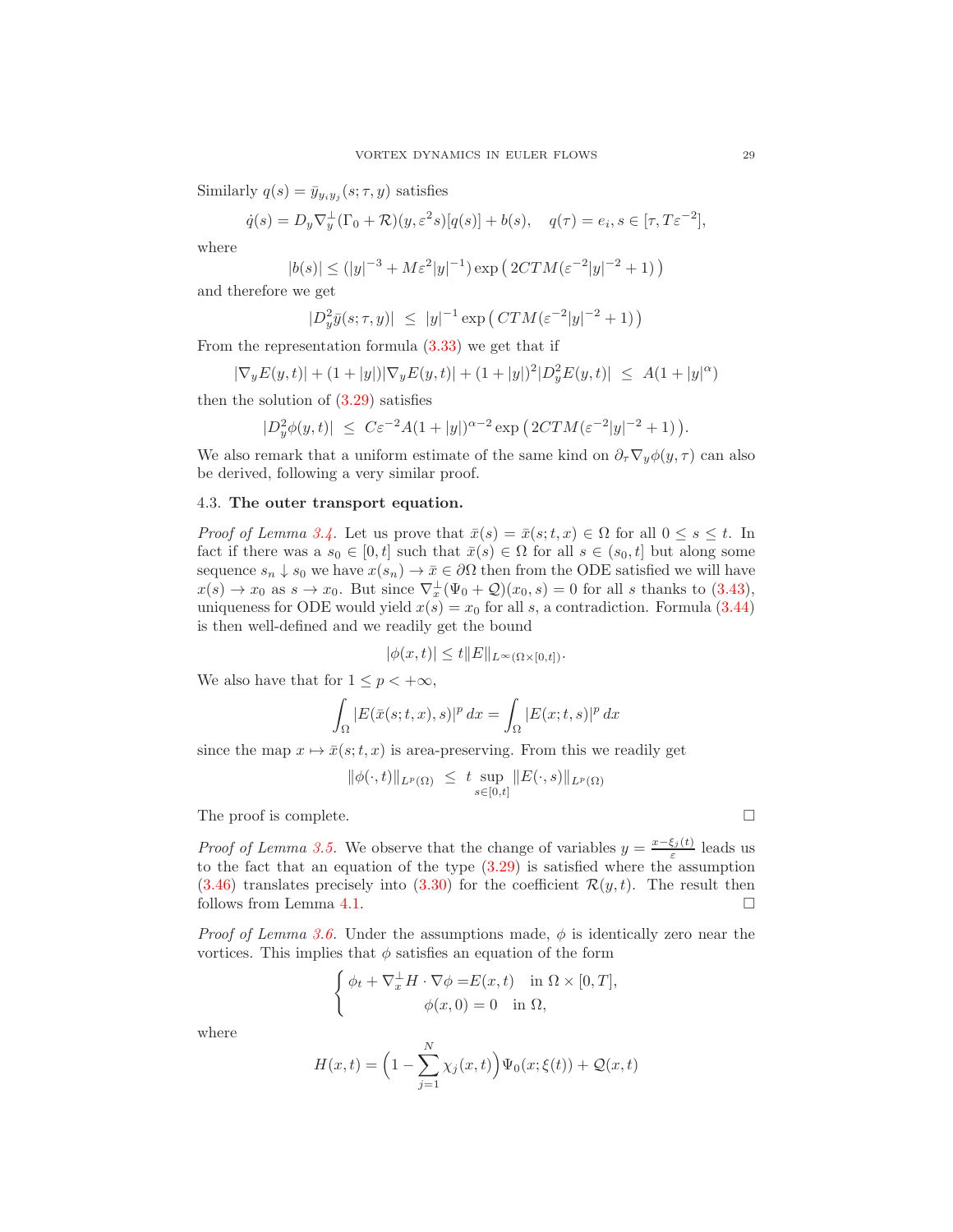and  $\chi_j$  is a smooth function with  $\chi_j(x, t) = 1$  whenever  $|x - \xi_j(t)| < \beta \delta$  and  $= 0$  if  $|x - \xi_i(t)| > \beta \delta$ . Then

$$
\phi(x,t) = \int_0^t E(\bar{x}(s;t,x),s) \, ds
$$

where  $\bar{x}(s) = \bar{x}(s;t,x)$  solves

$$
\begin{cases} \frac{d\bar{x}}{ds}(s) = \nabla_{\bar{x}}^{\perp} H(\bar{x}(s), s), & s \in [0, t], \\ \bar{x}(t) = x. \end{cases}
$$

The derivative  $\bar{X}(s;t,x) = D_x\bar{x}(s)$  solves

$$
\begin{cases} \frac{d\bar{X}}{ds}(s) = D_{\bar{x}} \nabla_{\bar{x}}^{\perp} H(\bar{x}(s), s) \bar{X}(s), & s \in [0, t], \\ \bar{X}(t) = I \end{cases}
$$

where I is the identity matrix. It follows that  $|\bar{X}(s)| \leq C$  for some uniform constant C. Hence

$$
D_x \phi(x, t) = \int_0^t D_{\bar{x}} E(\bar{x}(s; t, x), s) \bar{X}(s; t, x) ds
$$

and estimate  $(3.48)$  follows.

4.4. Uniform continuity. Next we make some elementary comments on the uniformity of the modulus of continuity of the characteristics and the solutions of the considered transport equations.

Let us consider an equation of the form

<span id="page-29-0"></span>
$$
\begin{cases}\n\phi_t + \nabla_x^{\perp} H \cdot \nabla \phi = E(x, t) & \text{in } \Omega \times [0, T], \\
\phi(x, 0) = 0, & \text{in } \Omega,\n\end{cases}
$$
\n(4.12)

with  $H(\cdot, t) = 0$  on  $\partial\Omega$ . We know that the condition  $\Delta H \in L^{\infty}(\Omega \times [0, T])$  suffices for the well-definiteness of the characteristics  $\bar{x} = \bar{x}(s;t,x)$  for [\(4.12\)](#page-29-0). In fact, the modulus of continuity in their parameters depends only on  $\|\Delta H\|_{L^{\infty}(\Omega\times[0,T])}$ .

<span id="page-29-2"></span>**Lemma 4.2.** For all  $\rho > 0$  there exists a positive number

$$
\delta = \delta(\varrho, \|\Delta H\|_{L^{\infty}(\Omega \times [0,T])}, T, \Omega)
$$

such that for all  $(x_1, t_1), (x_2, t_2) \in \overline{\Omega} \times [0, T]$  we have

$$
|t_1 - t_2| + |x_1 - x_2| < \delta \implies |\bar{x}(s; t_1, x_1) - \bar{x}(s; t_2, x_2)| < \varrho.
$$

Proof. By definition

$$
\dot{\bar{x}}(s; t_i, x_i) = \nabla^{\perp} H(\bar{x}(s; t_i, x_i)), \quad \bar{x}(t_i; t_i, x_i) = x_i
$$

for  $i = 1, 2$ . Let  $h(s) = \bar{x}(s; t_1, x_1) - \bar{x}(s; t_2, x_2)$ . Then  $|h(s)| = |\nabla^{\perp} H(\bar{x}(s; t_1, x_1)) - \nabla^{\perp} H(\bar{x}(s; t_2, x_2))| \leq C ||\Delta H||_{\infty} |h(s)| |\log(|h(s)|)|.$ Setting  $\beta(s) := |h(s)|^2$ , we can assume that  $0 < \beta(s) < 1$ . Then we get

$$
\left| \frac{d}{ds} \left( \log \left( \log \frac{1}{\beta(s)} \right) \right) \right| \leq C ||\Delta H||_{\infty}.
$$

Integrating, we obtain

<span id="page-29-1"></span>
$$
e^{-C\|\Delta H\|_{\infty}T} \log \frac{1}{\beta(t_1)} \le \log \frac{1}{\beta(s)} \le e^{C\|\Delta H\|_{\infty}T} \log \frac{1}{\beta(t_1)}.\tag{4.13}
$$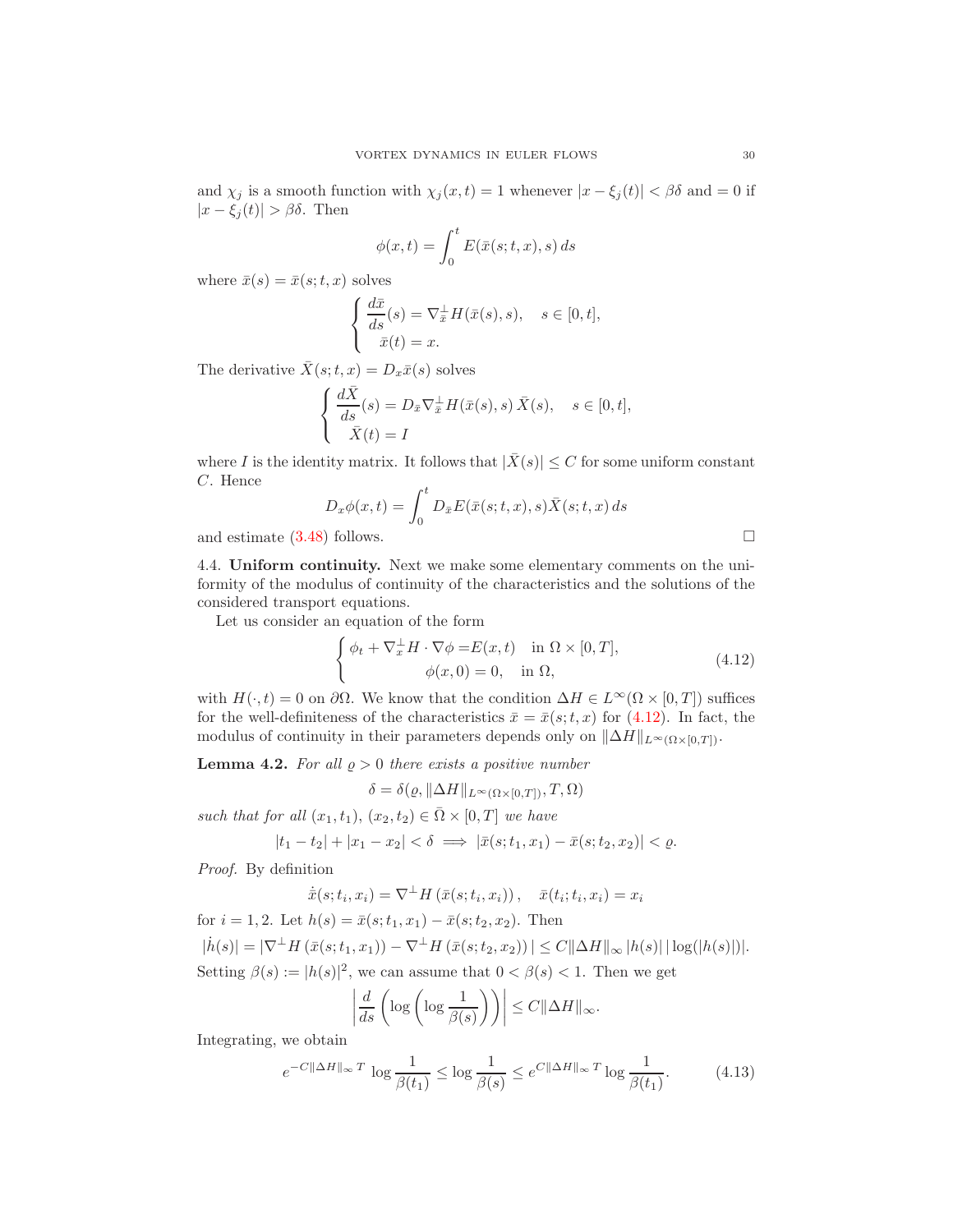Observe now that

<span id="page-30-0"></span> $|h(t_1)| = |x_1 - x_2| + |x_2 - \bar{x}(t_1, t_2, x_2)| \leq C ||\Delta H||_{\infty} (|x_1 - x_2| + |t_1 - t_2|).$  (4.14) Combining  $(4.13)$  and  $(4.14)$ , we obtain the result.

Let  $E(x, t)$  be a bounded function that satisfies

<span id="page-30-1"></span>
$$
\sup_{t \in [0,T], |x_1 - x_2| < \mu} |E(x_1, t) - E(x_2, t)| \leq \Theta(\mu) \tag{4.15}
$$

for a certain function  $\Theta$  with  $\Theta(\mu) \to 0$  as  $\mu \to 0$ .

Corollary 4.1. Let E satisfy (4.[15\)](#page-30-1). Then for all  $\rho > 0$  there exists a positive number

$$
\delta = \delta(\varrho, \|\Delta H\|_{L^{\infty}(\Omega \times [0,T])}, \|E\|_{\infty}, \Theta, T, \Omega)
$$

such that the solution  $\phi(x, t)$  of [\(4.12\)](#page-29-0) satisfies that for all  $(x_1, t_1), (x_2, t_2) \in \overline{\Omega} \times$  $[0, T]$  we have

$$
|t_1 - t_2| + |x_1 - x_2| < \delta \implies |\phi(x_1, t_1) - \phi(x_2, t_2)| < \varrho.
$$

Proof. This is a direct consequence of Lemma [4.2](#page-29-2) and the representation formula

$$
\phi(x,t) = \int_0^t E(\bar{x}(s;t,x),s) \, ds
$$
 for the solution of (4.12).

Let us now consider

<span id="page-30-2"></span>
$$
\begin{cases}\n\phi_{\tau} + \nabla_x^{\perp} (\Gamma_0(y) + b(y, t)) \cdot \nabla \phi = E(y, t) & \text{in } \mathbb{R}^2 \times [0, \varepsilon^{-2} T], \\
\phi(y, 0) = 0, & \text{in } \mathbb{R}^2,\n\end{cases}
$$
\n(4.16)

with  $b(y, t) = 0 = E(y, t)$  for  $|y| > R$ . As in the previous problem, the modulus of continuity for the characteristics  $\bar{y} = \bar{y}(s; \tau, y)$  for [\(4.16\)](#page-30-2) depends only on  $\|\Delta_y b\|_{L^\infty(\Omega\times[0,T])}$ , and that of the solution only on a uniform bound for E and for its modulus of continuity

<span id="page-30-3"></span>Lemma 4.3. Assume that

$$
\sup_{\tau \in [0,\varepsilon^{-2}T], \ |y_1 - y_2| < \mu} |E(y_1, \tau) - E(y_2, \tau)| \leq \Theta(\mu)
$$

for a certain function  $\Theta$  with  $\Theta(\mu) \to 0$  as  $\mu \to 0$ . Then for each  $\varrho > 0$  there exists a positive number

$$
\delta = \delta(\varrho, \|\Delta b\|_{L^\infty(\mathbb{R}^2 \times [0, \varepsilon^{-2} T])}, \|E\|_{\infty}, \Theta, T, \varepsilon)
$$

such that the solution  $\phi(y, \tau)$  of [\(4.16\)](#page-30-2) satisfies that for all  $(y_1, \tau_1)$ ,  $(y_2, \tau_2) \in \mathbb{R}^2$  ×  $[0, \varepsilon^{-2}T]$  we have

$$
|\tau_1 - \tau_2| + |y_1 - y_2| < \delta \implies |\phi(y_1, \tau_1) - \phi(y_2, \tau_2)| < \varrho.
$$

*Proof.* We can estimate the modulus of continuity of the characteristics  $\bar{y}(s; \tau, y)$ in the same way as in the proof of Lemma [4.2:](#page-29-2) for each  $\rho > 0$  there exists  $\delta =$  $\delta(\varrho, \|\Delta b\|_{L^\infty(\mathbb{R}^2\times[0,\varepsilon^{-2}T])}, \varepsilon, T)$  such that

for all 
$$
(y_i, \tau_i) \in \mathbb{R}^2 \times [0, \varepsilon^{-2} T], \quad i = 1, 2 : |\tau_1 - \tau_2| + |y_1 - y_2| < \delta
$$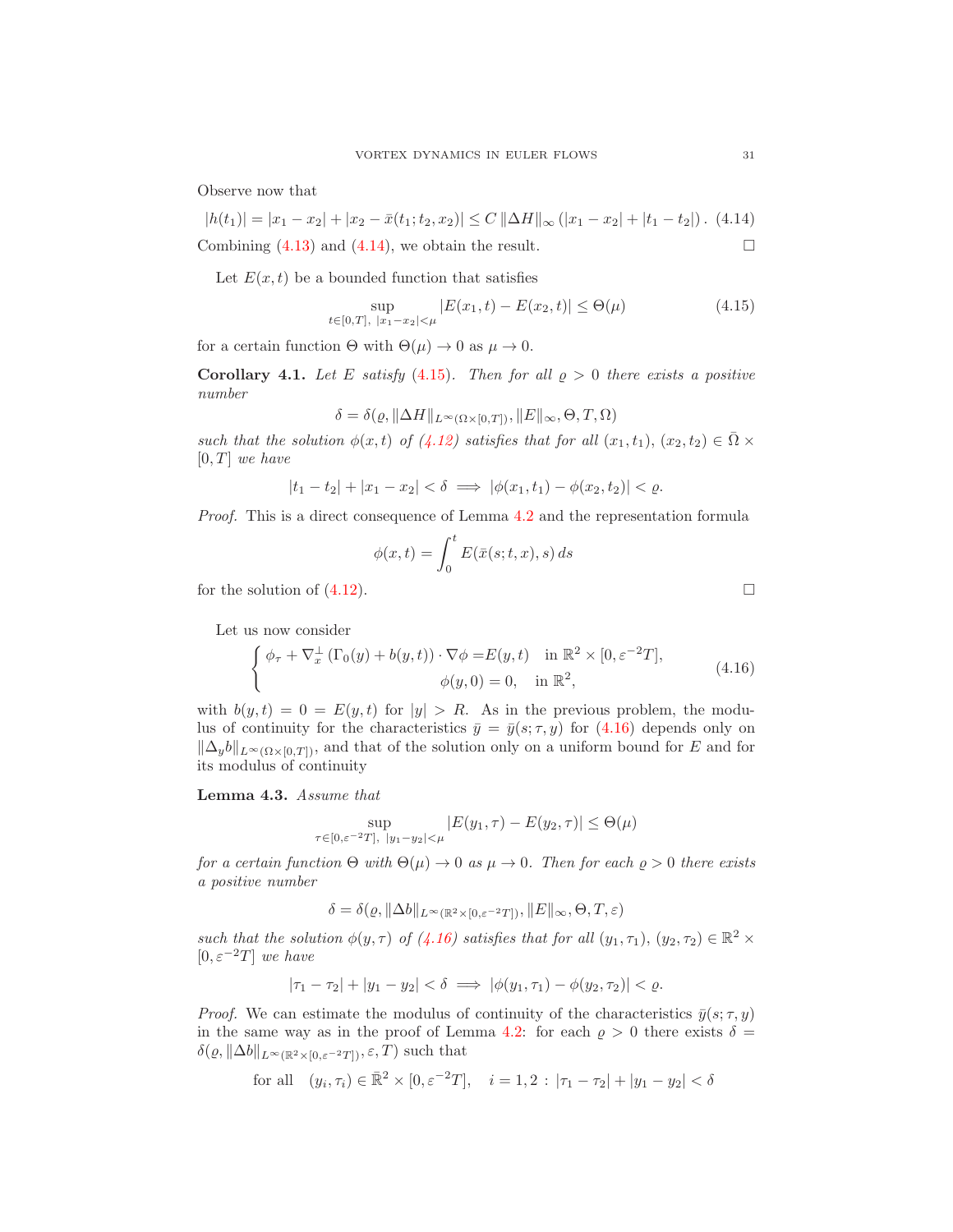then  $|\bar{y}(s; \tau_1, y_1) - \bar{y}(s; \tau_2, y_2)| < \varrho$ . The only difference with the proof of Lemma [4.2](#page-29-2) is that inequality [\(4.13\)](#page-29-1) is replaced by

$$
e^{-C\|\Delta b\|_\infty\,\varepsilon^{-2}T}\,\log\frac{1}{\beta(\tau_1)}\leq \log\frac{1}{\beta(s)}\leq e^{C\|\Delta b\|_\infty\,\varepsilon^{-2}T}\log\frac{1}{\beta(\tau_1)}.
$$

The conclusion of Lemma [4.3](#page-30-3) then follows from the representation formula for the solution of  $(4.16)$ .

# 5. Setting up the full problem

Let us consider the approximate solution  $(\omega_*, \Psi_*)$  built in §[3.](#page-7-4) We look for a solution  $(\omega, \Psi)$  of the Euler equation [\(2.2\)](#page-5-5) as

$$
\omega(x,t) = \omega_*(x,t;\xi) + \varphi(x,t)
$$
  

$$
\Psi(x,t) = \Psi_*(x,t;\xi) + \psi(x,t)
$$

with corrections  $(\varphi, \psi)$  of the form  $(2.9)-(2.10)$  $(2.9)-(2.10)$  for functions

$$
\phi^{in}(y,t) = (\phi_1(y,t), \dots, \phi_N(y,t)), \quad \phi^{out}(x,t),
$$
  

$$
\psi^{in}(y,t) = (\psi_1(y,t), \dots, \psi_N(y,t)), \quad \psi^{out}(x,t),
$$
  

$$
\xi(t) = \xi^0(t) + \xi^1(t) + \tilde{\xi}(t), \quad y \in \mathbb{R}^2, \ x \in \Omega, \ t \in [0,T],
$$

where  $\tilde{\xi}(t)$  satisfies (??). At this point we make the following choice of the large number  $R$  in System  $(2.11)-(2.13)$  $(2.11)-(2.13)$ .

$$
R = \frac{1}{\varepsilon |\log \varepsilon|}.
$$

We shall make a further decomposition of the functions  $\phi_j$ ,  $\psi_j$ , as follows. We introduce the functions  $\mathbf{Z}_{\ell}$ ,  $\ell = 0, 1, 2, 3$ , given by

<span id="page-31-4"></span>
$$
\mathbf{Z}_0(y) = 1, \quad \mathbf{Z}_1(y) = y_1 \chi_{B_{5R}}(y),
$$
  

$$
\mathbf{Z}_2(y) = y_2 \chi_{B_{5R}}(y), \quad \mathbf{Z}_3(y, t) = \frac{1 - |y|^2}{1 + |y|^2} + b_3(y, t),
$$
  
(5.1)

where  $b_3(y,t) = O(\varepsilon^2)$  is an explicit function that we will later specify. We assume that  $\phi_j(y, t)$  has sufficient decay in the y-variable and write it in the form

<span id="page-31-5"></span><span id="page-31-2"></span>
$$
\phi_j(y,t) = \tilde{\phi}_j(y,t) + \sum_{l=0,3} \alpha_{jl}(t) \mathcal{Z}_{1l}(y) \tag{5.2}
$$

where

$$
\mathcal{Z}_{10}(y) = U_0(y), \quad \mathcal{Z}_{13}(y) = 2U_0(y) + \nabla_y U_0(y) \cdot y,\tag{5.3}
$$

and we impose the orthogonality conditions

<span id="page-31-0"></span>
$$
\int_{\mathbb{R}^2} \tilde{\phi}_j \mathbf{Z}_{\ell} \, dy = 0, \quad \ell = 0, 1, 2, 3 \quad \text{for all} \quad t \in [0, T], \tag{5.4}
$$

Accordingly, we let

<span id="page-31-3"></span>
$$
\psi_j(y,t) = \tilde{\psi}_j(y,t) + \sum_{l=0,3} \alpha_{jl}(t) \mathcal{Z}_{2l}(y) \tag{5.5}
$$

where  $-\Delta \tilde{\psi}_j = \tilde{\phi}_j$ . Precisely, we take

<span id="page-31-1"></span>
$$
\tilde{\psi}_j(y,t) = \mathcal{N}(\tilde{\phi}_j) := \frac{1}{2\pi} \int_{\mathbb{R}^2} \log \frac{1}{|z-y|} \, \tilde{\phi}_j(z,t) \, dz.
$$
\n(5.6)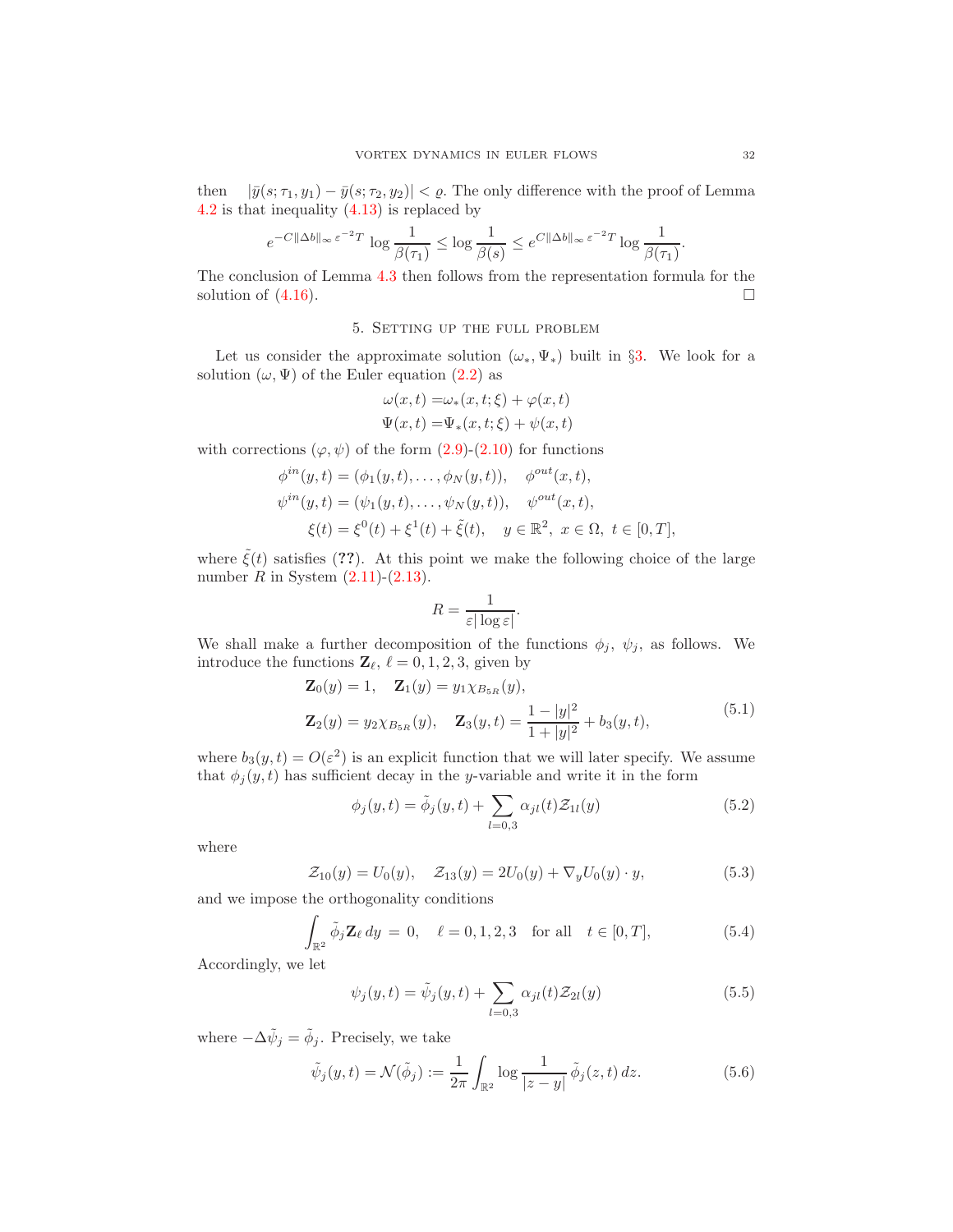and

$$
\mathcal{Z}_{20}(y) = \Gamma_0(y), \quad \mathcal{Z}_{23}(y) = 2\frac{1-|y|^2}{1+|y|^2},
$$

so that indeed we have  $\psi_j = \mathcal{N}(\phi_j)$  and hence

$$
-\Delta \psi_j = \phi_j \quad \text{in } \mathbb{R}^2 \times [0, T].
$$

The terms  $\alpha_l \mathcal{Z}_{1l}(y)$  correspond at main order to infinitesimal perturbations of the parameters involved in the main part of the ansatz

$$
\omega(x; \kappa, \varepsilon, \xi) := \frac{\kappa}{\varepsilon^2} U_0\left(\frac{x - \xi}{\varepsilon}\right)
$$

Indeed, setting  $y = \frac{x-\xi}{\varepsilon}$  we see that

$$
\varepsilon^2 \partial_\kappa \omega(x;\kappa,\varepsilon,\xi) = \mathcal{Z}_{10}(y),
$$
  

$$
\varepsilon^3 \partial_\varepsilon \omega(x;\kappa,\varepsilon,\xi) = \mathcal{Z}_{13}(y).
$$

For later reference we also define

<span id="page-32-0"></span>
$$
\mathcal{Z}_{1l}(y) = \partial_{y_l} U_0(y), \quad l = 1, 2 \tag{5.7}
$$

so that

$$
\varepsilon^3 \partial_{\xi_l} \omega(x; \kappa, \varepsilon, \xi) = \mathcal{Z}_{1l}(y), \quad l = 1, 2.
$$

Conditions [\(5.4\)](#page-31-0) for  $\ell = 0, 1, 2$  correspond to fixing respectively center of mass in  $B_{5R}$  and total mass of  $\tilde{\phi}_j(\cdot, t)$  to be zero for they amount to

<span id="page-32-1"></span>
$$
\int_{B_{5R}} y \tilde{\phi}_j(y,t) dy = 0, \quad \int_{\mathbb{R}^2} \tilde{\phi}_j(y,t) dy = 0.
$$

The reason why we fix the center of mass condition in  $B_{5R}$  rather than in entire  $\mathbb{R}^2$ is that in the natural space considered for  $\tilde{\phi}_j$ , the function  $y \tilde{\phi}_j(y, t)$  will be barely non-integrable in entire space. We introduce the following operators, depending on a homotopy parameter  $\lambda \in [0, 1]$ 

$$
\mathcal{E}_{j,\lambda}(\tilde{\phi}_j, \alpha_j, \psi^{out}; \tilde{\xi}) :=
$$
\n
$$
\varepsilon^2 \partial_t \tilde{\phi}_j + \kappa_j \nabla_y^{\perp} [\Gamma_0 + \lambda a_j(\tilde{\psi}_j, \alpha_j, \psi^{out}, \tilde{\xi})] \cdot \nabla_y \tilde{\phi}_j + \kappa_j \nabla_y^{\perp} \tilde{\psi}_j \cdot \nabla_y (U_0 + \lambda \eta_4 \phi_j^*)
$$
\n
$$
+ \lambda \tilde{\mathcal{E}}_j(\tilde{\psi}_j, \alpha_j, \psi^{out}, \tilde{\xi})
$$
\n
$$
+ \varepsilon [-\dot{\tilde{\xi}}_j + (D_{\xi_j} \nabla_{\xi}^{\perp} K)(\xi_0 + \xi_1)[\tilde{\xi}] + \lambda \eta_4 \nabla_y^{\perp} \psi^{out}] \cdot \nabla U_0 + \varepsilon^2 \sum_{l=0,3} \dot{\alpha}_{lj} \mathcal{Z}_{1l} \quad \text{in } \mathbb{R}^2 \times [0, T].
$$
\n(5.8)

where  $\phi_j^*$  is the function built in Proposition [3.1,](#page-9-0)  $\tilde{\psi}_j = \mathcal{N}(\tilde{\phi}_j)$  as in [\(5.6\)](#page-31-1) and we have defined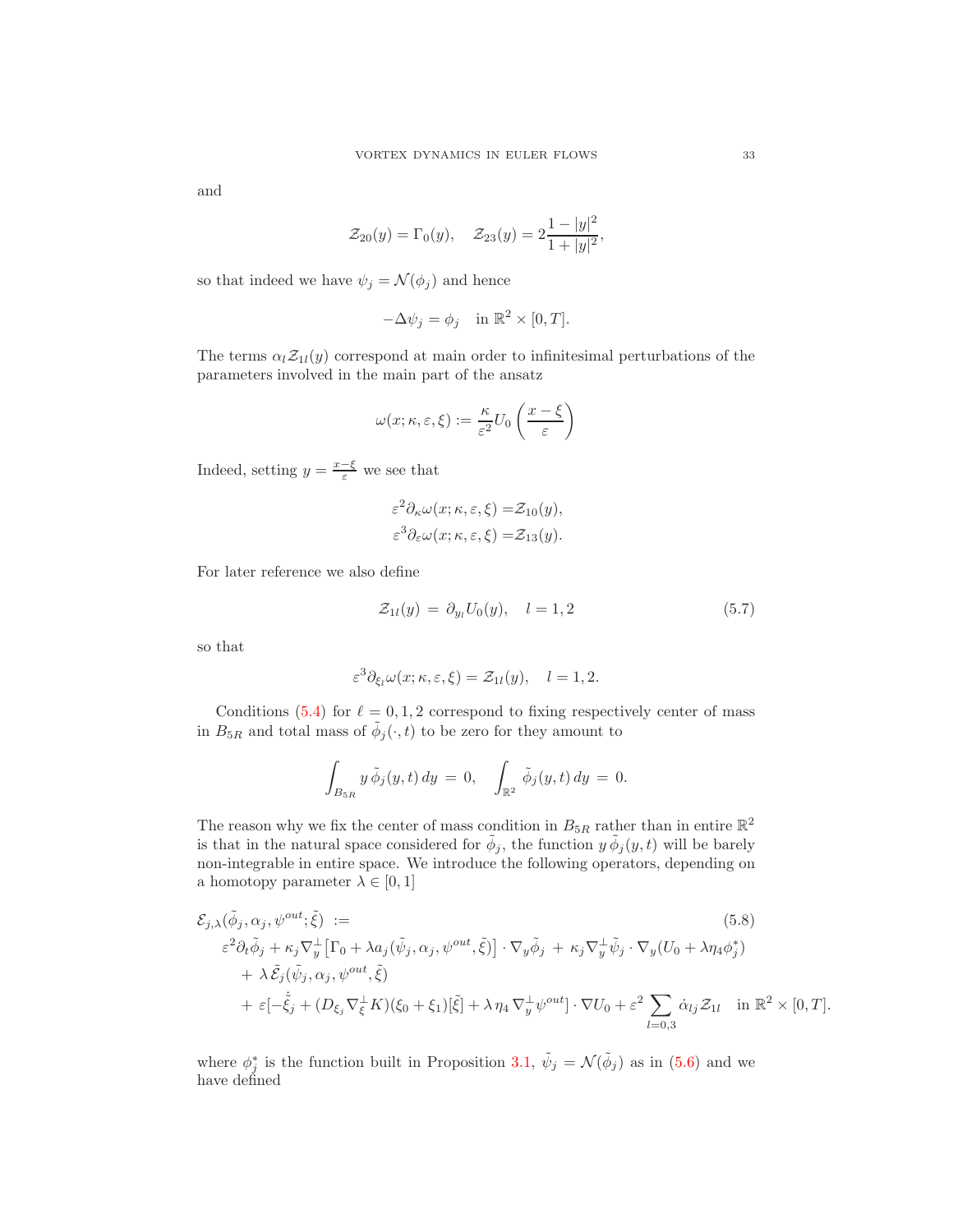<span id="page-33-0"></span>
$$
\alpha_j := (\alpha_{0j}, \alpha_{3j}),
$$
\n
$$
\kappa_j a_j(\tilde{\psi}_j, \alpha_j, \psi^{out}, \tilde{\xi}) := \eta_4 \Big[ \mathcal{R}_j^*(\cdot; \tilde{\xi}) + \kappa_j \tilde{\psi}_j + \kappa_j \sum_{l=0,3} \alpha_{lj} \mathcal{Z}_{2l} + \psi^{out} \Big]
$$
\n
$$
\tilde{\mathcal{E}}_j(\tilde{\psi}_j, \alpha_j, \psi^{out}, \tilde{\xi}) := \sum_{l=0,3} \alpha_{lj} \kappa_j \nabla_y^{\perp} [a_j(\tilde{\psi}_j, \alpha_j, \psi^{out}, \tilde{\xi})] \cdot \nabla_y \mathcal{Z}_{1l}
$$
\n
$$
+ \varepsilon \Big[ \nabla_{\xi}^{\perp} K(\xi^0 + \xi^1 + \tilde{\xi}) - \nabla_{\xi}^{\perp} K(\xi^0 + \xi^1) - (D_{\xi_j} \nabla_{\xi}^{\perp} K)(\xi_0 + \xi_1) [\tilde{\xi}] \Big] \cdot \nabla U_0
$$
\n
$$
+ \nabla_y^{\perp} (\eta_4 \psi^{out}) \cdot \nabla_y \phi_j^* + \sum_{l=0,3} \alpha_{lj} \nabla_y^{\perp} \mathcal{Z}_{2l} \cdot \nabla_y (\eta_4 \phi_j^*) + \eta_4 E_j^*(\tilde{\xi}).
$$
\n(5.9)

Here  $E_j^*(\tilde{\xi})$  is the remainder in Proposition [3.1,](#page-9-0) K is the function defined in [\(1.8\)](#page-2-1) and

$$
\mathcal{R}_j^*(y, t; \tilde{\xi}) = \kappa_j \mathcal{R}_j(y, t; \xi) + \kappa_j \psi_j^*(y, t; \xi) + \psi^{out*}(\xi_j(t) + \varepsilon y, t; \xi),
$$
  

$$
\eta_4(y) = \eta \left(\frac{|y|}{4R}\right),
$$

where  $\mathcal{R}_j$  was defined in [\(3.10\)](#page-10-3). For  $\phi_j$  as in [\(5.2\)](#page-31-2) and  $\psi_j = \mathcal{N}(\phi_j)$  so that [\(5.5\)](#page-31-3) holds, and letting  $\tilde{\phi} = (\tilde{\phi}_1, \ldots, \tilde{\phi}_N)$ ,  $\alpha = (\alpha_1, \ldots, \alpha_N)$ , we define

$$
\mathcal{E}_{1,\lambda}^{out}(\tilde{\phi}, \alpha, \phi^{out}, \psi^{out}, \tilde{\xi}) = \partial_t \phi^{out} + \nabla_x^{\perp} (\Psi_*(\cdot; \xi) + \lambda \sum_{j=1}^N \eta_{2j} \psi_j + \lambda \psi^{out}) \cdot \nabla \phi^{out} + \lambda \tilde{\mathcal{E}}_1^{out}(\tilde{\phi}, \alpha, \psi^{out}, \tilde{\xi}) \quad \text{in } \Omega \times [0, T].
$$

where

<span id="page-33-1"></span>
$$
\tilde{\mathcal{E}}_{1}^{out}(\tilde{\phi}, \alpha, \psi^{out}, \tilde{\xi}) :=
$$
\n
$$
\varepsilon^{-2} \sum_{j=1}^{N} \kappa_{j} \phi_{j} \left[ \partial_{t} \eta_{1R,j} + \nabla_{x}^{\perp} (\Psi_{*} + \sum_{j=1}^{N} \kappa_{j} \eta_{2R,j} \psi_{j} + \psi^{out}) \right) \cdot \nabla_{x} \eta_{1R,j} \right]
$$
\n
$$
+ (1 - \sum_{j=1}^{N} \eta_{1R,j}) \nabla_{x} (\sum_{l=1}^{N} \kappa_{l} \eta_{2R,l} \psi_{l} + \psi^{out}) \cdot \nabla_{x} \omega_{*}
$$
\n
$$
+ (1 - \sum_{j=1}^{N} \eta_{1R,j}) E_{*}(\tilde{\xi}), \qquad (5.10)
$$

We also define

$$
\mathcal{E}_{2,\lambda}^{out}(\tilde{\psi}, \alpha, \phi^{out}, \psi^{out}, \tilde{\xi}) =
$$
  

$$
\Delta_x \psi^{out} + \lambda \phi^{out} + \lambda \sum_{j=1}^N \kappa_j (\psi_j \Delta_x \eta_{2j} + 2 \nabla_x \eta_{2j} \cdot \nabla_x \psi_j) + \lambda E_{2*}^{out}(\tilde{\xi})
$$
  

$$
\psi^{out} = 0 \quad \text{on } \partial \Omega \times [0, T].
$$

The functions  $E^{out}_*(\tilde{\xi})$  and  $E^{out}_{2*}(\tilde{\xi})$  are defined in [\(3.9\)](#page-9-1). The key observation is that for  $\lambda = 1$  these operators recover  $E_j$ ,  $E_1^{out}$  and  $E_2^{out}$  given by [\(3.5\)](#page-8-2), [\(3.6\)](#page-8-4) and [\(3.7\)](#page-8-5), whose annihilation corresponds to System  $(2.11)-(2.12)-(2.13)$  $(2.11)-(2.12)-(2.13)$  $(2.11)-(2.12)-(2.13)$  $(2.11)-(2.12)-(2.13)$ . Indeed, for  $\phi_j$ ,  $\psi_j$ given by  $(5.2)-(5.5)$  $(5.2)-(5.5)$  we have the identities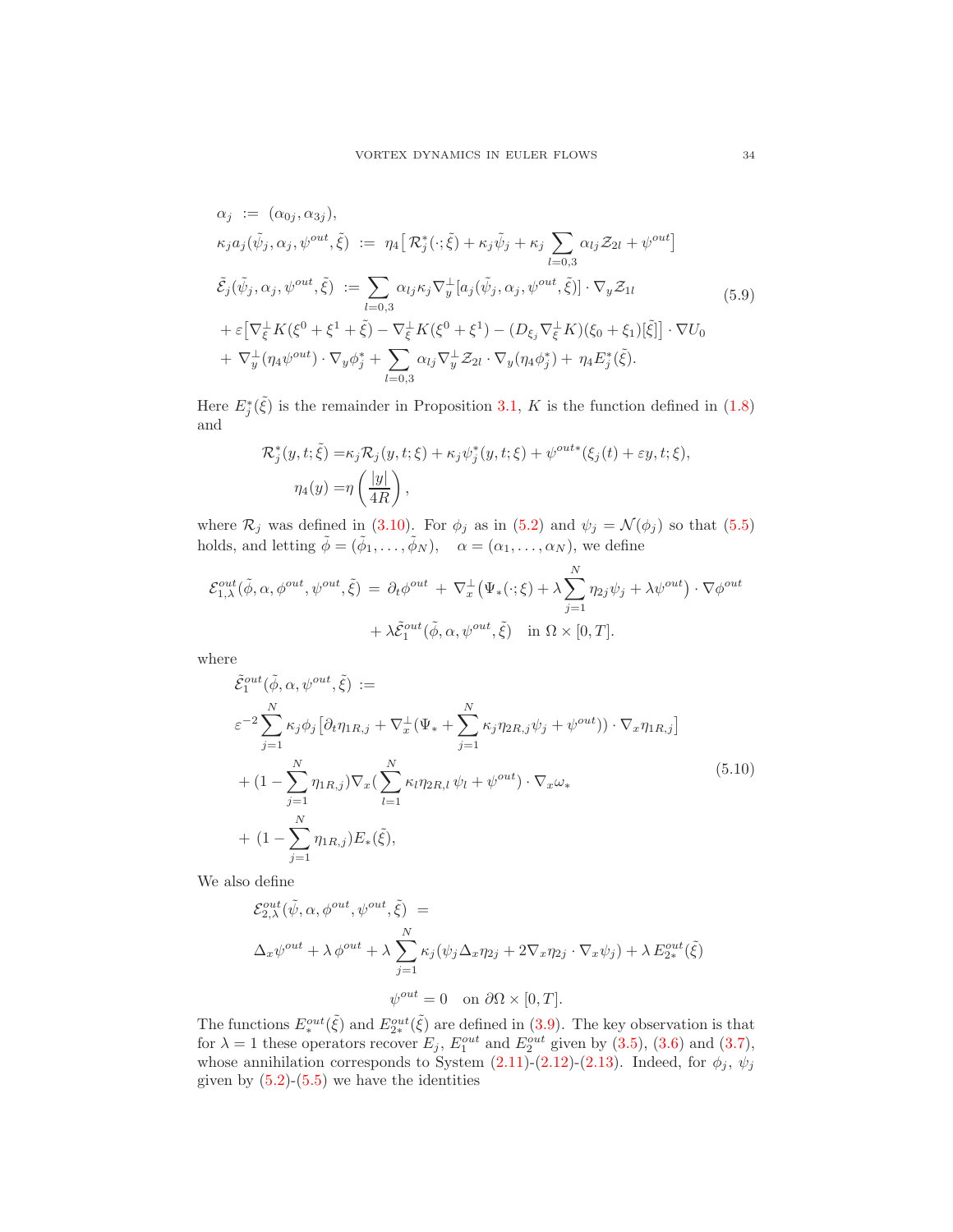$$
\mathcal{E}_{j,1}(\tilde{\phi}_j, \alpha_j, \psi^{out}; \tilde{\xi}) = E_j(\phi_j, \psi_j, \psi^{out}; \xi) \quad \text{in } B_R \times [0, T],
$$
  
\n
$$
\mathcal{E}_{1,1}^{out}(\tilde{\phi}, \alpha, \phi^{out}, \psi^{out}; \tilde{\xi}) = E_1^{out}(\phi^{in}, \psi^{in}, \phi^{out}, \psi^{out}; \xi),
$$
  
\n
$$
\mathcal{E}_{2,1}^{out}(\tilde{\phi}, \alpha, \phi^{out}, \psi^{out}; \tilde{\xi}) = E_2^{out}(\psi^{in}, \phi^{out}, \psi^{out}; \xi).
$$

Problem  $(2.11)-(2.13)$  $(2.11)-(2.13)$  amounts to finding  $(\tilde{\phi}, \alpha, \phi^{out}, \psi^{out}, \tilde{\xi})$  that make the three quantities above equal to zero. We will do this by a continuation argument that involves finding uniform a priori estimates for the corresponding equations along the deformation parameter  $\lambda$  imposing in addition initial condition 0 for all the parameter functions.

We consider the functions  $\alpha_j, \psi^{out}, \xi$  as given and require that  $\tilde{\phi}_j$  satisfies an initial value problem of the form

<span id="page-34-0"></span>
$$
\begin{cases}\n\mathcal{E}_{j,\lambda}(\tilde{\phi}_j, \alpha_j, \tilde{\psi}^{out}; \tilde{\xi}) = \sum_{l=0}^3 c_{lj}(t) \mathcal{Z}_{1l}(y) & \text{in } \mathbb{R}^2 \times [0, T], \\
\tilde{\phi}_j(y, 0) = 0 & \text{in } \mathbb{R}^2\n\end{cases}
$$
\n(5.11)

where  $\tilde{\psi}_j$  is given in terms of  $\tilde{\phi}_j$  by [\(5.6\)](#page-31-1). and the four orthogonality conditions [\(5.4\)](#page-31-0) are imposed on  $\tilde{\phi}_j$ . The functions  $c_{lj}(t)$  do take explicit values which are linearly dependent on  $\tilde{\phi}_j$ . They are computed after integrating the equation against  $\mathbf{Z}_{\ell}$  in space variable

We will later obtain through integrations by parts a "workable" expression for the functionals  $c_{\ell j}$  which in particular will not depend on any differentiability of  $\tilde{\phi}_j$ . To annihilate  $\mathcal{E}_{\lambda,j}$  we impose the initial value problems

<span id="page-34-1"></span>
$$
\begin{cases} c_{lj}[\tilde{\phi}_j, \alpha_j, \psi^{out}, \tilde{\xi}, \lambda](t) = 0 & \text{for all} \quad t \in [0, T],\\ \tilde{\xi}_j(0) = \alpha_j(0) = 0 \end{cases}
$$
\n(5.12)

for all  $l$  and  $j$ . We require

<span id="page-34-2"></span>
$$
\begin{cases}\n\mathcal{E}_{1,\lambda}^{out}(\tilde{\phi}, \alpha, \phi^{out}, \psi^{out}; \tilde{\xi}) = 0 & \text{in } \Omega \times [0, T], \\
\phi^{out}(\cdot, 0) = 0 & \text{in } \Omega.\n\end{cases}
$$
\n(5.13)

<span id="page-34-3"></span>
$$
\begin{cases}\n\mathcal{E}_{2,\lambda}^{out}(\tilde{\phi}, \alpha, \phi^{out}, \psi^{out}; \tilde{\xi}) = 0 & \text{in } \Omega \times [0, T], \\
\psi^{out} = 0 & \text{on } \partial\Omega \times [0, T].\n\end{cases}
$$
\n(5.14)

and we recall that, as in  $(5.2)-(5.5)$  $(5.2)-(5.5)$ 

$$
\phi_j(y,t) = \tilde{\phi}_j(y,t) + \sum_{l=0,3} \alpha_{jl}(t) Z_{1l}(y),
$$
  

$$
\psi_j(y,t) = \tilde{\psi}_j(y,t) + \sum_{l=0,3} \alpha_{jl}(t) Z_{2l}(y).
$$

Let us explain the strategy of the rest of the proof. We consider the vector of parameter functions  $\vec{p} = (\tilde{\phi}, \alpha, \phi^{out}, \psi^{out}, \tilde{\xi})$ . We shall define a Banach space  $(X, \|\cdot\|_X)$  where these functions belong and set the system of equations [\(5.6\)](#page-31-1), [\(5.11\)](#page-34-0), [\(5.12\)](#page-34-1), [\(5.13\)](#page-34-2), [\(5.14\)](#page-34-3), in the fixed point form

<span id="page-34-4"></span>
$$
\vec{p} = \mathcal{F}(\vec{p}, \lambda), \quad \vec{p} \in \mathcal{O} \,. \tag{5.15}
$$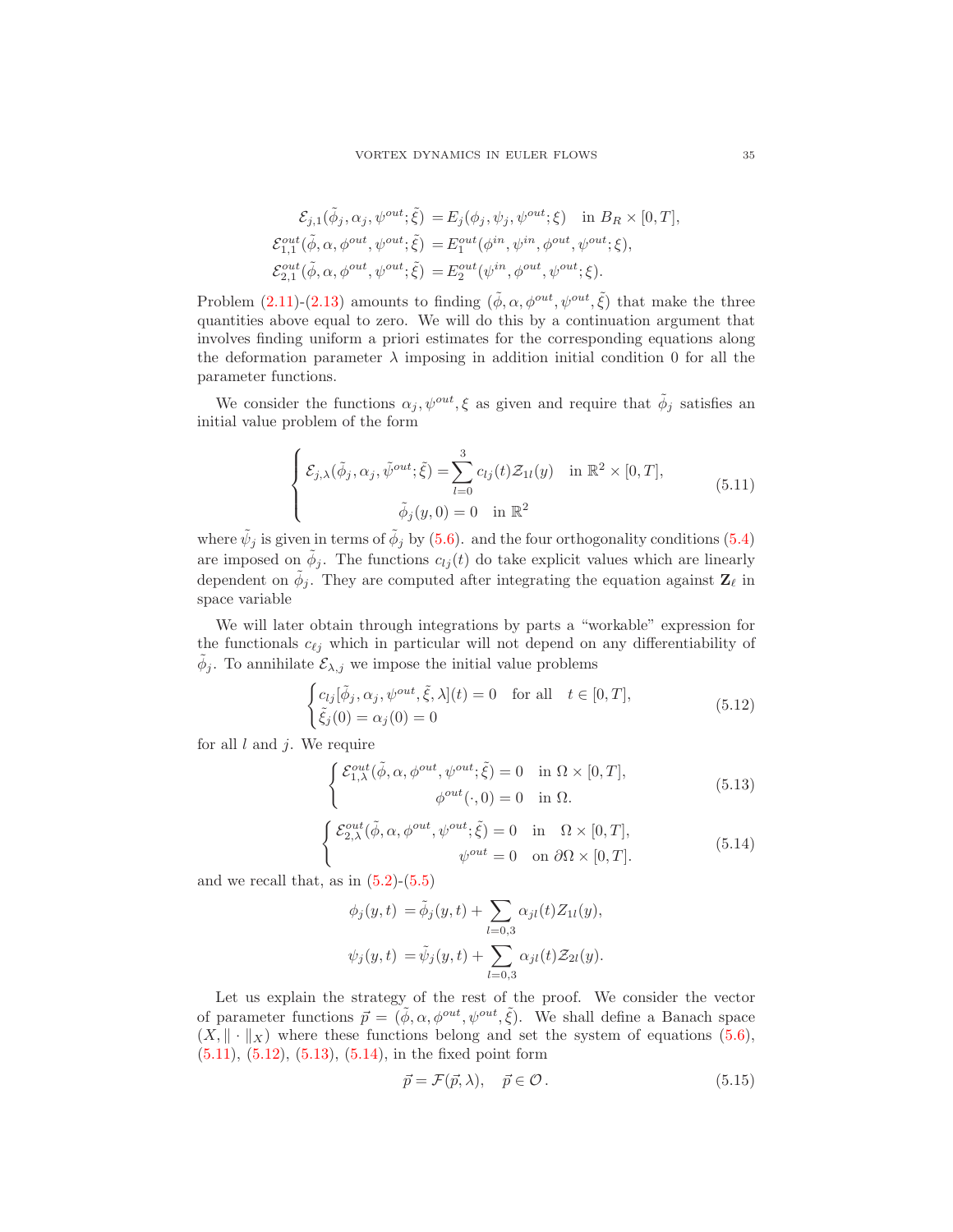Here O designates a bounded open set in X with  $\vec{p} = \vec{0} \in \mathcal{O}$  and  $\mathcal{F}(\cdot, \lambda)$  is a homotopy of nonlinear compact operators on  $\overline{\mathcal{O}}$  with  $\mathcal{F}(\cdot, 0)$  linear.

We shall prove that a suitable choice of a small  $\mathcal O$  yields that for all  $\lambda \in [0,1]$  no solution of [\(5.15\)](#page-34-4) with  $\vec{p} \in \partial \mathcal{O}$  exists. Existence of a solution of (5.15) for  $\lambda = 1$  thus follows from standard degree theory. But this precisely corresponds to a solution of the original problem. The definition of the norm and the set  $\mathcal O$  will yield the desired properties of the solution of Euler equation thus obtained.

In order to find the desired a priori estimates we need several preliminary considerations which we make in the next section.

### 6. Preliminaries for a priori bounds

6.1. The Poisson equation. Let us consider for the solution of the Poisson equation

<span id="page-35-0"></span>
$$
-\Delta_y \psi(y) = \phi(y) \quad \text{in } \mathbb{R}^2
$$
\n(6.1)

given by the Newtonian potential

<span id="page-35-2"></span>
$$
\psi(y) = \frac{1}{2\pi} \int_{\mathbb{R}^2} \log \frac{1}{|y - z|} \phi(z) \, dz.
$$
\n(6.2)

Our basic assumptions are

$$
\int_{\mathbb{R}^2} \phi^2(y) U_0(y)^{-1} dy < +\infty, \quad \int_{\mathbb{R}^2} \phi(y) dy = 0.
$$

Equation  $(6.1)$  can be pulled back into the sphere  $S^2$  by means of the stereographic

<span id="page-35-3"></span>
$$
\Pi(z) = \left(\frac{z_1}{1 - z_3}, \frac{z_2}{1 - z_3}\right), \quad z \in S^2 - \{(0, 0, 1)\},\tag{6.3}
$$

whose inverse is given by

$$
\Pi^{-1}(y)=(\frac{2y_1}{1+|y|^2},\frac{2y_2}{1+|y|^2},\frac{|y|^2-1}{1+|y|^2}),\quad y\in\mathbb{R}^2.
$$

For a function  $h(y): \mathbb{R}^2 \to \mathbb{R}$  we denote by  $h(z)$  the function  $h(\Pi(z))$  defined on  $S^2$ . Then we get

$$
\Delta_{\mathbb{R}^2}h(y) = U_0(\Delta_{S^2}h)(z), \quad y = \Pi(z).
$$

and

$$
\int_{\mathbb{R}^2} h(y) \, dy \ = \ \int_{S^2} h(z) \, U_0^{-1}(z) \, d\sigma(z).
$$

Let us denote

$$
\tilde{\phi}(y) = \frac{\phi(y)}{U_0(y)}
$$

Then we have

$$
\int_{S^2} \tilde{\phi}^2(z) d\sigma(z) = \int_{\mathbb{R}^2} \phi^2(y) U_0(y)^{-1} dy, \quad \int_{S^2} \tilde{\phi}(z) d\sigma(z) = 0,
$$

and Equation [\(6.1\)](#page-35-0) gets transformed into

<span id="page-35-1"></span>
$$
-\Delta_{S^2}\tilde{\psi} = \tilde{\phi} \quad \text{in } S^2. \tag{6.4}
$$

The mean value zero condition implies the existence of a unique solution of [\(6.4\)](#page-35-1) with mean value zero, which we denote in what follows as  $(-\Delta_{S^2})^{-1}\tilde{\phi}$ . This solution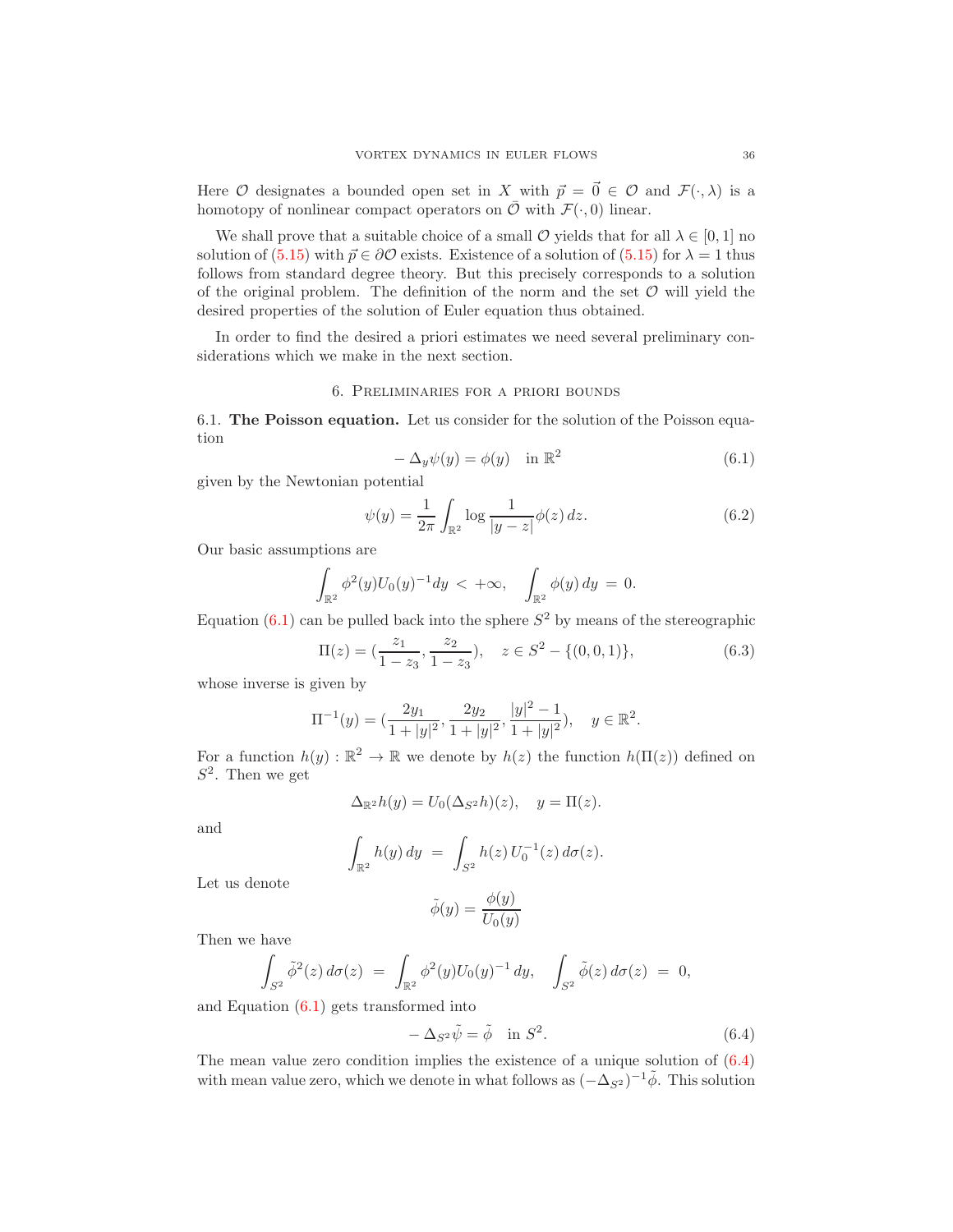is in  $H^2(S^2)$ , hence it is Hölder continuous of any order. Setting  $P = (0,0,1)$  then the function

$$
\tilde{\psi}(z) = (-\Delta_{S^2})^{-1} \tilde{\phi}(z) - (-\Delta_{S^2})^{-1} \tilde{\phi}(P)
$$

is the only one that vanishes at P. Pulling back this function to a  $\psi(y)$  defined in  $\mathbb{R}^2$  we see that it satisfies equation  $(6.1)$  and it is the only solution that vanishes as  $|y| \to \infty$ . In fact that condition is precisely satisfied by [\(6.2\)](#page-35-2). This and the Hölder condition yields that  $\psi$  given by [\(6.2\)](#page-35-2) satisfies

<span id="page-36-3"></span>
$$
|\psi(y)| \leq \frac{C}{1+|y|^{1-\sigma}} \|\phi \, U_0^{-\frac{1}{2}}\|_{L^2(\mathbb{R}^2)} \tag{6.5}
$$

for an arbitrarily small  $\sigma > 0$ . Moreover, for all  $p > 2$  we have an  $L^p(S^2)$ -gradient estimate for  $\tilde{\psi}(z)$  of the form

$$
\|\nabla_{S^2}\tilde{\psi}\|_{L^p(S^2)} \ \leq \ C \|\tilde{\phi}\|_{L^2(S^2)}
$$

which yields for  $\psi$  in [\(6.2\)](#page-35-2)

<span id="page-36-2"></span>
$$
||U_0^{-\frac{1}{2} + \frac{1}{2p}} \nabla \psi||_{L^p(\mathbb{R}^2)} \leq C ||\phi U_0^{-\frac{1}{2}}||_{L^2(\mathbb{R}^2)}.
$$
\n(6.6)

If we in addition have that  $\tilde{\phi} \in L^q(S^2)$  for some  $q > 2$ , then a solution of [\(6.4\)](#page-35-1) satisfies

$$
\|\nabla_{S^2}\tilde{\psi}\|_{C^{0,\alpha}(S^2)} \ \leq \ C\|\tilde{\phi}\|_{L^q(S^2)}.
$$

for some  $0 < \alpha < 1$ . This estimate translates for  $\psi$  in [\(6.2\)](#page-35-2) into

<span id="page-36-0"></span>
$$
|\psi(y)| + (1+|y|) |\nabla \psi(y)| + (1+|y|)^{1+\alpha} [\nabla \psi]_{\alpha}(y) \leq \frac{C}{1+|y|} \|U_0^{\frac{1}{q}-1} \phi\|_{L^q(\mathbb{R}^2)}, \tag{6.7}
$$

where

$$
[\nabla \psi]_{\alpha}(y) = \sup_{y_1, y_2 \in B_1(y)} \frac{|\nabla \psi(y_1) - \nabla \psi(y_2)|}{|y_1 - y_2|^{\alpha}}.
$$

A useful corollary  $(6.7)$  is the following estimate. For  $a > 0$  let us denote

$$
\|\phi\|_a = \sup_{y \in \mathbb{R}^2} |(1+|y|)^a \phi(y)|.
$$

<span id="page-36-1"></span>**Lemma 6.1.** Let  $0 < \beta < 1$  be fixed. Then given  $0 < \sigma < 1$  there exist numbers  $C_{\sigma} > 0$  and  $\alpha \in (0,1)$  such that for any function  $\phi(y)$  with  $\|\phi\|_{3+\beta} < +\infty$  and  $\int_{\mathbb{R}^2} \phi = 0$  we have

$$
|\psi(y)| + (1+|y|)|\nabla_y \psi(y)| + (1+|y|)^{1+\alpha} [\nabla \psi]_{\alpha}(y)
$$
  

$$
\leq \frac{C_{\sigma}}{1+|y|} \|\phi\|_{3+\beta}^{\sigma} \|U_0^{-\frac{1}{2}} \phi\|_{L^2(\mathbb{R}^2)}^{1-\sigma} \text{ for all } y \in \mathbb{R}^2.
$$

*Proof.* Let us fix a number p with  $2 < p < \frac{2}{1-\beta}$ . Then we have that

$$
||U_0^{\frac{1}{p}-1}\phi||_{L^p(\mathbb{R}^2)} \leq C ||\phi||_{3+\beta}.
$$

We write a number  $q \in (2, p)$ , which we are interested in taking it arbitrarily close to 2, in the form

$$
q = 2(1 - \lambda) + \lambda p, \quad \lambda \in (0, 1).
$$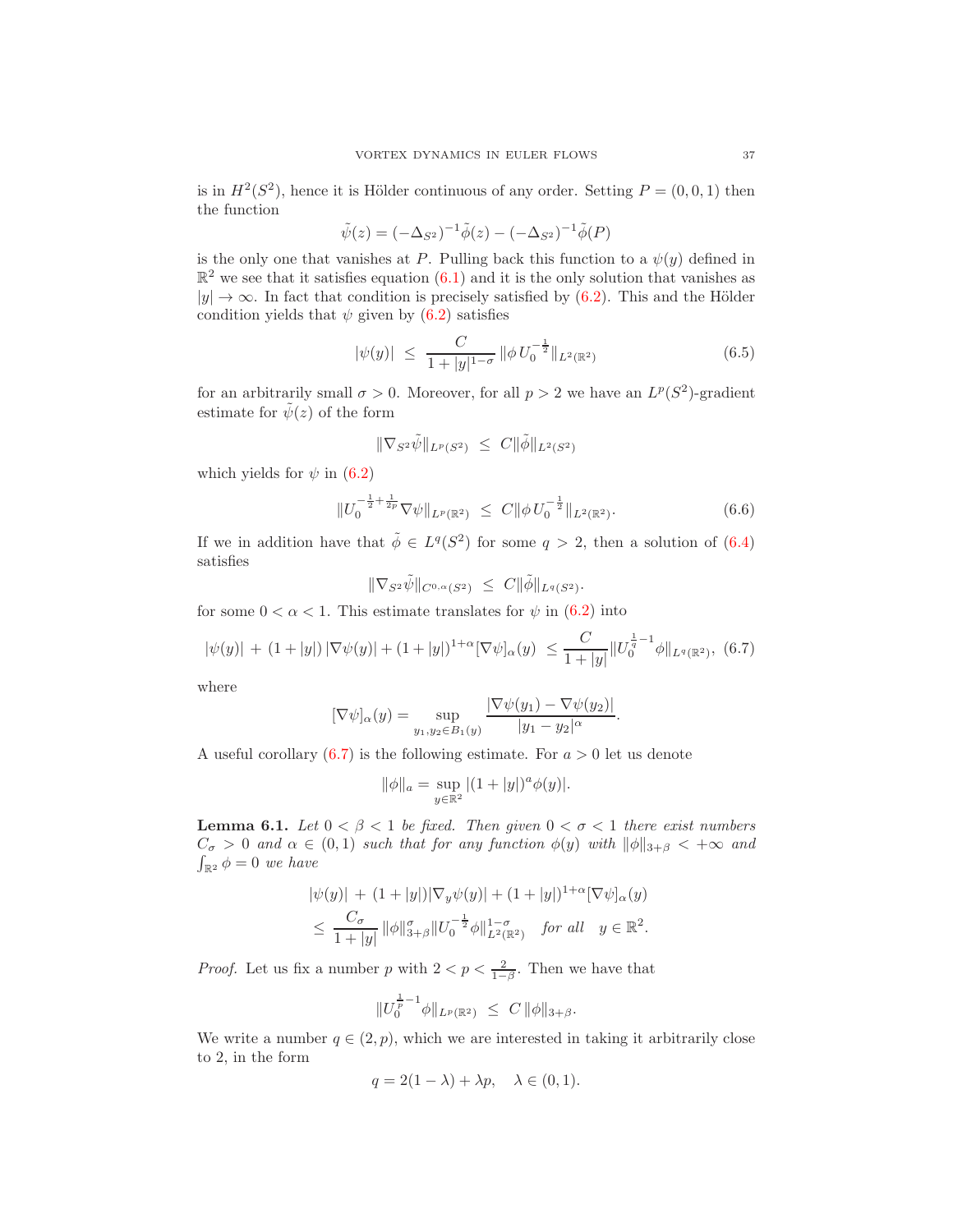Using Hölder's inequality we check that

$$
\begin{split} \|U_0^{\frac{1}{q}-1}\phi\|_{L^q(\mathbb{R}^2)}^q &= \int_{\mathbb{R}^2} U_0^{1-q} |\phi|^q \, dy \\ &\le \left(\int_{\mathbb{R}^2} U_0^{-1} |\phi|^2 \, dy\right)^{(1-\lambda)} \left(\int_{\mathbb{R}^2} U_0^{1-p} |\phi|^p \, dy\right)^\lambda \\ &= \|U_0^{-\frac{1}{2}}\phi\|_{L^2(\mathbb{R}^2)}^{2(1-\lambda)} \|U_0^{\frac{1}{p}-1}\phi\|_{L^p(\mathbb{R}^2)}^{p\lambda}, \end{split}
$$

and then

$$
||U_0^{\frac{1}{q}-1}\phi||_{L^q(\mathbb{R}^2)} \leq ||U_0^{-\frac{1}{2}}\phi||_{L^2(\mathbb{R}^2)}^{\frac{2}{q}(1-\lambda)} ||\phi||_{3+\beta}^{\frac{p}{q}\lambda}.
$$

Letting

$$
\sigma = \frac{p}{q}\lambda = \frac{p\lambda}{2(1-\lambda) + p\lambda}
$$

the desired result readily follows from  $(6.7)$ .

6.2. A quadratic form. Let us consider functions  $\phi$  that satisfy

<span id="page-37-0"></span>
$$
\|\phi \, U_0^{-\frac{1}{2}}\|_{L^2(\mathbb{R}^2)} < \infty \tag{6.8}
$$

and the orthogonality conditions

<span id="page-37-1"></span>
$$
\int_{\mathbb{R}^2} \phi(y) \mathbf{Z}_{\ell}(y) dy = 0, \quad \ell = 0, 1, 2, 3. \tag{6.9}
$$

where, consistently with  $(5.1)$ , we denote

<span id="page-37-2"></span>
$$
\mathbf{Z}_0(y) = 1, \quad \mathbf{Z}_1(y) = y_1 \chi_{B_{5R}}(y),
$$
  

$$
\mathbf{Z}_2(y) = y_2 \chi_{B_{5R}}(y), \quad \mathbf{Z}_3(y) = \frac{1 - |y|^2}{1 + |y|^2} + b_3(y),
$$
  
(6.10)

where R is a large positive number and  $b_3(y)$  satisfies

<span id="page-37-3"></span>
$$
|b_3(y)| \le R^{-\nu} \quad \text{for some } \nu > 0. \tag{6.11}
$$

We have the validity of the following key estimate for functions with the above properties.

<span id="page-37-4"></span>**Lemma 6.2.** There exists a number  $\gamma > 0$  such that for any sufficiently large R and all  $\phi$  satisfying conditions (6.[8\)](#page-37-0)-(6.[9\)](#page-37-1), the following holds: let g be given by

$$
g = U_0^{-1} \phi - \psi
$$
,  $\psi(y) = \frac{1}{2\pi} \int_{\mathbb{R}^2} \log \frac{1}{|y - z|} \phi(z) dz$ 

we have

<span id="page-37-5"></span>
$$
\int_{\mathbb{R}^2} \phi g \ge \frac{\gamma}{|\log R|} \int_{\mathbb{R}^2} \phi^2 U_0^{-1}.
$$
\n(6.12)

*Proof.* Let us set  $\tilde{\phi} = U_0^{-1} \phi$ . We recall that, after stereographic projection, we have that

$$
\int_{S^2} \tilde{\phi}^2 = \int_{\mathbb{R}^2} \phi^2 U_0^{-1}, \quad \int_{S^2} \tilde{\phi} = \int_{\mathbb{R}^2} \phi = 0.
$$

Besides

$$
\int_{\mathbb{R}^2} \phi g = \int_{S^2} \tilde{\phi} (\tilde{\phi} - 2(-\Delta_{S^2})^{-1} \tilde{\phi}).
$$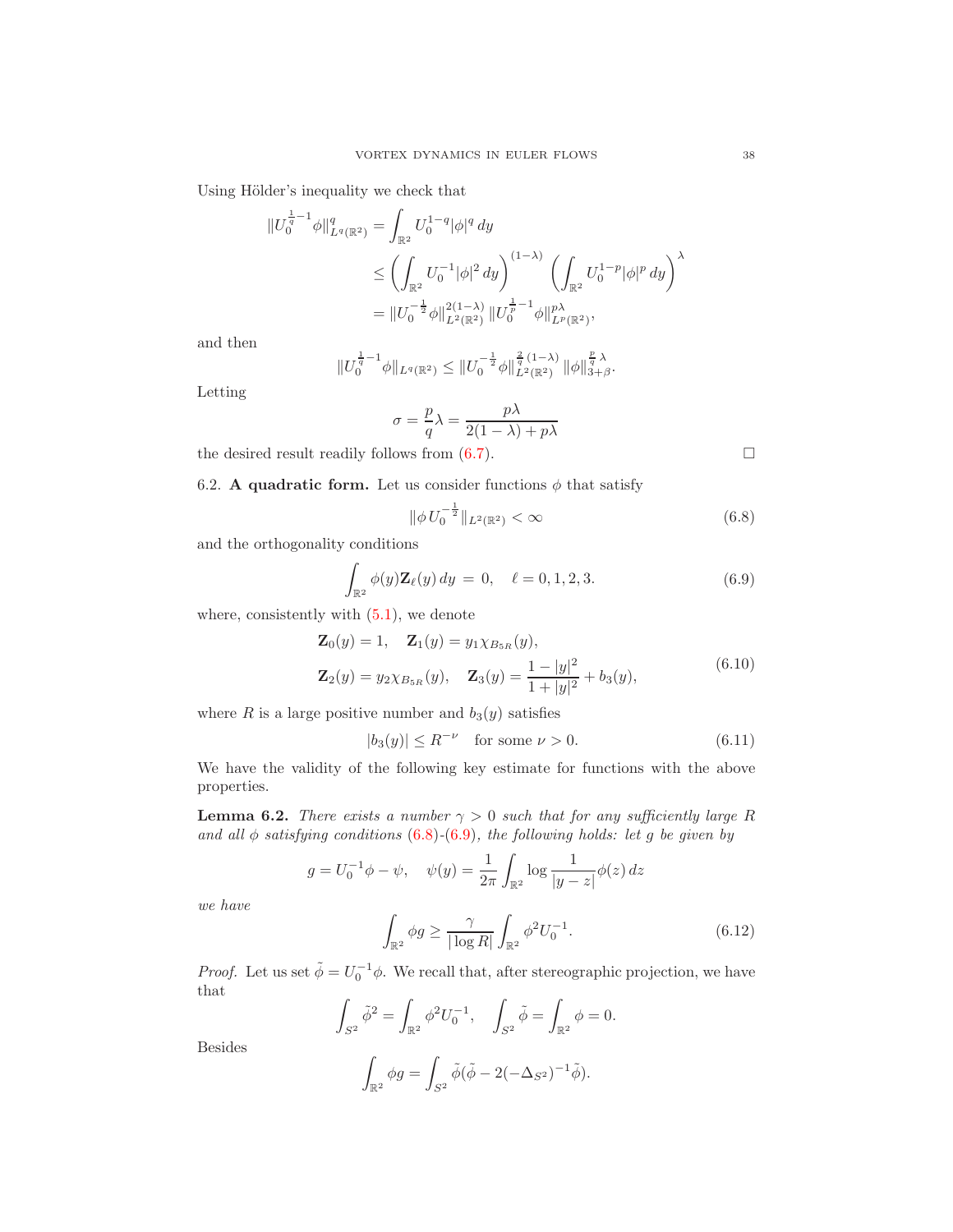Expanding  $\tilde{\phi}$  in the orthonormal basis in  $L^2(S^2)$  of spherical harmonics we get

$$
\tilde{\phi} = \sum_{j=0}^{\infty} \tilde{\phi}_j e_j(z) = \sum_{j=0}^{3} \tilde{\phi}_j e_j(z) + \tilde{\phi}^{\perp},
$$

where  $-\Delta_{S^2} e_j = \lambda_j e_j$ . Here  $\lambda_0 = 0$  and  $e_0$  is constant, while  $\lambda_1 = \lambda_2 = \lambda_3 = 2$ , with  $e_j(z) = z_j$ . From [\(6.9\)](#page-37-1), we get  $\tilde{\phi}_0 = 0$ . Thus

<span id="page-38-0"></span>
$$
\int_{\mathbb{R}^2} \phi g = \sum_{j=4}^{\infty} \left( 1 - \frac{2}{\lambda_j} \right) \tilde{\phi}_j^2 \ge c_1 \| \tilde{\phi}^{\perp} \|_{L^2(S^2)}^2
$$
\n(6.13)

for some uniform  $c_1 > 0$ . We also have

$$
0 = \int_{B_R} \phi y_j = c_2 \tilde{\phi}_j + O(\|\tilde{\phi}^{\perp}\|_{L^2(S^2)}) |\log R|^{\frac{1}{2}}
$$

for some uniform  $c_2 > 0$ . On the other hand, we have

$$
0 = \int_{\mathbb{R}^2} \phi \mathbf{Z}_3 = \tilde{\phi}_3 + O(R^{-\nu}) ||\tilde{\phi}||_{L^2(S^2)}.
$$

From the above relations we get that for some  $c > 0$  independent of R,

$$
\begin{aligned} \|\tilde{\phi}^{\perp}\|_{L^2(S^2)}^2 &\geq \|\tilde{\phi}\|_{L^2(S^2)}^2 - c \sum_{\ell=1}^3 |\tilde{\phi}_{\ell}|^2, \\ &\geq (1 - O(R^{-2\nu})) \|\tilde{\phi}\|_{L^2(S^2)}^2 - c |\log R| \|\tilde{\phi}^{\perp}\|_{L^2(S^2)}^2. \end{aligned}
$$

From here and  $(6.13)$  it follows that

$$
\int_{\mathbb{R}^2} \phi g \ge \frac{\gamma}{|\log R|} \int_{S^2} \tilde{\phi}^2
$$

for some uniform  $\gamma > 0$ , as desired.

6.3. An  $L^2$ -weighted a priori estimate. We let  $f(v) = e^v$  and consider a linear transport equation of the form

<span id="page-38-2"></span>
$$
\begin{cases}\n\varepsilon^2 \phi_t + \nabla_y^{\perp} (\Gamma_0 + a_* + a) \cdot \nabla_y (\phi - f'(\Gamma_0 + a_*) \psi) \\
+ E(y, t) = 0 \quad \text{in } \mathbb{R}^2 \times (0, T), \\
\phi(\cdot, 0) = 0 \quad \text{in } \mathbb{R}^2\n\end{cases}
$$
\n(6.14)

where

<span id="page-38-5"></span>
$$
\psi(y,t) = \frac{1}{2\pi} \int_{\mathbb{R}^2} \log \frac{1}{|y-z|} \phi(z,t) \, dz. \tag{6.15}
$$

and  $\phi(y, t)$  satisfies the orthogonality conditions

<span id="page-38-3"></span>
$$
\int_{\mathbb{R}^2} \phi(y, t) \mathbf{Z}_{\ell}(y) dy = 0, \quad l = 0, 1, 2, 3 \quad \text{for all} \quad t \in [0, T]. \tag{6.16}
$$

where  $\mathbf{Z}_{\ell}$  is defined in [\(6.10\)](#page-37-2) with

<span id="page-38-1"></span>
$$
R = \frac{1}{\varepsilon |\log \varepsilon|} \tag{6.17}
$$

and  $b_3 = b_3(y, t)$  satisfying [\(6.11\)](#page-37-3) for some  $\nu > 0$ . On the functions  $a_*(y, t)$ , and  $a(y, t)$  we assume

<span id="page-38-4"></span>
$$
a_*(y,t), a(y,t) = 0
$$
 for  $|y| \ge 4R$ ,  $\Delta_y(a+a_*) \in L^{\infty}(\mathbb{R}^2 \times (0,T))$  (6.18)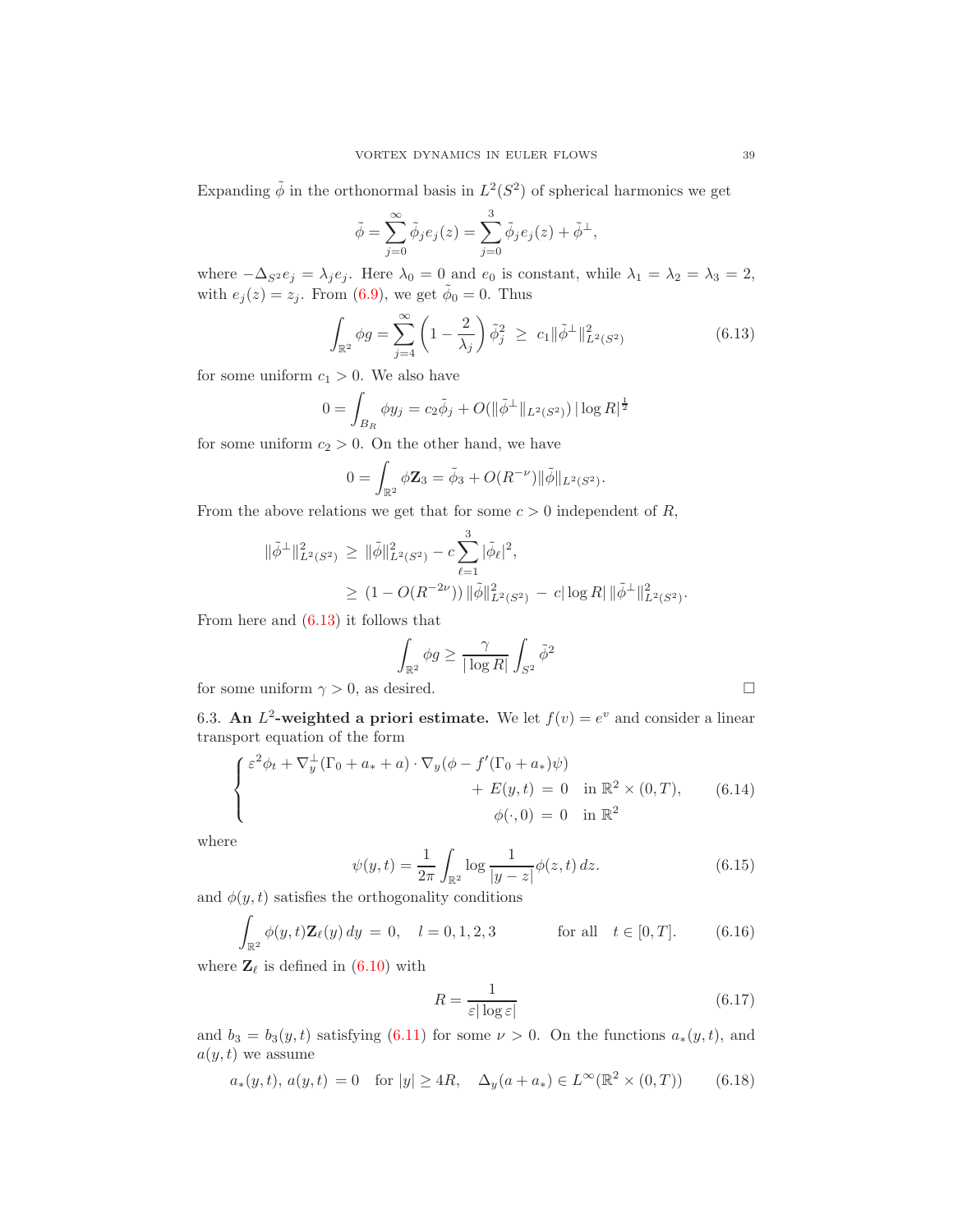and for some numbers  $C > 0$ ,  $\nu > 0$ ,

$$
|\partial_t a_*(y,t)| + |(1+|y|) \nabla_y a_*(y,t)| \le C\varepsilon^2 (1+|y|^2)
$$
  

$$
|\nabla_y a(y,t)| \le \varepsilon^{2+\nu}.
$$
 (6.19)

<span id="page-39-4"></span>**Lemma 6.3.** There exists a constant  $C > 0$  such that for any a,  $a_*$  satisfying (6.[19\)](#page-39-0)-(6.[24\)](#page-41-0), R given by [\(6.17\)](#page-38-1), all sufficiently small  $\varepsilon$  and any solution  $\phi$  of (6.[14\)](#page-38-2)-(6.[16\)](#page-38-3) with

<span id="page-39-5"></span><span id="page-39-0"></span>
$$
\sup_{t \in [0,T]} \|U_0^{-\frac{1}{2}} \phi(\cdot, t)\|_{L^2(\mathbb{R}^2)} < +\infty \tag{6.20}
$$

we have

<span id="page-39-3"></span>
$$
\sup_{t \in [0,T]} \|U_0^{-\frac{1}{2}} \phi(\cdot, t)\|_{L^2(\mathbb{R}^2)} \ \leq \ C \, \varepsilon^{-2} \, |\log \varepsilon|^{\frac{1}{2}} \, \sup_{t \in [0,T]} \|E(\cdot, t) \, U_0^{-1/2} \|_{L^2(\mathbb{R}^2)}. \tag{6.21}
$$

Proof. Let us assume that

$$
\sup_{t\in[0,T]}\|E(\cdot,t)U_0^{-1/2}\|_{L^2(\mathbb{R}^2)}<+\infty
$$

and define the functions

$$
U_1 = f'(\Gamma_0 + a_*), \quad U_1 g_1 = \phi - f'(\Gamma_0 + a_*)\psi.
$$

We claim that, after multiplying equation  $(6.14)$  against  $g_1$  and integrating in  $\mathbb{R}^2$ , we get

<span id="page-39-1"></span>
$$
\frac{\varepsilon^2}{2} \frac{d}{dt} \left( \int_{\mathbb{R}^2} \phi g_1 \, dy \right) + \frac{\varepsilon^2}{2} \int_{\mathbb{R}^2} \phi^2 \, \frac{(U_1)_t}{U_1^2} \, dy + \frac{1}{2} \int_{\mathbb{R}^2} \frac{\nabla U_1}{U_1} (\nabla_y^\perp a) \, U_1 g_1^2 \, dy + \int_{\mathbb{R}^2} E g_1 \, dy = 0.
$$
\n(6.22)

To prove  $(6.22)$ , we first observe that

<span id="page-39-2"></span>
$$
0 = \varepsilon^2 \int_{\mathbb{R}^2} \phi_t g_1 \, dy + \int_{\mathbb{R}^2} U_1^{-1} \nabla_y^{\perp} (\Gamma_0 + a_* + a) \nabla \left( \frac{U_1^2 g_1^2}{2} \right) dy + \int_{\mathbb{R}^2} E g_1 \, dy
$$
  
\n
$$
= \varepsilon^2 \int_{\mathbb{R}^2} \phi_t g_1 \, dy + \frac{1}{2} \int_{\mathbb{R}^2} \frac{\nabla U_1}{U_1} (\nabla_y^{\perp} a) U_1 g_1^2 \, dy
$$
  
\n
$$
+ \int_{\mathbb{R}^2} E g_1 \, dy
$$
\n(6.23)

As before, we set  $\tilde{\phi} = \phi U_0^{-1}$ , and we recall that, after the stereographic projection [\(6.3\)](#page-35-3)

$$
\int_{\mathbb{R}^2} \phi[\frac{\phi}{U_0} - \psi](\cdot, t) dy = \int_{S^2} \tilde{\phi}[\tilde{\phi} - 2(-\Delta_{S^2})^{-1}\tilde{\phi}](\cdot, t) d\sigma.
$$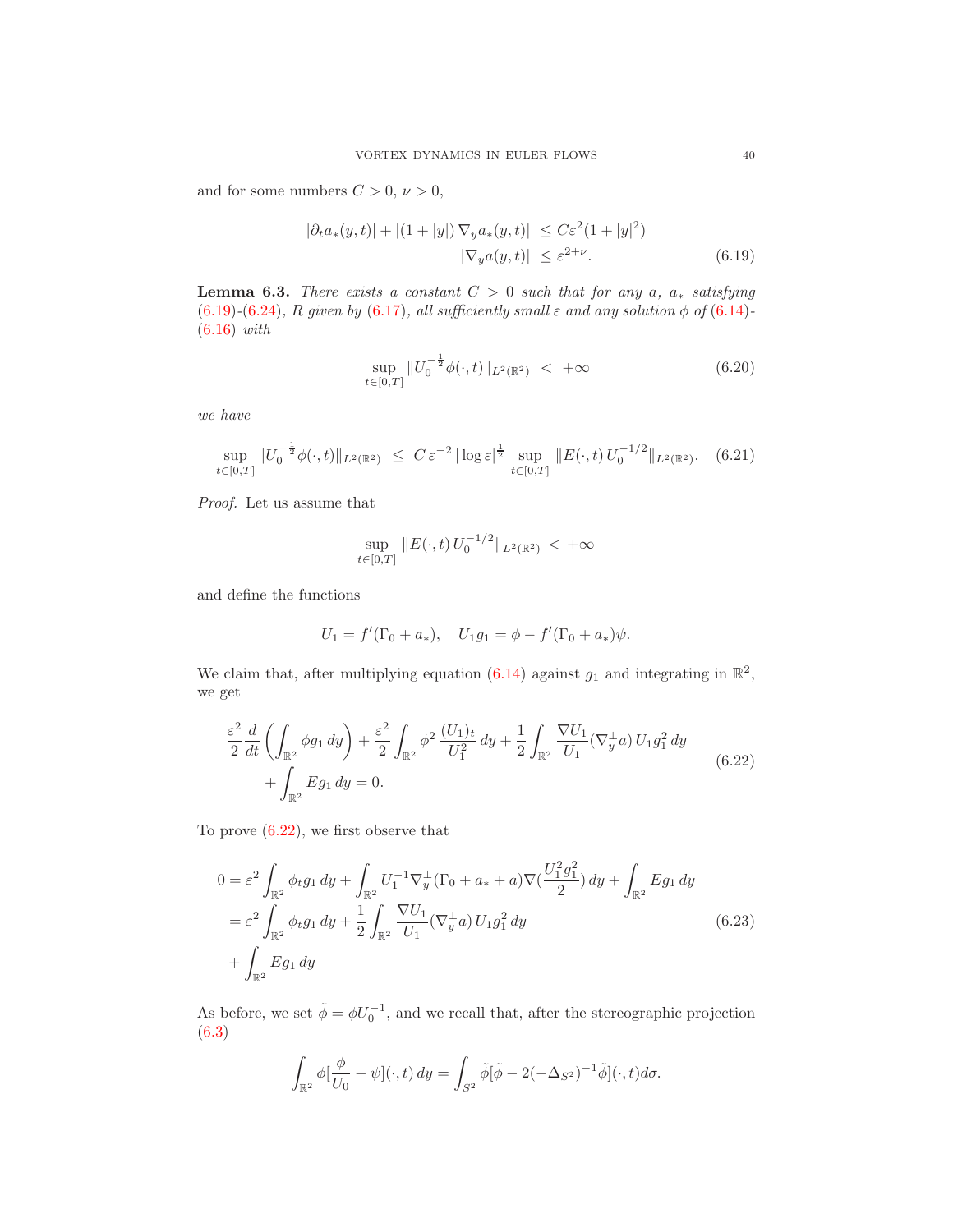Direct computations give

$$
\int_{\mathbb{R}^2} \phi_t g_1 dy = \int_{\mathbb{R}^2} \phi_t \left[ \frac{\phi}{U_0} - \psi \right] dy + \int_{\mathbb{R}^2} \phi \phi_t \frac{U_0 - U_1}{U_0 U_1} dy \n= \int_{S^2} \tilde{\phi}_t \left[ \tilde{\phi} - 2(-\Delta_{S^2})^{-1} \tilde{\phi} \right] d\sigma + \int_{\mathbb{R}^2} \phi \phi_t \frac{U_0 - U_1}{U_0 U_1} dy \n= \frac{1}{2} \frac{d}{dt} \left( \int_{\mathbb{R}^2} \phi \left[ \phi + \Delta_{\mathbb{R}^2}^{-1} \phi \right] dy \right) + \int_{\mathbb{R}^2} \frac{d}{dt} \left( \frac{\phi^2}{2} \right) \frac{U_0 - U_1}{U_0 U_1} dy \n= \frac{1}{2} \frac{d}{dt} \left( \int_{\mathbb{R}^2} \phi g dy \right) + \int_{\mathbb{R}^2} \frac{\phi^2}{2} \frac{d}{dt} \left( \frac{U_1 - U_0}{U_0 U_1} \right) dy \n= \frac{1}{2} \frac{d}{dt} \left( \int_{\mathbb{R}^2} \phi g dy \right) + \int_{\mathbb{R}^2} \frac{\phi^2}{2} \frac{(U_1)_t}{U_1^2} dy.
$$

Replacing this term in [\(6.23\)](#page-39-2) we obtain [\(6.22\)](#page-39-1).

Next, we estimate the last three terms in  $(6.22)$ . Since  $U_1 = (1 + o(1))U_0$ , then from Lemma  $6.2$  and  $(6.12)$  we obtain

$$
\left| \int_{\mathbb{R}^2} E g_1 \, dy \right| \leq \left\| E U_0^{-\frac{1}{2}} \right\|_{L^2(\mathbb{R}^2)} \left\| U_0^{\frac{1}{2}} g_1 \right\|_{L^2(\mathbb{R}^2)} \n\leq C \left\| E U_0^{-\frac{1}{2}} \right\|_{L^2(\mathbb{R}^2)} \left\| U_0^{\frac{1}{2}} g \right\|_{L^2(\mathbb{R}^2)} \n\leq C \left| \log R \right| \left\| E U_0^{-\frac{1}{2}} \right\|_{L^2(\mathbb{R}^2)} \left( \int_{\mathbb{R}^2} \phi g_1 \right)^{\frac{1}{2}}.
$$

On the other hand, using  $(6.18)$  and  $(6.19)$ , we get

$$
\left| \int_{\mathbb{R}^2} \phi^2 \frac{(U_1)_t}{U_1^2} dy \right| \le C \int_{\mathbb{R}^2} \phi^2 U_0^{-1} |\partial_t a_*| dy
$$
  

$$
\le C \varepsilon^2 (1 + R^2) \|\phi U_0^{-\frac{1}{2}}\|_{L^2(\mathbb{R}^2)}.
$$

Using again Lemma  $6.2$ ,  $(6.12)$  and assumptions  $(6.19)$ , we finally get

$$
\left| \int_{\mathbb{R}^2} \frac{\nabla U_1}{U_1} (\nabla_y^{\perp} a) U_1 g_1^2 dy \right| \leq C \varepsilon^{2+\nu} |\log R| \int_{\mathbb{R}^2} \phi^2 U_0^{-1} dy.
$$

Then

$$
\varepsilon^2 \frac{d}{dt} \int_{\mathbb{R}^2} g_1 \phi \, dy \le C \varepsilon^2 \left( \varepsilon^2 (1 + R^2) \log R + \varepsilon^{\nu} |\log R|^2 \right) \int_{\mathbb{R}^2} g_1 \phi \, dy
$$
  
+ 
$$
\| E U_0^{-1/2} \|_{L^2(\mathbb{R}^2)} \left( \int_{\mathbb{R}^2} g_1 \phi \, dy \right)^{1/2}
$$
  

$$
\le C \varepsilon^4 R^2 \log R \int_{\mathbb{R}^2} g_1 \phi \, dy + \| E U_0^{-1/2} \|_{L^2(\mathbb{R}^2)} \left( \int_{\mathbb{R}^2} g_1 \phi \, dy \right)^{1/2}
$$

Let us set

$$
\alpha(t) = \left(\int_{\mathbb{R}^2} g_1 \phi \, dy\right)^{\frac{1}{2}}, \quad A_{\varepsilon} = C \, \varepsilon^2 \, R^2 \, \log R.
$$

Then we find

$$
\varepsilon^2 \frac{d\alpha}{dt} \le \varepsilon^2 A_\varepsilon \alpha + \|E(\cdot,t) U_0^{-1/2}\|_{L^2}.
$$

.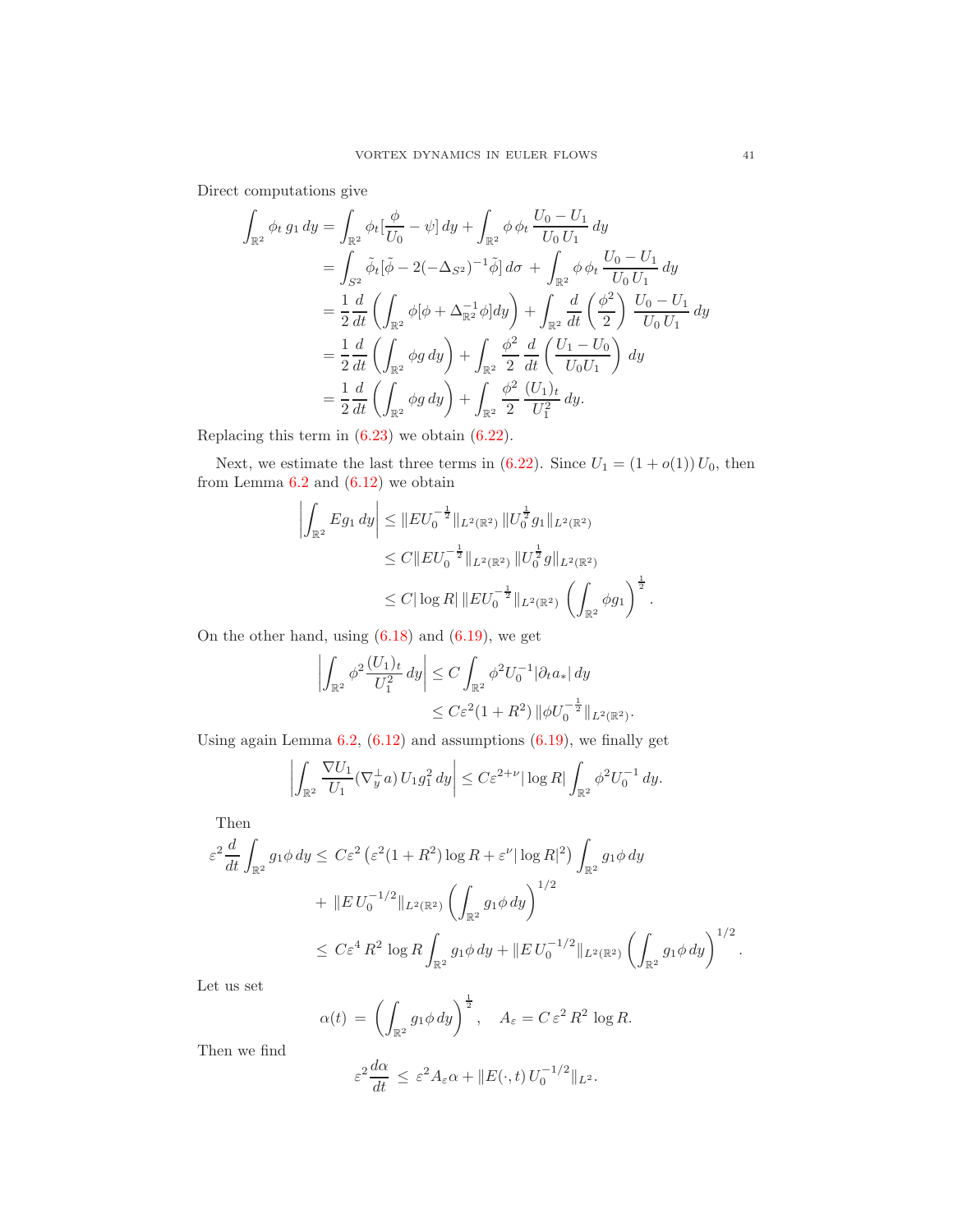Since R satisfies [\(6.17\)](#page-38-1) we have that  $A_{\varepsilon} = o(1)$  as  $\varepsilon \to 0$ . Gronwall's inequality then yields

$$
\alpha(t) \leq C \varepsilon^{-2} \sup_{0 \leq t \leq T} \|E(\cdot, t) U_0^{-1/2}\|_{L^2}.
$$

This inequality and Lemma [6.2](#page-37-4) yield  $(6.21)$ .

We consider a class of functions  $E(y, t)$  such that for a number  $0 < \beta < 1$  we have

<span id="page-41-0"></span>
$$
||E||_{3+\beta} := \sup_{(y,t)\in\mathbb{R}^2\times[0,T]} |(1+|y|)^{3+\beta} E(y,t)|| < +\infty.
$$
 (6.24)

We observe that

$$
\sup_{t\in[0,T]}\|E(\cdot,t)\,U_0^{-1/2}\|_{L^2(\mathbb{R}^2)}\;\leq\;C\,\|E\|_{3+\beta},
$$

hence Lemma [6.3](#page-39-4) is applicable.

<span id="page-41-5"></span>Lemma 6.4. Under the assumptions of Lemma [6.3,](#page-39-4) given an arbitrarily small  $\sigma > 0$  we have that for some  $0 < \alpha < 1$  and all small  $\varepsilon$ ,

<span id="page-41-2"></span>
$$
|\psi(y,t)| + (1+|y|)|\nabla_y \psi(y,t)| + (1+|y|)^{1+\alpha} [\nabla \psi(\cdot,t)]_{\alpha}(y)
$$
  
\n
$$
\leq \frac{\varepsilon^{-2-\sigma}}{1+|y|} \|E\|_{3+\beta} \quad \text{for all} \quad (y,t) \in \mathbb{R}^2 \times [0,T].
$$
\n(6.25)

where  $\psi(y, t)$  is given by (6.[15\)](#page-38-5) where  $\phi(y, t)$  is a solution of (6.[14\)](#page-38-2)-(6.[16\)](#page-38-3) satisfying  $(6.20).$  $(6.20).$  $(6.20).$ 

*Proof.* We have that  $\phi(y, t)$  satisfies the transport equation

<span id="page-41-3"></span>
$$
\begin{cases} \varepsilon^2 \phi_t + \nabla_y^{\perp} (\Gamma_0 + a_* + a) \cdot \nabla_y \phi + \tilde{E}(y, t) = 0 & \text{in } \mathbb{R}^2 \times (0, T), \\ \phi(\cdot, 0) = 0 & \text{in } \mathbb{R}^2 \end{cases}
$$
 (6.26)

where

$$
\tilde{E}(y,t) = E(y,t) - \nabla_y^{\perp}(\Gamma_0 + a_* + a) \cdot \nabla_y(f'(\Gamma_0 + a_*)\psi).
$$

Let us fix a number p with  $2 < p < \frac{2}{1-\beta}$ . Then we have that

$$
\sup_{t\in[0,T]}\|U_0^{\frac{1}{p}-1}E(\cdot,t)\|_{L^p(\mathbb{R}^2)}\ \le\ C\,\|E\|_{3+\beta}.
$$

We claim that

<span id="page-41-1"></span>
$$
\sup_{t \in [0,T]} \|U_0^{\frac{1}{p}-1} \phi(\cdot, t)\|_{L^p(\mathbb{R}^2)} \le C\varepsilon^{-4} |\log \varepsilon|^{\frac{1}{2}} \sup_{t \in [0,T]} \|U_0^{-\frac{1}{2}} E(\cdot, t)\|_{L^2(\mathbb{R}^2)}. \tag{6.27}
$$

Let us postpone the proof of  $(6.27)$ . Interpolating as in the proof of Lemma  $6.1$  we see that for some  $q = q(\mu) > 2$  we have

$$
||U_0^{\frac{1}{q}-1}\phi(\cdot,t)||_{L^q(\mathbb{R}^2)} \leq ||U_0^{-\frac{1}{2}}\phi(\cdot,t)||_{L^2(\mathbb{R}^2)}^{1-\mu} ||U_0^{\frac{1}{p}-1}\phi(\cdot,t)||_{L^p(\mathbb{R}^2)}^\mu.
$$

Using estimates  $(6.27)$  and  $(6.21)$  in Lemma [6.3,](#page-39-4) we conclude that

$$
\sup_{t\in[0,T]}\|U_0^{\frac{1}{q}-1}\phi\|_{L^q(\mathbb{R}^2)}\,\leq\,\varepsilon^{-2-\frac{\sigma}{2}}\,|\log\varepsilon|^{\frac{1}{2}}\sup_{t\in[0,T]}\|U_0^{-\frac{1}{2}}E\|_{L^2(\mathbb{R}^2)},
$$

and then  $(6.25)$  directly follows from  $(6.7)$ . Finally, let us prove estimate  $(6.27)$ . Since  $\phi$  solves equation[\(6.26\)](#page-41-3), Lemma [3.2](#page-16-3) applies to yield

<span id="page-41-4"></span>
$$
||U_0^{\frac{1}{p}-1}\phi||_{L^p(\mathbb{R}^2)} \le C\varepsilon^{-2}||U_0^{\frac{1}{p}-1}\tilde{E}||_{L^p(\mathbb{R}^2)}.
$$
\n(6.28)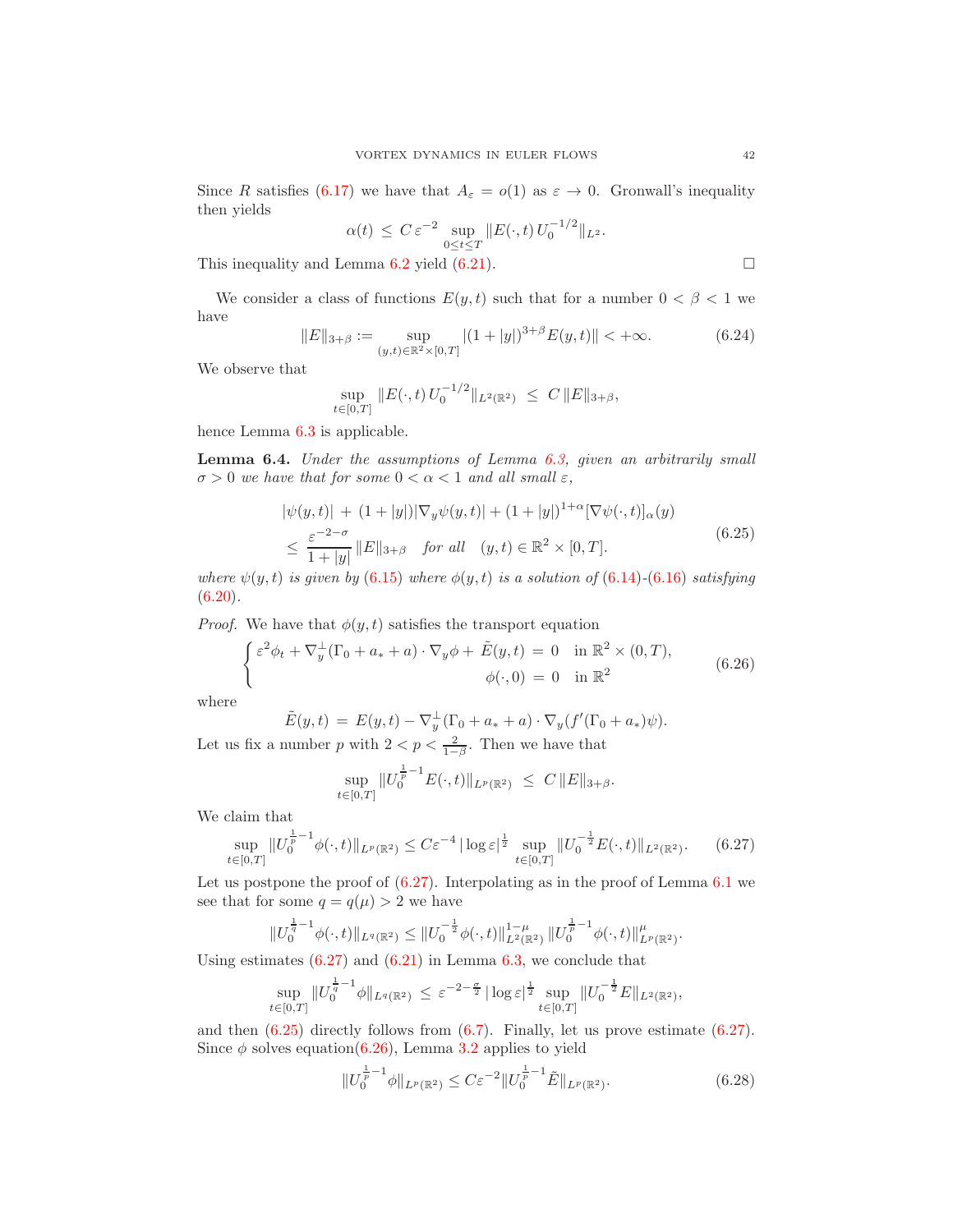Let us estimate this weighted  $L^p$  norm for the second term in  $\tilde{E}$ . We have

$$
\left|\nabla_y^{\perp}(\Gamma_0 + a_* + a) \cdot \nabla_y(f'(\Gamma_0 + a_*)\psi)\right| \leq C \left[\frac{1}{1+|y|^5} |\nabla \psi| + \frac{1}{1+|y|^6} |\psi|\right].
$$

Since

$$
\left\| U_0^{\frac{1}{p}-1} \frac{|\nabla \psi|}{1+|y|^5} \right\|_{L^p(\mathbb{R}^2)} \leq C \left\| U_0^{-\frac{1}{2}+\frac{1}{2p}} |\nabla \psi| \right\|_{L^p(\mathbb{R}^2)},
$$

using  $(6.6)$  we get

$$
\left\| U_0^{\frac{1}{p}-1} \frac{|\nabla \psi|}{1+|y|^5} \right\|_{L^p(\mathbb{R}^2)} \leq C \left\| U_0^{-\frac{1}{2}} \phi \right\|_{L^2(\mathbb{R}^2)}
$$

and from  $(6.5)$ ,

$$
\left\|U_0^{\frac{1}{p}-1}\frac{|\psi|}{1+|y|^6}\right\|_{L^p(\mathbb{R}^2)}\,\leq\,C\left\|U_0^{-\frac{1}{2}}\phi\right\|_{L^2(\mathbb{R}^2)}.
$$

Combining the above estimates, we conclude

$$
\sup_{t\in[0,T]}\|U_0^{\frac{1}{p}-1}\tilde{E}(\cdot,t)\|_{L^p(\mathbb{R}^2)}\ \leq C\left(\|E\|_{3+\beta}+\sup_{t\in[0,T]}\|U_0^{-\frac{1}{2}}\phi\|\|_{L^2(\mathbb{R}^2)}\right).
$$

From this last estimate, together with [\(6.28\)](#page-41-4) and the result of Lemma [6.3,](#page-39-4) we get  $(6.27)$ . The proof is concluded.

As a consequence of the above result we can also get an  $L^{\infty}$ -weighted estimate for  $\phi$ .

<span id="page-42-2"></span>**Corollary 6.1.** Under the assumptions of Lemma  $6.4$ , we also have the estimate

<span id="page-42-0"></span>
$$
|\phi(y,t)| \le C \left[ \frac{\varepsilon^{-2}}{1+|y|^{3+\beta}} + \frac{\varepsilon^{-4-\sigma}}{1+|y|^{7}} \right] ||E||_{3+\beta}.
$$
 (6.29)

*Proof.* Recall that  $\phi(y, t)$  solves [\(6.26\)](#page-41-3). From Lemma [6.4,](#page-41-5) we get

$$
|\tilde{E}(y,t)| \le C \left[ \frac{1}{1+|y|^{3+\beta}} + \frac{\varepsilon^{-2-\sigma}}{1+|y|^{7}} \right] ||E||_{3+\beta}.
$$

Estimate [\(6.29\)](#page-42-0) then follows as a direct application of Lemma [3.2](#page-16-3) for  $p = +\infty$ .  $\Box$ 

6.4. Estimates for a projected problem. Here we consider the "projected version" of Problem [\(6.14\)](#page-38-2),

<span id="page-42-1"></span>
$$
\begin{cases}\n\varepsilon^2 \phi_t + \nabla_y^{\perp} (\Gamma_0 + a_* + a) \cdot \nabla_y (\phi - f'(\Gamma_0 + a_*)\psi) + E(y, t) \\
= \sum_{l=0}^3 c_l(t) \mathcal{Z}_{1l}(y) \quad \text{in } \mathbb{R}^2 \times (0, T) \\
\phi(\cdot, 0) = 0 \quad \text{in } \mathbb{R}^2\n\end{cases}
$$
\n(6.30)

under the same assumptions on a and  $a_*$  in [\(6.14\)](#page-38-2). Here  $\psi$  is given by [\(6.15\)](#page-38-5) and  $\phi$  satisfies the orthogonality conditions [\(6.16\)](#page-38-3). We recall, from [\(5.3\)](#page-31-5), [\(5.7\)](#page-32-0),

$$
\mathcal{Z}_{10}(y) = U_0(y), \quad \mathcal{Z}_{11}(y) = \partial_{y_1} U_0(y), \n\mathcal{Z}_{12}(y) = \partial_{y_2} U_0(y), \quad \mathcal{Z}_{13}(y) = 2U_0(y) + \nabla_y U_0(y) \cdot y.
$$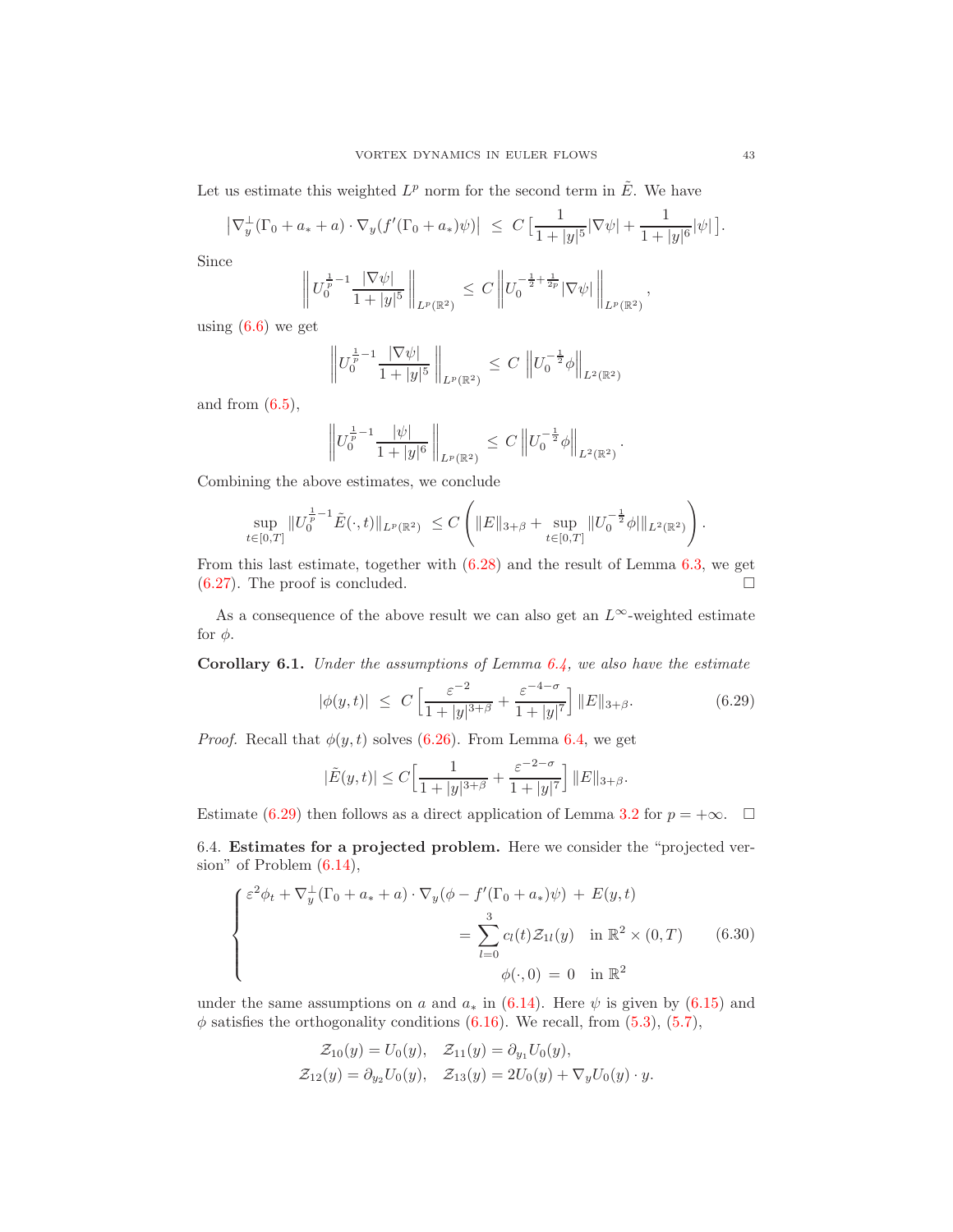The functions  $c_l(t)$  are precisely those compatible with relations [\(6.16\)](#page-38-3), that is

$$
\gamma_l c_l(t) = \int_{\mathbb{R}^2} \left[ E(\cdot, t) + \nabla_y^{\perp} (\Gamma_0 + a_* + a) \cdot \nabla_y (\phi - f'(\Gamma_0 + a_*) \psi) \right](\cdot, t) \mathbf{Z}_{\ell} dy, \ell = 0, 1, 2,
$$
\n(6.31)

$$
\gamma_3 c_3(t) = -\varepsilon^2 \int_{\mathbb{R}^2} (\partial_t b_3) \phi \, dy - \sum_{\ell=0}^2 c_\ell(t) \int_{\mathbb{R}^2} b_3 \mathcal{Z}_{1\ell} \, dy
$$
\n
$$
+ \int_{\mathbb{R}^2} \left[ E(\cdot, t) + \nabla_y^{\perp} (\Gamma_0 + a_* + a) \cdot \nabla_y (\phi - f'(\Gamma_0 + a_*) \psi) \right] (\cdot, t) \mathbf{Z}_3 \, dy.
$$
\n(6.32)

where

<span id="page-43-1"></span><span id="page-43-0"></span>
$$
\gamma_{\ell} = \int_{\mathbb{R}^2} \mathcal{Z}_{1\ell} \mathbf{Z}_{\ell} dy, \quad l = 0, 1, 2, 3.
$$

Our purpose is to give alternative expressions for the functions  $c_l(t)$  that do not involve derivatives of  $\phi$ , always assuming that  $\phi$  has sufficient decay in the yvariable. We consider the case in which for some  $0 < \beta < 1$  we have a solution of [\(6.30\)](#page-42-1) with

<span id="page-43-4"></span>
$$
||E||_{3+\beta} < +\infty, \quad ||\phi||_{3+\beta} < +\infty. \tag{6.33}
$$

where this norm was defined in  $(6.24)$ .

It is useful to notice that thanks to Corollary [6.1](#page-42-2) we have the validity of the pointwise estimate

$$
|\phi(y,t)| \leq C \left[ \frac{\varepsilon^{-2}}{1+|y|^{3+\beta}} + \frac{\varepsilon^{-4-\sigma}}{1+|y|^{7}} \right] \mathcal{M}
$$

where

$$
\mathcal{M} := \|E\|_{3+\beta} + \sum_{\ell=0}^3 \|c_\ell\|_{L^\infty(0,T)}.
$$

An observation that will later be useful on the behavior of  $\psi$  is the following. Since  $\psi$  satisfies

$$
-\Delta \psi = \phi \quad \text{in } \mathbb{R}^2 \times [0, T], \quad \psi(y, t) \to 0 \quad \text{as} \quad |y| \to +\infty,
$$

then decomposing  $(\psi, \phi)$  in Fourier series as

<span id="page-43-2"></span>
$$
\psi(y,t) = \sum_{k=0}^{\infty} \psi_k(r,t) e^{ik\theta}, \quad \phi(y,t) = \sum_{k=0}^{\infty} \phi_k(r,t) e^{ik\theta}
$$
(6.34)

we have, using the variation of parameters formula for the corresponding ODEs for modes  $k = \pm 1$ ,

<span id="page-43-3"></span>
$$
\psi_{\pm 1}(r,t) = \frac{1}{r} \int_0^r \rho \, d\rho \int_\rho^\infty \phi_{\pm 1}(s,t) \, ds
$$

$$
\psi_{\pm 1}(r,t) = \frac{A_{\pm 1}(t)}{r} + \mathcal{M}(r^{-5}O(\varepsilon^{-4-\sigma}) + r^{-1-\beta}O(\varepsilon^{-2})) \tag{6.35}
$$

for certain numbers  $A_{\pm 1}(t)$ .

At this point we will be more explicit in the choice of the function  $a_*(y,t)$ satisfying [\(6.19\)](#page-39-0) and  $b_3(y, t)$  in the definition of  $\mathbf{Z}_3$ . We let

$$
\mathbf{B}(y,t) := \Delta_y(\Gamma_0 + a_*) + f(\Gamma_0 + a_*)
$$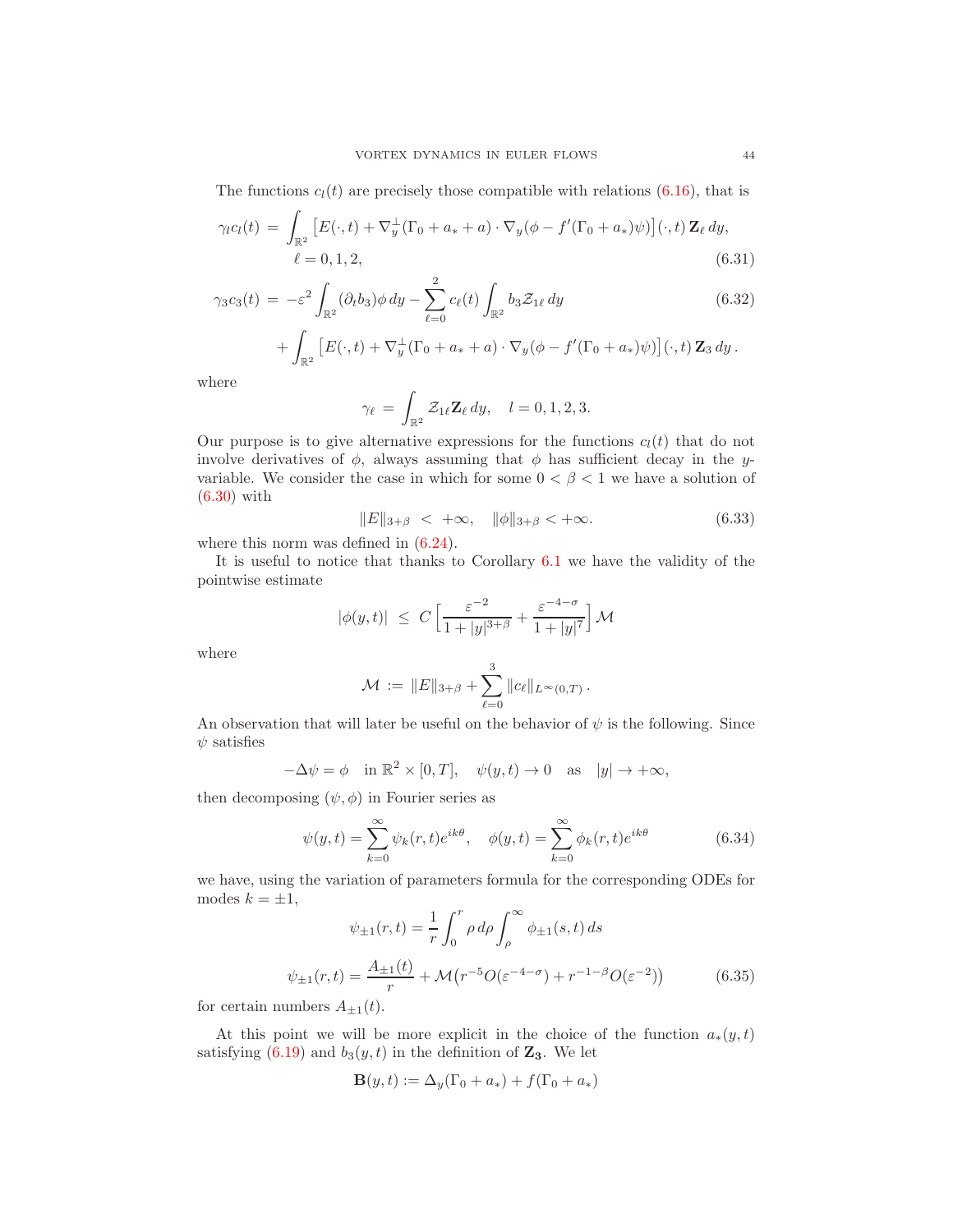and assume that for some  $\nu > 0$ ,

<span id="page-44-0"></span> $|\mathbf{B}(y,t)| + (1+|y|)|\nabla_y \mathbf{B}(y,t)| \leq \varepsilon^{2+\nu} (1+|y|)^{-1-\nu}$  for all  $(y,t) \in \mathbb{R}^2 \times [0,T].$ (6.36) Let  $Z_3(y) = \frac{|y|^2 - 1}{1 + |y|^2}$  $\frac{|y|}{1+|y|^2}$ . Then for a certain function  $G(s)$  we can write  $Z_3(y) =$  $G(\Gamma_0(y))$ . b<sub>3</sub> will be chosen in such a way that the relation

$$
G(\Gamma_0 + a_*) \approx \mathbf{Z}_3 := Z_3 + b_3
$$

holds, which we assume by setting

$$
b_3(y,t) := G'(\Gamma_0(y)) a_*(y,t)
$$

We observe that  $G'(\Gamma_0(y)) \sim |y|^{-2}$  for large |y|, hence

$$
b_3(y,t) = O(\varepsilon^2), \quad \nabla_y b_3(y,t) = O(\varepsilon^2 |y|^{-1})
$$

and

$$
\mathbf{Z}_3(y,t) = G(\Gamma_0(y) + a_*(y,t)) + O(\varepsilon^4|y|^2),
$$
  

$$
\nabla_y \mathbf{Z}_3(y,t) = \nabla_y G(\Gamma_0(y) + a_*(y,t)) + O(\varepsilon^4|y|).
$$

After testing Equation [\(6.30\)](#page-42-1) against the functions  $\mathbf{Z}_{\ell}$  and integrate in space variable we arrive at the expressions  $(6.31)-(6.32)$  $(6.31)-(6.32)$  for the functions  $c<sub>l</sub>(t)$ . To estimate  $c_3(t)$  we we integrate by parts the last quantity in  $(6.32)$  and get

$$
\int_{\mathbb{R}^2} \nabla_y^{\perp} (\Gamma_0 + a_* + a) \cdot \nabla_y (\phi - f'(\Gamma_0 + a_*) \psi)(\cdot, t) \mathbf{Z}_3 \, dy.
$$
  
= 
$$
- \int_{\mathbb{R}^2} (\phi - f'(\Gamma_0 + a_*) \psi)(\cdot, t) \nabla_y \mathbf{Z}_3 \cdot \nabla_y^{\perp} (\Gamma_0 + a_* + a).
$$

We have that

$$
\nabla_y \mathbf{Z}_3 \cdot \nabla_y^{\perp} (\Gamma_0 + a_* + a) = \nabla_y \mathbf{Z}_3 \cdot \nabla_y^{\perp} a + O(\varepsilon^4 |y|) \nabla_y^{\perp} (\Gamma_0 + a_* + a)
$$
  
=  $O(\varepsilon^4) + O(\varepsilon^{2+\nu} |y|^{-3}).$ 

We conclude that

$$
\gamma_3 c_3(t) = \int_{\mathbb{R}^2} E(\cdot, t) \mathbf{Z}_3 dy + O(\varepsilon^{2+\nu}) ||\phi(\cdot, t)U_0^{-\frac{1}{2}}||_{L^2(\mathbb{R}^2)} + O(\varepsilon^2) \sum_{\ell=0}^2 |c_\ell(t)|
$$

In a similar way, we obtain, for  $l = 0$ , we compute

$$
\int_{\mathbb{R}^2} \left[ \nabla_y^{\perp} (\Gamma_0 + a_* + a) \cdot \nabla_y (\phi - f'(\Gamma_0 + a_*) \psi) \right] (\cdot, t) \mathbf{Z}_0 dy
$$
  
= 
$$
- \int_{\mathbb{R}^2} (\phi + f'(\Gamma_0 + a_*) \psi) \nabla_y^{\perp} (\Gamma_0 + a_* + a) \cdot \nabla_y 1
$$
  
= 0.

Hence

$$
\gamma_0 c_0(t) = \int_{\mathbb{R}^2} E(\cdot, t) \mathbf{Z}_3 dy.
$$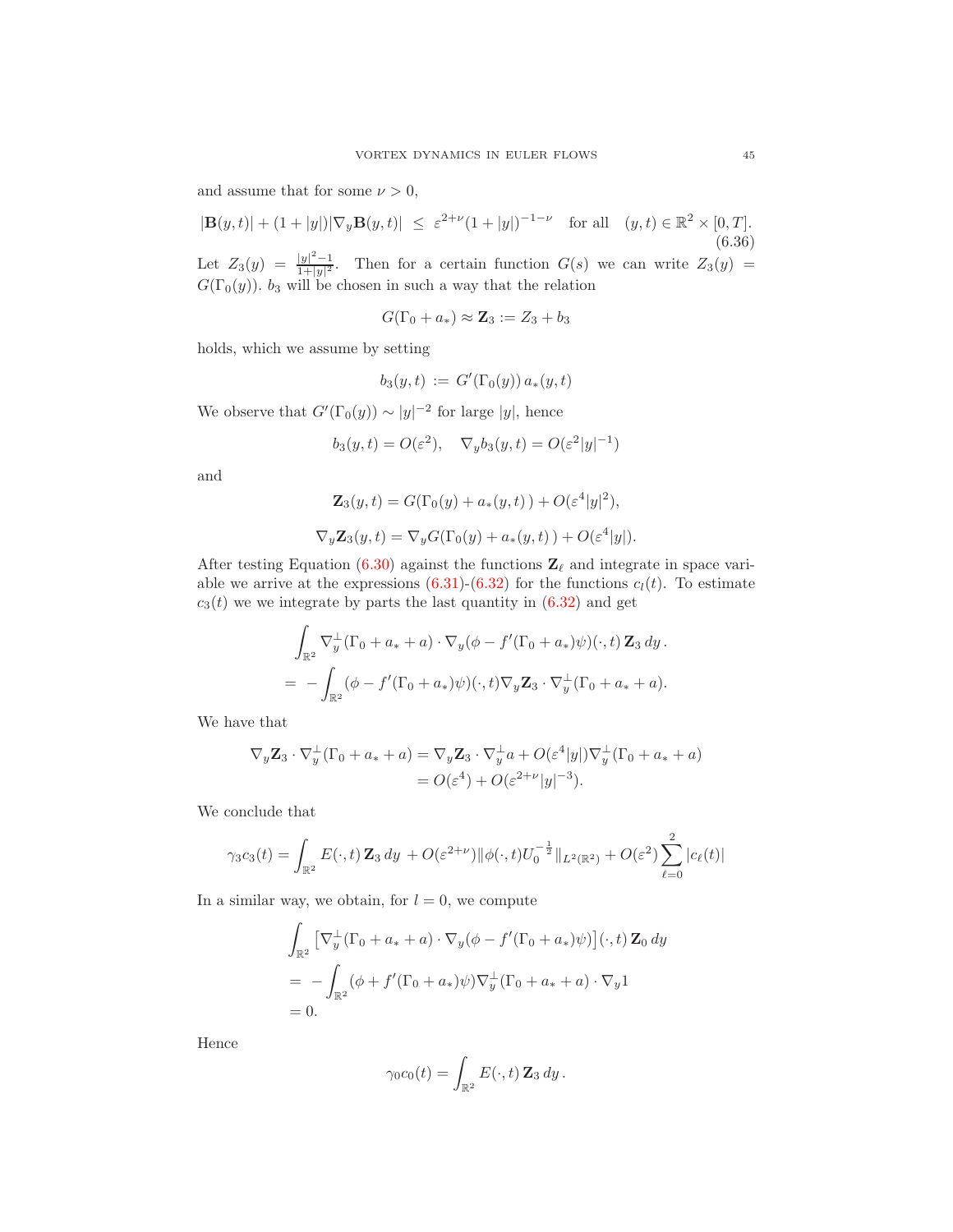On the other hand, for  $l = 1$  we have

$$
\int_{B_{5R}} \left[ \nabla_y^{\perp} (\Gamma_0 + a_* + a) \cdot \nabla_y (\phi - f'(\Gamma_0 + a_*) \psi) \right] (\cdot, t) \mathbf{Z}_1 dy
$$
\n
$$
= \int_{B_{5R}} (\Delta \psi + f'(\Gamma_0 + a_*) \psi) \nabla_y^{\perp} (\Gamma_0 + a_* + a) \cdot e_1 dy
$$
\n
$$
+ \int_{\partial B_{5R}} (\phi - f'(\Gamma_0) \psi) \nabla_y^{\perp} \Gamma_0 \cdot \nu(y) y_1 d\sigma
$$
\n
$$
= \int_{B_{5R}} (\Delta \psi + f'(\Gamma_0 + a_*) \psi) \partial_{y_2} (\Gamma_0 + a_*) dy
$$
\n
$$
+ O(\varepsilon^{2+\nu}) \|\phi(\cdot, t) U_0^{-\frac{1}{2}}\|_{L^2(\mathbb{R}^2)}
$$

Now, we see that

$$
\int_{B_{5R}} \Delta \psi \partial_{y_2} (\Gamma_0 + a_*) dy = \int_{B_{5R}} \psi \Delta \partial_{y_2} (\Gamma_0 + a_*) dy + \int_{\partial B_{5R}} (\partial_\nu \psi \partial_{y_2} \Gamma_0 - \psi \partial_\nu \partial_{y_2} \Gamma_0) d\sigma
$$

To carry out this analysis, we observe that the integral

$$
I := \int_{\partial B_{5R}} (\partial_{\nu} \psi \partial_{y_2} \Gamma_0 - \psi \partial_{\nu} \partial_{y_2} \Gamma_0) d\sigma
$$

has sufficient smallness as  $\varepsilon \to 0$ . Indeed, using the expansion [\(6.34\)](#page-43-2) and estimate [\(6.35\)](#page-43-3) we obtain that

$$
I = \sum_{k=-1,+1} \int_{\partial B_{5R}} (\partial_r \psi_k(r) e^{ik\theta} \partial_{y_2} \Gamma_0 - \psi_k(r) e^{ik\theta} \partial_r \partial_{y_2} \Gamma_0) d\sigma = \mathcal{M} O(\varepsilon^{\frac{\beta}{2}}).
$$

Using assumption [\(6.36\)](#page-44-0) we find that

$$
\int_{B_{5R}} (\Delta \psi + f'(\Gamma_0 + a_*)\psi) \partial_{y_2} (\Gamma_0 + a_*) dy
$$
  
= 
$$
\int_{B_{5R}} \partial_{y_2} (\Delta(\Gamma_0 + a_*) + f(\Gamma_0 + a_*)) \psi dy + I
$$
  
= 
$$
O(\varepsilon^{2+\nu}) ||U_0^{-\frac{1}{2}} \phi||_{L^2(\mathbb{R}^2)} + \mathcal{M}O(\varepsilon^{\frac{\beta}{2}}).
$$

We can argue in exactly the same way to estimate  $c_2(t)$ . As a conclusion, we find that

$$
\gamma_{\ell}c_{\ell}(t) = \int_{\mathbb{R}^2} E(\cdot, t) \mathbf{Z}_{\ell} dy + \mathcal{M}O(\varepsilon^{\beta'}), \quad \ell = 1, 2
$$

for some uniform number  $\beta' > 0$ .

Combining the above estimates, we obtain the following result.

**Proposition 6.1.** There exists a number  $\beta' > 0$  such that for all sufficiently small  $\varepsilon > 0$  and any functions  $E(y, t)$  and  $\phi(y, t)$  that satisfy (6.[16\)](#page-38-3), (6.[30\)](#page-42-1) and (6.[33\)](#page-43-4), we have that the numbers  $c_{\ell}(t)$  define linear functionals of E which satisfy the estimate

$$
\gamma_{\ell}c_{\ell}(t) = \int_{\mathbb{R}^2} E(\cdot, t) \mathbf{Z}_{\ell} dy + O(\varepsilon^{\beta'}) \|E\|_{3+\beta}.
$$

Besides  $\phi$  and  $\psi$  satisfy the estimates (6.[21\)](#page-39-3), (6.[25\)](#page-41-2), (6.[29\)](#page-42-0).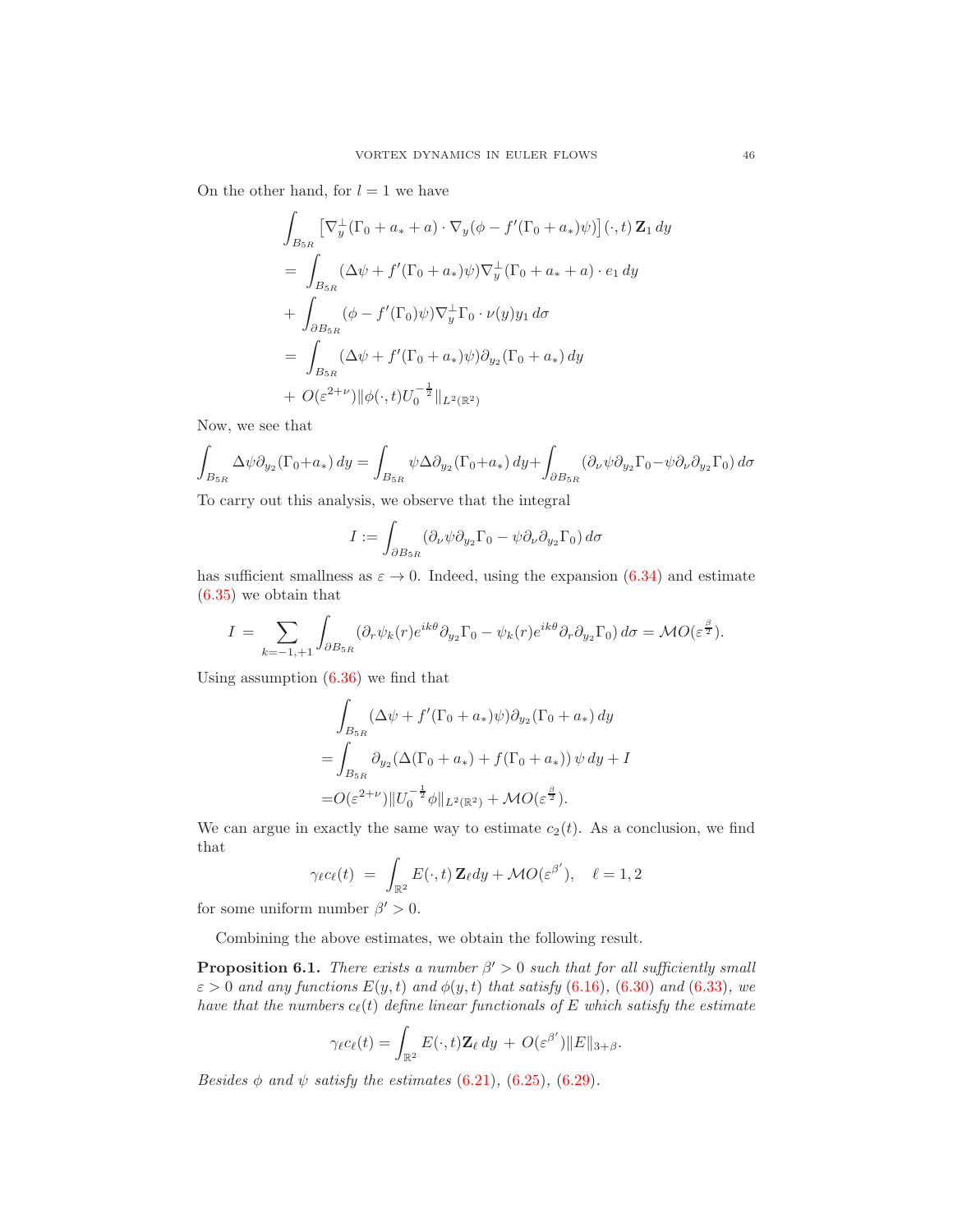<span id="page-46-2"></span>6.5. Some a priori estimates. We want to apply this proposition to obtain a priori estimates to System  $(5.6)$ ,  $(5.11)$ ,  $(5.12)$ ,  $(5.13)$ ,  $(5.14)$ . Specifically, we want to deal with equations [\(5.11\)](#page-34-0). Let us write it in the form

<span id="page-46-0"></span>
$$
\varepsilon^2 \partial_t \tilde{\phi}_j + \kappa_j \nabla_y^{\perp} \left[ \Gamma_0 + \lambda a_j (\tilde{\psi}_j, \alpha_j, \psi^{out}, \tilde{\xi}) \right] \cdot \nabla_y \tilde{\phi}_j + \kappa_j \nabla_y^{\perp} \tilde{\psi}_j \cdot \nabla_y (U_0 + \lambda \eta_4 \phi_j^*)
$$
  
+  $\Theta_{j, \lambda} (\tilde{\psi}_j, \alpha_j, \psi^{out}; \tilde{\xi}) = \sum_{l=0}^3 c_{lj}(t) \mathcal{Z}_{1l}(y) \quad \text{in } \mathbb{R}^2 \times [0, T].$  (6.37)

where

$$
\Theta_{j,\lambda}(\tilde{\psi}_j, \alpha_j, \psi^{out}; \tilde{\xi}) := \lambda \left[ \tilde{\mathcal{E}}_j(\tilde{\psi}_j, \alpha_j, \psi^{out}, \tilde{\xi}) + \varepsilon \eta_4 \nabla_x^{\perp} \psi^{out} \cdot \nabla U_0 \right] + \varepsilon \left[ -\dot{\tilde{\xi}}_j + (D_{\xi_j} \nabla_{\xi}^{\perp} K)(\xi_0 + \xi_1)[\tilde{\xi}]\right] \cdot \nabla U_0 + \varepsilon^2 \sum_{l=0,3} \dot{\alpha}_{lj} \mathcal{Z}_{1l}.
$$

The main observation is that the linear operator in  $\tilde{\phi}_j$  given by the first row of formula (6.[37\)](#page-46-0) can essentially be written as one of the form involved in equation [\(6.30\)](#page-42-1), provided that the functions  $\psi_j, \psi^{out}, \alpha_j$  are of sufficiently small order. After scaling out  $\kappa_j$  to assume it equal to 1 we write

$$
a_* + a := \lambda a_j(\tilde{\psi}_j, \alpha_j, \psi^{out}, \tilde{\xi})
$$

where

<span id="page-46-1"></span>
$$
a(y,t) := \lambda \eta_4 \left( \tilde{\psi}_j + \sum_{l=0,3} \alpha_{lj} \mathcal{Z}_{2l} + \psi^{out} + \varepsilon \dot{\tilde{\xi}} \cdot y \right).
$$
 (6.38)

We will consider parameter functions lying on a region where  $\nabla a = O(\varepsilon^{2+\nu})$  for some  $\nu > 0$ . Recalling the definition of  $a_j$  in [\(5.9\)](#page-33-0) we find that the functions  $a(y, t)$ ,  $a^*(y, t)$  satisfy the structure assumptions  $(6.18)-(6.19)$  $(6.18)-(6.19)$ . Moreover, carefully checking the terms involved in [\(5.9\)](#page-33-0), we obtain that

$$
a_* = \lambda(\eta_4\psi_j^* + \mathcal{H})
$$

where

$$
\mathcal{H} = \mathcal{H}_0 + \mathcal{H}_1, \quad \psi_j^* = \psi_{j0}^* + \psi_{j1}^*, \n\mathcal{H}_0 = O(\varepsilon^2 |y|^2), \quad \mathcal{H}_1 = O(\varepsilon^4 |y|^2) + O(\varepsilon^3 |\log \varepsilon| |y|^{-1}), \n\Delta \psi_{j0}^* + f'(\Gamma_0) \psi_{j0}^* + f'(\Gamma_0) \mathcal{H}_0 = 0, \n\Delta \mathcal{H}_0 = 0, \quad \Delta \mathcal{H}_1 = O(\varepsilon^4) + O(\varepsilon^3 |\log \varepsilon| |y|^{-3}).
$$

while, also,

$$
\phi_j^* = -\Delta \psi_{j0}^* + O(\varepsilon^4) + O(\varepsilon^3 |\log \varepsilon| |y|^{-3}).
$$

From the above relations, the following facts are readily obtained

$$
U_0 + \lambda \eta_4 \phi_j^* = f(\Gamma_0 + a_*) = +\lambda \eta_4 [O(\varepsilon^4) + O(\varepsilon^3 |\log \varepsilon| |y|^{-3})].
$$

and for

$$
\mathbf{B}(y,t) = \Delta(\Gamma_0 + a_*) + f(\Gamma_0 + a_*)
$$

we have

$$
|\mathbf{B}(y,t)| + (1+|y|)|\nabla_y \mathbf{B}(y,t)| \le C\lambda \left[\varepsilon^4 + \varepsilon^3 |\log \varepsilon| |y|^{-3} \right],
$$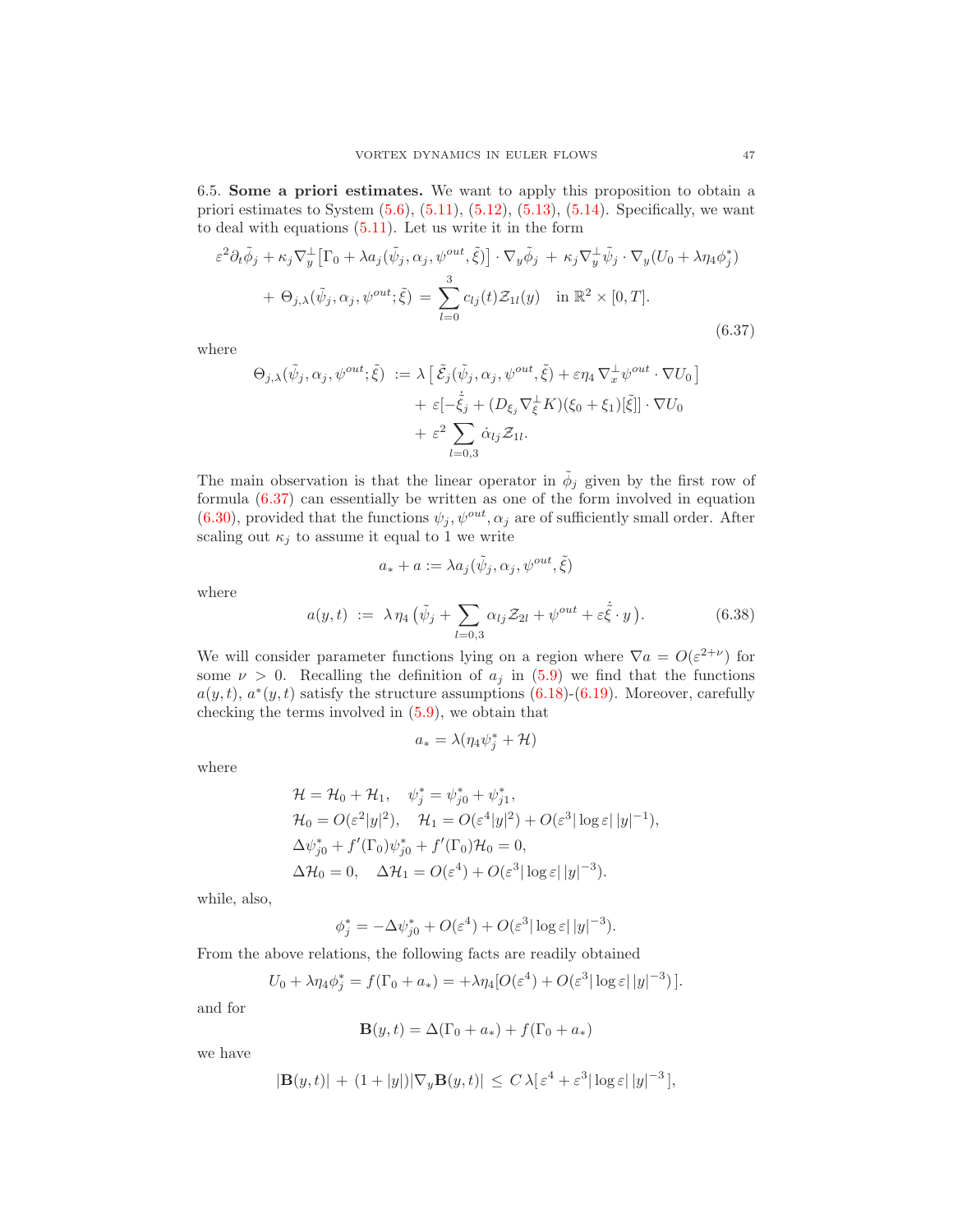We can therefore write in this setting Equation  $(6.37)$  in the form

$$
\begin{cases}\n\varepsilon^2 \phi_t + \nabla_y^{\perp} (\Gamma_0 + a_* + a) \cdot \nabla_y (\phi - f'(\Gamma_0 + a_*)\psi) \\
+ \Theta_{j,\lambda} + \lambda [A \cdot \nabla \psi + B\psi] \\
= \sum_{l=0}^3 c_l(t) \mathcal{Z}_{1l}(y) \quad \text{in } \mathbb{R}^2 \times (0, T) \\
\phi(\cdot, 0) = 0 \quad \text{in } \mathbb{R}^2\n\end{cases}
$$

where

$$
|A| + (1+|y|)|B| \le C\big[\varepsilon^4 + \varepsilon^3 |\log \varepsilon| |y|^{-3}\big].
$$

and a priori bounds of the form

<span id="page-47-2"></span>
$$
\gamma_{\ell}c_{jl}(t) = \int_{\mathbb{R}^2} \Theta_{j,\lambda}(\cdot, t) \mathbf{Z}_{\ell} dy + O(\varepsilon^{\beta'}) \|\Theta_{j,\lambda}\|_{3+\beta}.
$$
 (6.39)

for some  $\beta' > 0$  readily follow, of course provided that  $a(y, t)$  satisfies the required smallness assumptions.

Moreover, we make the following observation which is useful to obtain an improvement of the a priori estimate for  $\tilde{\phi}_j$ . We can rewrite equation [\(6.37\)](#page-46-0) in the form

<span id="page-47-0"></span>
$$
\begin{cases}\n\varepsilon^2 \partial_t \tilde{\phi}_j + \kappa_j \nabla_y^{\perp} \left[ \Gamma_0 + \lambda a_j (\tilde{\psi}_j, \alpha_j, \psi^{out}, \tilde{\xi}) \right] \cdot \nabla_y \tilde{\phi}_j \\
+ \kappa_j \nabla_y^{\perp} \tilde{\psi}_j \cdot \nabla_y (U_0 + \lambda \eta_4 \phi_j^*) + \lambda \tilde{\Theta}_j (\tilde{\psi}_j, \alpha_j, \psi^{out}; \tilde{\xi}) \\
= \sum_{l=0}^3 \tilde{c}_{lj}(t) \mathcal{Z}_{1l}(y) \quad \text{in } \mathbb{R}^2 \times [0, T], \\
\tilde{\phi}_j(y, 0) = 0 \quad \text{in } \mathbb{R}^2.\n\end{cases} (6.40)
$$

for certain numbers  $\tilde{c}_{lj}(t)$  with  $\tilde{\Theta}_{j,\lambda}$  consist of some pieces of  $\Theta_{j,\lambda}$  taken away. More precisely,

<span id="page-47-1"></span>
$$
\tilde{\Theta}_{j}(\tilde{\psi}_{j}, \alpha_{j}, \psi^{out}; \tilde{\xi})(y, t) := \tilde{\mathcal{E}}_{j}(\tilde{\psi}_{j}, \alpha_{j}, \psi^{out}, \tilde{\xi})(y, t) \n+ \varepsilon \eta_{4} \left[\nabla_{x}^{\perp} \psi^{out}(\xi_{j}(t) + \varepsilon y, t) - \nabla_{x}^{\perp} \psi^{out}(\xi_{j}(t), t)\right] \cdot \nabla U_{0}(y).
$$
\n(6.41)

where  $\tilde{\mathcal{E}}_j$  is defined in [\(5.9\)](#page-33-0). Applying Lemma [6.3](#page-39-4) and Corollary [6.1](#page-42-2) we find that if  $a(y, t)$  has sufficient smallness then  $\tilde{\phi}_j(y, t)$  solving  $(6.40)$  satisfies the bounds

<span id="page-47-3"></span>
$$
\sup_{t \in [0,T]} \|U_0^{-\frac{1}{2}} \phi(\cdot, t)\|_{L^2(\mathbb{R}^2)} \ \leq \ C \, \varepsilon^{-2} \, |\log \varepsilon|^{\frac{1}{2}} \, \|\tilde{\Theta}_j\|_{3+\beta}.\tag{6.42}
$$

and

<span id="page-47-4"></span>
$$
|\phi(y,t)| \le C \left[ \frac{\varepsilon^{-2}}{1+|y|^{3+\beta}} + \frac{\varepsilon^{-4-\sigma}}{1+|y|^{7}} \right] ||\tilde{\Theta}_j||_{3+\beta}.
$$
 (6.43)

## 7. Reformulation and a priori bounds

We consider in this section System  $(5.6)$ ,  $(5.11)$ ,  $(5.12)$ ,  $(5.13)$ ,  $(5.14)$ , which we will set up as a fixed problem of the form [\(5.15\)](#page-34-4) in an appropriate Banach space X.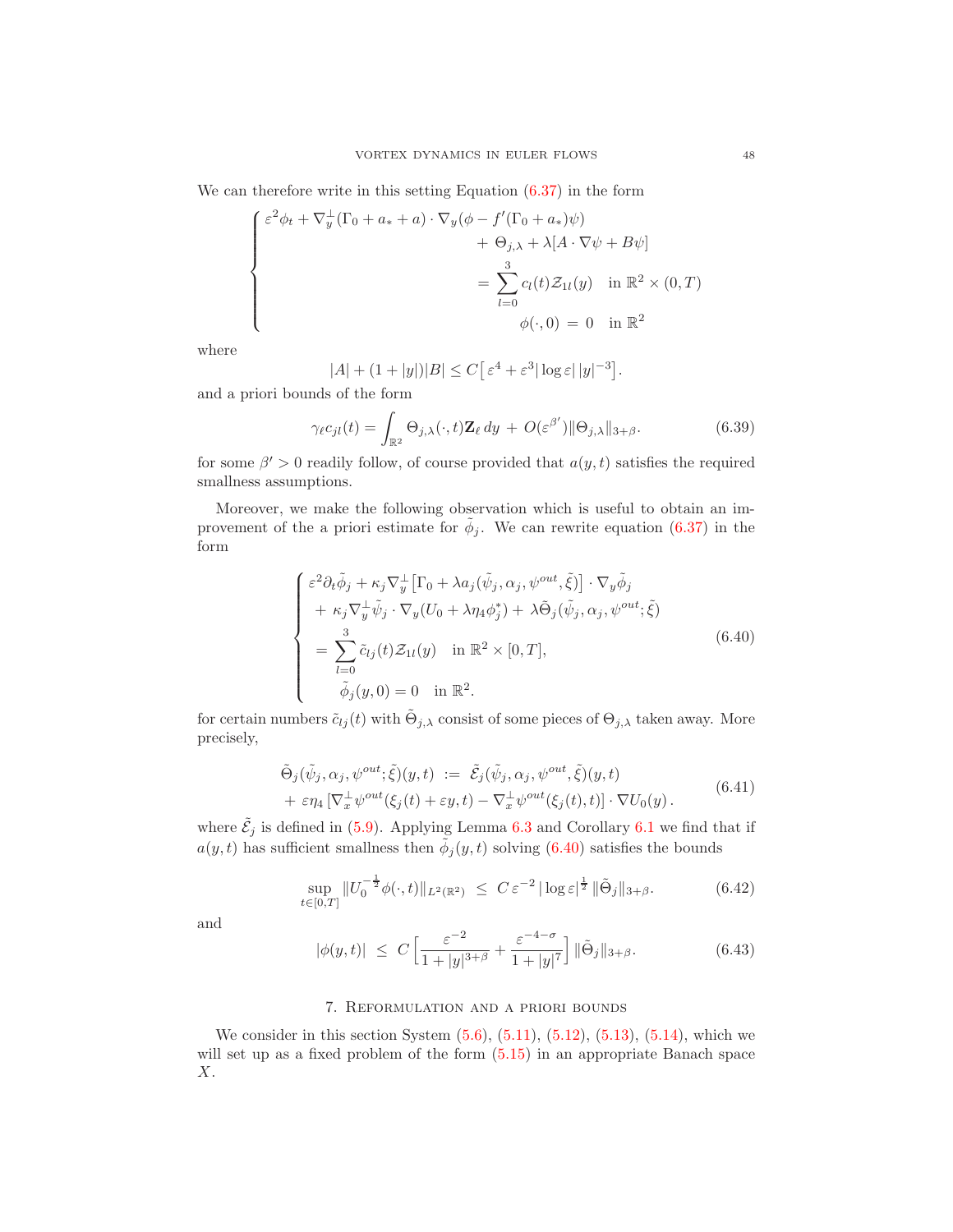7.1. The space X. We begin by defining an appropriate norm for the functions  $\tilde{\phi}_j(y,t)$  in agreement with the estimates found in the previous section.

Let us fix a small number  $0 < \beta < 1$ . For and arbitrary functions  $\phi(y, t)$  we define the inner norm

$$
\|\phi\|_{i} := \sup_{t \in [0,T]} \|\phi(\cdot,t)U_0^{-\frac{1}{2}}\|_{L^2(\mathbb{R}^2)} + \sup_{(y,t) \in \mathbb{R}^2 \times [0,T]} |(1+|y|)^{3+\beta} \min\{1, \varepsilon^{2+\frac{\beta}{4}}(1+|y|)^{4-\beta}\}\phi(y,t)|
$$

For the outer functions  $\tilde{\psi}^{out}$ ,  $\tilde{\phi}^{out}$  we consider the following norms for functions  $\phi(x, t), \psi(x, t)$  defined in  $\Omega \times [0, T]$ .

$$
\|\phi\|_{o1} := \|\phi\|_{L^{\infty}(\Omega \times [0,T])},
$$
  

$$
\|\psi\|_{o2} := \|\psi\|_{L^{\infty}(\Omega \times [0,T])} + \|\nabla_x \psi\|_{L^{\infty}(\Omega \times [0,T])}.
$$

We consider the space X of all continuous functions  $\vec{p} = (\tilde{\phi}, \alpha, \phi^{out}, \psi^{out}, \tilde{\xi})$  such that  $\nabla_y \tilde{\psi}(y,t)$ ,  $\nabla_x \psi^{out}(x,t)$ ,  $\dot{\alpha}(t)$ ,  $\dot{\tilde{\xi}}(t)$ , exist and are continuous and such that

$$
\|\vec{p}\|_X := \|\phi^{out}\|_{o1} + \|\psi^{out}\|_{o2} + \sum_{j=1}^N \left(\|\tilde{\phi}_j\|_i + \|\alpha_j\|_{C^1[0,T]} + \|\tilde{\xi}_j\|_{C^1[0,T]}\right) < +\infty.
$$

We define the set  $\mathcal O$  as a "deformed ball" centered at  $\vec{p} = \vec{0}$ . We fix an arbitrarily small number  $\sigma > 0$  and let  $\mathcal O$  be the set of all functions  $\vec{p} = (\tilde{\phi}, \alpha, \tilde{\xi}, \phi^{out}, \psi^{out}) \in X$ such that

<span id="page-48-0"></span>
$$
\begin{cases}\n\sum_{j=1}^{N} \|\tilde{\phi}_{j}\|_{i} < \varepsilon^{3-3\beta}, \\
\sum_{j=1}^{N} \|\alpha_{j}\|_{C^{1}[0,T]} < \varepsilon^{3-3\beta}, \\
\sum_{j=1}^{N} \|\tilde{\xi}_{j}\|_{C^{1}[0,T]} < \varepsilon^{4-3\beta}, \\
\|\phi^{out}\|_{o1} < \varepsilon^{4-3\beta}, \quad \|\psi^{out}\|_{o2} < \varepsilon^{4-3\beta}.\n\end{cases} (7.1)
$$

7.2. Fixed point formulation. Let us express System [\(5.11\)](#page-34-0), [\(5.12\)](#page-34-1), [\(5.13\)](#page-34-2), [\(5.14\)](#page-34-3) in the fixed point form [\(5.15\)](#page-34-4) for a suitable operator  $\mathcal{F}(\cdot, \lambda)$ , in a region of the form  $(7.1).$  $(7.1).$  $(7.1).$ 

We start with [\(5.11\)](#page-34-0). For a given function  $a(y, t)$  with  $\Delta_y a \in L^{\infty}(\mathbb{R}^2 \times [0, T])$ let us consider the transport operator

$$
\mathcal{T}_j(a)[\phi] := \varepsilon^2 \phi_t + \kappa_j \nabla_y^{\perp} (\Gamma_0 + a) \cdot \nabla_y \phi,
$$

and for a bounded function  $E(y, t)$  the linear equation

$$
\mathcal{T}_j(a)[\phi] + E = 0 \quad \text{in } \mathbb{R}^2 \times [0, T]
$$

$$
\phi(\cdot, 0) = 0 \quad \text{in } \mathbb{R}^2.
$$

We call  $\phi = \mathcal{T}_j^{-1}(a)[E]$  the unique solution of this problem, through the representation formula  $(3.33)$ , which defines a linear operator of  $E$ . Let us write the operator  $\mathcal{E}_{j,\lambda}$  in [\(5.8\)](#page-32-1) in the form

$$
\mathcal{E}_{j,\lambda}(\tilde{\psi}_j, \alpha_j, \psi^{out}; \tilde{\xi})
$$
  
= $\mathcal{T}_j(\lambda a_j(\tilde{\psi}_j, \alpha_j, \psi^{out}, \tilde{\xi}))[\tilde{\phi}_j] + \kappa_j \nabla_y^{\perp} \tilde{\psi}_j \cdot \nabla_y (U_0 + \lambda \eta_4 \phi_j^*) + \lambda \tilde{\Theta}_j(\tilde{\psi}_j, \alpha_j, \psi^{out}; \tilde{\xi}).$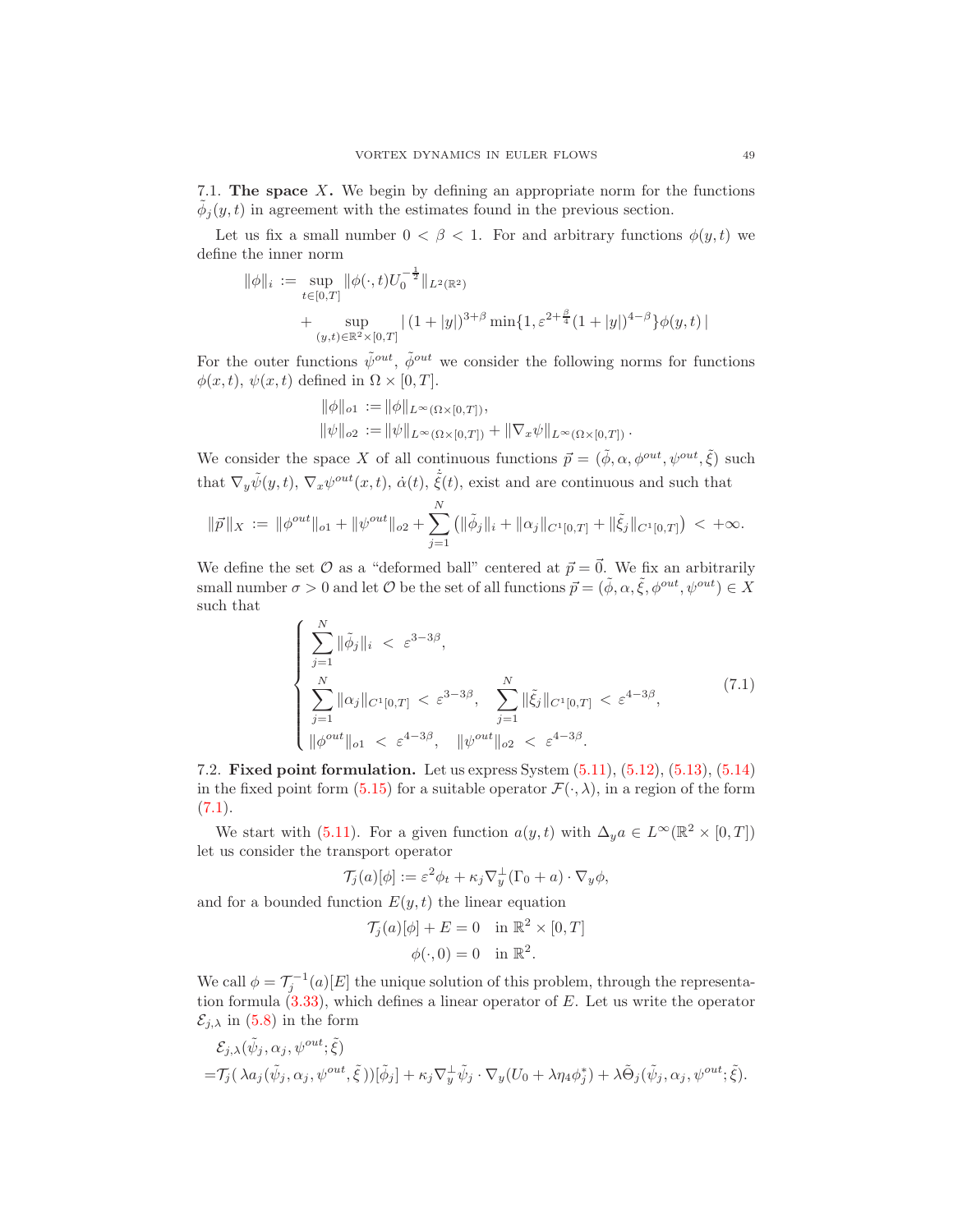where, as usual,  $\tilde{\psi}_j = \mathcal{N}(\tilde{\phi}_j)$ , and  $\tilde{\Theta}_j$  is given by [\(6.41\)](#page-47-1). We reformulate equations  $(5.11)$  as

<span id="page-49-3"></span><span id="page-49-1"></span>
$$
\tilde{\phi} = \mathcal{F}_{\lambda}^{in}(\tilde{\phi}, \alpha, \psi^{out}, \tilde{\xi}), \qquad (7.2)
$$

where

$$
(\mathcal{F}_{\lambda}^{in})_{j}(\tilde{\phi}, \alpha, \psi^{out}, \tilde{\xi}) := \qquad (7.3)
$$

$$
\mathcal{T}_j^{-1}\big(\lambda a_j(\tilde{\psi}_j,\alpha_j,\psi^{out},\tilde{\xi})\big)\,\big[\kappa_j\nabla_y^{\perp}\tilde{\psi}_j\cdot\nabla_y(U_0+\lambda\eta_4\phi_j^*)+\lambda\tilde{\Theta}_j(\tilde{\psi}_j,\alpha_j,\psi^{out};\tilde{\xi})-\sum_{l=0}^{\infty}c_{lj}\mathcal{Z}_{1l}\big].
$$

We reformulate the outer equations  $(5.13)-(5.14)$  $(5.13)-(5.14)$  in a similar way. For a given function  $e(x, t)$  with  $\Delta_x e \in L^{\infty}(\Omega \times [0, T])$  and  $e = 0$  on  $\partial \Omega \times [0, T]$  let us consider the transport operator

$$
\mathcal{T}(e)[\phi] := \phi_t + \nabla_y^{\perp}(\Psi_* + e) \cdot \nabla_x \phi,
$$

and for a bounded function  $E(x, t)$ , the linear equation

$$
\mathcal{T}(e)[\phi] + E = 0 \quad \text{in } \Omega \times [0, T]
$$

$$
\phi(\cdot, 0) = 0 \quad \text{in } \Omega.
$$

We call  $\phi = \mathcal{T}^{-1}(e)[E]$  the unique solution of this problem, through the representation formula  $(3.44)$ . We write  $(5.13)-(5.14)$  $(5.13)-(5.14)$  in the form

<span id="page-49-2"></span>
$$
\begin{aligned}\n\phi^{out} &= \mathcal{F}_{1\lambda}^{out}(\tilde{\phi}, \alpha, \psi^{out}, \tilde{\xi}) \\
\psi^{out} &= \mathcal{F}_{2\lambda}^{out}(\tilde{\phi}, \alpha, \phi^{out}, \tilde{\xi})\n\end{aligned} \tag{7.4}
$$

where

$$
\mathcal{F}_{1\lambda}^{out}(\tilde{\phi}, \alpha, \psi^{out}, \tilde{\xi}) := \mathcal{T}^{-1}(\lambda \sum_{j=1}^{N} \eta_{2j} \psi_j + \lambda \psi^{out}) \left[ \lambda \tilde{\mathcal{E}}_{1}^{out}(\tilde{\phi}, \alpha, \psi^{out}; \tilde{\xi}) \right]
$$

with  $\tilde{\mathcal{E}}_1^{out}$  given by  $(5.10)$  and

$$
\mathcal{F}_{2\lambda}^{out}(\tilde{\phi}, \alpha, \phi^{out}, \tilde{\xi}) := (-\Delta)^{-1} \left[ \lambda \phi^{out} + \lambda \sum_{j=1}^{N} \kappa_j (\psi_j \Delta_x \eta_{2j} + 2\nabla_x \eta_{2j} \cdot \nabla_x \psi_j) + \lambda E_{2*}^{out}(\tilde{\xi}) \right]
$$

where  $\psi = (-\Delta)^{-1}h$  is the unique solution of

$$
-\Delta \psi = h \quad \text{in } \Omega, \quad \psi = 0 \quad \text{in } \partial \Omega.
$$

and  $E_{2*}^{out}(\tilde{\xi})$  is given by [\(3.54\)](#page-23-1).

Equations  $(5.12)$  can be better described using expressions  $(6.39)$ . Indeed we have that for a as in [\(6.38\)](#page-46-1) the bound  $\nabla a = O(\varepsilon^{2+\nu})$  holds. Then we find that the equations  $c_{\ell j} = 0$  read

<span id="page-49-0"></span>
$$
\begin{cases}\n\dot{\tilde{\xi}}_{j} = (D_{\xi_{j}} \nabla_{\xi}^{\perp} K)(\xi_{0} + \xi_{1})[\tilde{\xi}] + \lambda \varepsilon^{-1} (\mathcal{G}_{1})_{j}(\tilde{\phi}, \alpha, \psi^{out}; \tilde{\xi}), \\
\dot{\alpha}_{j} = \lambda \varepsilon^{-2} (G_{0})_{j}(\tilde{\phi}, \alpha, \psi^{out}; \tilde{\xi}), \quad j = 1, ..., N, \\
\xi(0) = 0, \quad \alpha(0) = 0.\n\end{cases}
$$
\n(7.5)

As usual we write

$$
\alpha_j = (\alpha_{0j}, \alpha_{3j}), \quad \xi_j = (\xi_{j1}, \xi_{j2}), \quad \alpha = (\alpha_1, \dots, \alpha_N), \quad \xi = (\xi_1, \dots, \xi_N)
$$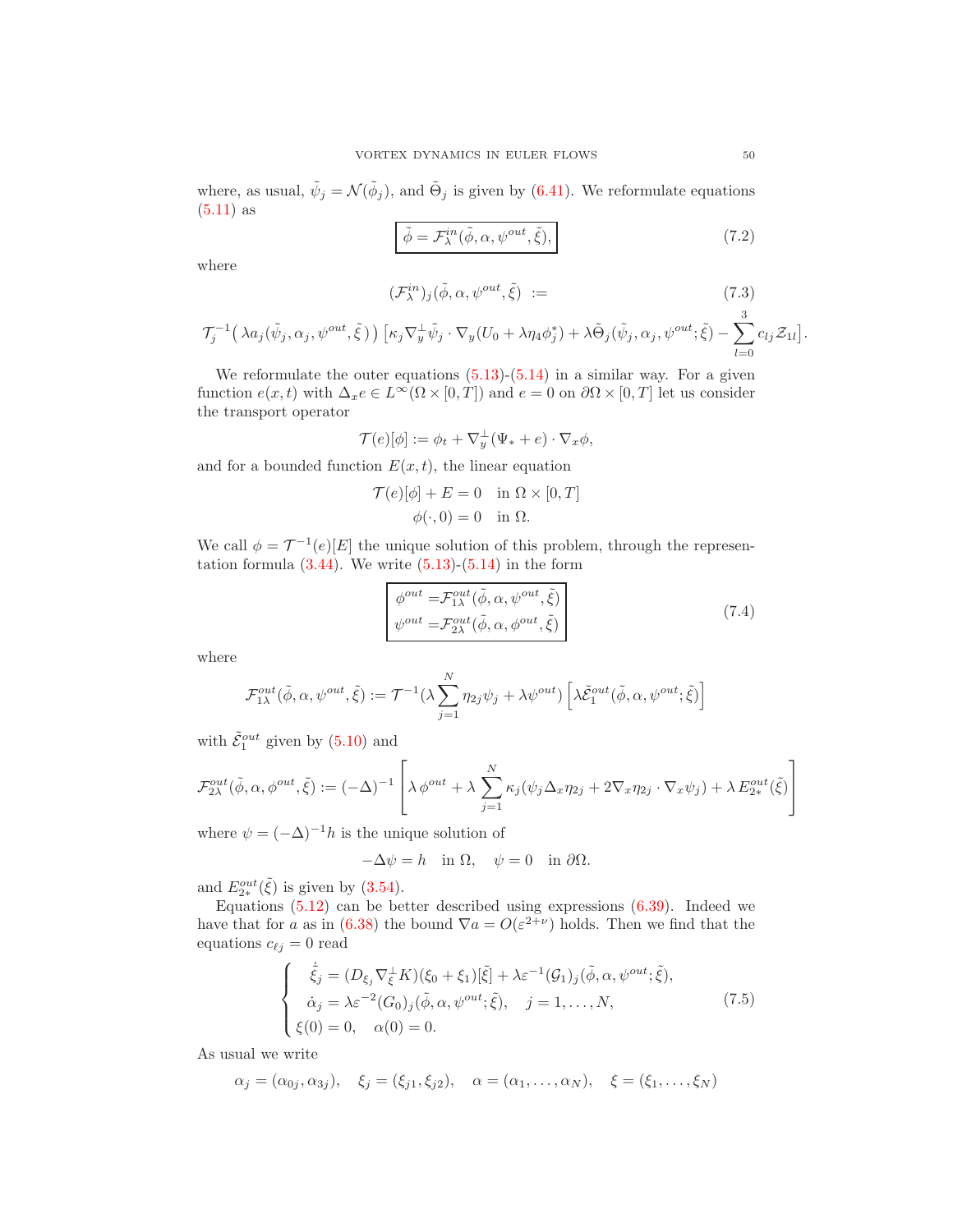and denote

$$
(\mathcal{G}_0)_j = (\mathcal{G}_{0j}, \mathcal{G}_{3j}), \quad (\mathcal{G}_1)_j = (\mathcal{G}_{1j}, \mathcal{G}_{2j}),
$$

where

$$
\mathcal{G}_{j\ell}(\tilde{\phi}, \alpha, \psi^{out}, \tilde{\xi})(t) := \gamma_{\ell} \int_{\mathbb{R}^2} \left[ \tilde{\mathcal{E}}_j(\tilde{\psi}_j, \alpha_j, \psi^{out}, \tilde{\xi}) + \varepsilon \eta_4 \nabla_x^{\perp} \psi^{out} \cdot \nabla U_0 \right] \mathbf{Z}_{\ell} dy.
$$

Equations [\(7.5\)](#page-49-0) can be written in fixed point form as

<span id="page-50-0"></span>
$$
\begin{cases}\n\tilde{\xi}(t) = \mathcal{F}_{1\lambda}(\tilde{\phi}, \alpha, \psi^{out}, \tilde{\xi}) = \int_0^t \left( B(s)[\tilde{\xi}] + \lambda \mathcal{G}_1(\tilde{\phi}, \alpha, \psi^{out}, \tilde{\xi}) \right) ds \\
\alpha(t) = \mathcal{F}_{0\lambda}(\tilde{\phi}, \alpha, \psi^{out}, \tilde{\xi}) = \int_0^t \lambda \mathcal{G}_0(\tilde{\phi}, \alpha, \psi^{out}, \tilde{\xi}, \lambda) ds\n\end{cases}
$$
\n(7.6)

where

$$
(B(t)[\tilde{\xi}])_j = (D_{\xi_j} \nabla_{\xi}^{\perp} K)(\xi_0 + \xi_1)[\tilde{\xi}],
$$
  

$$
\mathcal{G}_0 = ((\mathcal{G}_0)_1, \ldots, (\mathcal{G}_0)_N), \quad \mathcal{G}_1 = ((\mathcal{G}_1)_1, \ldots, (\mathcal{G}_1)_N).
$$

Summarizing, our problem is equivalent to system  $(7.2)-(7.4)-(7.6)$  $(7.2)-(7.4)-(7.6)$  $(7.2)-(7.4)-(7.6)$  $(7.2)-(7.4)-(7.6)$ , which we will next replace by an equivalent fixed point equation in  $\mathcal O$  for which the right hand side is a compact operator for the topology in  $X$ .

Let us consider the equations

$$
\begin{aligned} \tilde{\phi}=&\mathcal{F}^{in}_\lambda(\tilde{\phi},\alpha,\psi^{out},\tilde{\xi}),\\ \phi^{out}=&\tilde{\mathcal{F}}^{out}_{1\lambda}(\tilde{\phi},\alpha,\psi^{out},\tilde{\xi})\\ \psi^{out}=&\tilde{\mathcal{F}}^{out}_{2\lambda}(\tilde{\phi},\alpha,\psi^{out},\tilde{\xi})\\ \tilde{\xi}=&\tilde{\mathcal{F}}_{1\lambda}(\tilde{\phi},\alpha,\psi^{out},\tilde{\xi})\\ \alpha=&\tilde{\mathcal{F}}_{0\lambda}(\tilde{\phi},\alpha,\psi^{out},\tilde{\xi}) \end{aligned}
$$

where

$$
\tilde{\mathcal{F}}_{1\lambda}^{out}(\tilde{\phi}, \alpha, \psi^{out}, \tilde{\xi}) := \mathcal{F}_{1\lambda}^{out}(\mathcal{F}_{\lambda}^{in}(\tilde{\phi}, \alpha, \psi^{out}, \tilde{\xi}), \alpha, \psi^{out}, \tilde{\xi})
$$
\n
$$
\tilde{\mathcal{F}}_{2\lambda}^{out}(\tilde{\phi}, \alpha, \psi^{out}, \tilde{\xi}) := \mathcal{F}_{2\lambda}^{out}(\mathcal{F}_{\lambda}^{in}(\tilde{\phi}, \alpha, \psi^{out}, \tilde{\xi}), \alpha, \tilde{\mathcal{F}}_{1\lambda}^{out}(\tilde{\phi}, \alpha, \psi^{out}, \tilde{\xi}), \tilde{\xi})
$$
\n
$$
\tilde{\mathcal{F}}_{1\lambda}(\tilde{\phi}, \alpha, \psi^{out}, \tilde{\xi}) := \mathcal{F}_{1\lambda}(\mathcal{F}_{\lambda}^{in}(\tilde{\phi}, \alpha, \psi^{out}, \tilde{\xi}), \alpha, \tilde{\mathcal{F}}_{2\lambda}^{out}(\tilde{\phi}, \alpha, \psi^{out}, \tilde{\xi}), \tilde{\xi})
$$
\n
$$
\tilde{\mathcal{F}}_{0\lambda}(\tilde{\phi}, \alpha, \psi^{out}, \tilde{\xi}) := \mathcal{F}_{0\lambda}(\mathcal{F}_{\lambda}^{in}(\tilde{\phi}, \alpha, \psi^{out}, \tilde{\xi}), \alpha, \tilde{\mathcal{F}}_{2\lambda}^{out}(\tilde{\phi}, \alpha, \psi^{out}, \tilde{\xi}), \tilde{\xi}).
$$

With a slight abuse of notation, we see that System  $(7.2)-(7.4)-(7.6)$  $(7.2)-(7.4)-(7.6)$  $(7.2)-(7.4)-(7.6)$  $(7.2)-(7.4)-(7.6)$  in  $\overline{\mathcal{O}}$  is equivalent to the fixed point problem

<span id="page-50-2"></span>
$$
\vec{p} = \tilde{\mathcal{F}}_{\lambda}(\vec{p}), \quad \vec{p} \in \bar{\mathcal{O}} \tag{7.7}
$$

where

<span id="page-50-1"></span>
$$
\begin{cases}\n\tilde{\mathcal{F}}_{\lambda}(\vec{p}) := (\mathcal{F}_{\lambda}^{in}(\vec{p}), \tilde{\mathcal{F}}_{0\lambda}(\vec{p}), \tilde{\mathcal{F}}_{1\lambda}(\vec{p}), \tilde{\mathcal{F}}_{1\lambda}^{out}(\vec{p}), \tilde{\mathcal{F}}_{2\lambda}^{out}(\vec{p})), \\
\vec{p} = (\tilde{\phi}, \alpha, \tilde{\xi}, \phi^{out}, \psi^{out}).\n\end{cases} (7.8)
$$

**Lemma 7.1.** The operator  $\tilde{\mathcal{F}} : \mathcal{O} \times [0,1] \to X$  given by  $\tilde{\mathcal{F}}(\cdot,\lambda) = \tilde{\mathcal{F}}_{\lambda}$  in (7.[8\)](#page-50-1) is compact.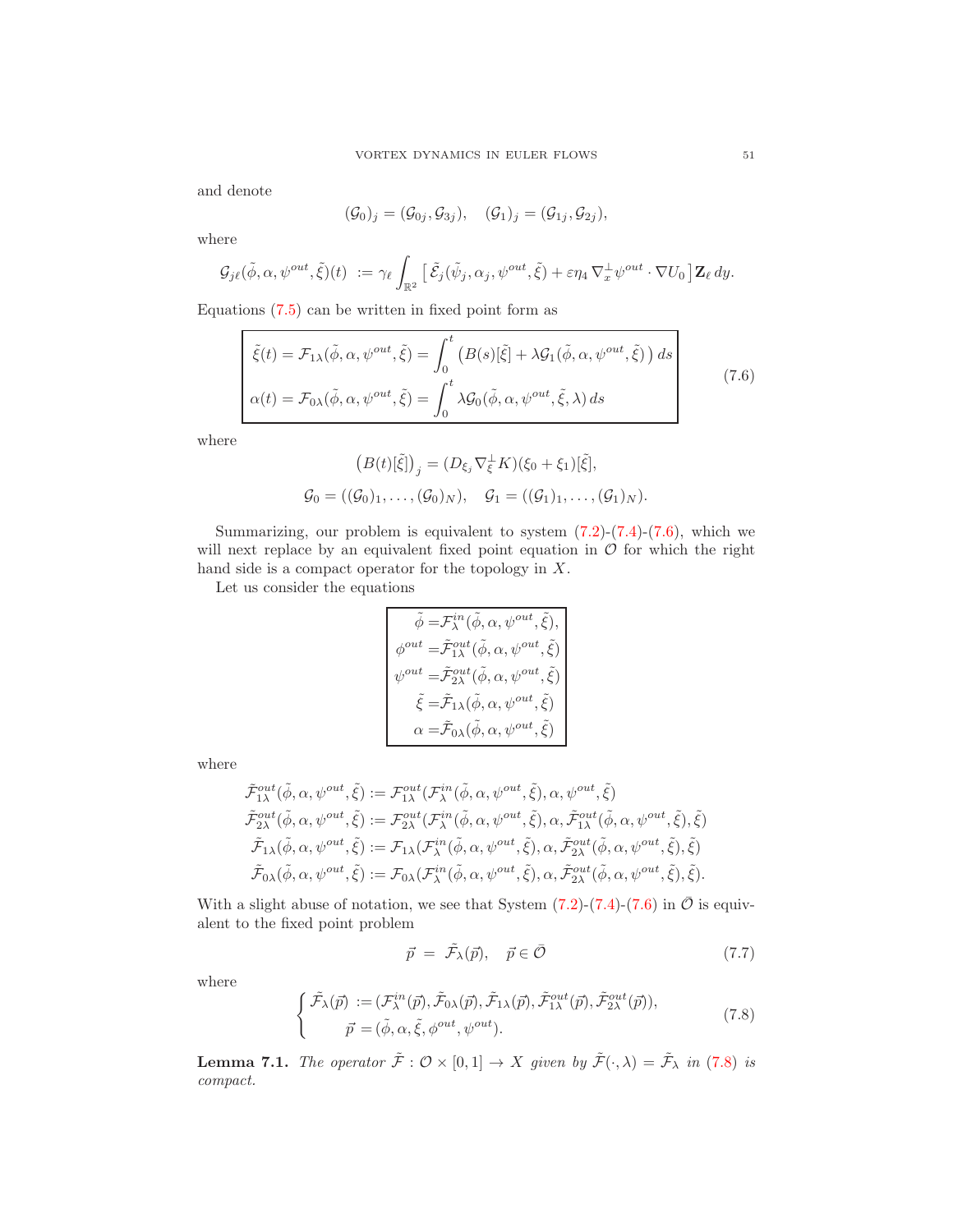*Proof.* We check that each of the five operators defining  $\tilde{\mathcal{F}}_{\lambda}(\vec{p})$  is compact in  $\mathcal{O}$ (uniformly in  $\lambda$ ). We start with  $\mathcal{F}^{in}_{\lambda}(\vec{p})$  in [\(7.3\)](#page-49-3). The key fact is that the operator  $g = \mathcal{T}_j^{-1}(a)[h]$  has the property in Lemma [4.3,](#page-30-3) which states that a uniform bound in  $\Delta_y a$  and a control of the modulus of continuity in y of  $h(y, t)$  uniformly in t yields a uniform control of the modulus of continuity of g in both variables  $(y, t)$ . We see in [\(7.3\)](#page-49-3) that for a certain  $C_{\varepsilon} > 0$  we have

$$
\|\Delta_y a_j\|_{L^\infty(\mathbb{R}^2 \times [0,T])} \le C_{\varepsilon} \quad \text{for all} \quad \vec{p} \in \bar{\mathcal{O}}.
$$

and it vanishes outside a compact set. Moreover, we have a uniform Hölder control in space variables on the corresponding arguments h for  $\vec{p} \in \mathcal{O}$  as it follows from the Hölder estimates for the gradients of  $\tilde{\psi}_j$  and  $\psi^{out}$  inherited from the uniform bounds holding for  $\tilde{\psi}$  and  $\phi^{out}$  in the definition of  $\mathcal{O}$  (see the argument in the proof of  $(6.25)$ ). Also, the numbers  $c_{ij}(t)$  have a uniform bound, thanks to  $(6.39)$ . Uniform Lipschitz bounds hold for the remaining errors, as it follows in particular from Remark [4.2](#page-27-1) for the control of the terms involving  $\nabla_y \phi_j^*$ . Lemma [4.3](#page-30-3) then implies that  $\tilde{\mathcal{F}}^{in}_{\lambda}(\bar{\mathcal{O}})$  is a set of continuous functions  $g : \mathbb{R}^2 \times [0, T] \to \mathbb{R}^N$  whose restrictions to any compact set defines a uniformly bounded, equicontinuous set. Hence, any sequence  $\phi_n \in \tilde{\mathcal{F}}_{{\lambda}}^{in}(\mathcal{O})$  has a subsequence  $\phi_{n'}$  which is uniformly convergent on each compact set. Finally, we observe that  $\|\phi_n\|_4 \leq C_{\varepsilon}$  since the argument of the transport operator has this property. This implies that  $\phi_{n'}$  is actually convergent in the space of continuous functions with finite  $\|\cdot\|_{3+\beta}$ -norm, since  $0 < \beta < 1$ . Hence  $\tilde{\mathcal{F}}_{\lambda}^{in}(\mathcal{O})$  is precompact in this space. The compactness of the operator  $\tilde{\mathcal{F}}_{1\lambda}^{out}$ into  $C(\bar{\Omega} \times [0,T])$  follows directly from Arzela-Ascoli's theorem, again from the corresponding control for the transport equation and the uniform controls on space and time variables valid for the operator  $\tilde{\mathcal{F}}_{1\lambda}^{in}$ . From here the compactness for  $\tilde{\mathcal{F}}_{2\lambda}^{out}$ follows in similar manner. Finally, the compactness of the operators  $\tilde{\mathcal{F}}_{0\lambda}(\vec{p}), \tilde{\mathcal{F}}_{1\lambda}(\vec{p})$ into  $C^1([0,T])$  follows again from the equicontinuity in t inherited for the different terms involved in their definition. The proof is concluded.  $\Box$ 

7.3. Conclusion of the proof of Theorem [1.](#page-3-4) The original problem has been so far reduced to finding a solution of the fixed point problem [\(7.7\)](#page-50-2) for  $\lambda = 1$ . To do this, we will prove that for all  $\lambda \in [0,1]$  equation [\(7.7\)](#page-50-2) has no solution  $\vec{p} \in \partial \mathcal{O}$ , at least whenever  $\varepsilon$  is chosen sufficiently small. Let us assume that  $\vec{p} \in \mathcal{O}$ satisfies [\(7.7\)](#page-50-2) for some  $\lambda$ . We claim that actually  $\vec{p} \in \mathcal{O}$ . We use the considerations in §[6.5.](#page-46-2) Using bounds [\(7.1\)](#page-48-0) and Lemma [6.1](#page-36-1) we find that the function  $a(y, t)$  in [\(6.38\)](#page-46-1) satisfies  $\nabla_y a = O(\varepsilon^{3-4\beta}) = O(\varepsilon^{1+\nu})$  provided that  $\beta$  was chosen sufficiently small. Then estimates [\(6.42\)](#page-47-3), [\(6.43\)](#page-47-4) apply for the coordinate  $\tilde{\phi}$  of  $\vec{p}$ . Examining the function  $(6.41)$  we quickly see that if  $\beta$  was chosen sufficiently small then

$$
\|\tilde{\Theta}_{j}(\tilde{\psi}, \alpha, \psi^{out}, \xi)\|_{3+\beta} \leq \varepsilon^{5-\frac{3}{2}\beta}
$$

Estimates [\(6.42\)](#page-47-3), [\(6.43\)](#page-47-4) then yield, by definition of the inner norm,

$$
\|\tilde{\phi}\|_i \le \varepsilon^{3-2\beta} \ll \varepsilon^{3-3\beta},
$$

the latter number being that involved in the definition of  $\mathcal{O}$  in [\(7.1\)](#page-48-0). Let us consider the outer equations. Examining expression  $(5.10)$  that determines the size of  $\phi^{out}$ , we see that its magnitude does not exceed the order  $O(\varepsilon^{4-\beta})$ . Here we have used the remote size of  $\tilde{\phi}$  implicit in the norm  $\|\tilde{\phi}_j\|_i$ . Indeed using the size induced in  $\tilde{\psi}$ , we find that

$$
\|\phi^{out}\|_{o1} + \|\psi^{out}\|_{o2} \le \varepsilon^{4-2\beta} \ll \varepsilon^{4-3\beta}.
$$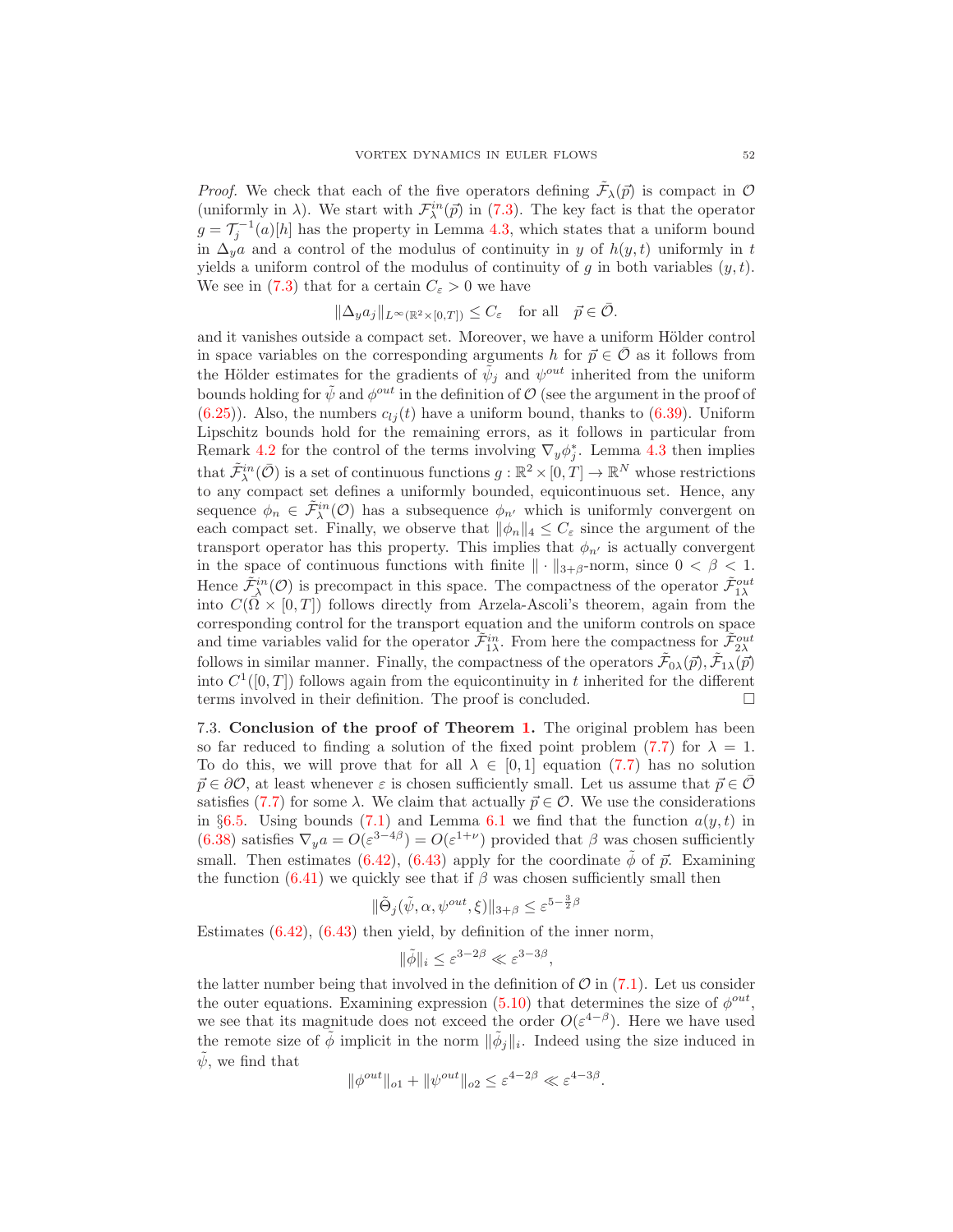Finally from the size of  $\Theta_i$  we readily see that

$$
\|\tilde{\xi}_j\|_{C^1[0,T]} + \varepsilon \|\alpha_j\|_{C^1[0,T]} \leq \varepsilon^{4-2\beta} \ll \varepsilon^{4-3\beta}.
$$

As a conclusion, we get that  $\vec{p} \in \mathcal{O}$  and the claim has been proven.

Standard degree theory applies then to yield that the degree deg( $I-\tilde{\mathcal{F}}(\cdot, \lambda), \mathcal{O}, 0$ ) is well-defined and it is constant in  $\lambda \in [0,1]$ . Since  $\tilde{\mathcal{F}}(\cdot,0)$  is a linear compact operator, this constant is actually non-zero. Existence of a solution in  $\mathcal O$  for  $\lambda = 1$ then follows. The proof is concluded.

Acknowledgements: We are grateful to Robert L. Jerrard for many useful discussions on the two-dimensional Euler flow, in particular about its linearization around a Liouville profile. J. Dávila and M. del Pino have been supported by grants Fondecyt 1170224, 1150066 and Fondo Basal CMM, Chile. M. Musso has been supported by Fondecyt grant 1160135.The research of J. Wei is partially supported by NSERC, Canada.

#### **REFERENCES**

- <span id="page-52-13"></span>[1] S. Baraket, F. Pacard, Construction of singular limits for a semilinear elliptic equation in dimension 2. Calc. Var. 6, (1998), 1–38
- <span id="page-52-3"></span>[2] T. Bartsch, A. Pistoia, Critical points of the N-vortex Hamiltonian in bounded planar domains and steady state solutions of the incompressible Euler equations. SIAM J. Appl. Math. 75 (2015), no. 2, 726–744.
- <span id="page-52-4"></span>[3] T. Bartsch, Q. Dai, Periodic solutions of the N-vortex Hamiltonian system in planar domains. J. Differential Equations 260 (2016), no. 3, 2275–2295.
- <span id="page-52-5"></span>[4] T. Bartsch, Periodic solutions of singular first-order Hamiltonian systems of N-vortex type. Arch. Math. (Basel) 107 (2016), no. 4, 413–422.
- <span id="page-52-11"></span>[5] J. Bourgain, D. Li, Strong ill-posedness of the incompressible Euler equation in borderline Sobolev spaces. Invent. Math. 201 (2015), no. 1, 97–157.
- <span id="page-52-16"></span>[6] D. Cao, Z. Liu, J. Wei, Regularization of point vortices pairs for the Euler equation in dimension two, Arch. Ration. Mech. Anal. 212 (1) (2014) 179–217.
- <span id="page-52-14"></span>[7] M. del Pino, M. Kowalczyk, M. Musso, Singular limits in Liouville-type equations, Calc. Var. Partial Differential Equations 24 (2005) 47–81.
- <span id="page-52-12"></span>[8] C. De Lellis, L. Szkelyhidi, *The Euler equations as a differential inclusion*, Ann. of Math. (2) 170 (2009), no. 3, 1417–1436.
- <span id="page-52-8"></span>[9] R. Di Perna, A. Majda, Oscillations and concentrations in weak solutions of the incompressible fluid equations. Comm. Math. Phys. 108 (1987), no. 4, 667–689.
- <span id="page-52-15"></span>[10] P. Esposito, M. Grossi, A. Pistoia, On the existence of blowing-up solutions for a mean field equation. Ann. Inst. H. Poincaré Anal. Non Lináire  $22$  (2005), no. 2, 227–257.
- <span id="page-52-17"></span>[11] A. Kiselev, J.-M. Roquejoffre, L. Ryzhik, Appetizers in Nonlinear PDEs, 2017. http://math.stanford.edu/˜ryzhik/STANFORD/STANF272-17/book-splitchapt1and12.pdf
- <span id="page-52-9"></span><span id="page-52-1"></span>[12] G. Kirchhoff,Vorlesungen ber mathematische Physik. Teubner, Leipzig 1876.
- [13] C. Lacave, E. Miot Uniqueness for the vortex-wave system when the vorticity is initially constant near the point vortex SIAM J. Math Analysis 41 (2009), no. 3, 1138–1163.
- <span id="page-52-0"></span>[14] C. C. Lin, On the motion of vortices in 2D I. Existence of the Kirchhoff- Routh function. Proc. Nat. Acad. Sc. 27 (1941), 570–575.
- <span id="page-52-10"></span>[15] M. C. Lopes Filho, E. Miot, H. J. Nussenzveig Lopes, *Existence of a weak solution in*  $L^p$ to the vortex-wave system, J. Nonlinear Science 21 (2011), no. 5, 685–703.
- <span id="page-52-6"></span>[16] A.J. Majda, A.L. Bertozzi, Vorticity and incompressible flow, vol. 27 of Cambridge Texts in Applied Mathematics. Cambridge University Press, Cambridge, 2002.
- <span id="page-52-7"></span>[17] C. Marchioro, M. Pulvirenti, Euler evolution for singular initial data and vortex theory. Comm. Math. Phys. 91, 4 (1983), 563–572.
- <span id="page-52-2"></span>[18] E. J. Routh, Some applications of conjugate functions. Proc. London Mat. Soc. 12 (1881), 73–89.